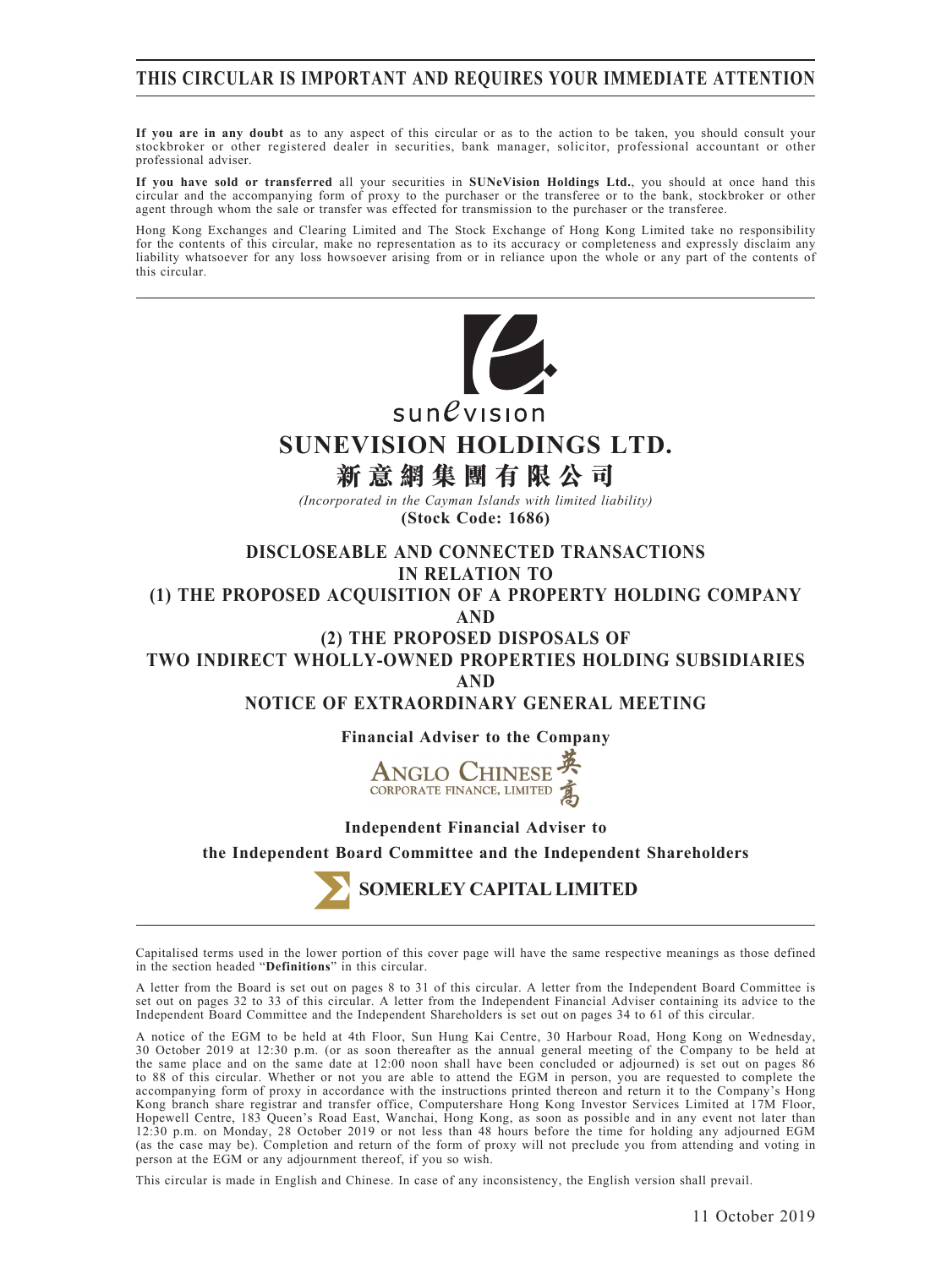# **CONTENTS**

# *Page*

|                                               | $\overline{1}$ |
|-----------------------------------------------|----------------|
|                                               | 8 <sup>8</sup> |
|                                               | 32             |
| Letter from the Independent Financial Adviser | 34             |
|                                               | 62             |
|                                               | 72             |
|                                               |                |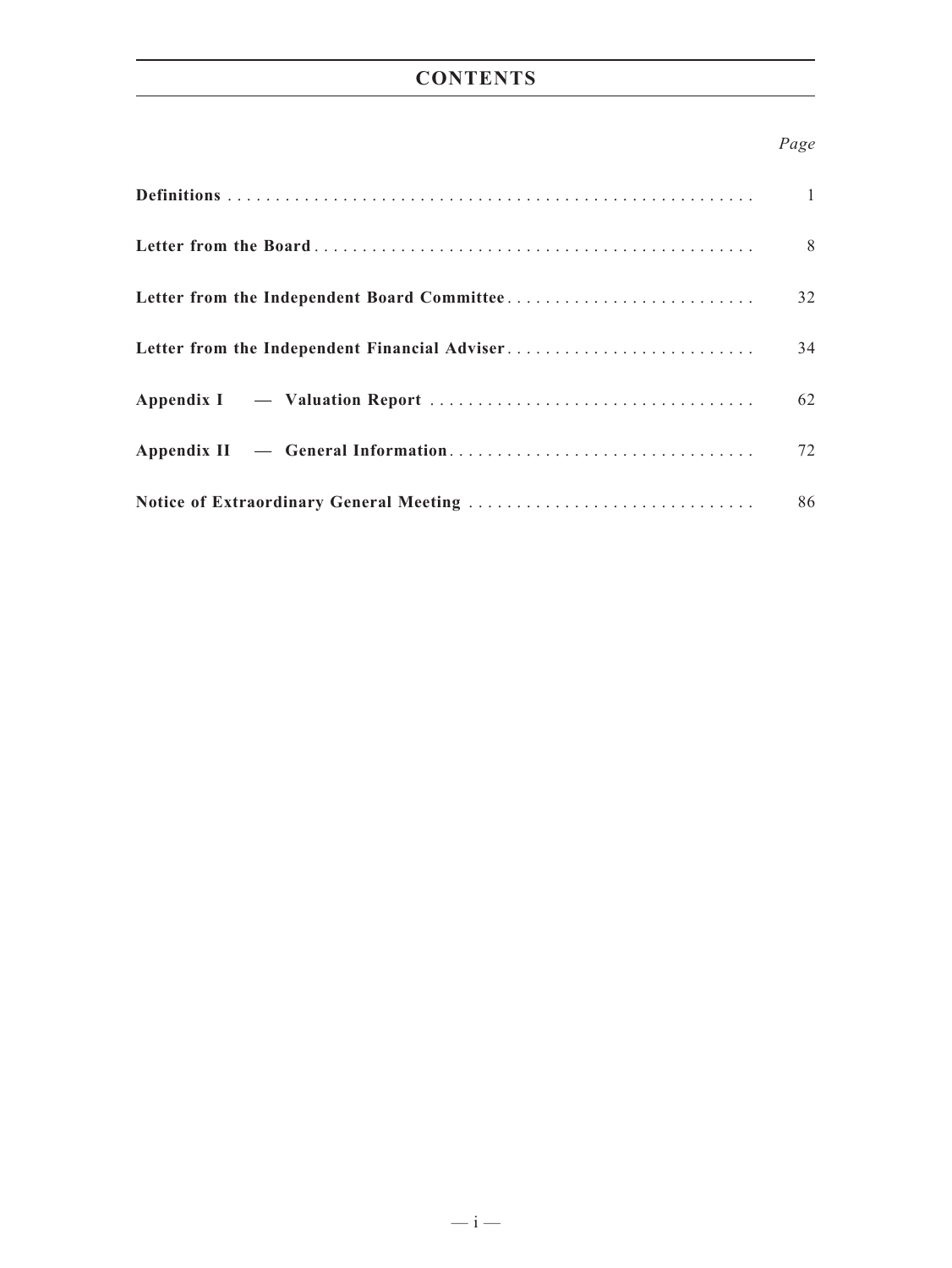*In this circular, the following expressions shall have the following meanings unless the context indicates otherwise:*

| "Aggregate Consideration<br>for Disposals"            | the aggregate of the RD Consideration and the MI<br>Consideration;                                                                                                                                                                                                                                                                                                                                                |
|-------------------------------------------------------|-------------------------------------------------------------------------------------------------------------------------------------------------------------------------------------------------------------------------------------------------------------------------------------------------------------------------------------------------------------------------------------------------------------------|
| "Agreements"                                          | collectively, the BI Acquisition Agreement, the RD Disposal<br>Agreement and the MI Disposal Agreement;                                                                                                                                                                                                                                                                                                           |
| "associate(s)"                                        | has the meaning ascribed to it under the Listing Rules;                                                                                                                                                                                                                                                                                                                                                           |
| "BI Acquisition"                                      | the acquisition of the BI Sale Shares and the BI Sale<br>Loan by the BI Acquisition Purchaser from the BI<br>Acquisition Vendor and Fidelity Finance Company,<br>Limited (a direct wholly-owned subsidiary of SHKP)<br>respectively in accordance with the terms and conditions<br>of the BI Acquisition Agreement and the performance of<br>the transactions contemplated under the BI Acquisition<br>Agreement; |
| "BI Acquisition Agreement"                            | the conditional sale and purchase agreement dated<br>9 September 2019 entered into between the BI Acquisition<br>Vendor as vendor and the BI Acquisition Purchaser as<br>purchaser in relation to the BI Acquisition;                                                                                                                                                                                             |
| "BI Acquisition Company"                              | Branhall Investments Limited, a company incorporated under<br>the laws of the British Virgin Islands, which is an indirect<br>wholly-owned subsidiary of SHKP at the Latest Practicable<br>Date and prior to the BI Completion;                                                                                                                                                                                   |
| "BI Acquisition Purchaser"<br>or "RD Disposal Vendor" | Capital Data Centre Limited, a company incorporated under<br>the laws of the British Virgin Islands, which is indirectly<br>wholly-owned by the Company;                                                                                                                                                                                                                                                          |
| "BI Acquisition Vendor"                               | Camembert Investments Limited, a company incorporated<br>under the laws of the British Virgin Islands, which is<br>indirectly wholly-owned by SHKP;                                                                                                                                                                                                                                                               |
| "BI Completion"                                       | completion of the BI Acquisition in accordance with the<br>terms and conditions of the BI Acquisition Agreement;                                                                                                                                                                                                                                                                                                  |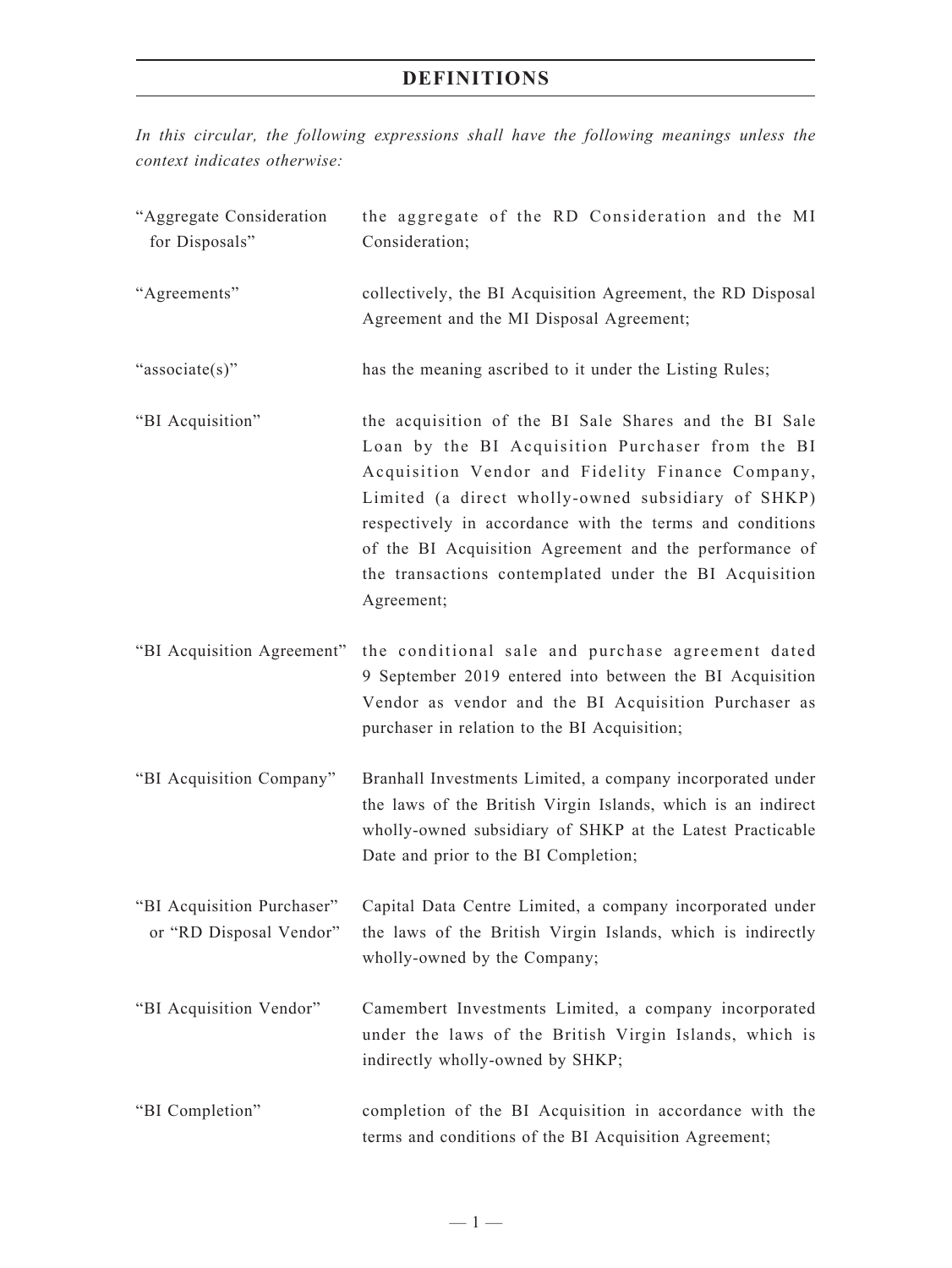| "BI Completion Date"      | 6 November 2019 (or such other date as may be agreed<br>in writing between the BI Acquisition Purchaser and the<br>BI Acquisition Vendor), being the date on which the BI<br>Completion shall take place;    |
|---------------------------|--------------------------------------------------------------------------------------------------------------------------------------------------------------------------------------------------------------|
| "BI Conditions"           | conditions precedent to the BI Completion set out in the<br>subsection headed "Conditions Precedent" of the section<br>headed "The Acquisition" under the "Letter from the Board"<br>of this circular;       |
| "BI Consideration"        | the consideration for the BI Sale Shares and the BI Sale<br>Loan;                                                                                                                                            |
| "BI Property"             | the entire industrial building at 8-12 Wong Chuk Yeung<br>Street, Fo Tan, Shatin, New Territories, Hong Kong,<br>with further particulars as set out in the BI Acquisition<br>Agreement;                     |
| "BI Sale Loan"            | the unsecured loan owing by the BI Acquisition Company<br>to Fidelity Finance Company, Limited, which is a direct<br>wholly-owned subsidiary of SHKP;                                                        |
| "BI Sale Shares"          | 2 ordinary shares and 39,999,998 redeemable shares of the<br>BI Acquisition Company, representing the entire issued<br>share capital of the BI Acquisition Company;                                          |
| "Board"                   | the board of Directors;                                                                                                                                                                                      |
| "C&W"                     | Cushman & Wakefield Limited;                                                                                                                                                                                 |
| "Company"                 | SUNeVision Holdings Ltd. 新意網集團有限公司, a company<br>incorporated in the Cayman Islands with limited liability, the<br>shares of which are listed on the Main Board of the Stock<br>Exchange (Stock Code: 1686); |
| "connected person(s)"     | has the meaning ascribed to it under the Listing Rules;                                                                                                                                                      |
| "controlling shareholder" | has the meaning ascribed to it under the Listing Rules;                                                                                                                                                      |
| "Director(s)"             | the director(s) of the Company;                                                                                                                                                                              |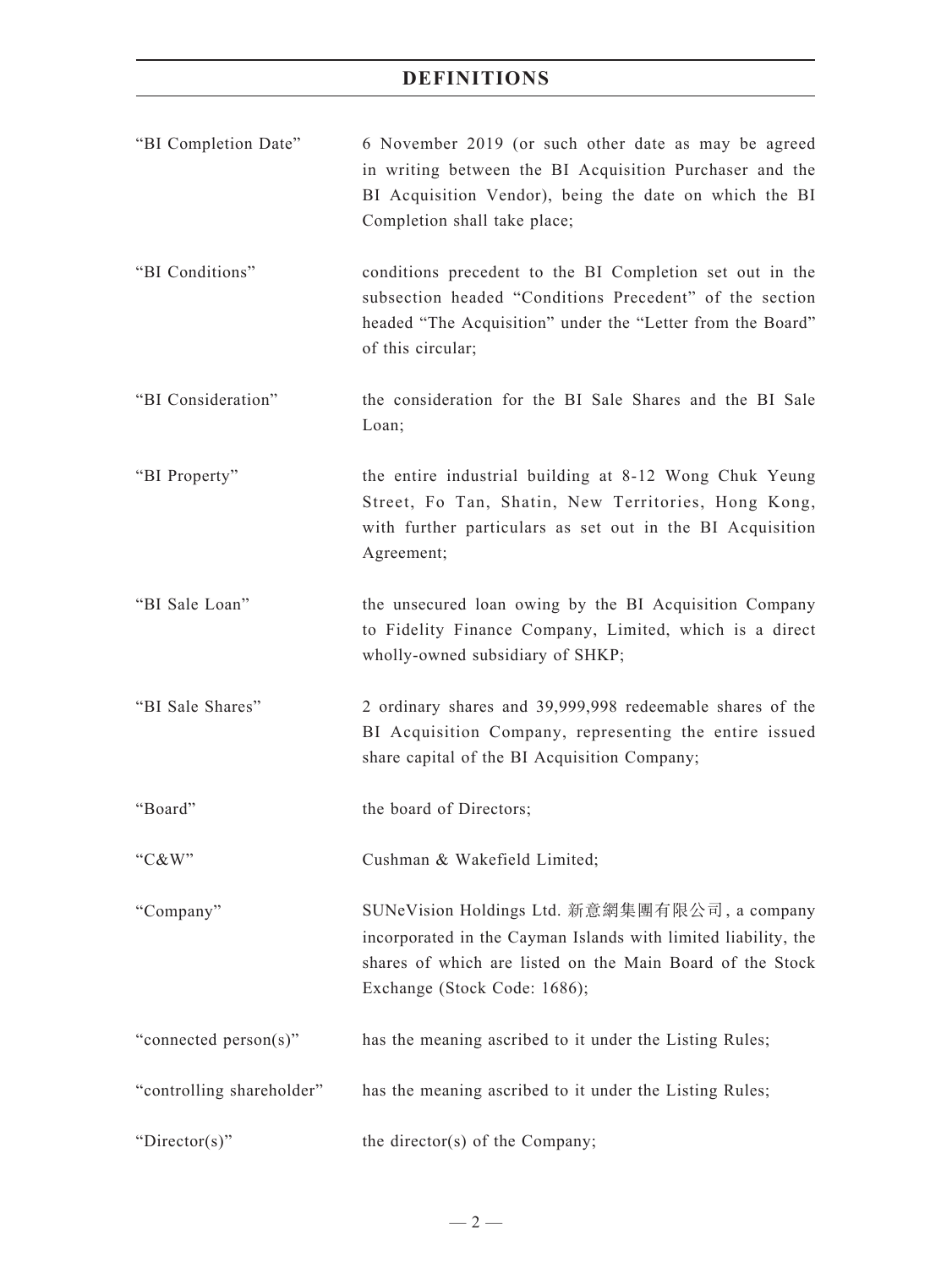| "Disposals"                                      | collectively, the RD Disposal and the MI Disposal;                                                                                                                                                                                                                                                                                                                                                                                                                                          |
|--------------------------------------------------|---------------------------------------------------------------------------------------------------------------------------------------------------------------------------------------------------------------------------------------------------------------------------------------------------------------------------------------------------------------------------------------------------------------------------------------------------------------------------------------------|
| "EGM"                                            | an extraordinary general meeting of the Company to be<br>convened to consider, and if thought fit, approve the<br>Agreements and the transactions contemplated thereunder;                                                                                                                                                                                                                                                                                                                  |
| "Group"                                          | the Company and its subsidiaries;                                                                                                                                                                                                                                                                                                                                                                                                                                                           |
| "HK\$"                                           | Hong Kong dollar, the lawful currency of Hong Kong;                                                                                                                                                                                                                                                                                                                                                                                                                                         |
| "Hong Kong"                                      | the Hong Kong Special Administrative Region of the<br>People's Republic of China;                                                                                                                                                                                                                                                                                                                                                                                                           |
| "Independent Board<br>Committee"                 | an independent committee of the Board comprising all the<br>independent non-executive Directors established for the<br>purpose of giving advice and making recommendation to the<br>Independent Shareholders in respect of the Agreements and<br>the transactions contemplated thereunder;                                                                                                                                                                                                  |
| "Independent Financial<br>Adviser" or "Somerley" | Somerley Capital Limited, a corporation licensed to carry<br>out Type 1 (dealing in securities) and Type 6 (advising on<br>corporate finance) regulated activities under the Securities<br>and Futures Ordinance (Chapter 571 of the Laws of Hong<br>Kong), being the independent financial adviser appointed by<br>the Company to advise the Independent Board Committee<br>and the Independent Shareholders in respect of the<br>Agreements and the transactions contemplated thereunder; |
| "Independent Shareholders"                       | Shareholders other than Shareholder(s) who is/are materially<br>interested in the transactions contemplated under any of the<br>Agreements;                                                                                                                                                                                                                                                                                                                                                 |
| "Latest Practicable Date"                        | 4 October 2019, being the latest practicable date prior to the<br>printing of this circular for ascertaining certain information<br>contained herein;                                                                                                                                                                                                                                                                                                                                       |
| "Listing Rules"                                  | the Rules Governing the Listing of Securities on the Stock<br>Exchange (as may be amended from time to time);                                                                                                                                                                                                                                                                                                                                                                               |
| "MI Completion"                                  | completion of the MI Disposal in accordance with the terms<br>and conditions of the MI Disposal Agreement;                                                                                                                                                                                                                                                                                                                                                                                  |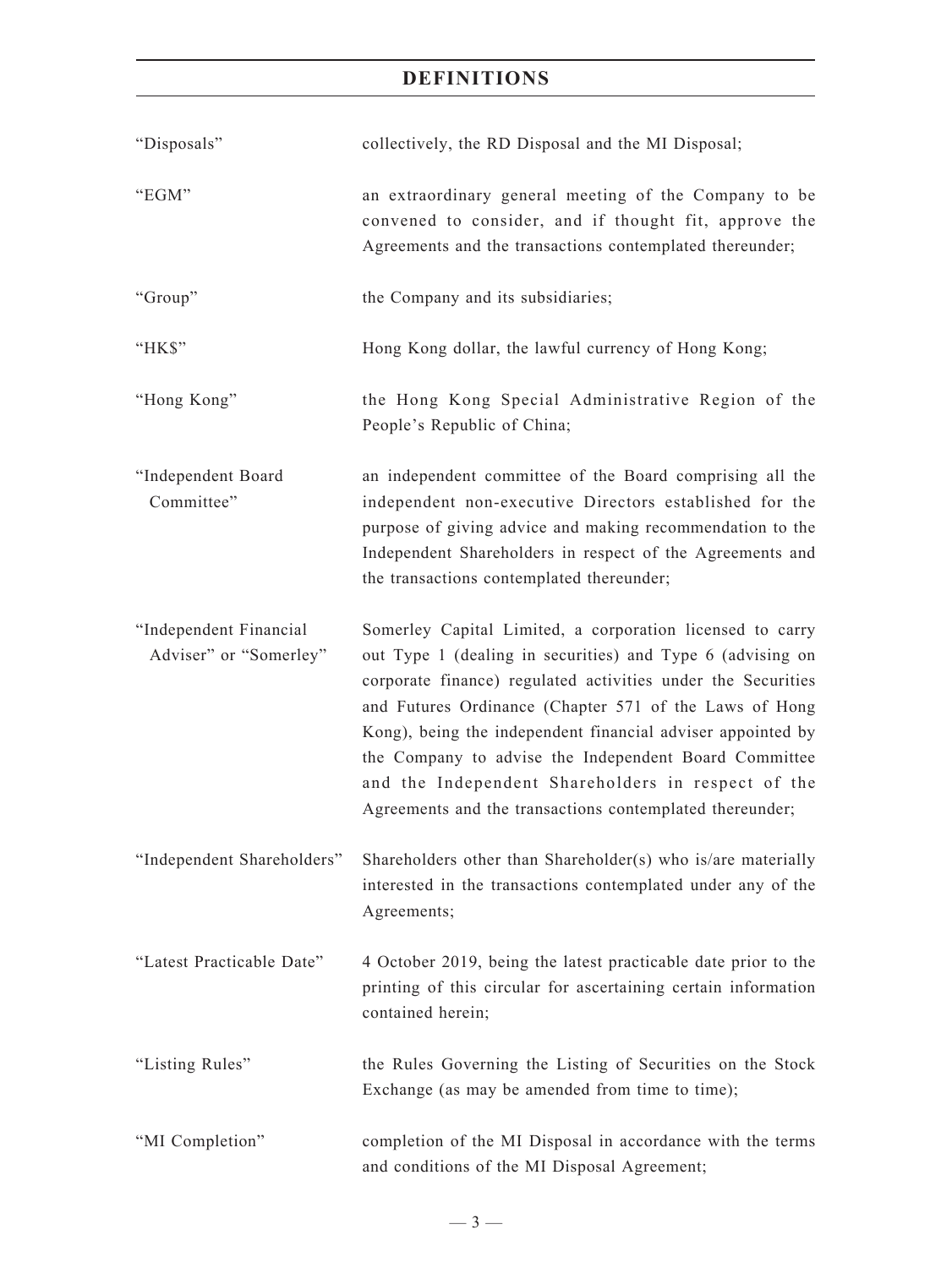| "MI Completion Date"                                  | 6 November 2019 (or such other date as may be agreed<br>in writing between the MI Disposal Purchaser and the<br>MI Disposal Vendor), being the date on which the MI<br>Completion shall take place;                                                                                                                                                                                                       |
|-------------------------------------------------------|-----------------------------------------------------------------------------------------------------------------------------------------------------------------------------------------------------------------------------------------------------------------------------------------------------------------------------------------------------------------------------------------------------------|
| "MI Conditions"                                       | conditions precedent to the MI Completion set out in the<br>subsection headed "Conditions Precedent" of the section<br>headed "The Disposals – (ii) The MI Disposal Agreement"<br>under the "Letter from the Board" of this circular;                                                                                                                                                                     |
| "MI Consideration"                                    | the consideration for the MI Sale Shares and the MI Sale<br>Loan;                                                                                                                                                                                                                                                                                                                                         |
| "MI Disposal"                                         | the disposal of MI Sale Shares and the MI Sale Loan<br>by the MI Disposal Vendor and iAdvantage (Solutions)<br>Services Limited (an indirect wholly-owned subsidiary of<br>the Company) respectively to the MI Disposal Purchaser<br>in accordance with the terms and conditions of the MI<br>Disposal Agreement and the performance of the transactions<br>contemplated under the MI Disposal Agreement; |
| "MI Disposal Agreement"                               | the conditional sale and purchase agreement dated<br>9 September 2019 entered into between the MI Disposal<br>Vendor as vendor and the MI Disposal Purchaser as<br>purchaser in relation to the MI Disposal;                                                                                                                                                                                              |
| "MI Disposal Company"                                 | Multi-well Investments Limited, a company incorporated<br>under the laws of the British Virgin Islands, which is an<br>indirect wholly-owned subsidiary of the Company at the<br>Latest Practicable Date and prior to the MI Completion;                                                                                                                                                                  |
| "MI Disposal Purchaser" or<br>"RD Disposal Purchaser" | First Accurate Limited, a company incorporated under<br>the laws of the British Virgin Islands, which is indirectly<br>wholly-owned by SHKP;                                                                                                                                                                                                                                                              |
| "MI Disposal Vendor"                                  | Huge Profit Investments Ltd., a company incorporated under<br>the laws of the British Virgin Islands, which is directly<br>wholly-owned by the Company;                                                                                                                                                                                                                                                   |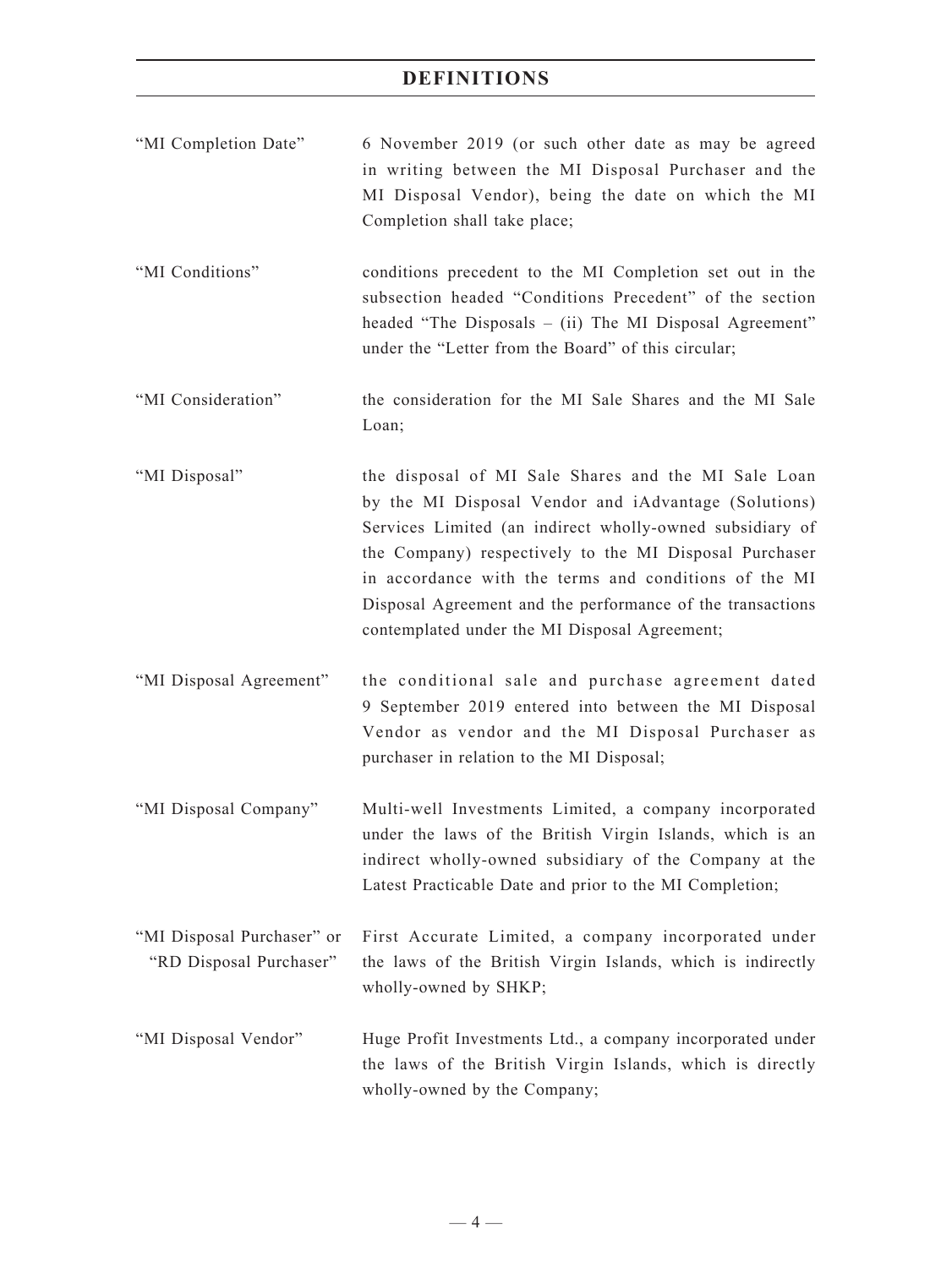| "MI Properties"         | 24 workshops and 2 storerooms at Kodak House II, 39<br>Healthy Street East, North Point, Hong Kong, with further<br>particulars as set out in the MI Disposal Agreement;                                                                                                                                                                                                                           |
|-------------------------|----------------------------------------------------------------------------------------------------------------------------------------------------------------------------------------------------------------------------------------------------------------------------------------------------------------------------------------------------------------------------------------------------|
| "MI Sale Loan"          | the unsecured loan owing by the MI Disposal Company<br>to iAdvantage (Solutions) Services Limited, which is an<br>indirect wholly-owned subsidiary of the Company;                                                                                                                                                                                                                                 |
| "MI Sale Shares"        | 2 issued ordinary shares of the MI Disposal Company,<br>representing the entire issued ordinary shares of the MI<br>Disposal Company;                                                                                                                                                                                                                                                              |
| "RD Completion"         | completion of the RD Disposal in accordance with the terms<br>and conditions of the RD Disposal Agreement;                                                                                                                                                                                                                                                                                         |
| "RD Completion Date"    | 6 November 2019 (or such other date as may be agreed<br>in writing between the RD Disposal Purchaser and the<br>RD Disposal Vendor), being the date on which the RD<br>Completion shall take place;                                                                                                                                                                                                |
| "RD Conditions"         | conditions precedent to the RD Completion set out in the<br>subsection headed "Conditions Precedent" of the section<br>headed "The Disposals $-$ (i) The RD Disposal Agreement"<br>under the "Letter from the Board" of this circular;                                                                                                                                                             |
| "RD Consideration"      | the consideration for the RD Sale Share and the RD Sale<br>Loan;                                                                                                                                                                                                                                                                                                                                   |
| "RD Disposal"           | the disposal of the RD Sale Share and the RD Sale Loan<br>by the RD Disposal Vendor and Grandwide Development<br>Limited (an indirect wholly-owned subsidiary of the<br>Company) respectively to the RD Disposal Purchaser<br>in accordance with the terms and conditions of the RD<br>Disposal Agreement and the performance of the transactions<br>contemplated under the RD Disposal Agreement; |
| "RD Disposal Agreement" | the conditional sale and purchase agreement dated<br>9 September 2019 entered into between the RD Disposal<br>Vendor as vendor and the RD Disposal Purchaser as<br>purchaser in relation to the RD Disposal;                                                                                                                                                                                       |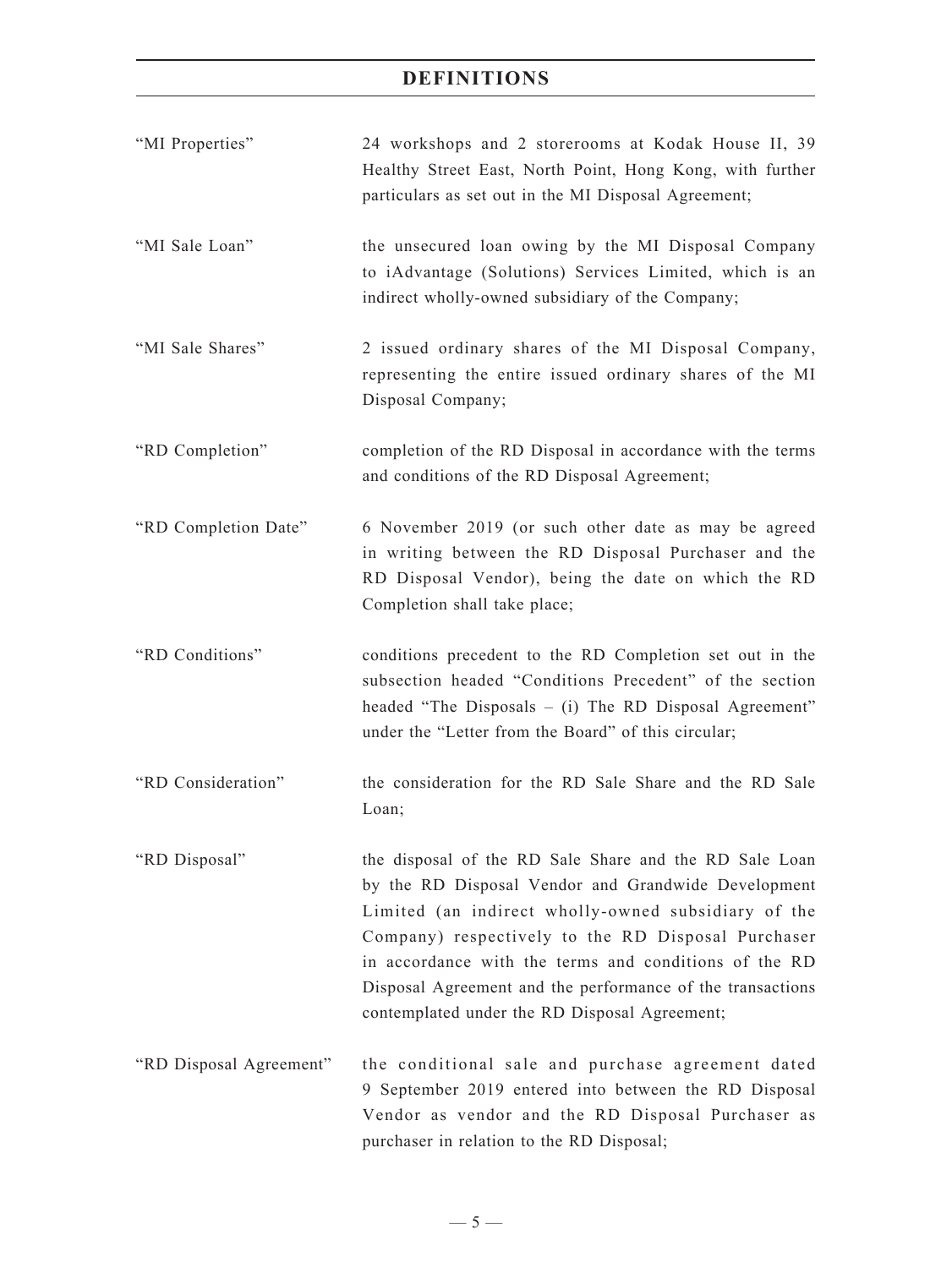| "RD Disposal Company" | Riderstrack Development Limited, a company incorporated<br>under the laws of the British Virgin Islands, which is an<br>indirect wholly-owned subsidiary of the Company at the<br>Latest Practicable Date and prior to the RD Completion;          |
|-----------------------|----------------------------------------------------------------------------------------------------------------------------------------------------------------------------------------------------------------------------------------------------|
| "RD Properties"       | certain units on 31st, 32nd, 33rd, 35th and 37th floors of<br>Standard Chartered Tower, Millennium City 1, 388 Kwun<br>Tong Road, Kwun Tong, Kowloon, Hong Kong, with further<br>particulars as set out in the RD Disposal Agreement;              |
| "RD Sale Loan"        | the unsecured loan owing by the RD Disposal Company<br>to Grandwide Development Limited, which is an indirect<br>wholly-owned subsidiary of the Company;                                                                                           |
| "RD Sale Share"       | 1 issued share of the RD Disposal Company, representing<br>the entire issued share capital of the RD Disposal Company;                                                                                                                             |
| "SFO"                 | the Securities and Futures Ordinance, Chapter 571 of the<br>Laws of Hong Kong (as may be amended from time to<br>time);                                                                                                                            |
| "Share $(s)$ "        | ordinary share(s) of HK\$0.10 each in the share capital of the<br>Company;                                                                                                                                                                         |
| "Shareholder(s)"      | $holder(s)$ of the Share $(s)$ ;                                                                                                                                                                                                                   |
| "SHKP"                | Sun Hung Kai Properties Limited 新鴻基地產發展有限公<br>司, a company incorporated in Hong Kong with limited<br>liability, the shares of which are listed on the Main Board of<br>the Stock Exchange (Stock Code: 16), which is a controlling<br>Shareholder; |
| "SHKP Group"          | SHKP and its subsidiaries and associates (excluding the<br>Group) from time to time;                                                                                                                                                               |
| "Splendid Sharp"      | Splendid Sharp Limited, a company incorporated in Hong<br>Kong with limited liability, which is a direct subsidiary of<br>the MI Disposal Company;                                                                                                 |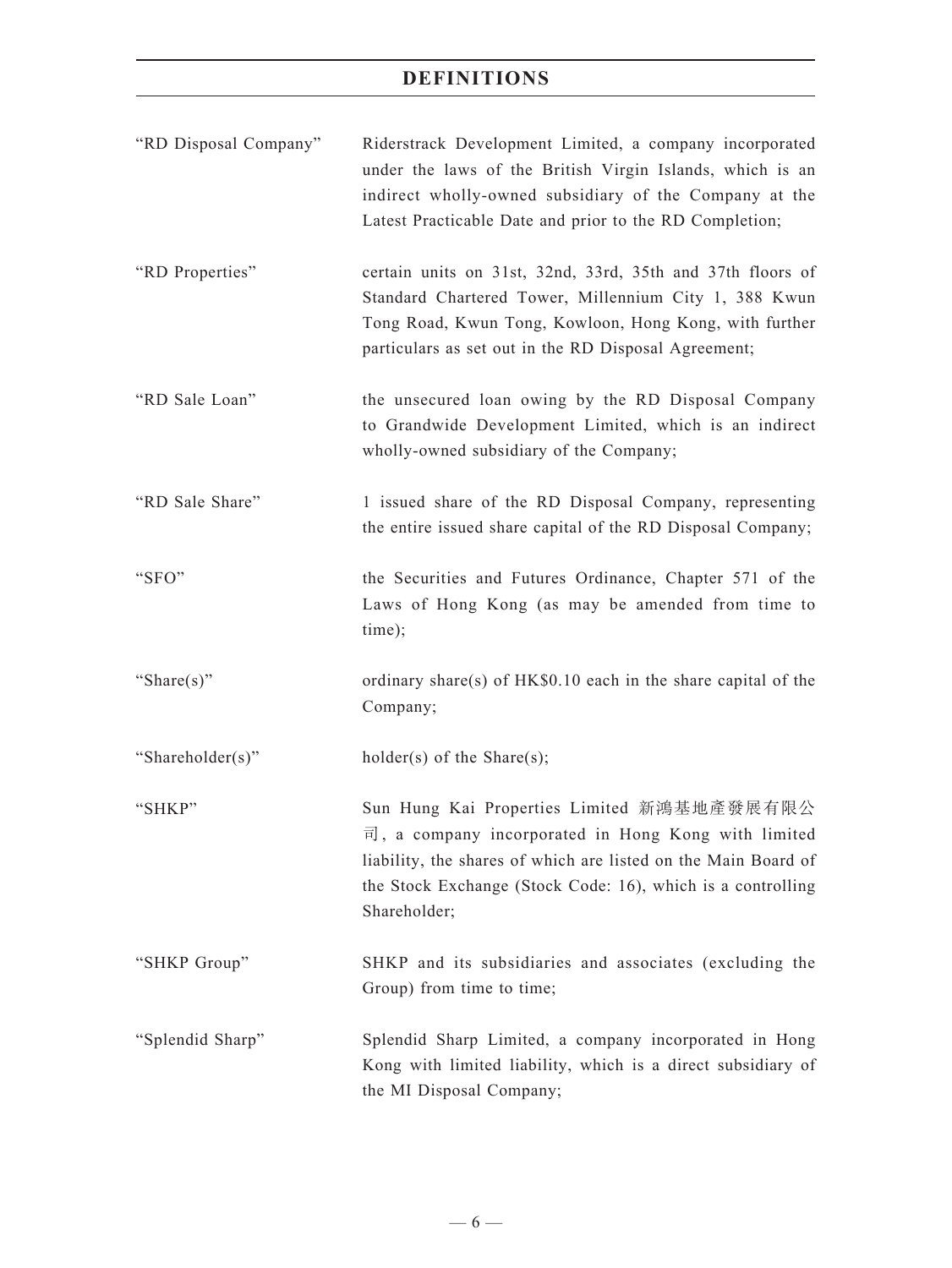| "Stock Exchange"  | The Stock Exchange of Hong Kong Limited;                |
|-------------------|---------------------------------------------------------|
| "subsidiary(ies)" | has the meaning ascribed to it under the Listing Rules; |
| "Transactions"    | collectively, the BI Acquisition and the Disposals; and |
| $\frac{100}{20}$  | per cent.                                               |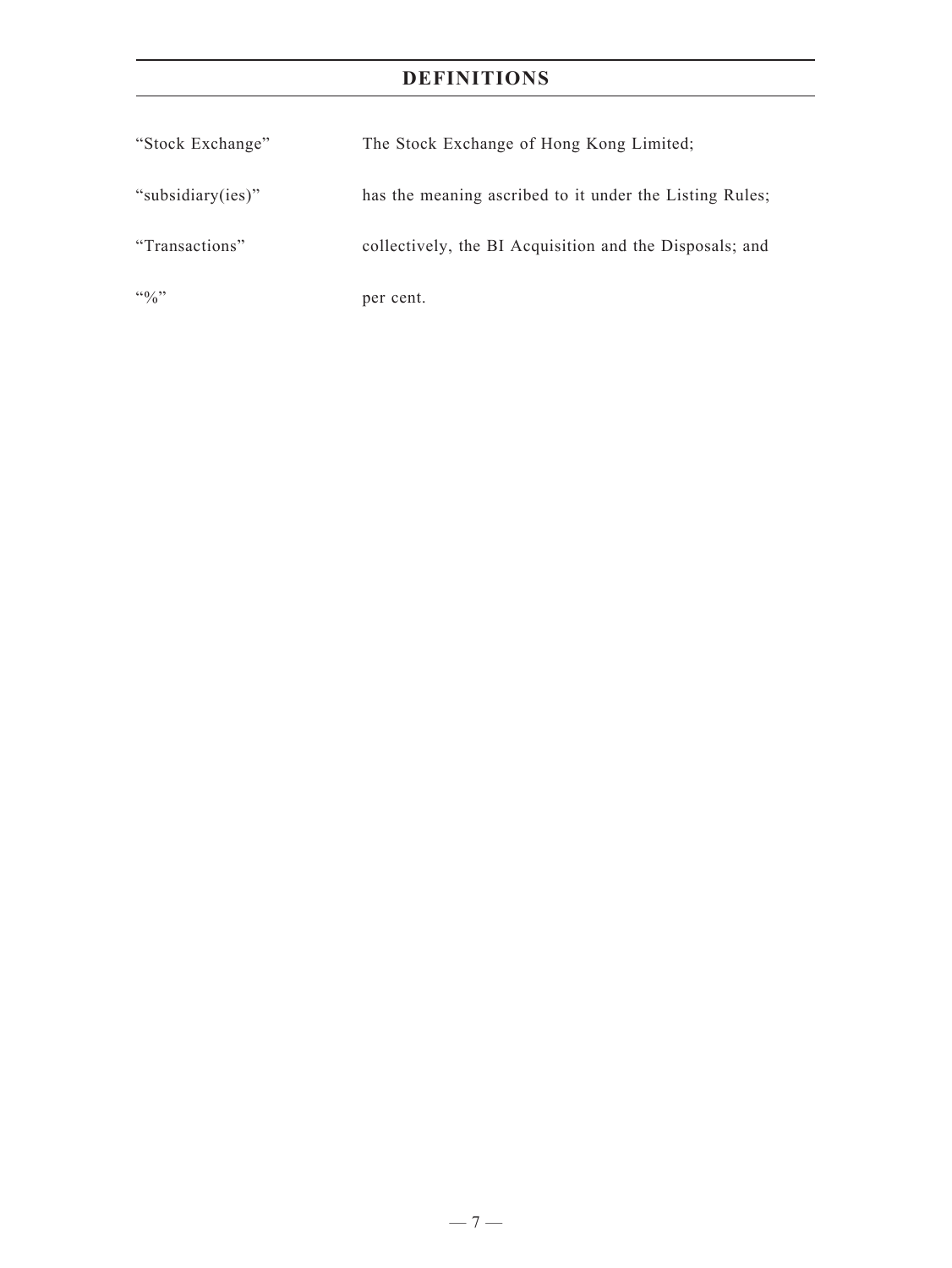

*(Incorporated in the Cayman Islands with limited liability)*

**(Stock Code: 1686)**

#### *Executive Directors:*

Kwok Ping-luen, Raymond *(Chairman)* Fung Yuk-lun, Allen *(Vice Chairman)* Tong Kwok-kong, Raymond *(Chief Executive Officer)* Tung Chi-ho, Eric

#### *Non-Executive Directors:*

Cheung Wing-yui *(Vice Chairman)* Kwok Kai-wang, Christopher David Norman Prince Siu Hon-wah, Thomas Chan Hong-ki, Robert

#### *Independent Non-Executive Directors:*

Li On-kwok, Victor King Yeo-chi, Ambrose Wong Kai-man Kwok Kwok-chuen Lee Wai-kwong, Sunny

#### *Registered Office:*

PO Box 309, Ugland House Grand Cayman, KY1-1104 Cayman Islands

*Head Office and Principal Place of Business:*

Unit 3110, 31/F Standard Chartered Tower Millennium City 1 388 Kwun Tong Road Kwun Tong, Kowloon Hong Kong

11 October 2019

*To the Shareholders and, for information only, the noteholders of the Company*

Dear Sir/Madam,

## **DISCLOSEABLE AND CONNECTED TRANSACTIONS IN RELATION TO (1) THE PROPOSED ACQUISITION OF A PROPERTY HOLDING COMPANY AND (2) THE PROPOSED DISPOSALS OF TWO INDIRECT WHOLLY-OWNED PROPERTIES HOLDING SUBSIDIARIES AND NOTICE OF EXTRAORDINARY GENERAL MEETING**

### **INTRODUCTION**

Reference is made to the announcement of the Company dated 9 September 2019 in relation to the Transactions.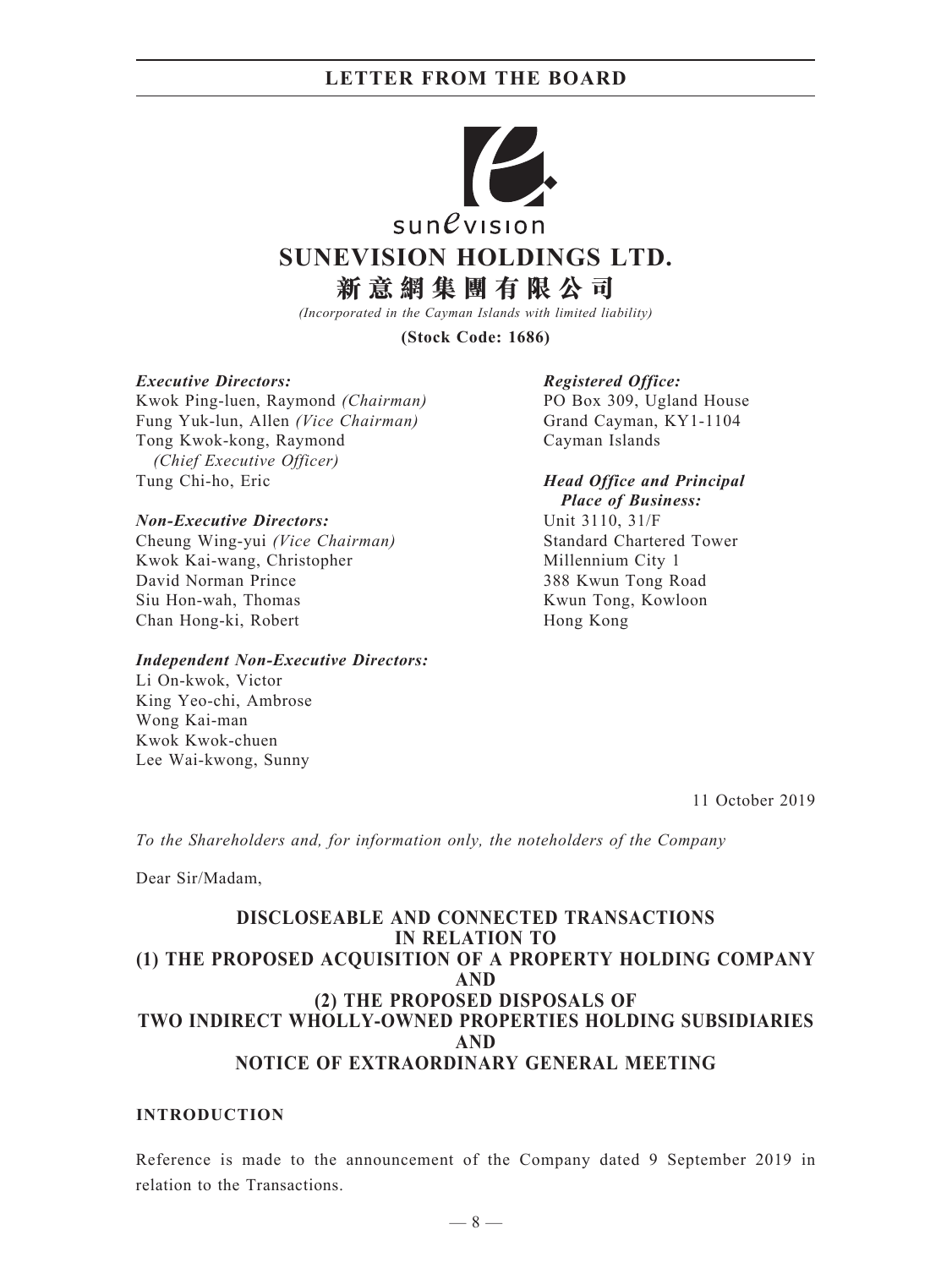On 9 September 2019:

- (i) the BI Acquisition Purchaser, an indirect wholly-owned subsidiary of the Company, as purchaser, entered into the BI Acquisition Agreement with the BI Acquisition Vendor, pursuant to which the BI Acquisition Purchaser conditionally agreed to purchase, and the BI Acquisition Vendor conditionally agreed to sell and procure to sell, the BI Sale Shares and the BI Sale Loan at the BI Consideration of approximately HK\$2,215,390,000;
- (ii) the RD Disposal Vendor, an indirect wholly-owned subsidiary of the Company, as vendor, entered into the RD Disposal Agreement with the RD Disposal Purchaser, pursuant to which the RD Disposal Vendor conditionally agreed to sell and procure to sell, and the RD Disposal Purchaser conditionally agreed to purchase, the RD Sale Share and the RD Sale Loan at the RD Consideration of approximately HK\$1,051,514,000; and
- (iii) the MI Disposal Vendor, a direct wholly-owned subsidiary of the Company, as vendor, entered into the MI Disposal Agreement with the MI Disposal Purchaser, pursuant to which the MI Disposal Vendor conditionally agreed to sell and procure to sell, and the MI Disposal Purchaser conditionally agreed to purchase, the MI Sale Shares and the MI Sale Loan at the MI Consideration of approximately HK\$755,494,000.

The above Transactions comprise (i) the acquisition by the Group from the SHKP Group of an entire industrial building in Fo Tan, Shatin, New Territories, Hong Kong, the majority part of which is currently leased to and operated by the Group as a data centre, known as MEGA Two; and (ii) the disposals by the Group to the SHKP Group of certain units in Standard Chartered Tower, Millennium City 1, Kwun Tong, Kowloon, Hong Kong and in Kodak House II in North Point, Hong Kong respectively.

The Agreements were negotiated together and have been entered into on the same date. The Agreements are inter-conditional upon each other and, subject to the fulfillment (or waiver if applicable) of their respective conditions precedent, the completion of the Agreements shall take place simultaneously.

The purpose of this circular is to provide you with (i) further details on the Agreements and the Transactions; (ii) a letter from the Independent Board Committee containing its advice and recommendations in respect of the Agreements and the Transactions; (iii) a letter from the Independent Financial Adviser containing its advice and recommendations in respect of the Agreements and the Transactions; (iv) other information as required by the Listing Rules; and (v) a notice convening the EGM.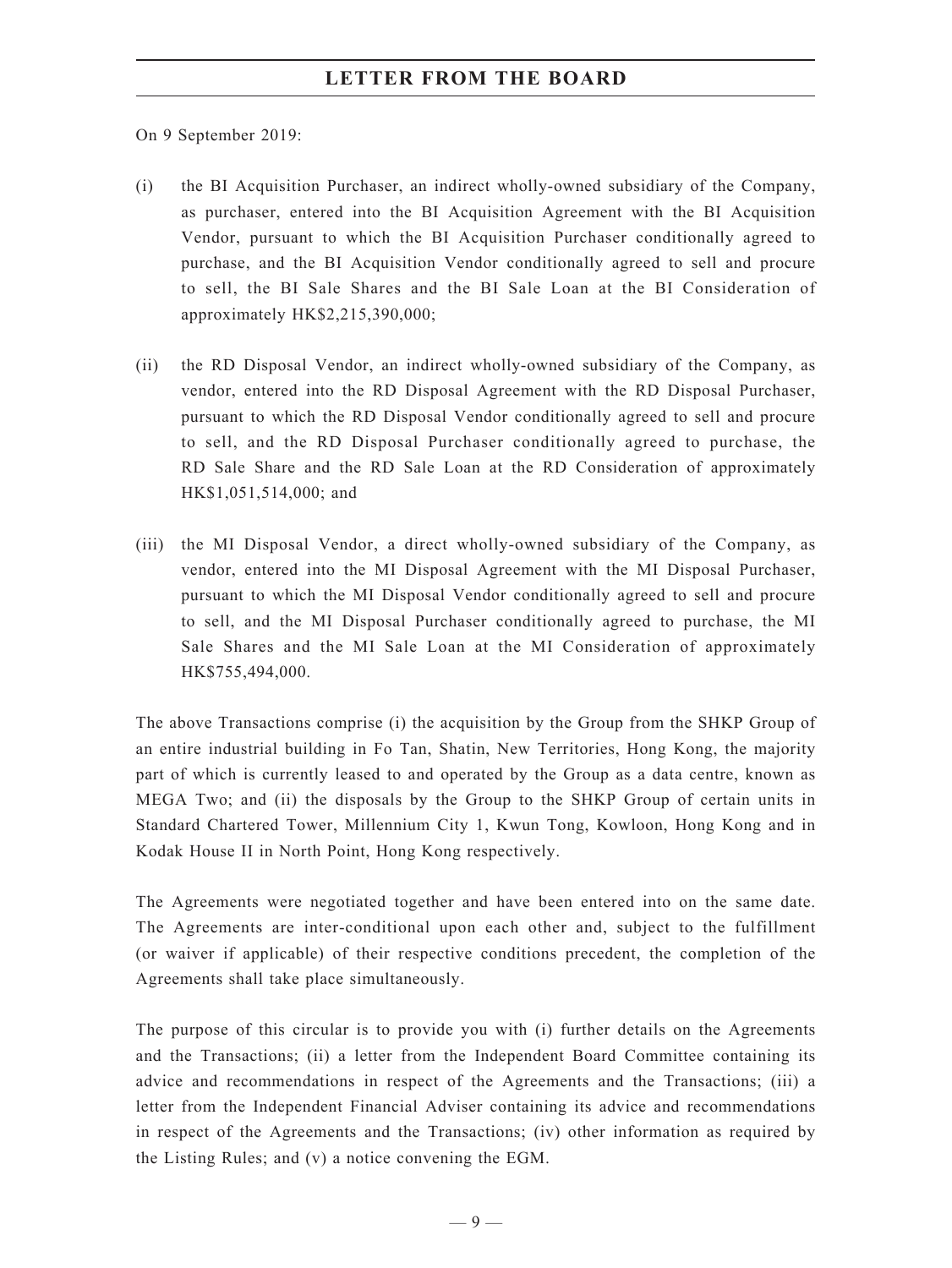## **THE ACQUISITION**

### **The BI Acquisition Agreement**

The principal terms of the BI Acquisition Agreement are set out below:

### *Date*

9 September 2019

### *Parties*

- (a) the BI Acquisition Purchaser, as the purchaser; and
- (b) the BI Acquisition Vendor, as the vendor

### *Assets to be acquired*

- (i) the BI Sale Shares representing the entire issued share capital of the BI Acquisition Company; and
- (ii) the BI Sale Loan, being the entire amount of the principal, interest (if any) and other sums and indebtedness due, owing or payable to Fidelity Finance Company, Limited, a direct wholly-owned subsidiary of SHKP.

The BI Acquisition Purchaser has designated a nominee to take assignment of the BI Sale Loan.

Under the BI Acquisition, the Group will acquire from the SHKP Group the BI Acquisition Company which holds the BI Property, comprising the entire industrial building at 8-12 Wong Chuk Yeung Street, Fo Tan, Shatin, New Territories, Hong Kong.

## *BI Consideration and payment terms*

The BI Consideration payable for the BI Sale Shares and the BI Sale Loan is approximately HK\$2,215,390,000, subject to potential adjustment in accordance with the terms of the BI Acquisition Agreement. The consideration for the BI Sale Loan shall be a sum equal to the aggregate principal amount of the BI Sale Loan as at BI Completion Date, while the consideration for the BI Sale Shares shall be the remainder of the BI Consideration (that is, the BI Consideration less the consideration for the BI Sale Loan).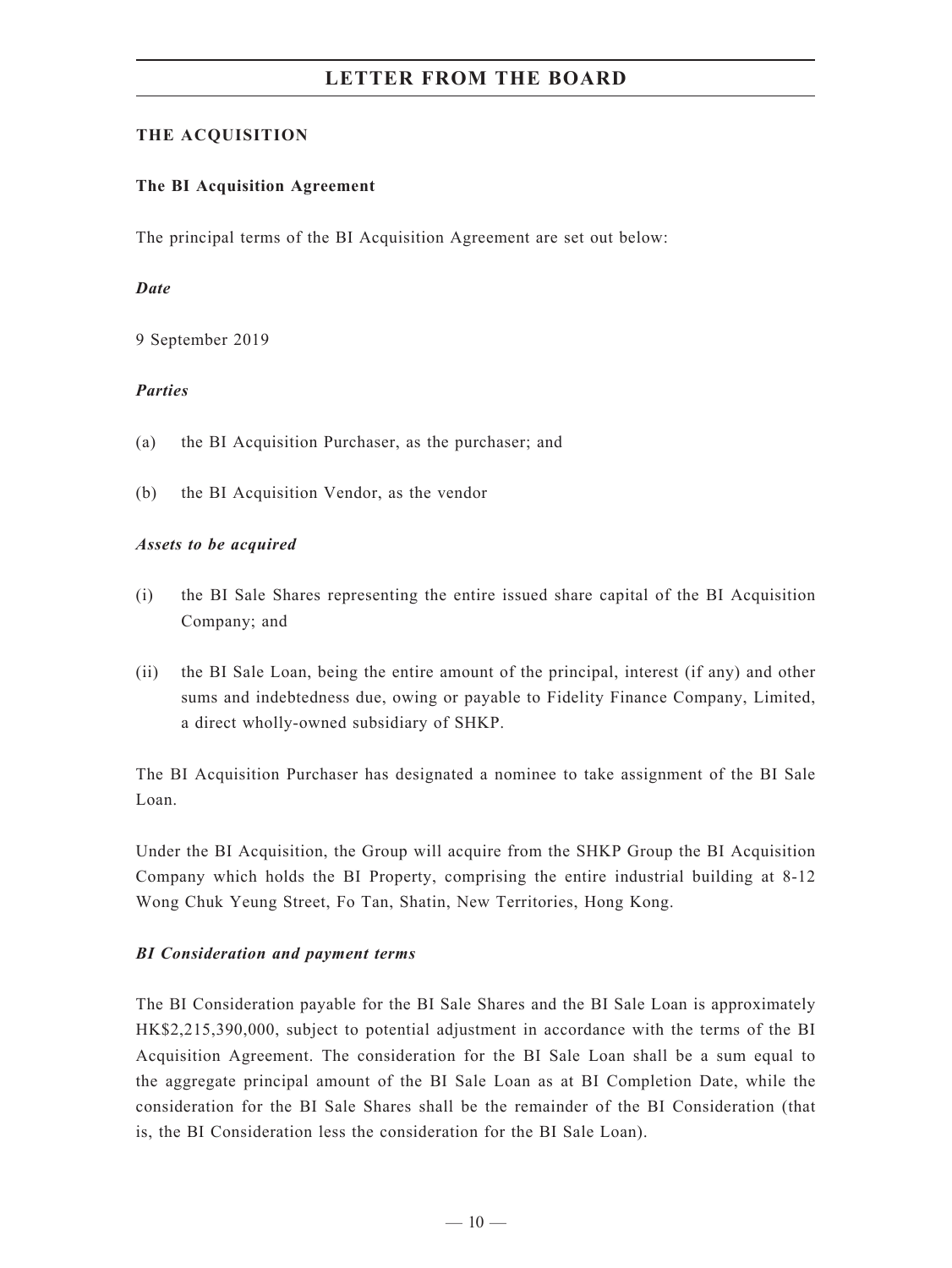The BI Consideration was determined after arm's length negotiations between the BI Acquisition Purchaser and the BI Acquisition Vendor with reference to (i) the agreed value of the BI Property of HK\$2,250,000,000, taking into account a preliminary indicative market value of the BI Property as advised by  $C&W$ , a professional independent valuer; (ii) the financial and operating performance of the BI Acquisition Company, and the unaudited attributable net liabilities value of the BI Acquisition Company (excluding the unaudited carrying value of the BI Property) of approximately HK\$190,669,000 as at 30 June 2019; and (iii) the unaudited BI Sale Loan of approximately HK\$156,059,000 as at 30 June 2019. The BI Consideration is equal to the agreed value of the BI Property plus the unaudited amount of the BI Sale Loan minus the unaudited attributable net liabilities value of the BI Acquisition Company.

The above preliminary indicative value of the BI Property was prepared by C&W on current date basis and was based on the information provided by the Group and available prior to the entering into of the BI Acquisition Agreement. C&W adopted the market approach as the valuation methodology.

The independent valuation of the BI Property as at 3 October 2019 amounted to HK\$2,250,000,000, further details of which are set out in Appendix I to this circular.

Taking into account that the above agreed value of the BI Property (which form part of the basis of the BI Consideration payable by the Group) is the same as the valuation of the BI Property as at 3 October 2019 using the market approach, the Directors (including the independent non-executive Directors who have taken into account the advice from Somerley) are of the view that the BI Consideration is fair and reasonable and in the interests of the Company and the Shareholders as a whole.

Pursuant to the BI Acquisition Agreement, after the BI Completion, the BI Consideration shall be adjusted by the change in the net liabilities value (excluding the unaudited carrying values of the BI Property and the BI Sale Loan) of the BI Acquisition Company ("**BI Net Liabilities Value**") as at 30 June 2019 to its net assets or net liabilities value (excluding the unaudited carrying values of the BI Property and the BI Sale Loan) to be determined as at the BI Completion Date. Based on the currently available information, it is anticipated that the net liabilities position of the BI Acquisition Company as at 30 June 2019 will not change into a net assets position at the BI Completion Date. In the circumstances, the adjustment to the BI Consideration after the BI Completion Date will be one of the following:

(i) if the BI Net Liabilities Value increases from 30 June 2019 to the BI Completion Date, there shall be deducted from the BI Consideration the absolute amount of such increase;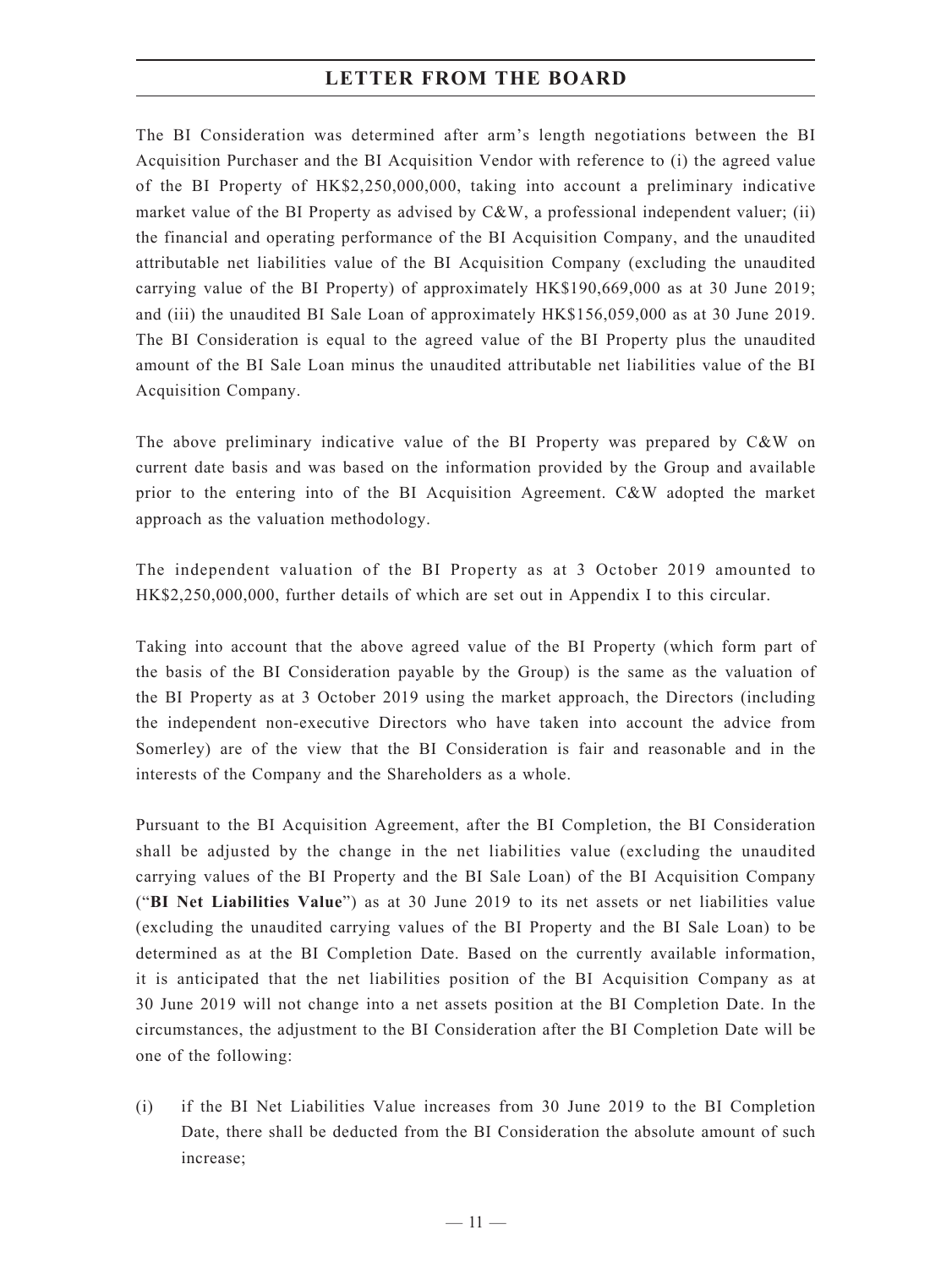- (ii) if the BI Net Liabilities Value decreases from 30 June 2019 to the BI Completion Date, there shall be added to the BI Consideration the absolute amount of such decrease; and
- (iii) if there is no change to the BI Net Liabilities Value from 30 June 2019 to the BI Completion Date, there shall be no adjustment to the BI Consideration.

Based on the estimation of the Company of the decrease in the BI Net Liabilities Value from 30 June 2019 to the BI Completion Date, the upward adjustment to the BI Consideration after the BI Completion Date will not be more than HK\$34.0 million. Accordingly, it is contemplated that such adjustment will not result in any change of the classification of the BI Acquisition under Chapter 14 of the Listing Rules.

The BI Consideration shall be satisfied in the following manner:

- (a) on the date of the BI Acquisition Agreement, the BI Acquisition Purchaser shall pay or procure to be paid to the BI Acquisition Vendor a deposit in the sum of approximately HK\$221,539,000 (representing 10% of the BI Consideration);
- (b) subject to fulfillment (or waiver if applicable) of the BI Conditions, the BI Acquisition Purchaser shall pay or procure to be paid to the BI Acquisition Vendor the balance in the sum of approximately HK\$1,993,851,000 upon BI Completion; and
- (c) after the BI Completion, (i) the BI Acquisition Purchaser shall pay the BI Acquisition Vendor the amount of the adjustment to the BI Consideration in the event of an upward adjustment; or (ii) the BI Acquisition Vendor shall pay the BI Acquisition Purchaser the amount of the adjustment to the BI Consideration in the event of a downward adjustment.

Further details regarding the settlement of the BI Consideration are set out in the section headed "**NETTING OFF OF CONSIDERATION PAYABLE UNDER THE AGREEMENTS**" below.

## *Original acquisition cost of the BI Property*

Based on the information provided by the BI Acquisition Vendor, the BI Property was acquired by the BI Acquisition Company in 1991 at the consideration of HK\$290,000,000.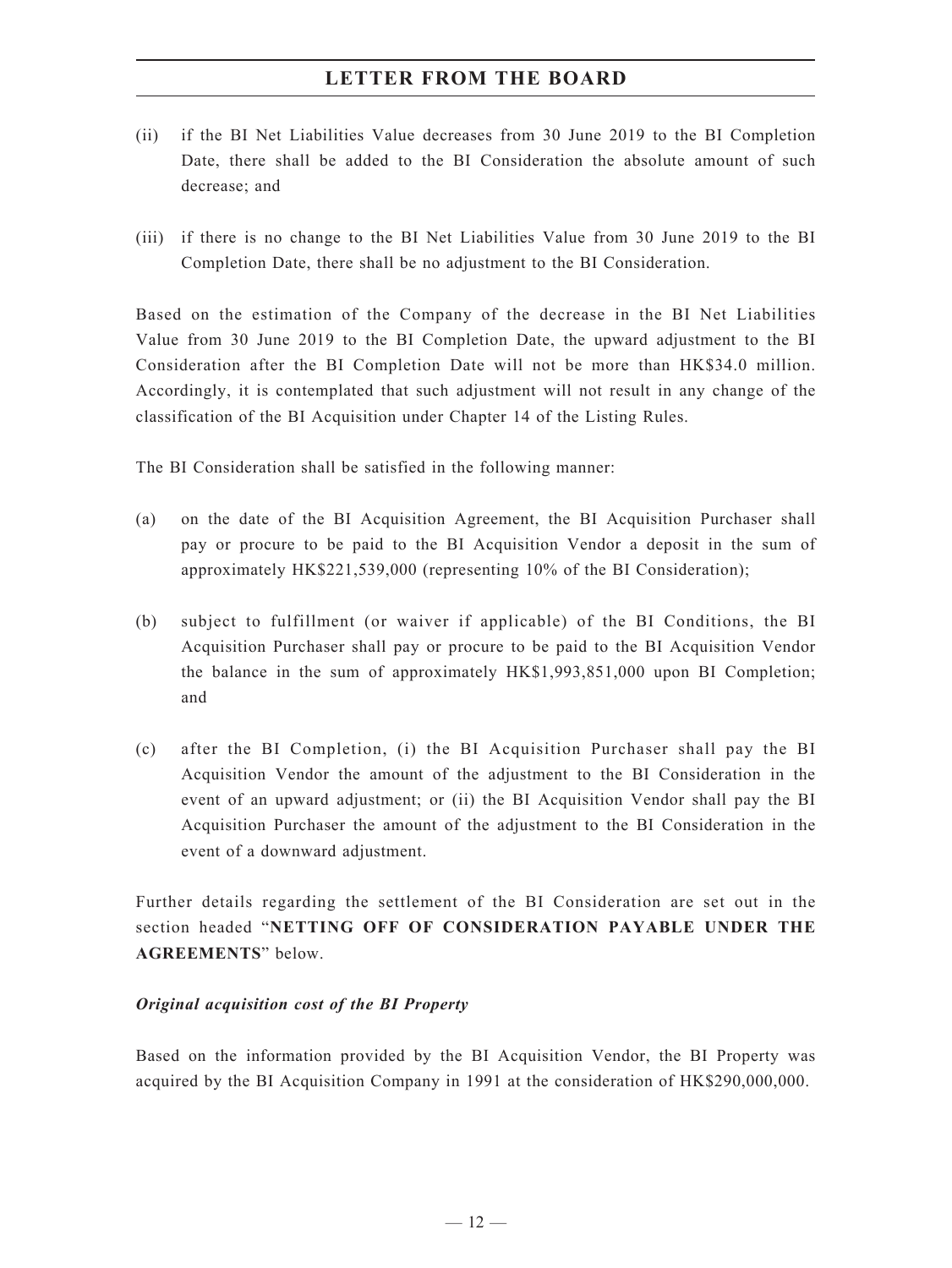### *Conditions Precedent*

The BI Completion is conditional upon the fulfillment (or waiver if applicable) of the following BI Conditions on the BI Completion Date:

- (a) the BI Acquisition Company being able to show and give good title to the BI Property;
- (b) there having been no material breach of any of the warranties or any terms of the BI Acquisition Agreement by the BI Acquisition Vendor;
- (c) there having been no material breach of any of the pre-completion obligations under the BI Acquisition Agreement by the BI Acquisition Vendor;
- (d) the approval by the Shareholders (in the manner as provided under the Listing Rules or the applicable laws, rules and regulations) of the BI Acquisition Agreement and the transactions contemplated thereunder in compliance with the requirements of the Listing Rules;
- (e) RD Conditions set out in (a) to (d) having been satisfied or (as applicable) waived in accordance with the RD Disposal Agreement; and
- (f) MI Conditions set out in (a) to (d) having been satisfied or (as applicable) waived in accordance with the MI Disposal Agreement.

The BI Acquisition Purchaser may in its absolute discretion at any time waive in writing any one or more of the BI Conditions set out in (a) to (c) above.

#### *Representations, Warranties and Undertakings*

The BI Acquisition Agreement contains representations, warranties and undertakings by the BI Acquisition Vendor in respect of the BI Acquisition Company which are usual and customary for a transaction of this nature and scale.

## *Completion*

Subject to the fulfillment or waiver (if applicable) of all the BI Conditions by no later than 4:00 p.m. on the BI Completion Date, completion of the sale and purchase of the BI Sale Shares and the assignment of the BI Sale Loan shall take place simultaneously on the BI Completion Date.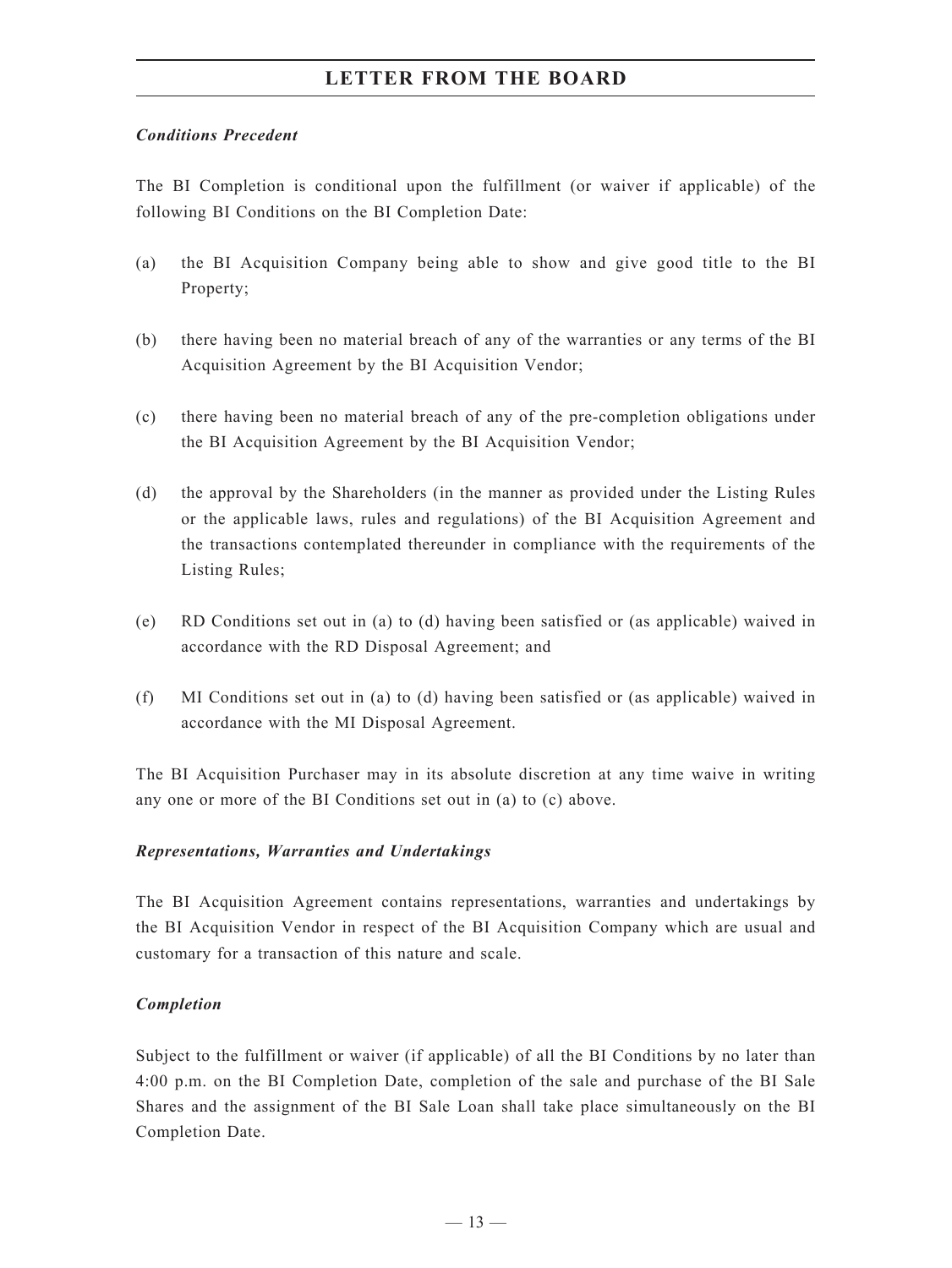#### **THE DISPOSALS**

#### **(i) The RD Disposal Agreement**

The principal terms of the RD Disposal Agreement are set out below:

#### *Date*

9 September 2019

#### *Parties*

- (i) the RD Disposal Purchaser, as the purchaser; and
- (ii) the RD Disposal Vendor, as the vendor

#### *Assets to be disposed of*

- (i) the RD Sale Share representing the entire issued share capital of the RD Disposal Company; and
- (ii) the RD Sale Loan, being the entire amount of the principal, interest (if any) and other sums and indebtedness due, owing or payable to Grandwide Development Limited, an indirect wholly-owned subsidiary of the Company.

The RD Disposal Purchaser has designated a nominee to take assignment of the RD Sale Loan.

Under the RD Disposal, the Group will dispose of to the SHKP Group the RD Disposal Company which holds the RD Properties, comprising certain office units of Standard Chartered Tower, Millennium City 1 in Kwun Tong, Kowloon, Hong Kong.

#### *RD Consideration and payment terms*

The RD Consideration payable for the RD Sale Share and the RD Sale Loan is approximately HK\$1,051,514,000, subject to potential adjustments in accordance with the terms of the RD Disposal Agreement. The consideration for the RD Sale Loan shall be a sum equal to the aggregate principal amount of the RD Sale Loan as at RD Completion Date, while the consideration for the RD Sale Share shall be the remainder of the RD Consideration (that is, the RD Consideration less the consideration for the RD Sale Loan).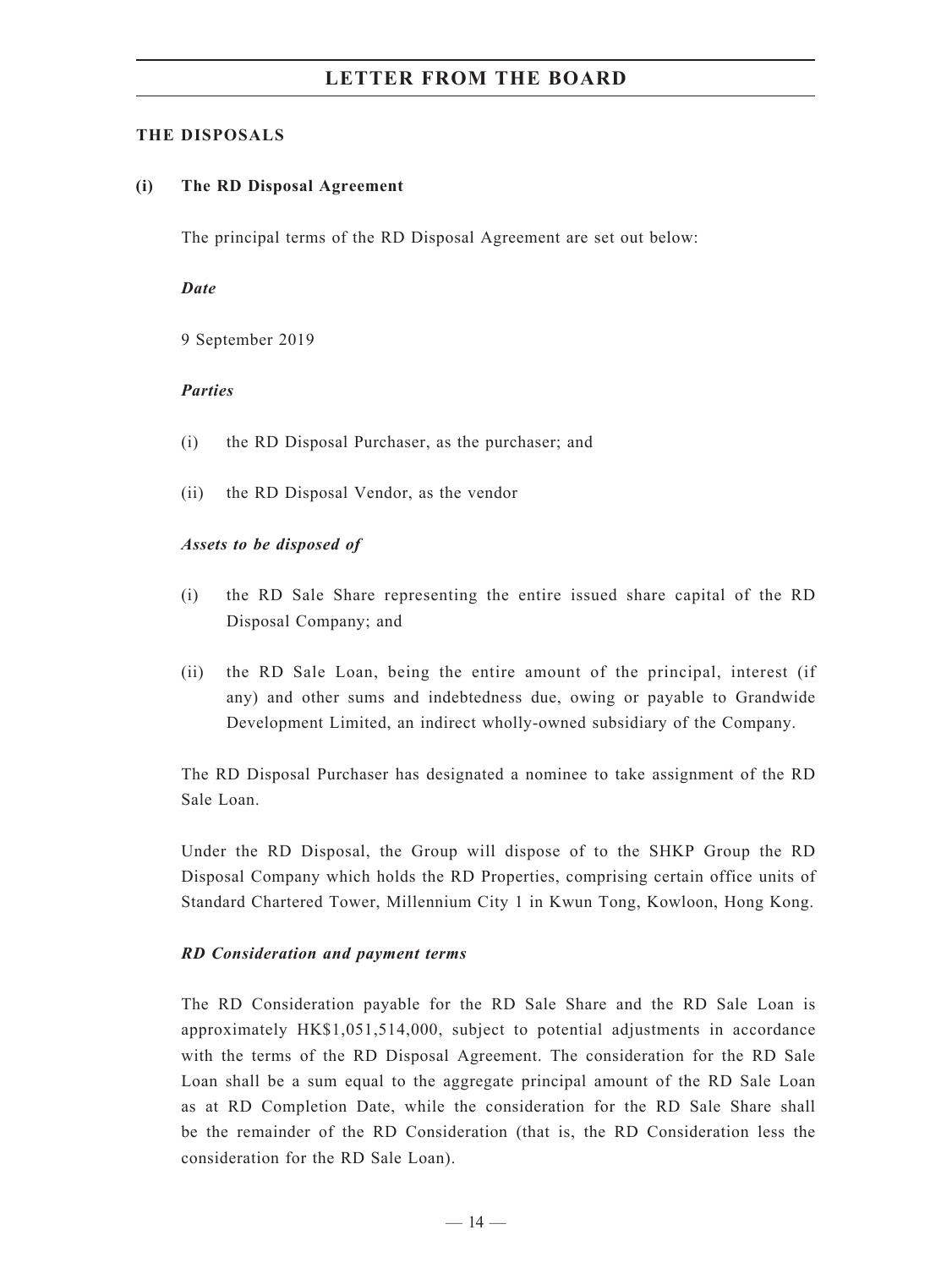The RD Consideration was determined after arm's length negotiations between the RD Disposal Purchaser and the RD Disposal Vendor with reference to (i) the agreed value of the RD Properties of HK\$1,076,208,000, taking into account a preliminary indicative market value of the RD Properties as advised by C&W, a professional independent valuer; (ii) the financial and operating performance of the RD Disposal Company, and the unaudited attributable net liabilities value of the RD Disposal Company (excluding the unaudited carrying value of the RD Properties) of approximately HK\$391,865,000 as at 30 June 2019; and (iii) the unaudited RD Sale Loan of approximately HK\$367,171,000 as at 30 June 2019. The RD Consideration is equal to the agreed value of the RD Properties plus the unaudited amount of the RD Sale Loan minus the unaudited attributable net liabilities value of the RD Disposal Company.

The above preliminary indicative value of the RD Properties was prepared by C&W on current date basis and was based on the information provided by the Group and available prior to the entering into of the RD Disposal Agreement. C&W adopted the market approach as the valuation methodology.

The independent valuation of the RD Properties as at 3 October 2019 amounted to HK\$1,070,000,000, further details of which are set out in Appendix I to this circular.

Taking into account the above agreed value of the RD Properties (which form part of the basis of the RD Consideration payable to the Group) is slightly higher than the valuation of the RD Properties as at 3 October 2019 using the market approach, the Directors (including the independent non-executive Directors who have taken into account the advice from Somerley) are of the view that the RD Consideration is fair and reasonable and in the interests of the Company and the Shareholders as a whole.

Pursuant to the RD Disposal Agreement, after the RD Completion, the RD Consideration shall be adjusted by the change in the net liabilities value (excluding the unaudited carrying values of the RD Properties and the RD Sale Loan) of the RD Disposal Company ("**RD Net Liabilities Value**") as at 30 June 2019 to its net assets or net liabilities value (excluding the unaudited carrying values of the RD Properties and the RD Sale Loan) to be determined as at the RD Completion Date. Based on the currently available information, it is anticipated that the net liabilities position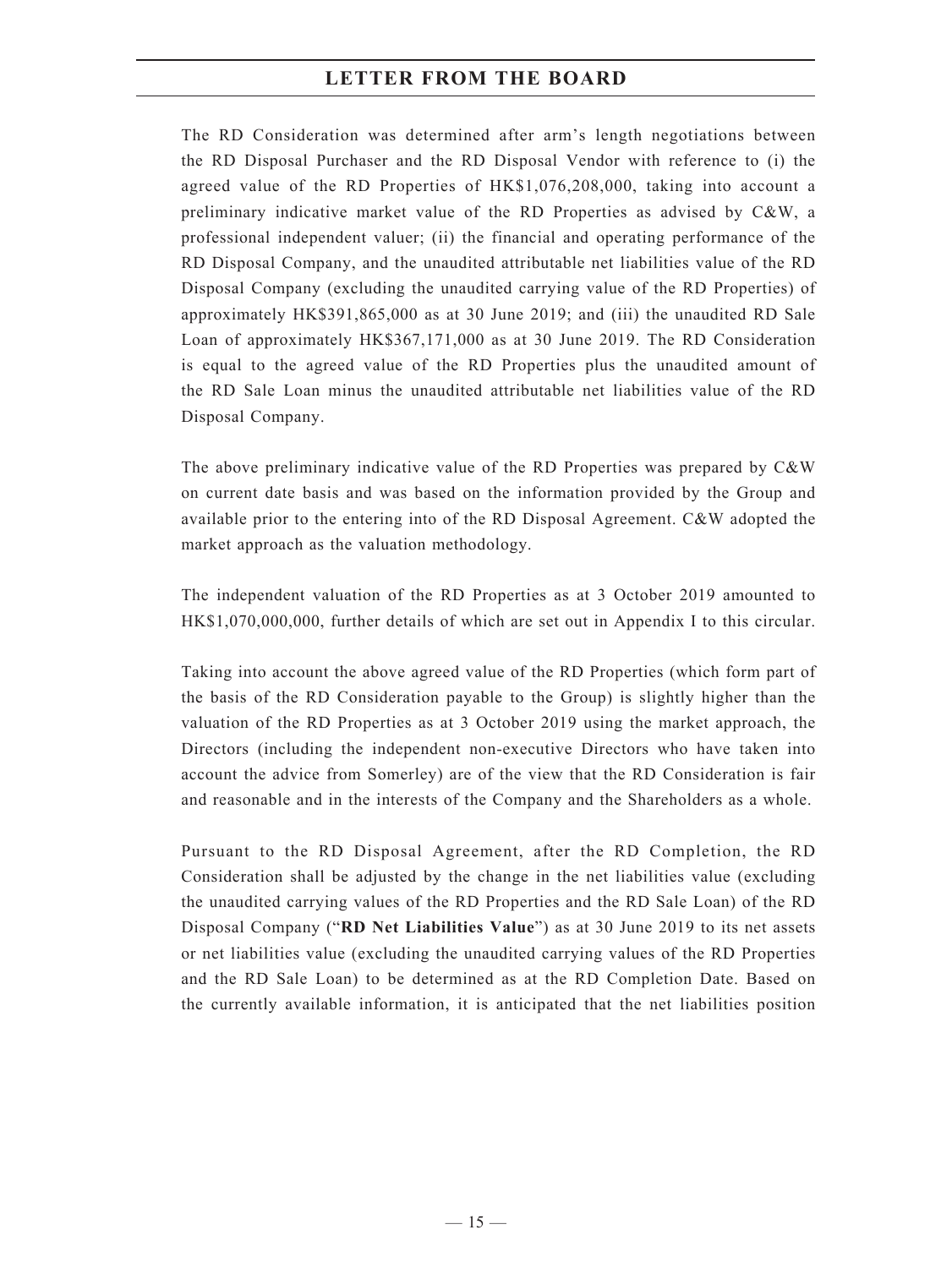of the RD Disposal Company as at 30 June 2019 will not change into a net assets position at the RD Completion Date. In the circumstances, the adjustment to the RD Consideration after the RD Completion Date will be one of the following:

- (i) if the RD Net Liabilities Value increases from 30 June 2019 to the RD Completion Date, there shall be deducted from the RD Consideration the absolute amount of such increase;
- (ii) if the RD Net Liabilities Value decreases from 30 June 2019 to the RD Completion Date, there shall be added to the RD Consideration the absolute amount of such decrease; and
- (iii) if there is no change to the RD Net Liabilities Value from 30 June 2019 to the RD Completion Date, there shall be no adjustment to the RD Consideration.

Based on the estimation of the Company of the decrease in the RD Net Liabilities Value from 30 June 2019 to the RD Completion Date, the upward adjustment to the RD Consideration after the RD Completion Date will not be more than HK\$11.3 million. Accordingly, it is contemplated that such adjustment will not result in any change of the classification of the RD Disposal under Chapter 14 of the Listing Rules.

The RD Consideration shall be satisfied in the following manner:

- (a) on the date of the RD Disposal Agreement, the RD Disposal Purchaser shall pay or procure to be paid to the RD Disposal Vendor a deposit in the sum of approximately HK\$105,151,400 (representing 10% of the RD Consideration);
- (b) subject to fulfillment (or waiver if applicable) of the RD Conditions, the RD Disposal Purchaser shall pay or procure to be paid to the RD Disposal Vendor the balance in the sum of approximately HK\$946,362,600 upon RD Completion; and
- (c) after the RD Completion, (i) the RD Disposal Purchaser shall pay the RD Disposal Vendor the amount of the adjustment to the RD Consideration in the event of an upward adjustment; or (ii) the RD Disposal Vendor shall pay the RD Disposal Purchaser the amount of the adjustment to the RD Consideration in the event of a downward adjustment.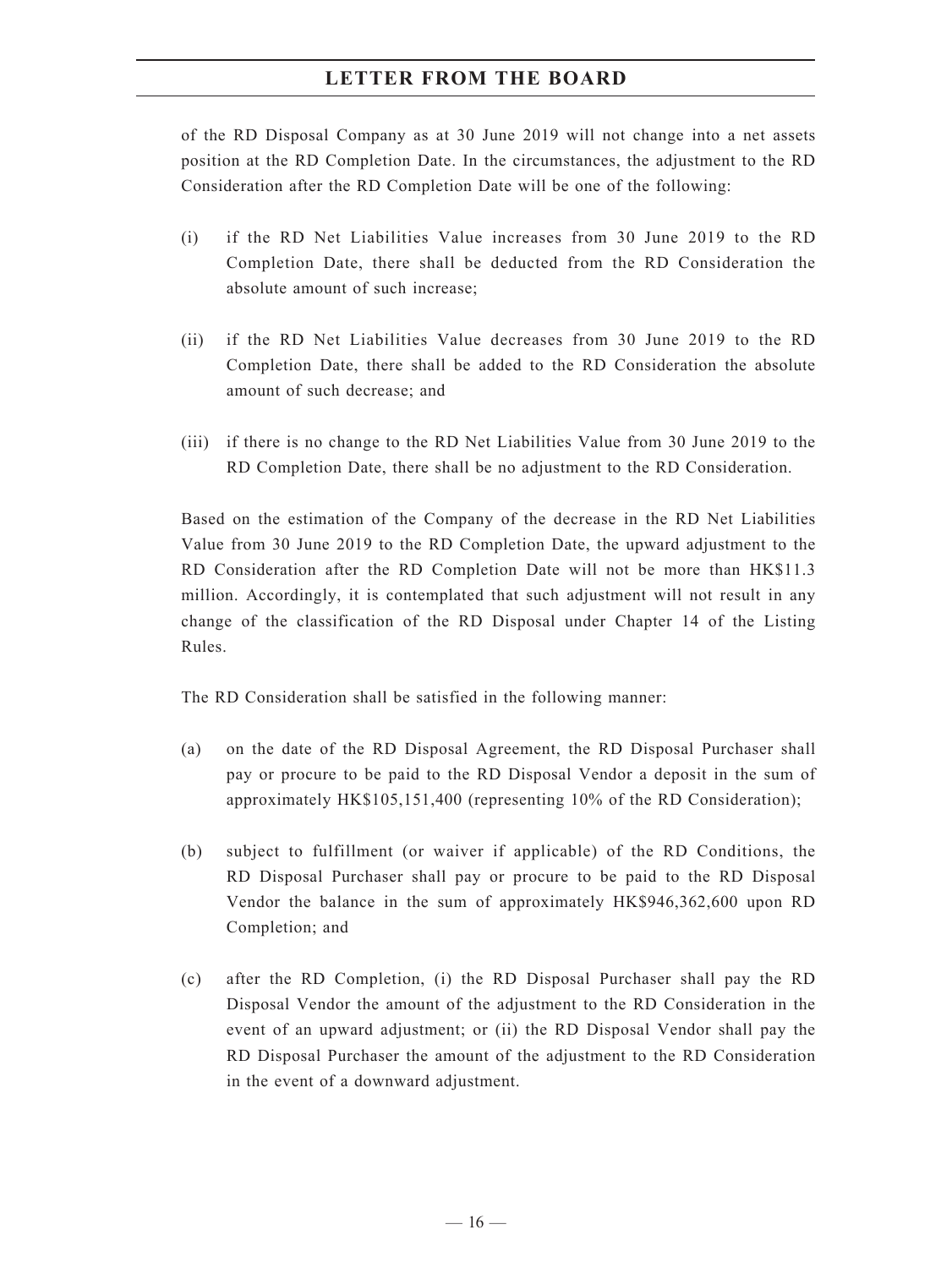Further details regarding the settlement of the RD Consideration are set out in the section headed "**NETTING OFF OF CONSIDERATION PAYABLE UNDER THE AGREEMENTS**" below.

#### *Conditions Precedent*

The RD Completion is conditional upon the fulfillment (or waiver if applicable) of the following RD Conditions on the RD Completion Date:

- (a) the RD Disposal Company being able to show and give good title to the RD Properties;
- (b) there having been no material breach of any of the warranties or any terms of the RD Disposal Agreement by the RD Disposal Vendor;
- (c) there having been no material breach of any of the pre-completion obligations under the RD Disposal Agreement by the RD Disposal Vendor;
- (d) the approval by the Shareholders (in the manner as provided under the Listing Rules or the applicable laws, rules and regulations) of the RD Disposal Agreement and the transactions contemplated thereunder in compliance with the requirements of the Listing Rules;
- (e) MI Conditions set out in (a) to (d) having been satisfied or (as applicable) waived in accordance with the MI Disposal Agreement; and
- (f) BI Conditions set out in (a) to (d) having been satisfied or (as applicable) waived in accordance with the BI Acquisition Agreement.

The RD Disposal Purchaser may in its absolute discretion at any time waive in writing any one or more of the RD Conditions set out in (a) to (c) above.

#### *Representations, Warranties and Undertakings*

The RD Disposal Agreement contains representations, warranties and undertakings by the RD Disposal Vendor in respect of the RD Disposal Company which are usual and customary for a transaction of this nature and scale.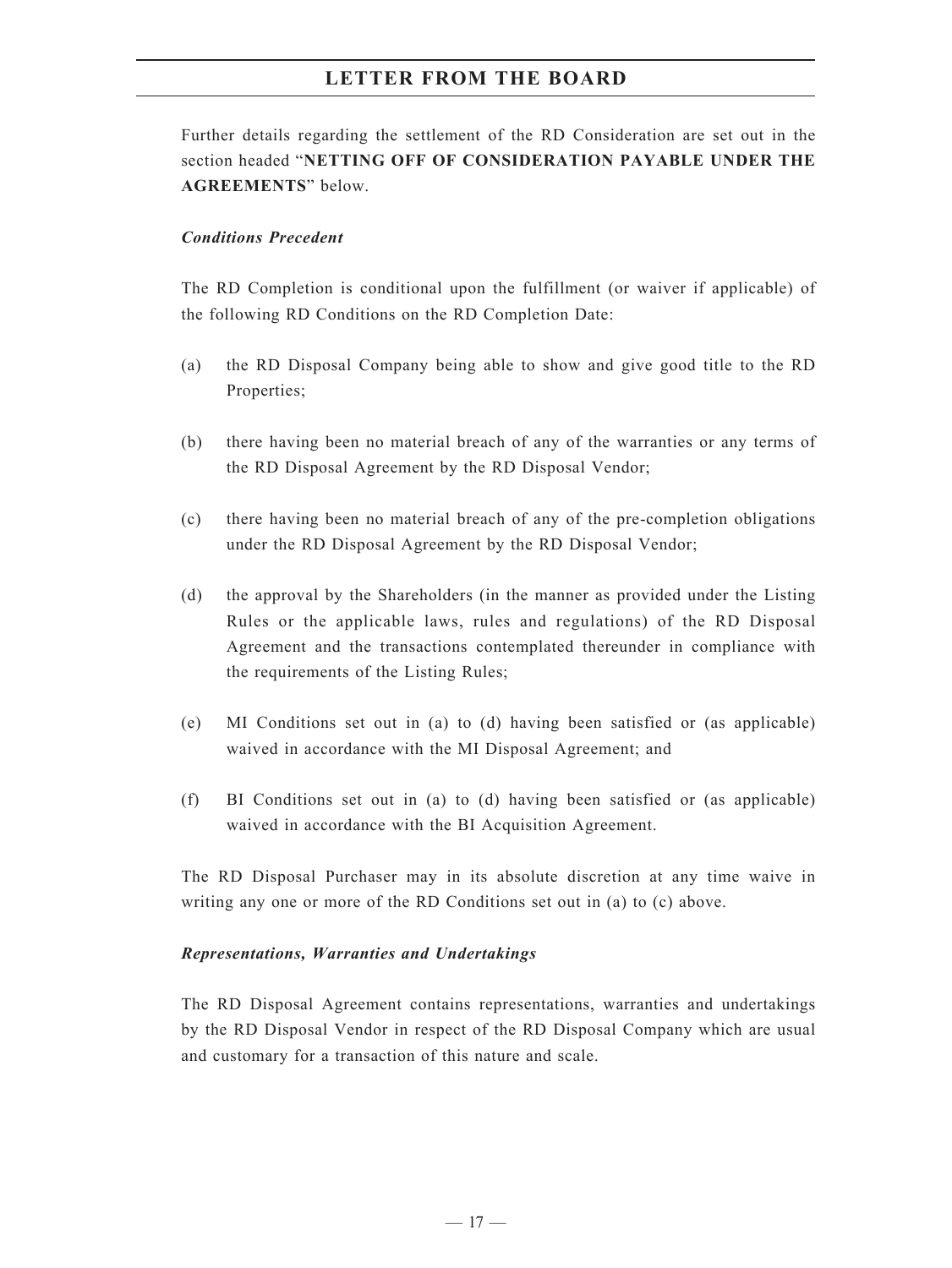## *Completion*

Subject to fulfilment or waiver (if applicable) of all the RD Conditions by no later than 4:00 p.m. on the RD Completion Date, completion of the sale and purchase of the RD Sale Share and the assignment of the RD Sale Loan shall take place simultaneously on the RD Completion Date.

## **(ii) The MI Disposal Agreement**

The principal terms of the MI Disposal Agreement are set out below:

## *Date*

9 September 2019

## *Parties*

- (i) the MI Disposal Purchaser, as the purchaser; and
- (ii) the MI Disposal Vendor, as the vendor

## *Assets to be disposed of*

- (i) the MI Sale Shares representing the entire issued ordinary shares of the MI Disposal Company; and
- (ii) the MI Sale Loan, being the entire amount of the principal, interest (if any) and other sums and indebtedness due, owing or payable to iAdvantage (Solutions) Services Limited, an indirect wholly-owned subsidiary of the Company.

The MI Disposal Purchaser has designated a nominee to take assignment of the MI Sale Loan.

Under the MI Disposal, the Group will dispose of to the SHKP Group the MI Disposal Company which through Splendid Sharp holds the MI Properties, comprising a number of workshops and storerooms at Kodak House II in North Point, Hong Kong.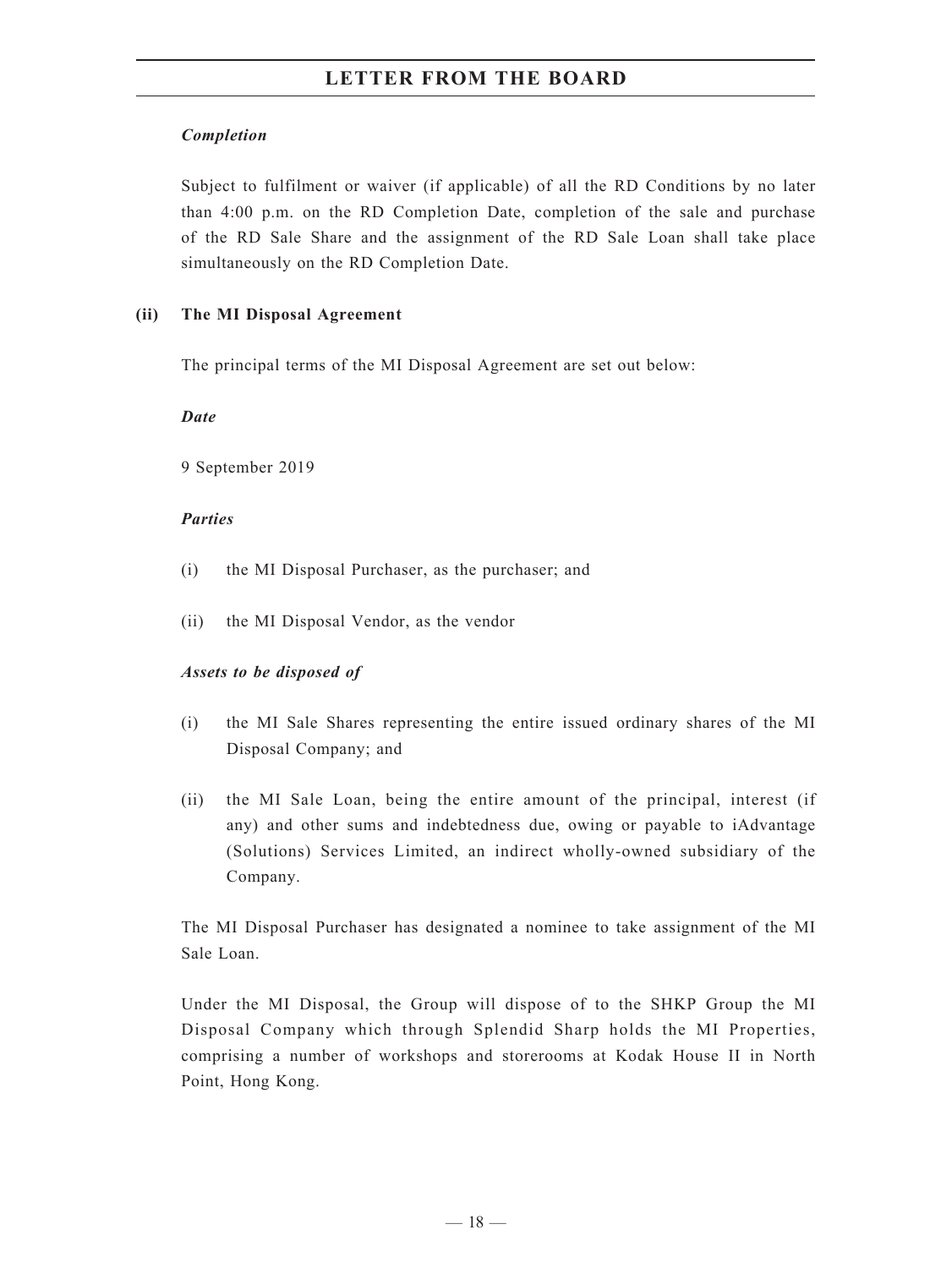#### *MI Consideration and payment terms*

The MI Consideration payable for the MI Sale Shares and the MI Sale Loan is approximately HK\$755,494,000, subject to potential adjustments in accordance with the terms of the MI Disposal Agreement. The consideration for the MI Sale Loan shall be a sum equal to the aggregate principal amount of the MI Sale Loan as at MI Completion Date, while the consideration for the MI Sale Shares shall be the remainder of the MI Consideration (that is, the MI Consideration less the consideration for the MI Sale Loan).

The MI Consideration was determined after arm's length negotiations between the MI Disposal Purchaser and the MI Disposal Vendor with reference to (i) the agreed value of the MI Properties of HK\$767,044,000, taking into account a preliminary indicative market value of the MI Properties as advised by C&W, a professional independent valuer; (ii) the financial and operating performance of the MI Disposal Company, and the unaudited consolidated attributable net liabilities value of the MI Disposal Company (excluding the unaudited carrying value of the MI Properties) of approximately HK\$93,957,000 as at 30 June 2019; and (iii) the unaudited MI Sale Loan of approximately HK\$82,407,000 as at 30 June 2019. The MI Consideration is equal to the agreed value of the MI Properties plus the unaudited amount of the MI Sale Loan minus the unaudited attributable net liabilities value of the MI Disposal Company.

The above preliminary indicative value of the MI Properties was prepared by C&W on current date basis and was based on the information provided by the Group and available prior to the entering into of the MI Disposal Agreement. C&W adopted the market approach as the valuation methodology.

The independent valuation of the MI Properties as at 3 October 2019 amounted to HK\$760,000,000, further details of which are set out in Appendix I to this circular.

Taking into account the above agreed value of the MI Properties (which form part of the basis of the MI Consideration payable to the Group) is slightly higher than the valuation of the MI Properties as at 3 October 2019 using the market approach, the Directors (including the independent non-executive Directors who have taken into account the advice from Somerley) are of the view that the MI Consideration is fair and reasonable and in the interests of the Company and the Shareholders as a whole.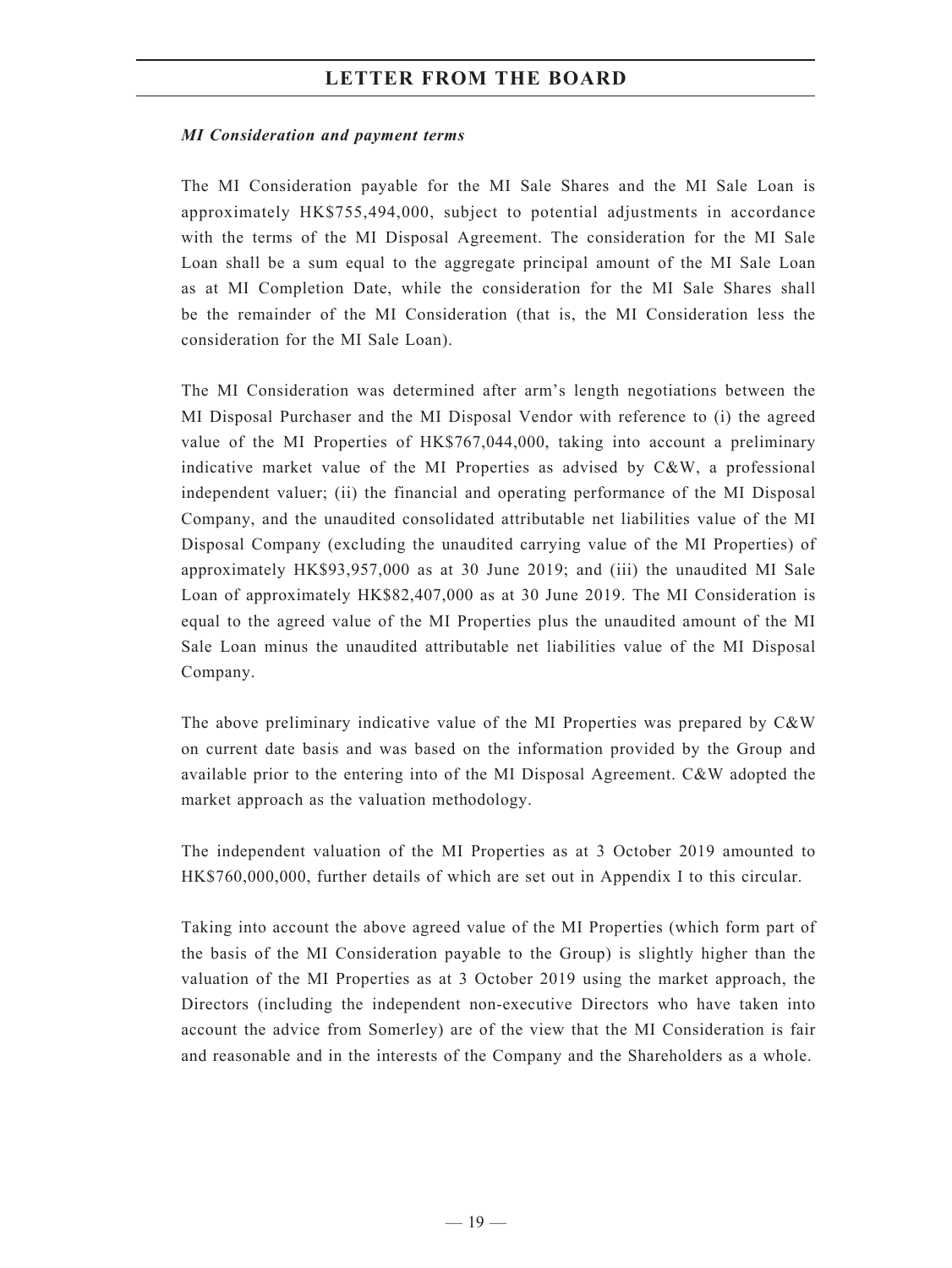Pursuant to the MI Disposal Agreement, after the MI Completion, the MI Consideration shall be adjusted by the change in the consolidated net liabilities value (excluding the unaudited carrying values of the MI Properties and the MI Sale Loan) of the MI Disposal Company ("**MI Net Liabilities Value**") as at 30 June 2019 to its consolidated net assets or net liabilities value (excluding the unaudited carrying values of the MI Properties and the MI Sale Loan) to be determined as at the MI Completion Date. Based on the currently available information, it is anticipated that the net liabilities position of the MI Disposal Company as at 30 June 2019 will not change into a net assets position at the MI Completion Date. In the circumstances, the adjustment to the MI Consideration after the MI Completion Date will be one of the following:

- (i) if the MI Net Liabilities Value increases from 30 June 2019 to the MI Completion Date, there shall be deducted from the MI Consideration the absolute amount of such increase;
- (ii) if the MI Net Liabilities Value decreases from 30 June 2019 to the MI Completion Date, there shall be added to the MI Consideration the absolute amount of such decrease; and
- (iii) if there is no change to the MI Net Liabilities Value from 30 June 2019 to the MI Completion Date, there shall be no adjustment to the MI Consideration.

Based on the estimation of the Company of the decrease in the MI Net Liabilities Value from 30 June 2019 to the MI Completion Date, the upward adjustment to the MI Consideration after the MI Completion Date will not be more than HK\$7.6 million. Accordingly, it is contemplated that such adjustment will not result in any change of the classification of the MI Disposal under Chapter 14 of the Listing Rules.

The MI Consideration shall be satisfied in the following manner:

- (a) on the date of the MI Disposal Agreement, the MI Disposal Purchaser shall pay or procure to be paid to the MI Disposal Vendor a deposit in the sum of approximately HK\$75,549,400 (representing 10% of the MI Consideration);
- (b) subject to fulfillment (or waiver if applicable) of the MI Conditions, the MI Disposal Purchaser shall pay or procure to be paid to the MI Disposal Vendor the balance in the sum of approximately HK\$679,944,600 upon MI Completion; and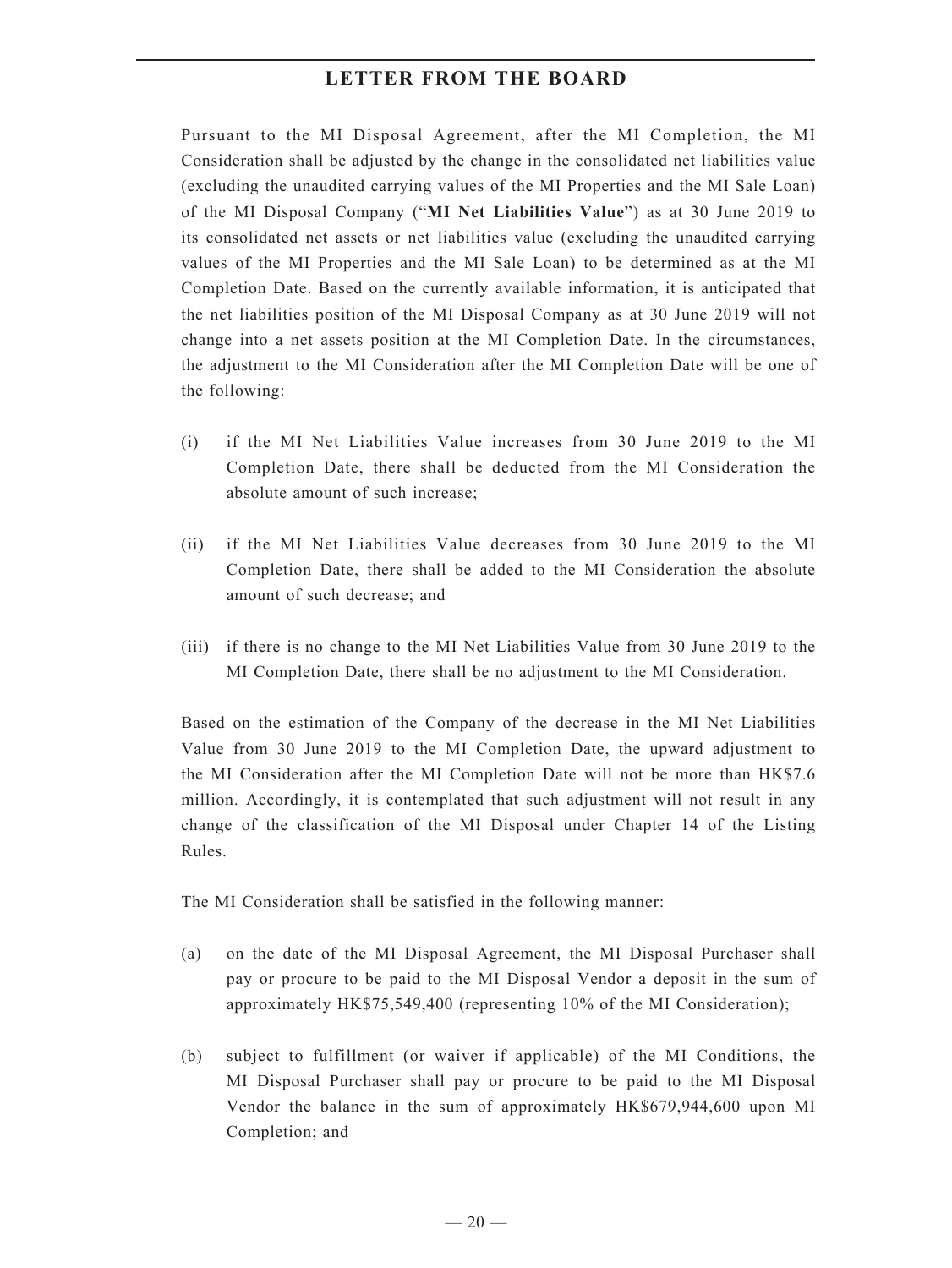(c) after the MI Completion, (i) the MI Disposal Purchaser shall pay the MI Disposal Vendor the amount of the adjustment to the MI Consideration in the event of an upward adjustment; or (ii) the MI Disposal Vendor shall pay the MI Disposal Purchaser the amount of the adjustment to the MI Consideration in the event of a downward adjustment.

Further details regarding the settlement of the MI Consideration are set out in the section headed "**NETTING OFF OF CONSIDERATION PAYABLE UNDER THE AGREEMENTS**" below.

### *Conditions Precedent*

The MI Completion is conditional upon the fulfillment (or waiver if applicable) of the following MI Conditions on the MI Completion Date:

- (a) Splendid Sharp being able to show and give good title to the MI Properties;
- (b) there having been no material breach of any of the warranties or any terms of the MI Disposal Agreement by the MI Disposal Vendor;
- (c) there having been no material breach of any of the pre-completion obligations under the MI Disposal Agreement by the MI Disposal Vendor;
- (d) the approval by the Shareholders (in the manner as provided under the Listing Rules or the applicable laws, rules and regulations) of the MI Disposal Agreement and the transactions contemplated thereunder in compliance with the requirements of the Listing Rules;
- (e) RD Conditions set out in (a) to (d) having been satisfied or (as applicable) waived in accordance with the RD Disposal Agreement; and
- (f) BI Conditions set out in (a) to (d) having been satisfied or (as applicable) waived in accordance with the BI Acquisition Agreement.

The MI Disposal Purchaser may in its absolute discretion at any time waive in writing any one or more of the MI Conditions set out in (a) to (c) above.

## *Representations, Warranties and Undertakings*

The MI Disposal Agreement contains representations, warranties and undertakings by the MI Disposal Vendor in respect of the MI Disposal Company and Splendid Sharp which are usual and customary for a transaction of this nature and scale.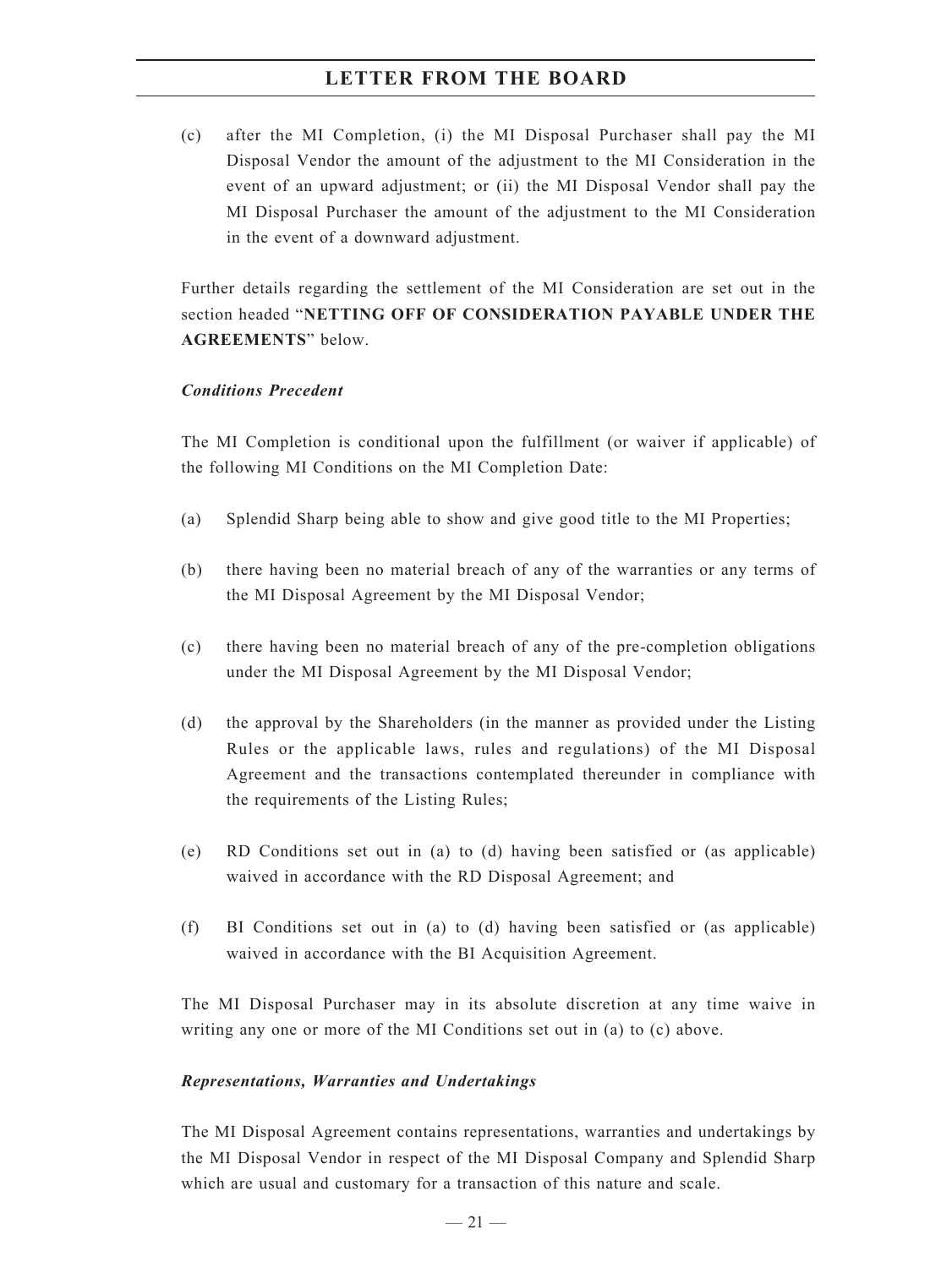## *Completion*

Subject to fulfilment or waiver (if applicable) of all the MI Conditions by no later than 4:00 p.m. on the MI Completion Date, completion of the sale and purchase of the MI Sale Shares and the assignment of the MI Sale Loan shall take place simultaneously on the MI Completion Date.

## **NETTING OFF OF CONSIDERATION PAYABLE UNDER THE AGREEMENTS**

Pursuant to the Agreements, payment of the considerations (including the deposits and the balance of the considerations) shall be made by way of netting off the relevant amount payable for the BI Acquisition (i.e. the BI Consideration) against the relevant amounts receivable from the Disposals (i.e. the RD Consideration and the MI Consideration). Subject to potential adjustments to the considerations, a net amount of approximately HK\$408.4 million (before including the relevant costs and expenses in relation to the Transactions) in aggregate is payable by the Group, which will be funded by the Group's existing available banking facilities and/or internal resources. The amounts payable/ receivable upon adjustment of the considerations under the Agreements shall also be netted off.

If any of the conditions precedent to the BI Completion, the RD Completion and the MI Completion is not satisfied or (where applicable) waived, the Transactions will not be completed and the net amount of the deposit paid by the Group will be refunded.

## **INFORMATION ON THE PARTIES TO THE AGREEMENTS**

## **The Group**

The Company is a company incorporated under the laws of the Cayman Islands, the shares of which are listed on the Main Board of the Stock Exchange, and the Group is principally engaged in the provision of (i) data centre, facilities management and value added services; and (ii) installation and maintenance services. The Group has extensive experience in operating data centres and is one of the major providers of carrier-neutral data centre services in Hong Kong.

The RD Disposal Vendor (which is also the BI Acquisition Purchaser) is a company incorporated under the laws of the British Virgin Islands. It is an indirect wholly-owned subsidiary of the Company and is principally engaged in investment holding.

The MI Disposal Vendor is a company incorporated under the laws of the British Virgin Islands. It is a direct wholly-owned subsidiary of the Company and is principally engaged in investment holding.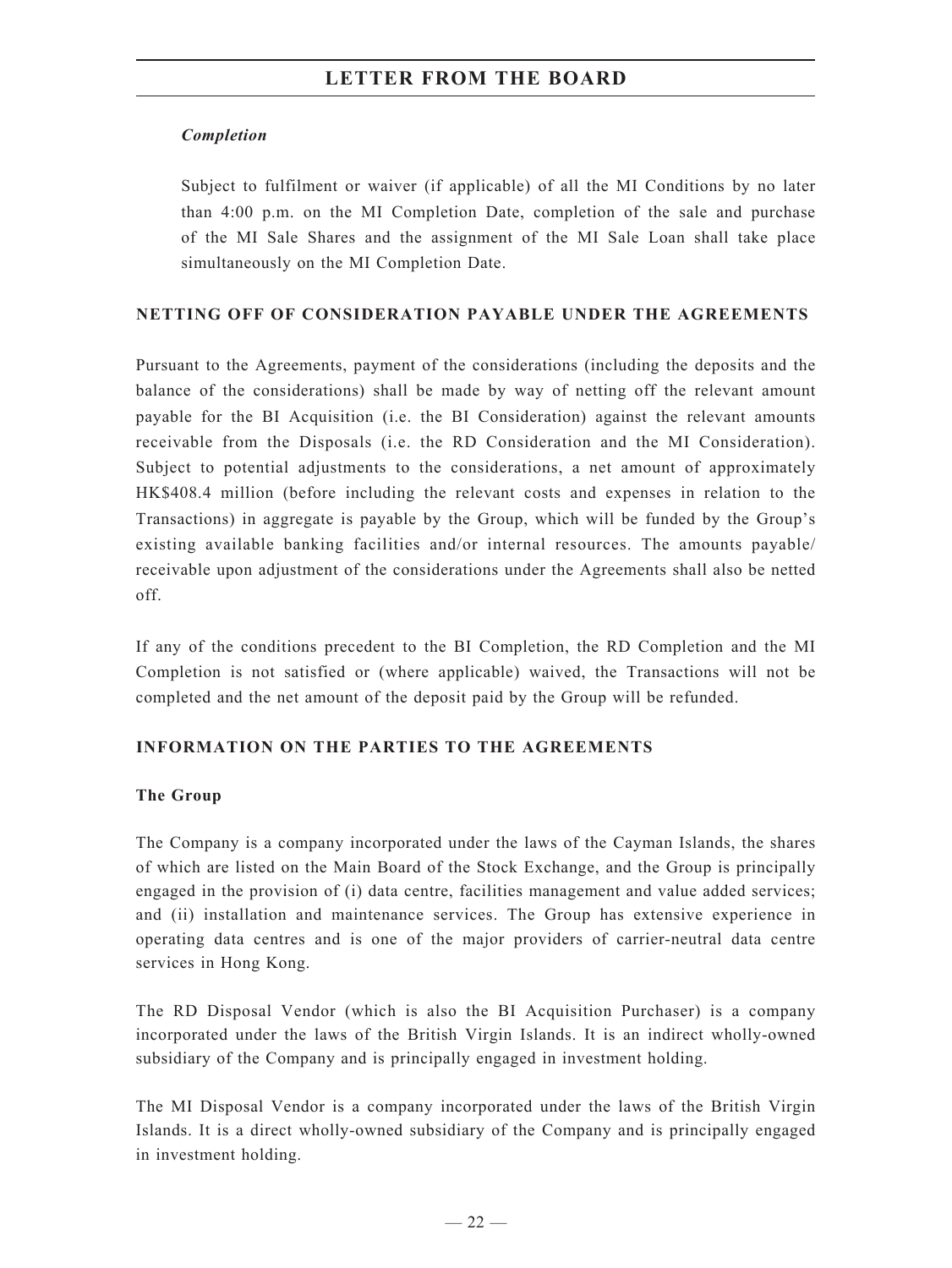## **The SHKP Group**

SHKP is a company incorporated in Hong Kong with limited liability, the shares of which are listed on the Main Board of the Stock Exchange and the SHKP Group is principally engaged in the development of and investment in properties for sale and rent, hotel operations, telecommunications, transport infrastructure and logistics.

The RD Disposal Purchaser (which is also the MI Disposal Purchaser) is a company incorporated under the laws of the British Virgin Islands. It is an indirect wholly-owned subsidiary of SHKP and is principally engaged in investment holding.

The BI Acquisition Vendor is a company incorporated under the laws of the British Virgin Islands. It is an indirect wholly-owned subsidiary of SHKP and is principally engaged in investment holding.

# **INFORMATION ON THE BI ACQUISITION COMPANY, THE RD DISPOSAL COMPANY AND THE MI DISPOSAL COMPANY**

As at the Latest Practicable Date, the RD Disposal Company and the MI Disposal Company are indirect wholly-owned subsidiaries of the Company, and their financial results, assets and liabilities are consolidated into the Group's audited consolidated financial statements. The BI Acquisition Company is an indirect wholly-owned subsidiary of SHKP, and its financial results, assets and liabilities are consolidated into the SHKP Group's audited consolidated financial statements.

Set out below are the summaries of the general and key financial information of the BI Acquisition Company, the RD Disposal Company and the MI Disposal Company for the two financial years ended 30 June 2018 and 30 June 2019.

## **The BI Acquisition Company**

The BI Acquisition Company is a company incorporated under the laws of the British Virgin Islands. It is an indirect wholly-owned subsidiary of SHKP and is principally engaged in property investment.

The BI Property, comprising the entire industrial building at 8-12 Wong Chuk Yeung Street, Fo Tan, Shatin, New Territories, Hong Kong, is owned by the BI Acquisition Company. As at the Latest Practicable Date, the BI Property is subject to various tenancies with the latest expiry date in June 2022 and an aggregate monthly rental of approximately HK\$8.1 million.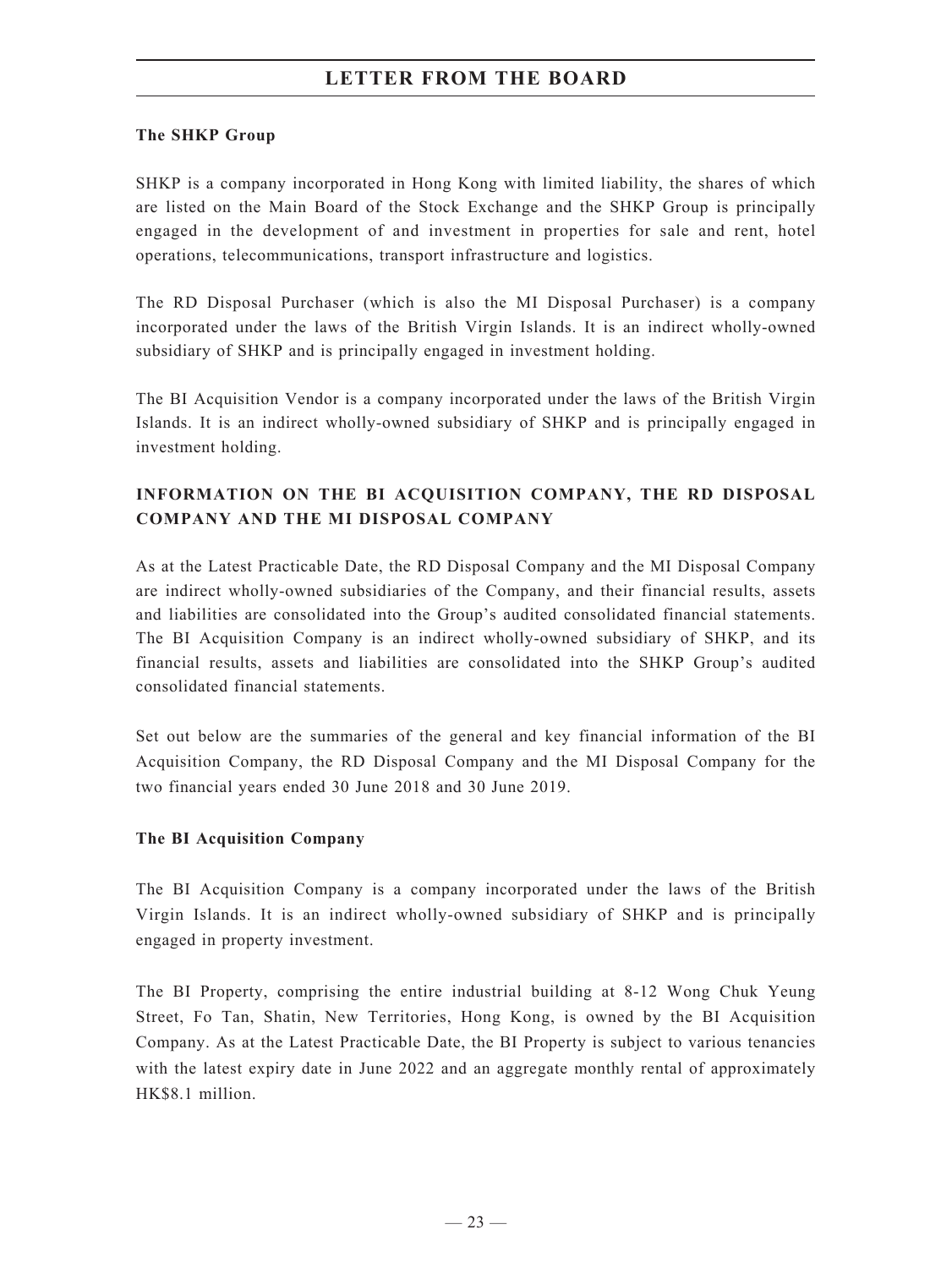Set out below is a summary of the unaudited financial information of the BI Acquisition Company for the two financial years ended 30 June 2018 and 30 June 2019, respectively:

|                            | For the financial year<br>ended 30 June |                             |
|----------------------------|-----------------------------------------|-----------------------------|
|                            | 2018                                    | 2019                        |
|                            | HK\$ million<br>(unaudited)             | HK\$ million<br>(unaudited) |
|                            |                                         |                             |
| Revenue                    | 98.3                                    | 101.0                       |
| Net profit before taxation | 153.6                                   | 182.5                       |
| Net profit after taxation  | 140.5                                   | 169.1                       |

As at 30 June 2019, the unaudited net asset value of the BI Acquisition Company was approximately HK\$1,600.3 million.

### **The RD Disposal Company**

The RD Disposal Company is a company incorporated under the laws of the British Virgin Islands. It is an indirect wholly-owned subsidiary of the Company and is principally engaged in property holding.

The RD Properties, comprising certain office units of Standard Chartered Tower, Millennium City 1 in Kwun Tong, Kowloon, Hong Kong, are owned by the RD Disposal Company. As at the Latest Practicable Date, the RD Properties are subject to various tenancies with the latest expiry date in December 2023 and an aggregate monthly rental of approximately HK\$2.7 million.

Set out below is a summary of the unaudited financial information of the RD Disposal Company for the two financial years ended 30 June 2018 and 30 June 2019, respectively:

|                            | For the financial year<br>ended 30 June |              |
|----------------------------|-----------------------------------------|--------------|
|                            |                                         |              |
|                            | 2018                                    | 2019         |
|                            | HK\$ million                            | HK\$ million |
|                            | (unaudited)                             | (unaudited)  |
| Revenue                    | 36.7                                    | 40.0         |
| Net profit before taxation | 130.7                                   | 109.3        |
| Net profit after taxation  | 126.1                                   | 104.0        |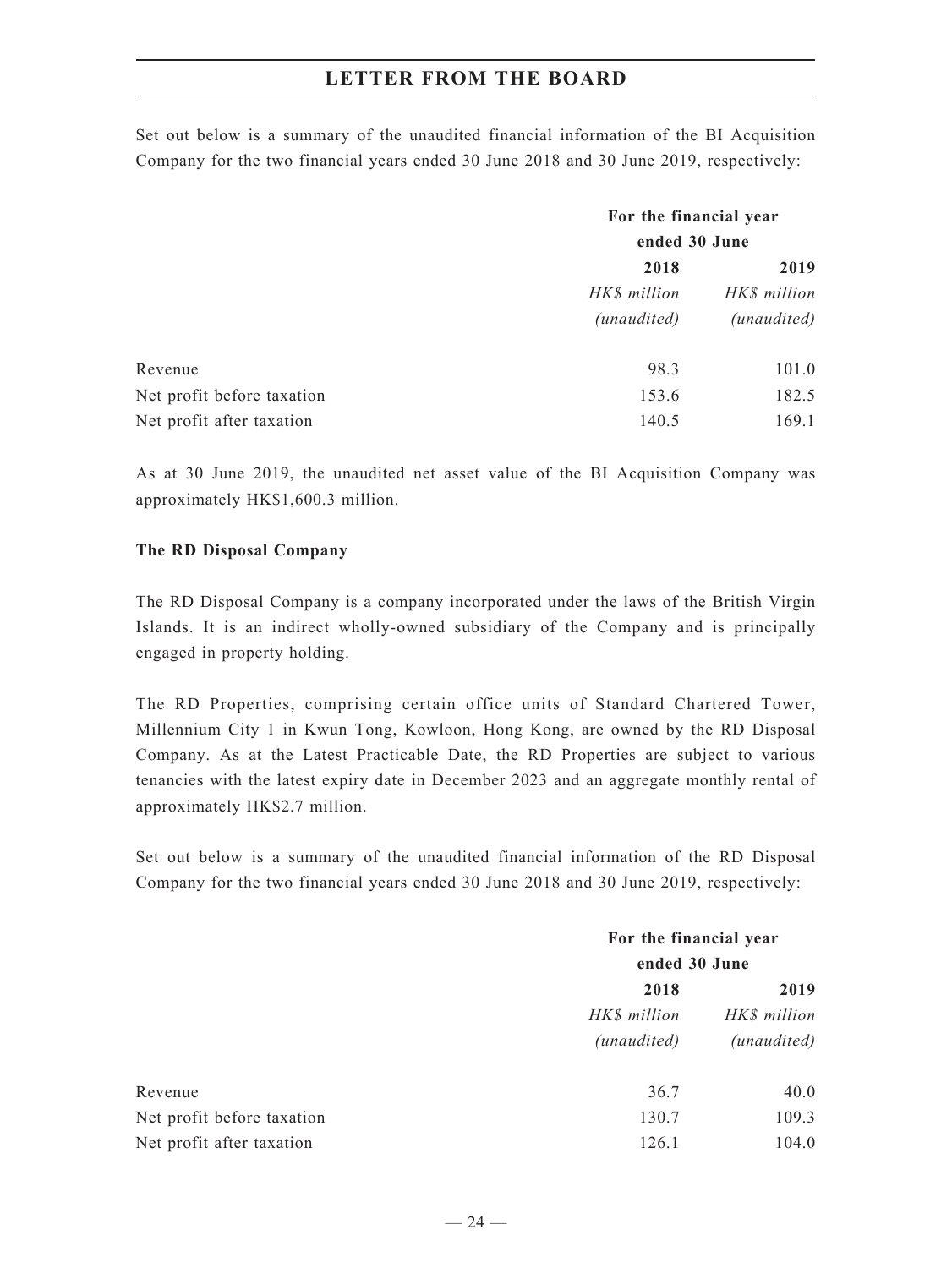As at 30 June 2019, the unaudited net asset value of the RD Disposal Company was approximately HK\$639.1 million.

### **The MI Disposal Company**

The MI Disposal Company is a company incorporated under the laws of the British Virgin Islands. It is an indirect wholly-owned subsidiary of the Company and is principally engaged in investment holding. Splendid Sharp is a company incorporated in Hong Kong. It is a direct subsidiary of the MI Disposal Company and is principally engaged in property holding.

The MI Properties, comprising a number of workshops and storerooms at Kodak House II in North Point, Hong Kong, are owned by the MI Disposal Company through Splendid Sharp. As at the Latest Practicable Date, the MI Properties are subject to various tenancies with the latest expiry date in September 2021 and an aggregate monthly rental of approximately HK\$1.8 million.

Set out below is a summary of the consolidated unaudited financial information of the MI Disposal Company (including Splendid Sharp) for the two financial years ended 30 June 2018 and 30 June 2019, respectively:

|                            | For the financial year |               |  |
|----------------------------|------------------------|---------------|--|
|                            |                        | ended 30 June |  |
|                            | 2018                   | 2019          |  |
|                            | HK\$ million           | HK\$ million  |  |
|                            | (unaudited)            | (unaudited)   |  |
| Revenue                    | 24.3                   | 27.8          |  |
| Net profit before taxation | 75.1                   | 129.6         |  |
| Net profit after taxation  | 72.0                   | 125.9         |  |

As at 30 June, 2019, the consolidated unaudited net asset value of the MI Disposal Company (including Splendid Sharp) was approximately HK\$644.1 million.

#### **FINANCIAL EFFECT OF THE TRANSACTIONS**

Following the BI Completion, the Group will hold 100% equity interests in the BI Acquisition Company. Accordingly, the BI Acquisition Company will become an indirect wholly-owned subsidiary of the Company and its financial results will be consolidated into the financial statements of the Group.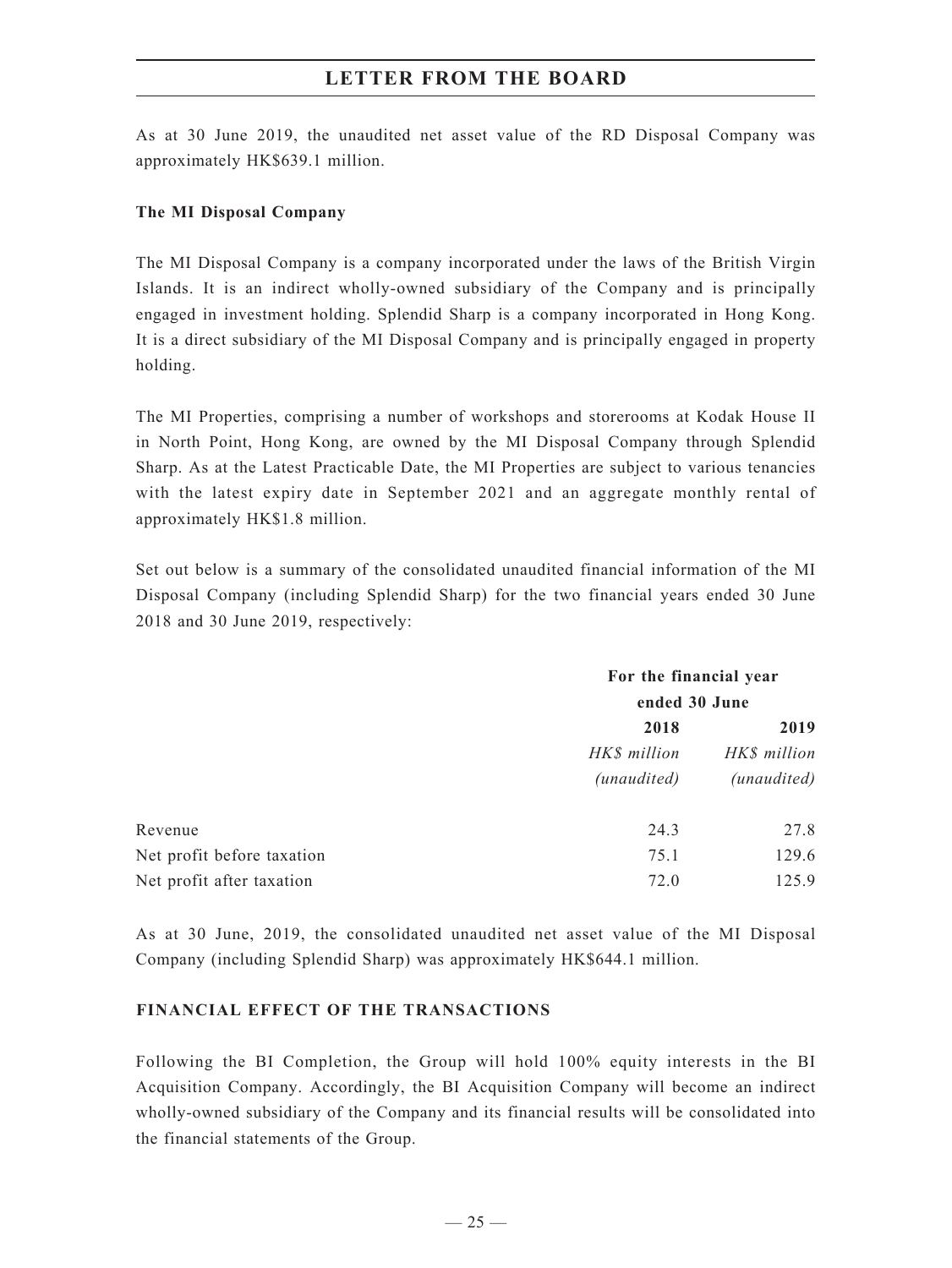Upon the RD Completion and the MI Completion, the Group will dispose of all of its equity interests in the RD Disposal Company and the MI Disposal Company respectively, and the RD Disposal Company and the MI Disposal Company will cease to be subsidiaries of the Company. Accordingly, the financial results of the RD Disposal Company and the MI Disposal Company will no longer be consolidated in the accounts of the Group. The total estimated gain arising from the Disposals in aggregate will be approximately HK\$74.2 million, with the gain on the RD Disposal and the MI Disposal (before deducting related expenses) being approximately HK\$45.2 million and HK\$29.0 million respectively. Such estimated gain arising from the Disposals will be the fair value gain on the investment properties upon completion of the Disposals, which is estimated primarily based on the differences between the agreed values of the RD Properties and the MI Properties, and the fair values of the RD Properties and the MI Properties as at 30 June 2019.

As mentioned above, pursuant to the Agreements, given that the Aggregate Consideration for Disposals of approximately HK\$1,807.0 million will be used to net off against part of the BI Consideration of approximately HK\$2,215.4 million, the Group is expected to incur an aggregate cash outflow of approximately HK\$411.9 million (subject to potential adjustments to the considerations), being the aforesaid net payment of the BI Consideration (after including the relevant transaction costs and expenses in relation to the Transactions in the aggregate amount of approximately HK\$3.5 million), which will be funded by the Group's existing available banking facilities and/or internal resources.

## **REASONS FOR AND BENEFITS OF THE TRANSACTIONS**

## **Specialising on data centre businesses**

The Group is principally engaged in the provision of data centre, facilities management and value-added services, and installation and maintenance services. The Group's approach is to build a portfolio of data centres equipped with superior infrastructure and facilities at different locations, connected by high-speed dark fibers to form a campus to meet customers' needs.

The Transactions involve the acquisition of property in relation to the data centre and the disposal of commercial properties by the Group. The Group has accumulated many years of experience and possesses competitive advantage in the data centre market in Hong Kong. The Board believes that the Transactions can help the Group to further clearly define its business positioning. To facilitate the Group's future strategic development, the disposal of the investment properties of the Group pursuant to the Disposals will help the Group adjust its business mix, define its business positioning in a clearer way, and focus on its data centre business development.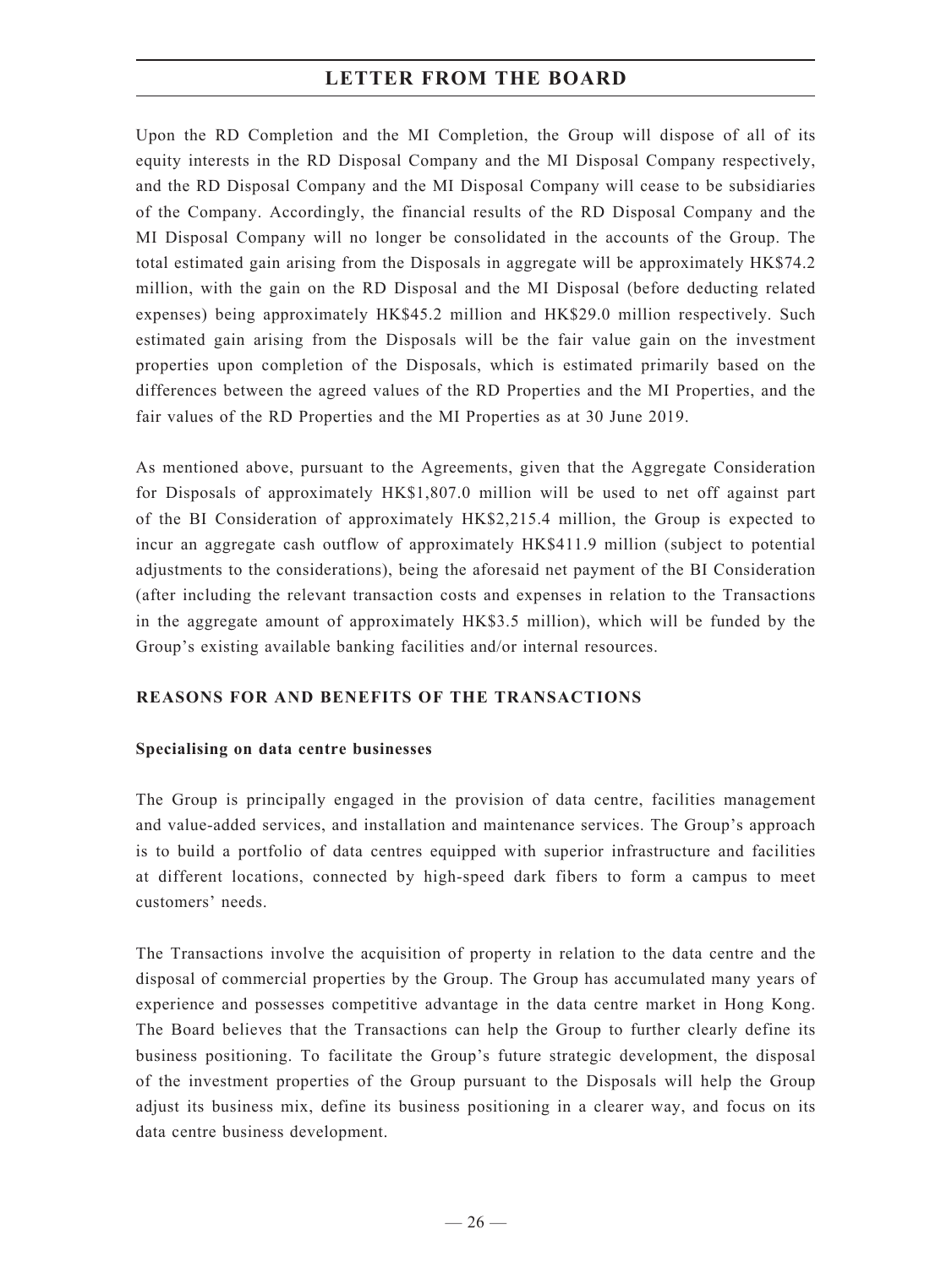### **Eliminating continuing connected transactions**

As at the Latest Practicable Date, the BI Property is held by the SHKP Group through the BI Acquisition Company, most of which is currently leased to and operated by the Group as a data centre. The BI Acquisition Company charges members of the Group rental and license fee for the leasing and licensing of such premises.

As at the Latest Practicable Date, the RD Properties and the MI Properties are held by the Group through the RD Disposal Company and the MI Disposal Company respectively. Kai Shing Management Services Limited ("**Kai Shing**"), a wholly-owned subsidiary of SHKP, is the building manager of both the RD Properties and the MI Properties. As such, property management fees are paid by members of the Group to Kai Shing for the performance of its services.

Upon completion of the Transactions, the BI Acquisition Company will become a subsidiary of the Company, and the RD Disposal Company and the MI Disposal Company will cease to be subsidiaries of the Company. Therefore, (i) the lease arrangements between the BI Acquisition Company and the Group in respect of the BI Property; and (ii) the provision of property management services by the SHKP Group in respect of the RD Properties and the MI Properties will cease to be continuing connected transactions of the Company. Moreover, the Group will no longer be subject to the pressure of rental increase in relation to the BI Property in the future.

## **Providing data centre services to major customers with greater flexibility**

It is common market practice for major and hyper-scale data centre customers to enter into long-term service agreements with roll-over terms with data centre providers. Such customers also usually require customized modifications to be made to the data centre premises leased to them to cater for their specific needs, which would require approval from the landlord.

The current leasing arrangements in respect of the BI Property between the Group and the BI Acquisition Company, which constitute continuing connected transactions of the Company, are limited to a maximum term of 3 years, which are often not long enough to cover the full term required by the Group's major customers before further renewal. Besides, approval from the BI Acquisition Company as the landlord would be needed for effecting the requirements of such major customers for modifications of the data centre premises leased to them.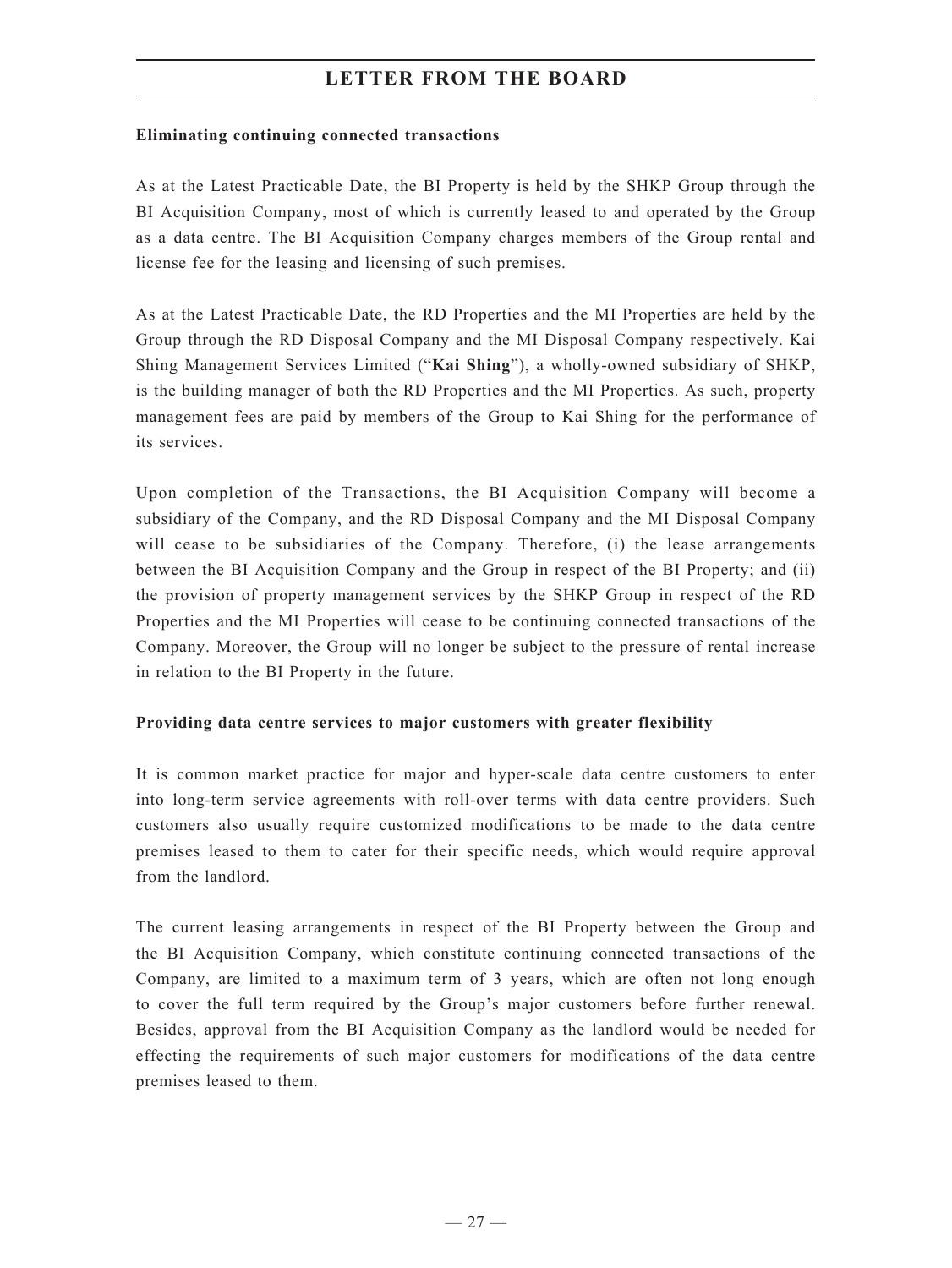Upon the BI Completion, the Group will have more control over the BI Property and greater flexibility to fulfil the requirements of long-term leasing and modifications of the data centre premises of such types of customers, which will facilitate the long-term development of the Group's business.

The Directors consider that the transactions under the Agreements will assist the Group in eliminating continuing connected transactions, and minimise potential competition and conflict of interests, with SHKP going forward.

The terms of the Agreements were negotiated by the parties on an arm's length basis. Accordingly, the Directors (including the independent non-executive Directors) are of the view that the terms of the Agreements, including their respective considerations, are fair and reasonable and in the interests of the Company and the Shareholders as a whole.

## **FURTHER INFORMATION**

## **Intention regarding the dividend for the year ending 30 June 2020**

According to the annual results announcement of the Group for the year ended 30 June 2019 dated 6 September 2019 (the "**2019 Annual Results Announcement**"), the Company has recommended a final dividend of HK16.5 cents per share to Shareholders and payment of HK16.5 cents to convertible noteholders of the Company for each share which such registered noteholders would have become holders of, had such registered noteholders' convertible notes then outstanding been converted on or before 5 November 2019 (equivalent to a total amount of HK\$667.7 million) for the year ended 30 June 2019. Having considered the net cash outflow of approximately HK\$411.9 million, it is expected that the Transactions would not have a material impact on the Group's results for the year ending 30 June 2020. It is the intention of the Company, in the absence of unforeseen circumstances, to maintain its dividend payment and payment in respect of the convertible notes for the financial year ending 30 June 2020 at an amount at least equal to that recommended to be paid for the year ended 30 June 2019, totalling HK\$667.7 million.

#### **No immediate plan for equity fund-raising**

As disclosed in the 2019 Annual Results Announcement, the Group is expected to commit capital expenditure mainly on the development of the new data centres and enhancing the operating capacity of the existing data centre facilities, which will be funded by the Group's available banking facilities and/or internal resources. Having further considered the materiality of the expected aggregate cash outflow for the Transactions and the existing available banking facilities and internal resources of the Group, the Company expects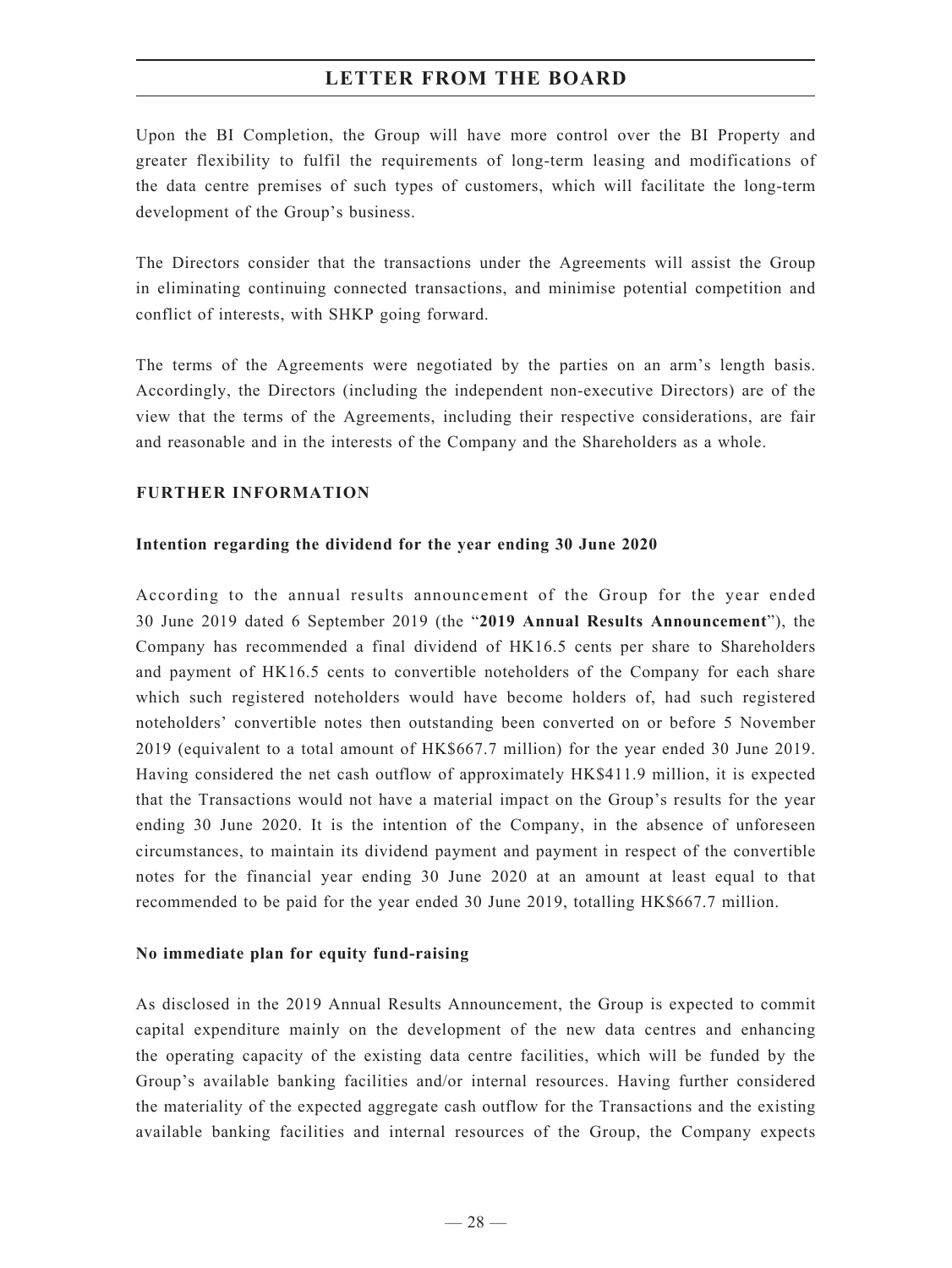the Group to have sufficient funding for its capital expenditure and working capital after making the net payment of the considerations under the Transactions. Accordingly, the Group presently does not see the need for equity fund-raising exercise.

### **LISTING RULES IMPLICATIONS**

The BI Acquisition Vendor, the RD Disposal Purchaser and the MI Disposal Purchaser are indirect wholly-owned subsidiaries of SHKP, which in turn is the controlling shareholder of the Company. Accordingly, the BI Acquisition Vendor, the RD Disposal Purchaser and the MI Disposal Purchaser are associates of SHKP and connected persons of the Company, and therefore the entering into of each of the Transactions constitutes a connected transaction of the Company.

Since the Agreements are inter-conditional and will be completed simultaneously, they are regarded as one transaction involving both an acquisition and a disposal under Rule 14.24 of the Listing Rules, and the transactions under the Agreements are classified by reference to the larger of the acquisition or the disposal. As one or more of the applicable percentage ratios in respect of the BI Acquisition as well as in respect of the Disposals (in aggregate) is greater than 5% but all are less than 25%, each of the Transactions constitutes (i) a nonexempt connected transaction of the Company under Chapter 14A of the Listing Rules and is subject to the reporting, announcement and Independent Shareholders' approval requirements under Chapter 14A of the Listing Rules; and (ii) a discloseable transaction of the Company under Chapter 14 of the Listing Rules and is subject to the announcement requirement under Chapter 14 of the Listing Rules.

Messrs. Kwok Ping-luen, Raymond, Fung Yuk-lun, Allen, Tung Chi-ho, Eric and Kwok Kai-wang, Christopher, who are directors of both the Company and SHKP, are regarded as materially interested in the Transactions, and had abstained from voting on the board resolutions approving the entering into of each of the Agreements pursuant to the amended and restated articles of association of the Company and the Listing Rules. Mr. Cheung Wing-yui is a consultant of the firm of solicitors which has provided professional services to the Company in relation to the Transactions, and he had also abstained from voting on the board resolutions approving the entering into of each of the Agreements to avoid potential conflicts of interests.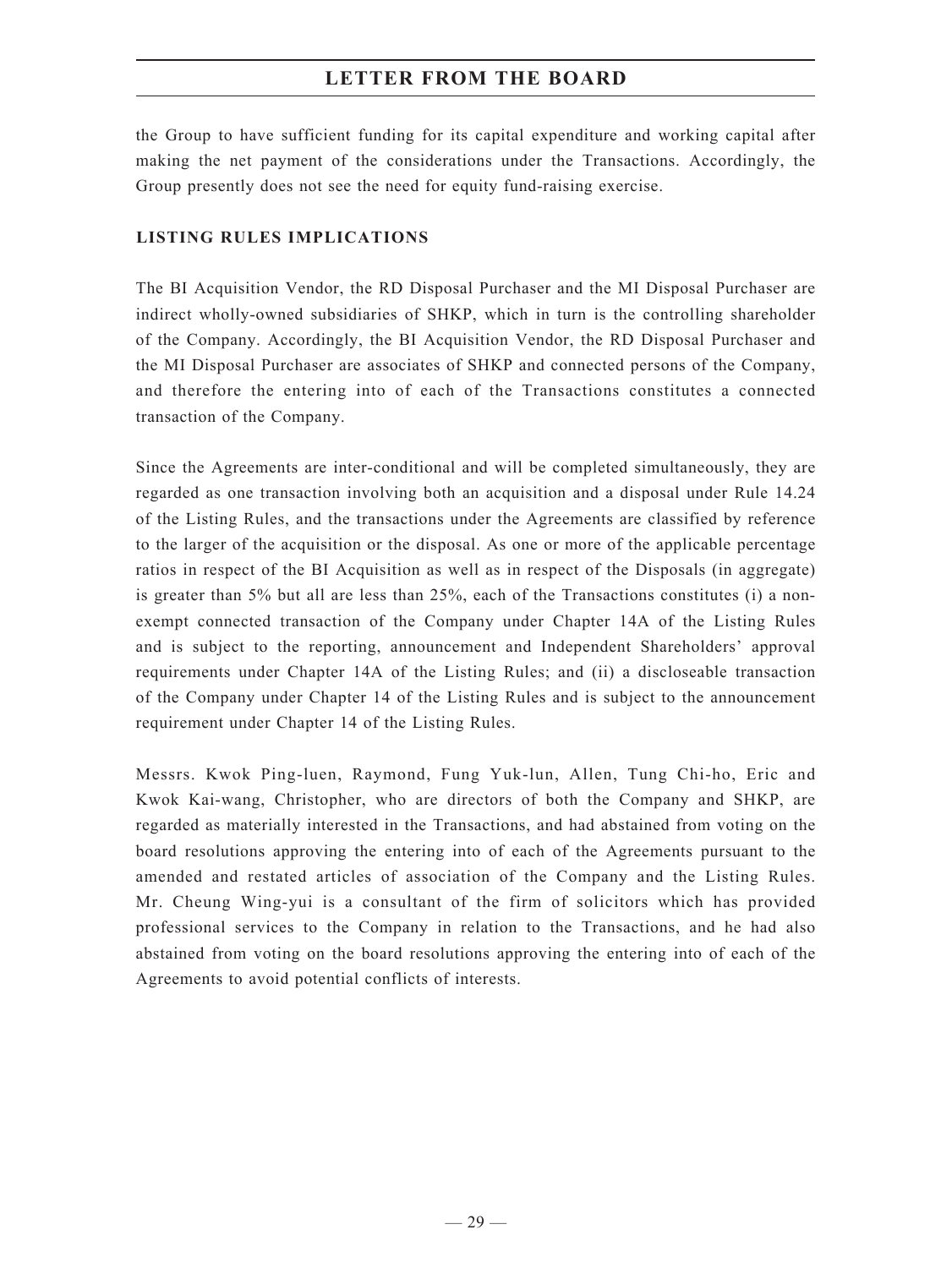## **EGM**

The EGM will be convened by the Company at 4th Floor, Sun Hung Kai Centre, 30 Harbour Road, Hong Kong on Wednesday, 30 October 2019 at 12:30 p.m. (or as soon thereafter as the annual general meeting of the Company to be held at the same place and on the same date at 12:00 noon shall have been concluded or adjourned) for the purposes of considering and, if thought fit, approving the Agreements and the transactions contemplated thereunder, and the notice of the EGM is set out in this circular. As at the Latest Practicable Date, SHKP (through its associates) is interested in approximately 73.9% of the issued shares of the Company. As certain wholly-owned subsidiaries of SHKP have a material interest in the Transactions, the associates of SHKP which hold shares in the Company are required to abstain from voting on the resolution at the EGM. To the best of the Directors' knowledge, none of the other Shareholders is materially interested in the Transactions and required to abstain from voting on the resolution to be proposed at the EGM.

## **VOTING BY POLL**

Pursuant to Rule 13.39(4) of the Listing Rules, any vote of shareholders at a general meeting must be taken by poll except where the chairman, in good faith, decides to allow a resolution which relates purely to a procedural or administrative matter to be voted on by a show of hands. Therefore, the resolution to be put to vote at the EGM will be taken by way of poll, and an explanation of the detailed procedures for conducting a poll will be provided to the Shareholders at the EGM.

# **INDEPENDENT BOARD COMMITTEE AND INDEPENDENT FINANCIAL ADVISER**

An Independent Board Committee has been established to advise the Independent Shareholders on whether the terms of each of the Agreements and the Transactions contemplated thereunder are fair and reasonable, whether the entering into of each of the Agreements is in the interests of the Company and the Shareholders as a whole, and how to vote at the EGM in respect of the entering into of each of the Agreements.

Somerley has been appointed as the independent financial adviser to advise the Independent Board Committee and the Independent Shareholders in this regard.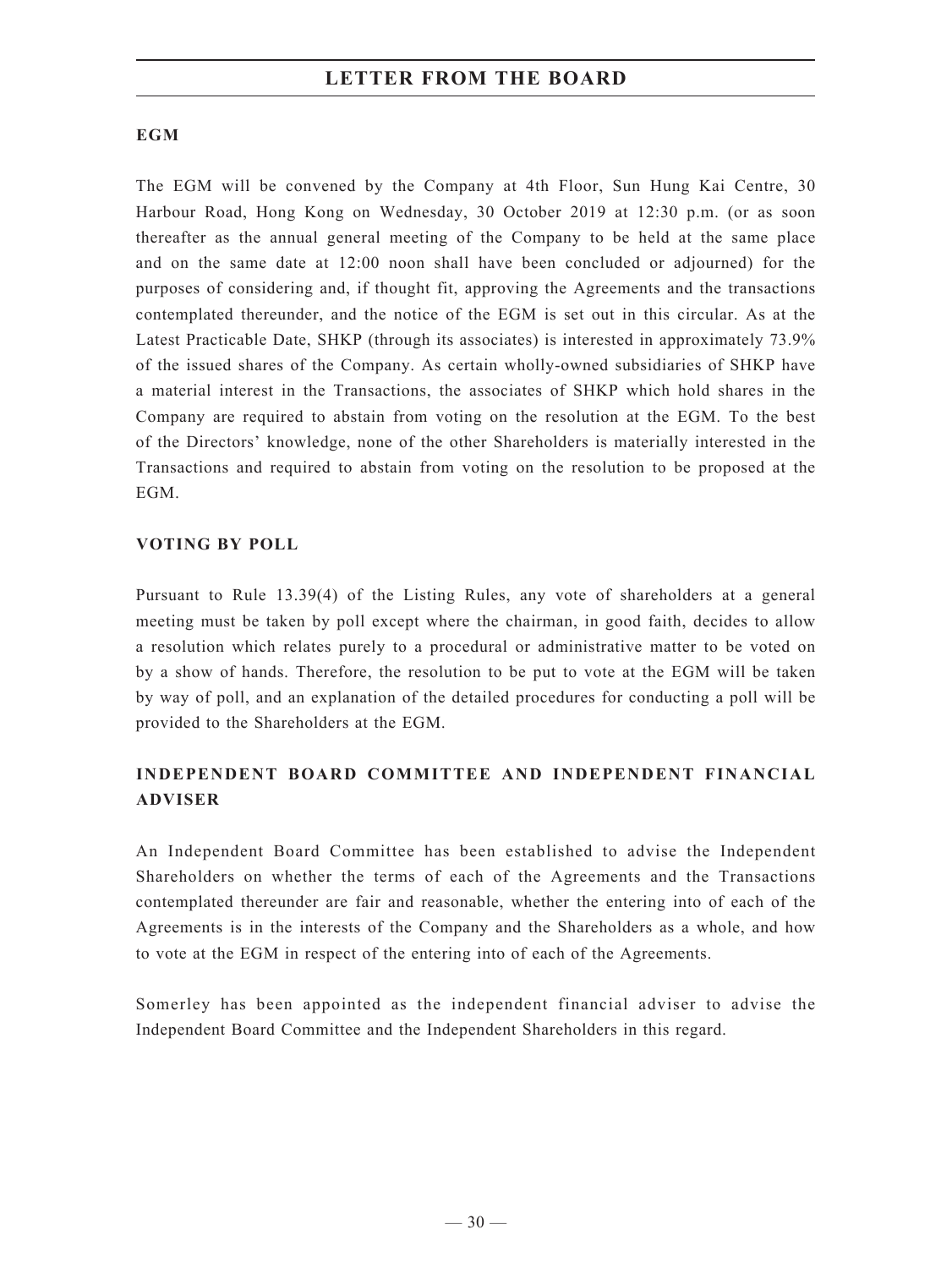#### **RECOMMENDATION**

Having taken into account the factors as disclosed in the section headed "**REASONS FOR AND BENEFITS OF THE TRANSACTIONS**" above, the Directors (including the independent non-executive Directors whose views are set out in the "**Letter from the Independent Board Committee**" in this circular after taking into consideration the advice from the Independent Financial Adviser) consider that the terms of the Agreements and the Transactions contemplated thereunder are fair and reasonable, and although the Agreements and the Transactions contemplated thereunder are not in the ordinary and usual course of business of the Group, they will be conducted on normal commercial terms, and in the interests of the Company and the Shareholders as a whole. Therefore, the Directors recommend that the Independent Shareholders should vote in favour of the ordinary resolution to be proposed at the EGM to approve the Agreements and the Transactions contemplated thereunder.

#### **ADDITIONAL INFORMATION**

Your attention is drawn to the letter from the Independent Board Committee to the Independent Shareholders set out on pages 32 to 33 of this circular, the Letter from the Independent Financial Adviser to the Independent Board Committee and the Independent Shareholders set out on pages 34 to 61 of this circular, and the information set out in the appendices on pages 62 to 85 of this circular.

> Yours faithfully, By order of the Board **SUNEVISION HOLDINGS LTD. Au King-lun, Paulina** *Company secretary*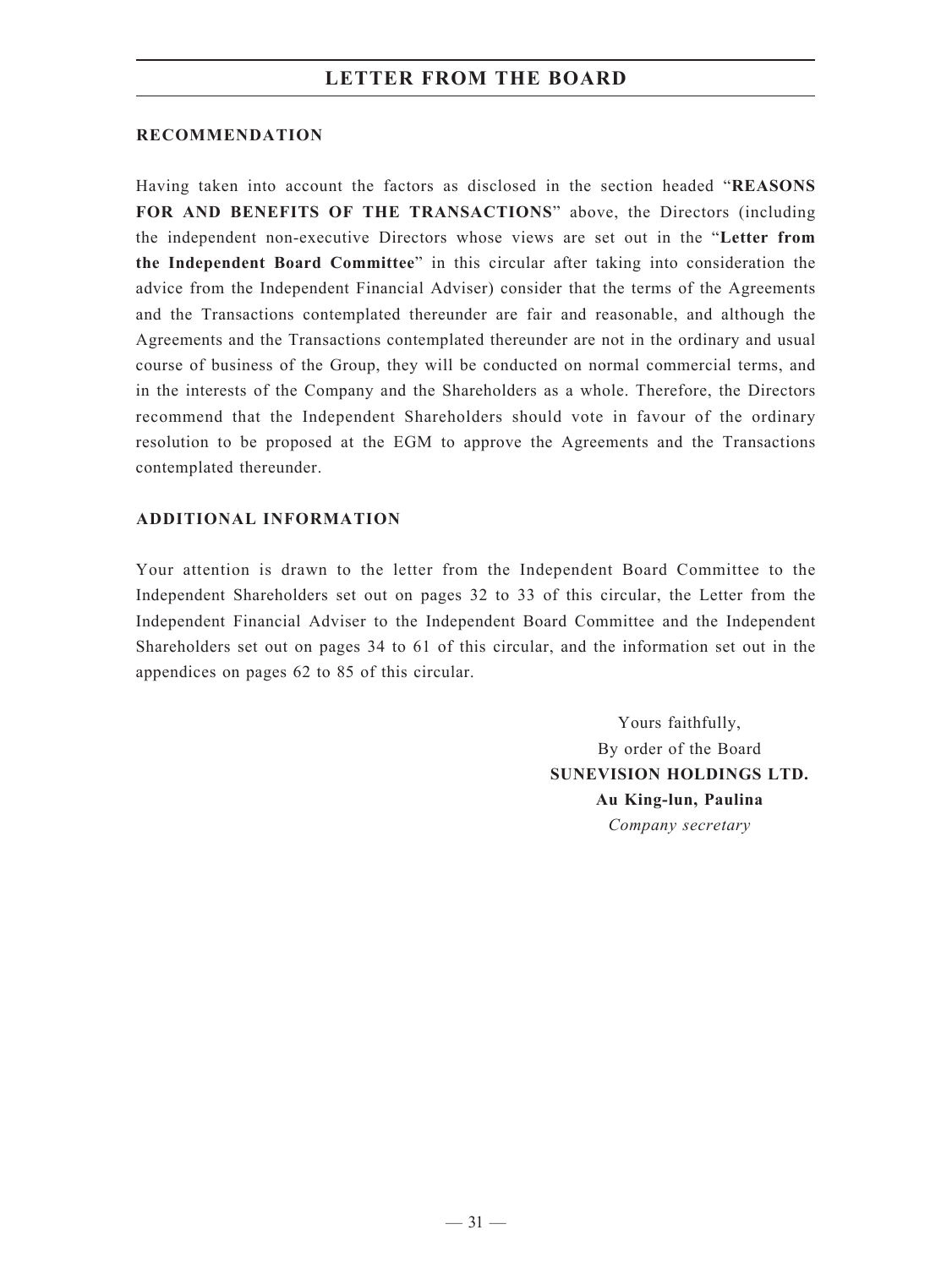# **LETTER FROM THE INDEPENDENT BOARD COMMITTEE**

*The following is the text of a letter from the Independent Board Committee, setting out its recommendation to the Independent Shareholders in relation to the Agreements and the Transactions contemplated thereunder, which has been prepared for the purpose of inclusion in this circular.*



**(Stock Code: 1686)**

11 October 2019

*To the Independent Shareholders*

Dear Sir/Madam,

# **DISCLOSEABLE AND CONNECTED TRANSACTIONS IN RELATION TO (1) THE PROPOSED ACQUISITION OF A PROPERTY HOLDING COMPANY AND (2) THE PROPOSED DISPOSALS OF TWO INDIRECT WHOLLY-OWNED PROPERTIES HOLDING SUBSIDIARIES AND NOTICE OF EXTRAORDINARY GENERAL MEETING**

We refer to the circular of the Company dated 11 October 2019 (the "**Circular**"), of which this letter forms part. Unless otherwise stated, terms defined in the Circular have the same meanings when used in this letter.

We have been appointed by the Board as the members of the Independent Board Committee to consider and to advise the Independent Shareholders as to whether the terms of the Agreements and the Transactions contemplated thereunder are fair and reasonable and whether the Agreements and the Transactions contemplated thereunder are conducted on normal commercial terms and in the ordinary and usual course of business of the Group, and in the interests of the Company and the Shareholders as a whole, and to recommend whether or not the Independent Shareholders should vote in favour of the ordinary resolution to be proposed at the EGM to approve the Agreements and the Transactions contemplated thereunder.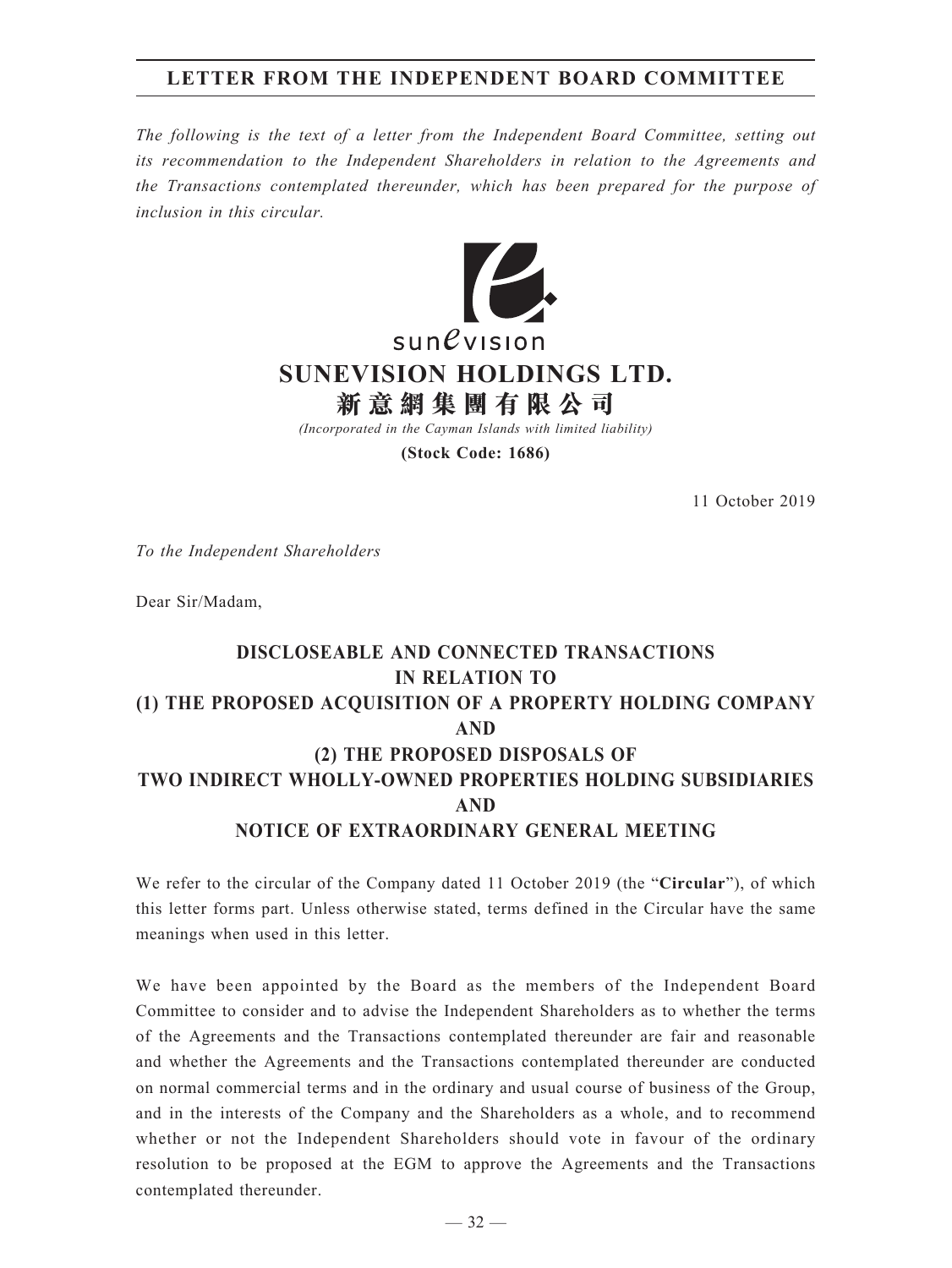# **LETTER FROM THE INDEPENDENT BOARD COMMITTEE**

Somerley has been appointed as the Independent Financial Adviser to advise the Independent Board Committee and the Independent Shareholders in relation to the Agreements and the Transactions contemplated thereunder. The text of the letter of advice from the Independent Financial Adviser to the Independent Board Committee and the Independent Shareholders is set out on pages 34 to 61 of the Circular.

We wish to draw your attention to the letter from the Board as set out on pages 8 to 31 of the Circular.

After taking into consideration the terms of the Agreements and the Transactions contemplated thereunder and the advice of the Independent Financial Adviser, we consider that terms of the Agreements and the Transactions contemplated thereunder are fair and reasonable, and although the Agreements and the Transactions contemplated thereunder are not in the ordinary and usual course of business of the Group, they will be conducted on normal commercial terms, and in the interests of the Company and the Shareholders as a whole. Accordingly, we recommend the Independent Shareholders to vote in favour of the ordinary resolution to be proposed at the EGM to approve the Agreements and the Transactions contemplated thereunder.

> Yours faithfully Independent Board Committee **SUNEVISION HOLDINGS LTD.**

**Li On-kwok, Victor King Yeo-chi, Ambrose Wong Kai-man Kwok Kwok-chuen Lee Wai-kwong, Sunny** *Independent Non-Executive Directors*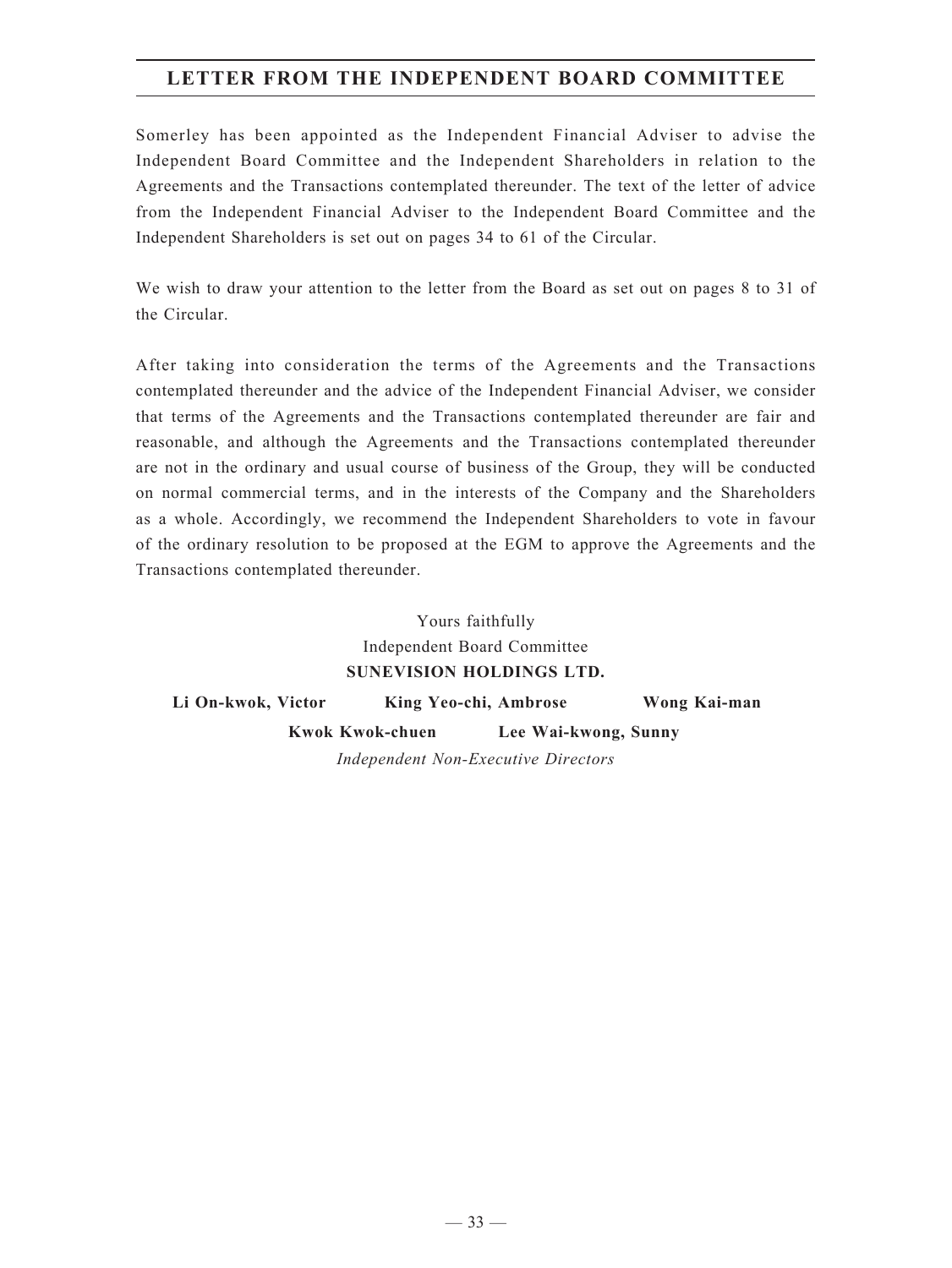# **LETTER FROM THE INDEPENDENT FINANCIAL ADVISER**

*Set out below is the letter of advice from Somerley Capital Limited, the independent financial adviser to the Independent Board Committee and the Independent Shareholders in respect of the Agreements and the Transactions, which has been prepared for the purpose of inclusion in this circular.*



## **SOMERLEY CAPITAL LIMITED**

20th Floor China Building 29 Queen's Road Central Hong Kong

11 October 2019

*To: The Independent Board Committee and the Independent Shareholders of SUNeVision Holdings Ltd.*

Dear Sirs,

# **DISCLOSEABLE AND CONNECTED TRANSACTIONS IN RELATION TO (1) THE PROPOSED ACQUISITION OF A PROPERTY HOLDING COMPANY AND (2) THE PROPOSED DISPOSALS OF TWO INDIRECT WHOLLY-OWNED PROPERTIES HOLDING SUBSIDIARIES**

## **INTRODUCTION**

We refer to our appointment as the independent financial adviser to advise the Independent Board Committee and the Independent Shareholders in relation to the Agreements and the Transactions. Details of the Agreements and the Transactions are set out in the circular issued by the Company to the Shareholders and, for information only, the noteholders of the Company dated 11 October 2019 (the "**Circular**"), of which this letter forms part. Unless the context otherwise requires, capitalised terms used in this letter shall have the same meanings as those defined in the Circular.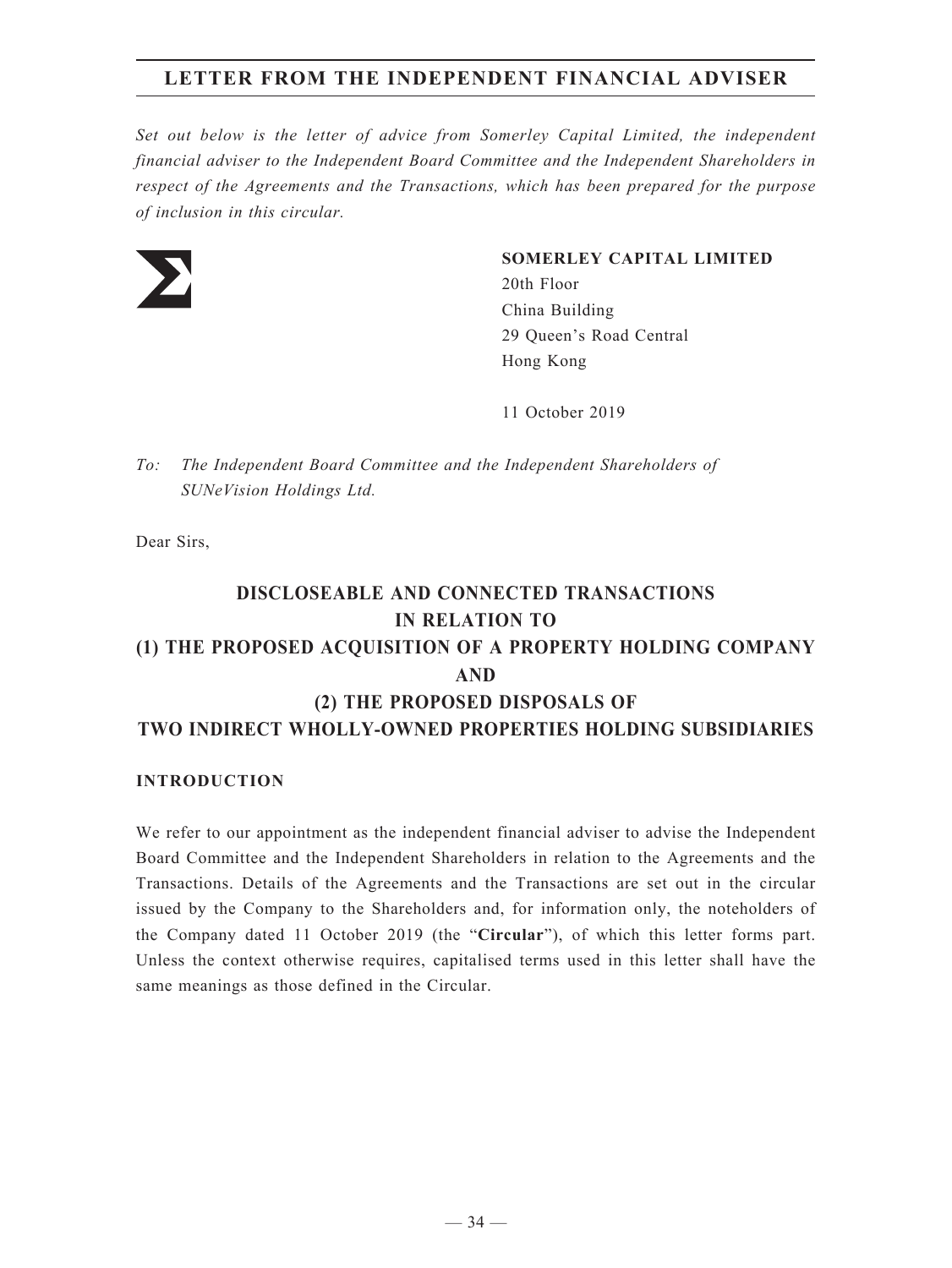On 9 September 2019, (i) the BI Acquisition Purchaser, an indirect wholly-owned subsidiary of the Company, entered into the BI Acquisition Agreement with the BI Acquisition Vendor, pursuant to which the BI Acquisition Purchaser conditionally agreed to purchase, and the BI Acquisition Vendor conditionally agreed to sell and procure to sell, the BI Sale Shares and the BI Sale Loan at the BI Consideration of approximately HK\$2,215.4 million; (ii) the RD Disposal Vendor, an indirect wholly-owned subsidiary of the Company, entered into the RD Disposal Agreement with the RD Disposal Purchaser, pursuant to which the RD Disposal Vendor conditionally agreed to sell and procure to sell, and the RD Disposal Purchaser conditionally agreed to purchase, the RD Sale Share and the RD Sale Loan at the RD Consideration of approximately HK\$1,051.5 million; and (iii) the MI Disposal Vendor, a direct wholly-owned subsidiary of the Company, entered into the MI Disposal Agreement with the MI Disposal Purchaser, pursuant to which the MI Disposal Vendor conditionally agreed to sell and procure to sell, and the MI Disposal Purchaser conditionally agreed to purchase, the MI Sale Shares and the MI Sale Loan at the MI Consideration of approximately HK\$755.5 million.

Under the BI Acquisition, the Group will acquire from the SHKP Group the BI Acquisition Company which holds the BI Property, comprising an entire industrial building in Fo Tan, Shatin, New Territories, Hong Kong. Under the RD Disposal and the MI Disposal, the Group will dispose of to the SHKP Group: (i) the RD Disposal Company which holds the RD Properties, comprising certain units of Standard Chartered Tower, Millennium City 1 in Kwun Tong, Kowloon, Hong Kong; and (ii) the MI Disposal Company which, through a direct subsidiary, holds the MI Properties, comprising a number of workshops and storerooms at Kodak House II in North Point, Hong Kong, respectively.

As at the Latest Practicable Date, the BI Acquisition Vendor, the RD Disposal Purchaser and the MI Disposal Purchaser are indirect wholly-owned subsidiaries of SHKP, a controlling shareholder of the Company. Accordingly, the BI Acquisition Vendor, the RD Disposal Purchaser and the MI Disposal Purchaser are associates of SHKP and connected persons of the Company and the entering into of each of the Agreements constitutes a connected transaction of the Company. Since the Agreements are inter-conditional and will be completed simultaneously, they are regarded as one transaction involving both an acquisition and a disposal under Rule 14.24 of the Listing Rules, and the transactions under the Agreements are classified by reference to the larger of the acquisition or the disposal. As one or more of the applicable percentage ratios in respect of the BI Acquisition as well as in respect of the Disposals (in aggregate) is greater than 5% but all of them are less than 25%, each of the Transactions constitutes a discloseable and connected transaction of the Company and is subject to the reporting, announcement and Independent Shareholders' approval requirements set out in Chapter 14A of the Listing Rules.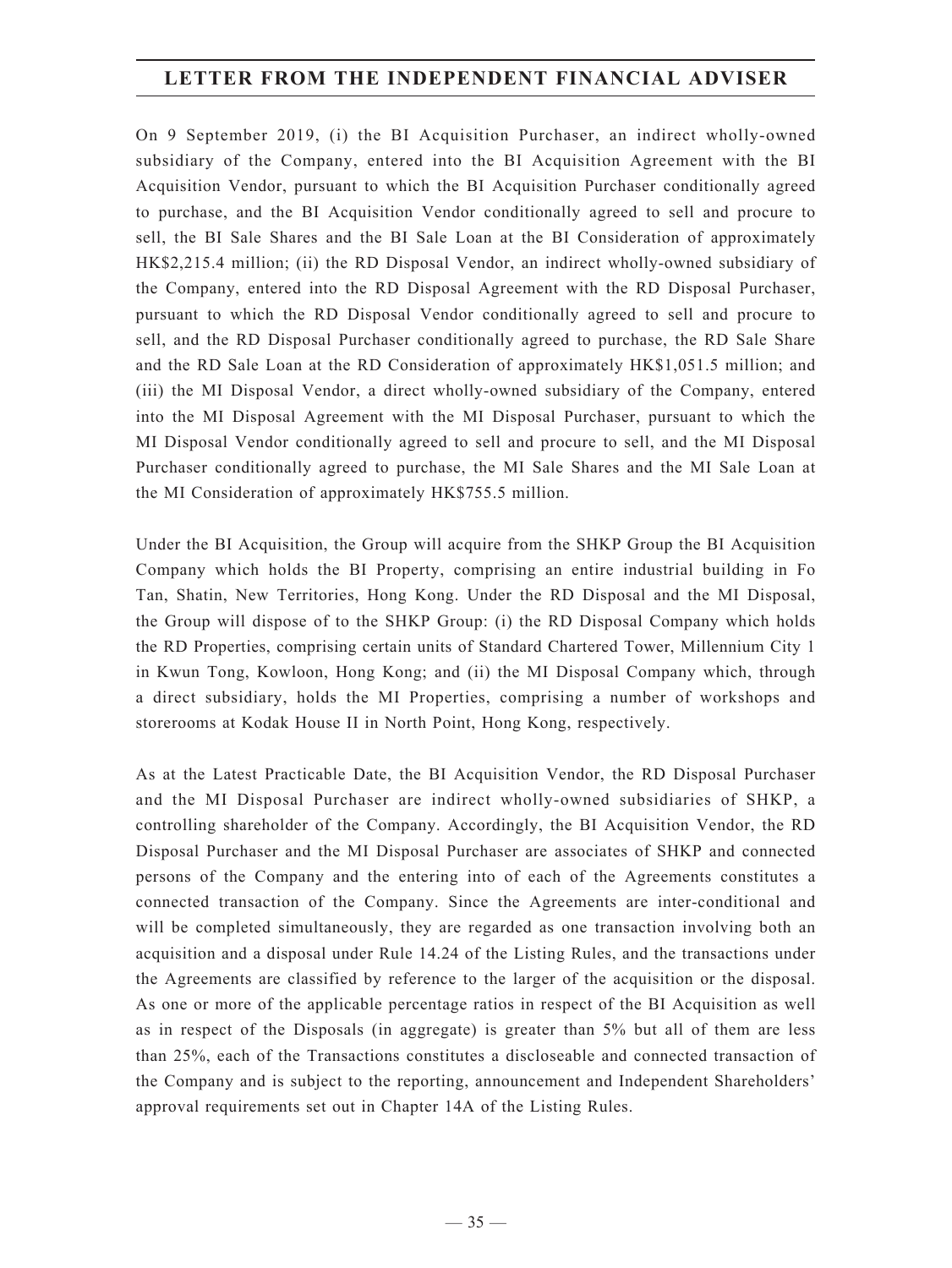The Independent Board Committee, comprising all the independent non-executive Directors, namely Professor Li On-kwok, Victor, Professor King Yeo-chi, Ambrose, Mr. Wong Kai-man, Mr. Kwok Kwok-chuen and Mr. Lee Wai-kwong, Sunny, has been established to advise the Independent Shareholders in respect of the Agreements and the Transactions and on how they should vote at the EGM. We, Somerley Capital Limited, have been appointed as the independent financial adviser to advise the Independent Board Committee and the Independent Shareholders in the same regard.

We are not associated with the Company, the BI Acquisition Purchaser, the BI Acquisition Vendor, the RD Disposal Purchaser, the RD Disposal Vendor, the MI Disposal Purchaser, the MI Disposal Vendor, SHKP or their respective core connected persons, close associates or associates (all as defined in the Listing Rules) and accordingly are considered eligible to give independent advice on the above matter. Apart from normal professional fees payable to us in connection with this and similar appointments, no arrangement exists whereby we will receive any fees or benefits from the Company, the BI Acquisition Purchaser, the BI Acquisition Vendor, the RD Disposal Purchaser, the RD Disposal Vendor, the MI Disposal Purchaser, the MI Disposal Vendor, SHKP or their respective core connected persons, close associates or associates.

In formulating our opinion, we have reviewed, among other things, the Agreements, the annual reports of the Company for the year ended 30 June 2019 (the "**2018/19 Annual Report**") and the year ended 30 June 2018 (the "**2017/18 Annual Report**"), the unaudited financial information of each of the BI Acquisition Company, the RD Disposal Company and the MI Disposal Company for the years ended 30 June 2018 and 2019, the valuation report of the BI Property, the RD Properties and the MI Properties (the "**Valuation Report**") dated 3 October 2019 (the "**Valuation Date**") prepared by Cushman & Wakefield Limited (the "**Valuer**"), an independent property valuer appointed by the Company, as set out in appendix I to the Circular and the information as set out in the Circular. We have discussed the business and future prospects of the Group as they may be affected by the Transactions with the management of the Group and the valuation methodology and bases and assumptions used in the Valuation Report with the Valuer.

We have relied on the information and facts supplied, and the opinions expressed, by the Directors and management of the Group and have assumed that they are true, accurate and complete. We have also sought and received confirmation from the Directors that no material facts have been omitted from the information supplied and opinions expressed to us. We have no reason to believe that any material information has been withheld from us, or to doubt the truth or accuracy of the information provided. We have relied on such information and consider that the information we have received is sufficient for us to reach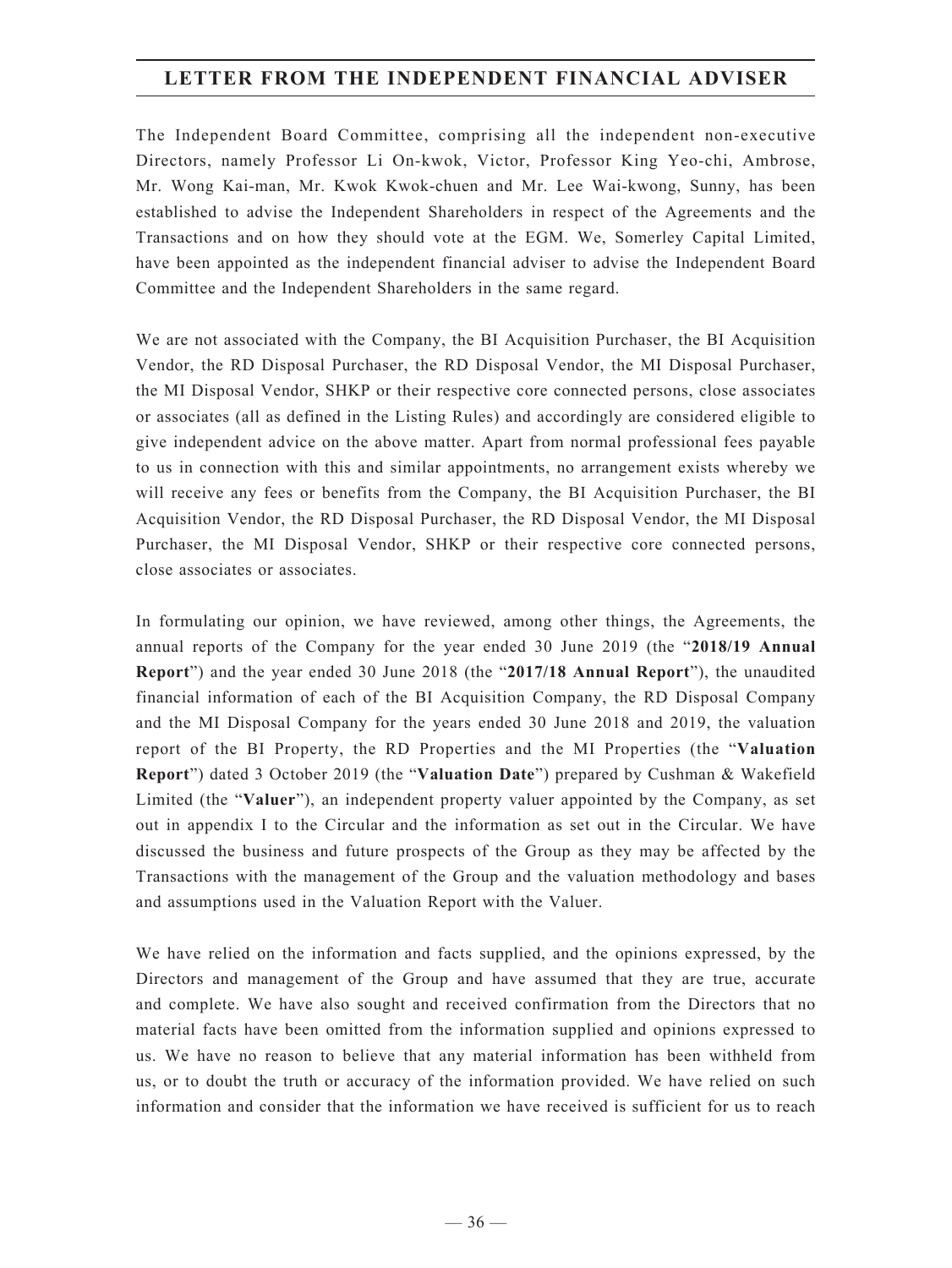an informed view. We have not, however, conducted any independent investigation into the business and affairs of the Group, the BI Acquisition Company, the RD Disposal Company and the MI Disposal Company, nor have we carried out any independent verification of the information supplied.

## **PRINCIPAL FACTORS AND REASONS CONSIDERED**

In arriving at our opinion and recommendation, we have taken into account the principal factors and reasons set out below.

## **1. Information of the Group**

## *(a) Business activities of the Group*

The Group is principally engaged in the provision of data centre and information technology (IT) facilities management. The Group derives revenue from three segments, namely (i) provision of data centre, facilities management and value-added services (the "**Data Centre and IT Facilities Segment**"); (ii) installation and maintenance services for the extra-low voltage ("**ELV**") and IT Systems (the "**ELV and IT Systems Segment**"); and (iii) investment properties which generate rental and other related income (the "**Property Holding Segment**"). The Company was listed on the Growth Enterprise Market of the Stock Exchange in 2000. In January 2018, the Company successfully completed the transfer of listing to the Main Board of the Stock Exchange.

As at the Latest Practicable Date, the Group operated 5 data centres in Hong Kong, namely, MEGA-i in Chai Wan, MEGA Plus in Tseung Kwan O, MEGA Two in Shatin, JUMBO in Tsuen Wan and ONE in Kwun Tong, among which MEGA Two (being a number of floors of the BI Property) is currently leased by the Group for data centre operation. MEGA Plus commenced operations as the Group's flagship data centre in October 2017. In the same year, the Group established dark fiber connection to form "MEGA Campus", connecting MEGA-i, MEGA Two and MEGA Plus. The Group also expanded the capacity in MEGA Two during the year. In January 2018, the Group won the tender for a Tsuen Wan land parcel for the development of a high grade industrial building. In December 2018, the Group acquired a land parcel adjacent to MEGA Plus in Tseung Kwan O from the Hong Kong SAR Government at a land premium of approximately HK\$5,456.0 million. The land parcel in Tseung Kwan O is designated for a high-tier data centre.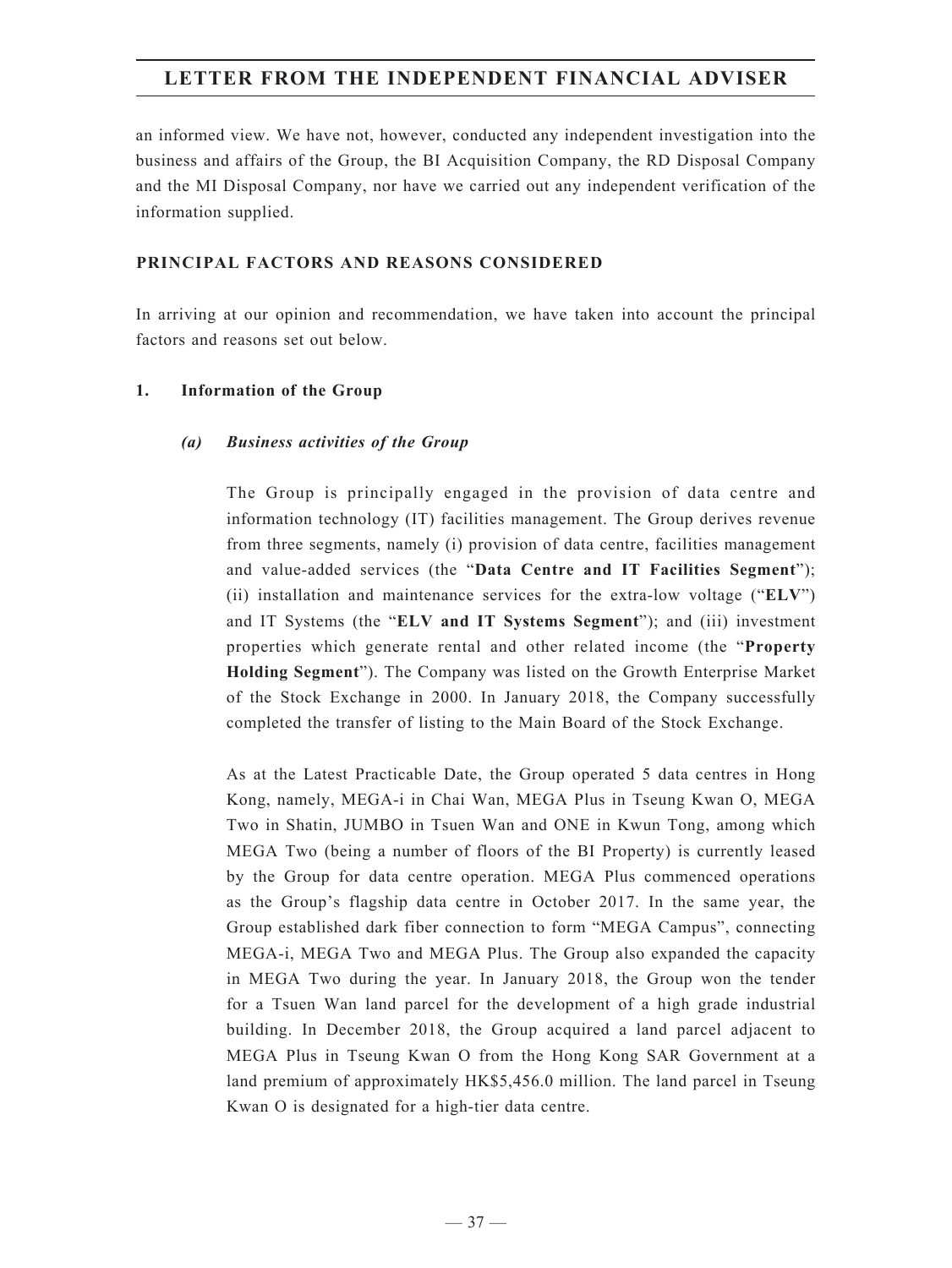Apart from the operation of the data centres, as at the Latest Practicable Date, the Group also owned certain properties, comprising office units 1 to 3 and 5 to 9 on level 31 and the whole of the office spaces on levels 32, 33, 35 and 37 of Standard Chartered Tower, Millennium City 1 in Kwun Tong (i.e. the RD Properties) and 24 workshops and 2 storerooms at Kodak House II in North Point (i.e. the MI Properties), for rental income purpose.

## *(b) Financial performance of the Group*

Set out below is a summary of the financial performance of the Group for the year ended 30 June 2019 and 2018 as extracted from the 2018/19 Annual Report.

|                                         | For the year ended |                |  |
|-----------------------------------------|--------------------|----------------|--|
|                                         | 30 June            |                |  |
|                                         | 2019               | 2018           |  |
|                                         | HK\$ (million)     | HK\$ (million) |  |
| Revenue                                 |                    |                |  |
| Data Centre and IT Facilities Segment   | 1,384.0            | 1,138.2        |  |
| ELV and IT Systems Segment              | 176.8              | 165.8          |  |
| Property Holding Segment                | 64.3               | 60.8           |  |
|                                         | 1,625.1            | 1,364.8        |  |
| <b>Segment results</b>                  |                    |                |  |
| Data Centre and IT Facilities Segment   | 764.3              | 669.5          |  |
| ELV and IT Systems Segment              | 33.0               | 26.5           |  |
| Property Holding Segment (Note)         | 51.1               | 47.4           |  |
|                                         | 848.4              | 743.4          |  |
| <b>Profit before taxation</b>           | 999.3              | 896.2          |  |
| Profit for the year attributable to the |                    |                |  |
| <b>Shareholders</b>                     | 865.2              | 776.4          |  |

*Note:* The segment results of the Property Holding Segment excluded the increase in fair value of investment properties during the year.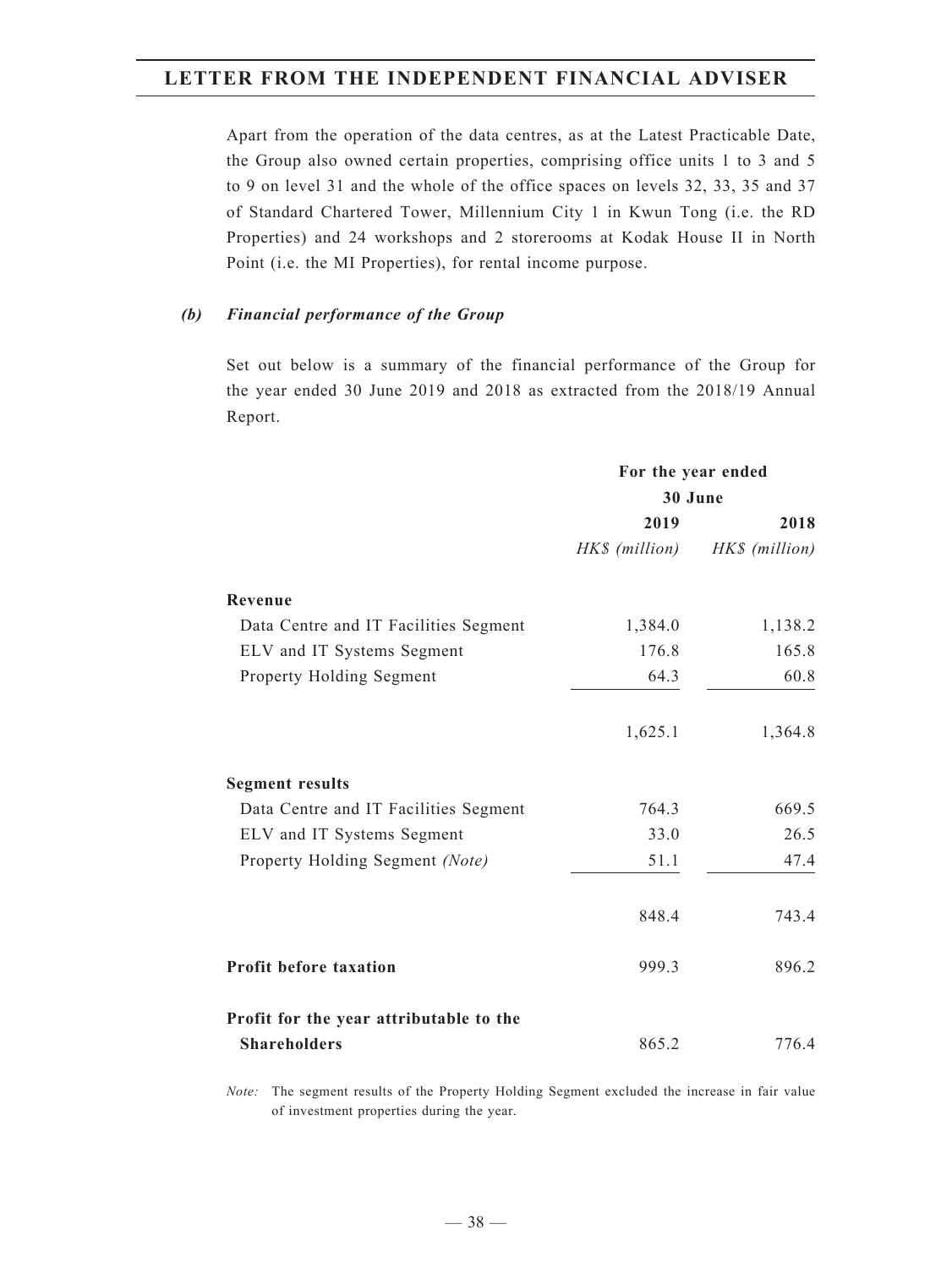For the year ended 30 June 2019, the Group recorded a revenue of approximately HK\$1,625.1 million, representing a growth of approximately 19.1% from that for the year ended 30 June 2018. The increase in revenue was largely attributable to the Group's Data Centre and IT Facilities Segment, which managed to secure new contracts and renew existing ones with positive rental reversion. The segment results (excluding the increase in fair value of investment properties) of the Group enhanced from approximately HK\$743.4 million for the year ended 30 June 2018 to approximately HK\$848.4 million, representing an increase of approximately HK\$105.0 million or 14.1%. The improvement of segment results, which was less than that of revenue, was mainly due to the increase in operating expenses for new data centre capacities and enhancing customer services. The revenue derived from the Property Holding Segment only accounted for approximately 4.5% and 4.0% of total revenue for the year ended 30 June 2018 and 2019 respectively and the segment results from the Property Holding Segment (excluding the increase in fair value of investment properties) represented approximately 6.4% and 6.0% of total segment results for the year ended 30 June 2018 and 2019 respectively.

#### *(c) Financial position of the Group*

Set out below is a summary of financial position of the Group as at 30 June 2019 and 2018 as extracted from the 2018/2019 Annual Results Announcement.

|                               | As at               | As at               |
|-------------------------------|---------------------|---------------------|
|                               | <b>30 June 2019</b> | <b>30 June 2018</b> |
|                               | HK\$ (million)      | HK\$ (million)      |
| <b>Non-current assets</b>     |                     |                     |
| Investment properties         | 1,769.0             | 1,686.0             |
| Property, plant and equipment | 10,960.7            | 4,567.0             |
| Other non-current assets      | 3.7                 | 55.5                |
|                               | 12,733.4            | 6,308.5             |
| <b>Current assets</b>         |                     |                     |
| Trade and other receivables   | 294.8               | 258.0               |
| Bank balances and deposits    | 467.8               | 466.0               |
| Other current assets          | 140.5               | 61.4                |
|                               | 903.1               | 785.4               |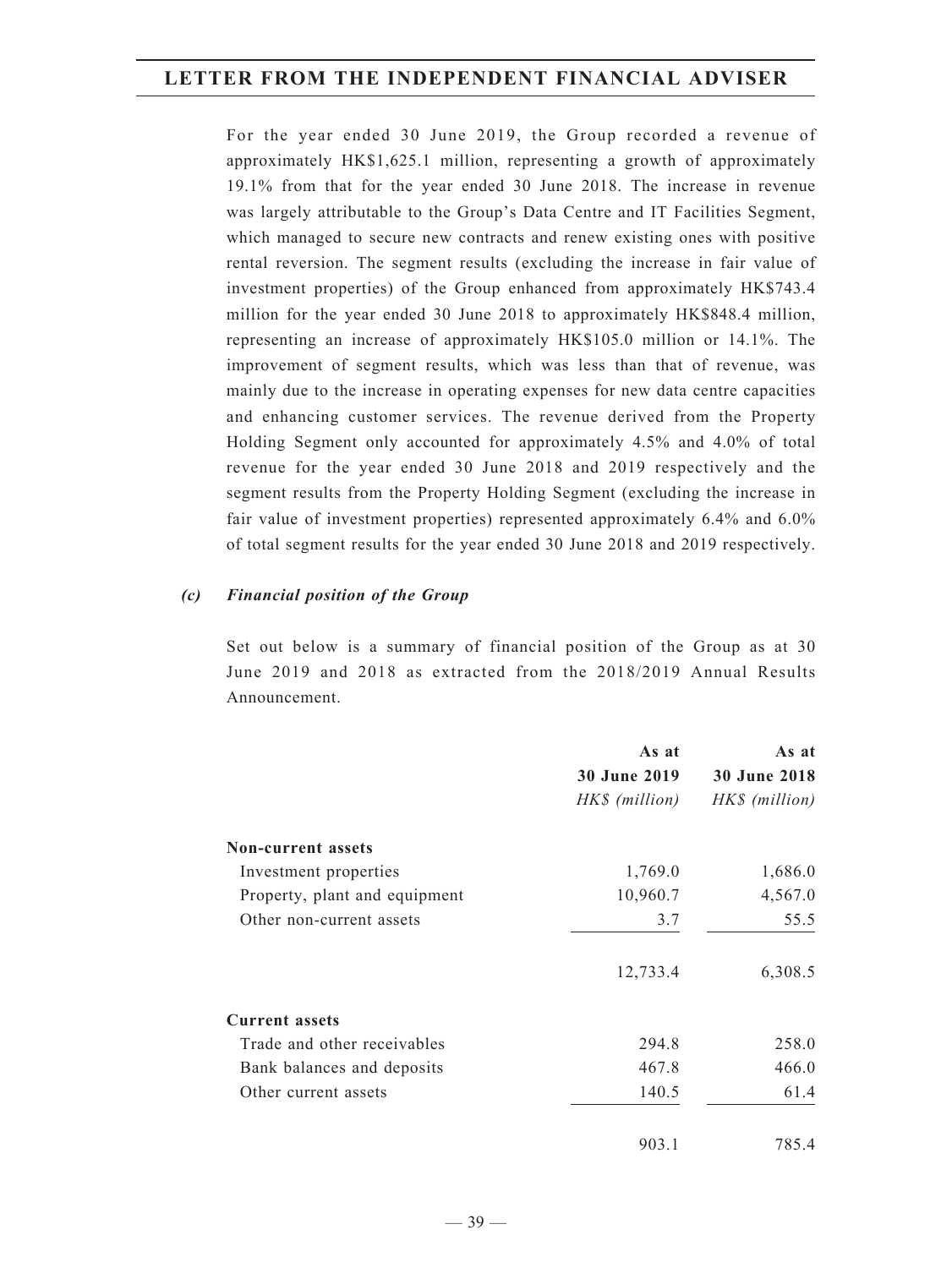|                                         | As at          | As at          |
|-----------------------------------------|----------------|----------------|
|                                         | 30 June 2019   | 30 June 2018   |
|                                         | HK\$ (million) | HK\$ (million) |
| <b>Current liabilities</b>              |                |                |
| Trade and other payables                | 956.9          | 834.5          |
| Bank borrowings                         | 2,180.2        |                |
| Other current liabilities               | 168.6          | 111.8          |
|                                         | 3,305.7        | 946.3          |
| Net current liabilities                 | 2,402.6        | 160.9          |
| <b>Non-current liabilities</b>          |                |                |
| Bank borrowings                         | 2,572.5        | 1,983.3        |
| Shareholder's loan                      | 3,300.0        |                |
| Other non-current liabilities           | 267.1          | 236.6          |
|                                         | 6,139.6        | 2,219.9        |
| <b>Equity</b>                           |                |                |
| Equity attributable to the Shareholders | 4,176.8        | 3,912.8        |
| Non-controlling interests               | 14.4           | 14.9           |
|                                         | 4,191.2        | 3,927.7        |

As at 30 June 2019, non-current assets of the Group amounted to approximately HK\$12,733.4 million, up approximately 101.8% from that as at 30 June 2018, of which property, plant and equipment (the "**PP&E**") and investment properties accounted for approximately 86.1% and 13.9% respectively. PP&E mainly consisted of leasehold properties, data centre facilities and construction in progress in Hong Kong owned by the Group for its own operations. The increase in the PP&E was mainly attributable to the acquisition of the land adjacent to MEGA Plus in Tseung Kwan O, which was completed in January 2019, at a land premium of approximately HK\$5,456.0 million. As at 30 June 2019, investment properties wholly comprised the RD Properties and the MI Properties.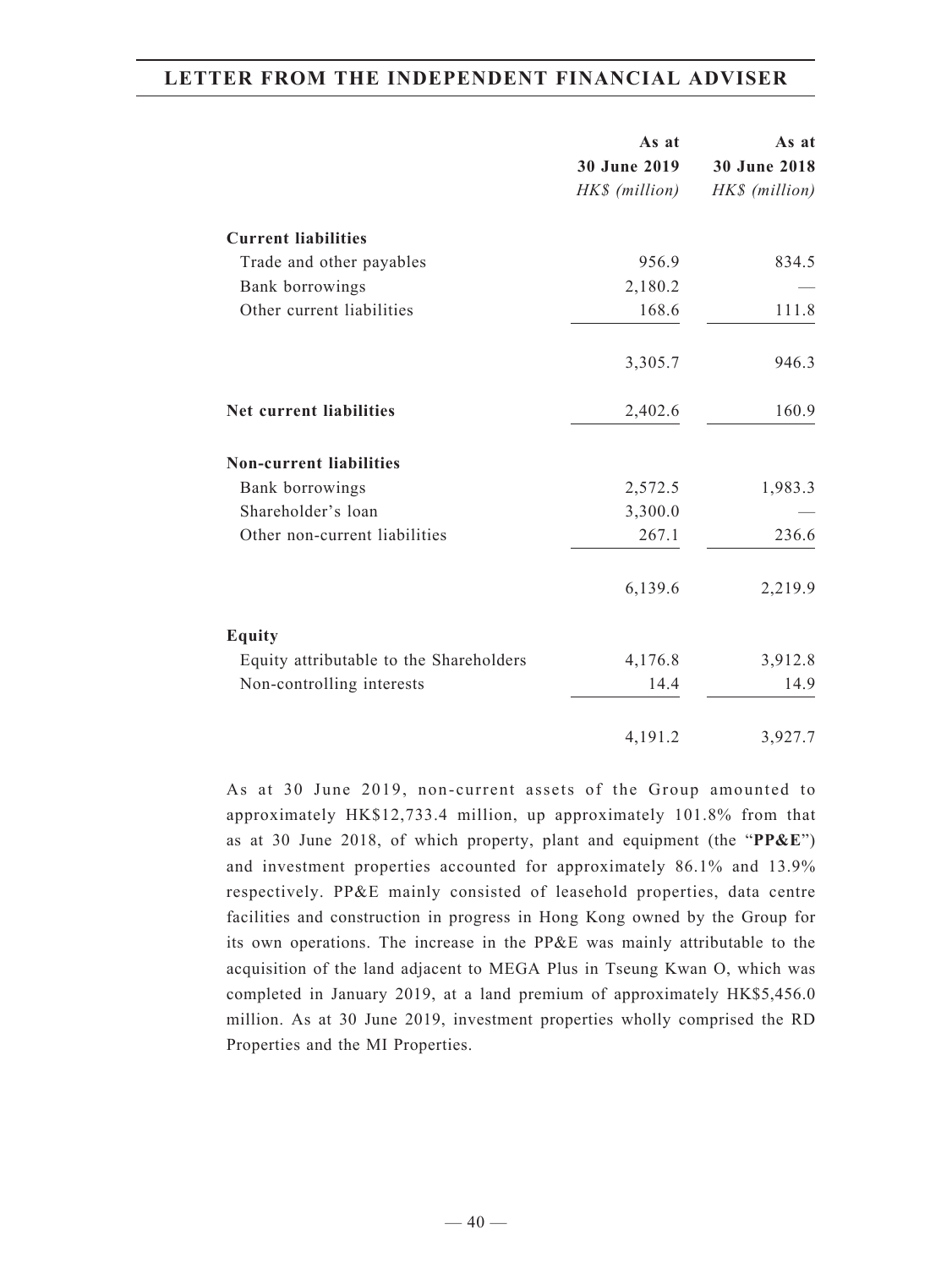The acquisition of the land in Tseung Kwan O was financed by, among other things, bank borrowings and loans from the SHKP Group. As a result, total bank borrowings grew by approximately HK\$2,769.4 million or 139.6% from approximately HK\$1,983.3 million as at 30 June 2018 to approximately HK\$4,752.7 million as at 30 June 2019 and shareholder's loan of HK\$3,300.0 million from the SHKP Group, which was unsecured, interest-bearing at a fixed rate of 4% per annum and repayable in 6 years, was recorded as at 30 June 2019. Accordingly, the Group's gearing ratio, being net borrowings to shareholders' fund (i.e. equity attributable to the Shareholders), increased from approximately 38.8% as at 30 June 2018 to approximately 181.6% as at 30 June 2019. For information purpose only, the Group's gearing ratio would be approximately 102.6% if the shareholder's loan from the SHKP Group of HK\$3,300.0 million was excluded from net borrowings. The Group's net current liabilities stood at approximately HK\$2,402.6 million as at 30 June 2019.

Equity attributable to the Shareholders enhanced from approximately HK\$3,912.8 million as at 30 June 2018 to approximately HK\$4,176.8 million as at 30 June 2019. The increase was mainly due to the combined effects of: (i) the profit attributable to the Shareholders for the year ended 30 June 2019 of approximately HK\$865.2 million; and (ii) the payment of final dividend and distribution of approximately HK\$610.9 million for the year ended 30 June 2018.

## **2. Information on the BI Property and the BI Acquisition Company**

## *(a) Information on the BI Property*

The BI Property comprises an 18-storey warehouse building with a total gross floor area ("**GFA**") of approximately 428,715 sq. ft., 17 car parking spaces and 11 goods vehicle parking spaces at 8-12 Wong Chuk Yeung Street, Shatin, New Territories. The BI Property is currently leased out for rental income purpose by the BI Acquisition Company. As advised by the management of the Group, except for the 12th, 14th, 15th and 16th floors of the BI Property which were leased to independent third parties, all other floors were rented by the Group as a data centre, commonly known as MEGA Two, as at the Latest Practicable Date.

According to the Valuation Report, as at the Valuation Date, the BI Property was fully let with the latest tenancy due to expire on 30 June 2022 and had a total monthly rent of approximately HK\$8.1 million based on the existing tenancies (exclusive of management charges and rates), of which approximately HK\$6.5 million was attributable to the Group.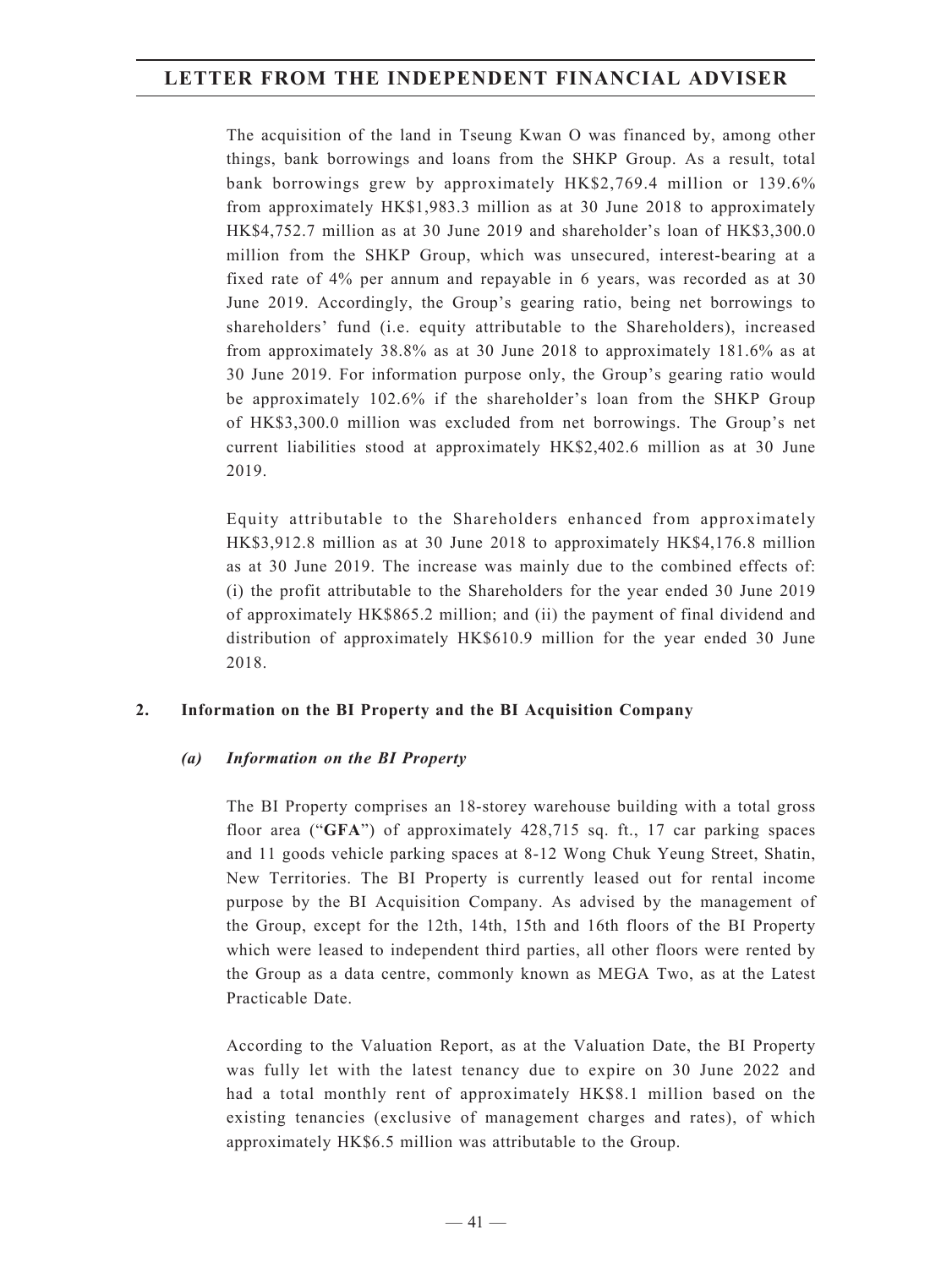Based on the Valuation Report, the market value of the BI Property as at the Valuation Date was HK\$2,250.0 million. According to the Valuer, the market value of the BI Property is equivalent to approximately HK\$5,248 per sq. ft., which is arrived by dividing the market value of the BI Property by the GFA of approximately 428,715 sq. ft..

#### *(b) Information on the BI Acquisition Company*

As set out in the letter from the Board contained in the Circular, the BI Acquisition Company is principally engaged in property investment (i.e. the leasing of the BI Property for rental income).

Set out below is a summary of the unaudited income statement of the BI Acquisition Company for the year ended 30 June 2019 and 2018.

|                                      | For the year ended<br>30 June |                |  |
|--------------------------------------|-------------------------------|----------------|--|
|                                      |                               |                |  |
|                                      | 2019                          | 2018           |  |
|                                      | HK\$ (million)                | HK\$ (million) |  |
| Revenue                              | 101.0                         | 98.3           |  |
| Cost of sales                        | (15.2)                        | (14.5)         |  |
| Gross profit                         | 85.8                          | 83.8           |  |
| Interest expenses                    | (4.3)                         | (4.2)          |  |
| Increase in fair value of investment |                               |                |  |
| property                             | 101.0                         | 74.0           |  |
| Profit before taxation               | 182.5                         | 153.6          |  |
| Taxation                             | (13.4)                        | (13.1)         |  |
| <b>Profit after taxation</b>         | 169.1                         | 140.5          |  |

Revenue of the BI Acquisition Company mainly consists of property rental income and building management fee income. The revenue of the BI Acquisition Company increased from approximately HK\$98.3 million for the year ended 30 June 2018 to approximately HK\$101.0 million for the year ended 30 June 2019, which was mainly attributable to the renewal of lease by the Group. As advised by the management of the Group, rent and license fee of approximately HK\$66.8 million and HK\$68.7 million were paid by the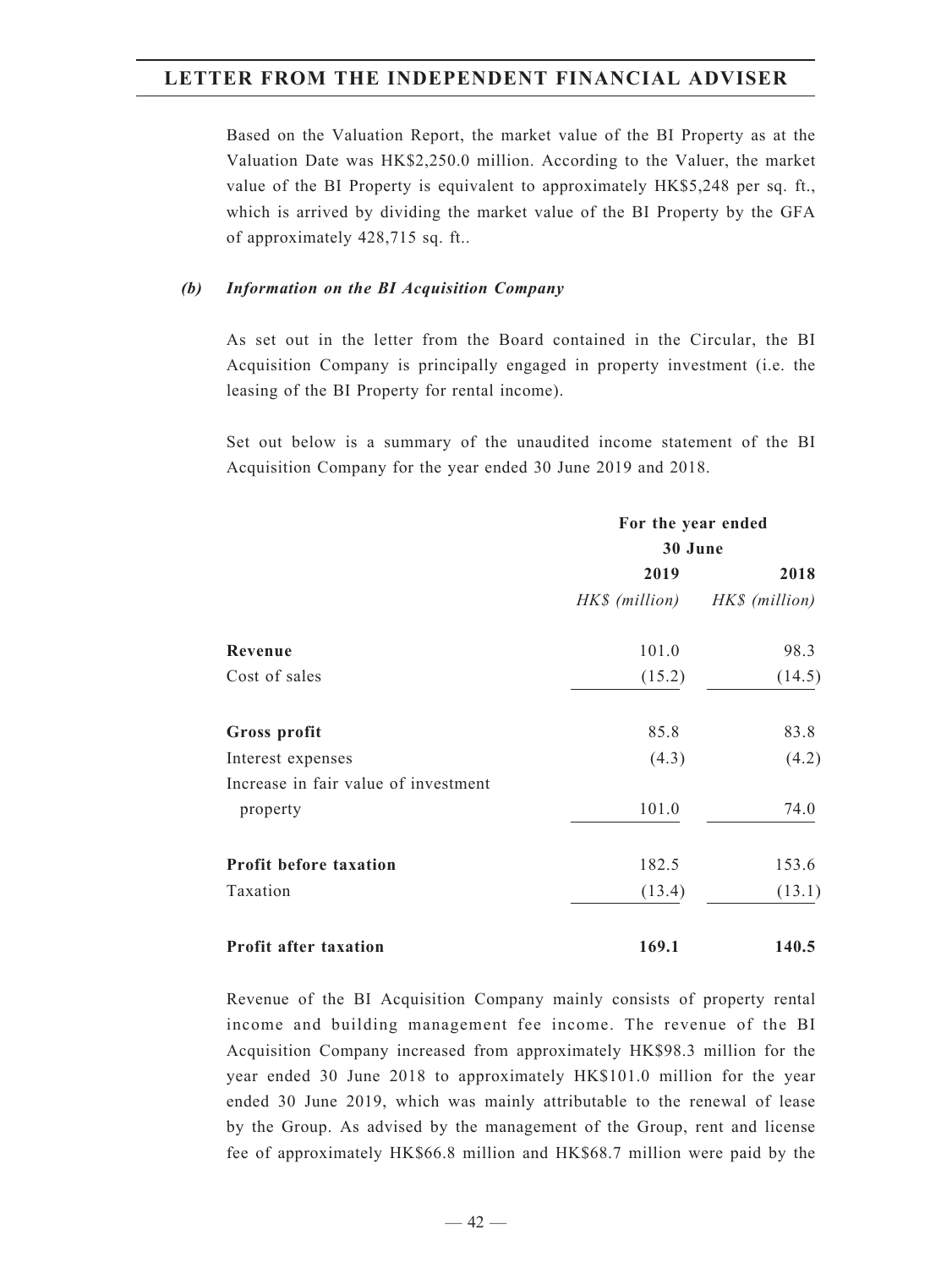Group to the BI Acquisition Company for the year ended 30 June 2018 and 2019 respectively. Cost of sales mainly comprises building management fee expense and agency fee expense. Profit after taxation for the year ended 30 June 2019 was approximately HK\$169.1 million, representing an increase of approximately HK\$28.6 million from that of approximately HK\$140.5 million for the year ended 30 June 2018, which was mainly due to a larger increase in fair value of investment property for the year ended 30 June 2019. Excluding the increase in fair value of investment property, the profit after taxation was approximately HK\$68.1 million, representing an increase of approximately HK\$1.6 million or 2.4% from that for the prior year of approximately HK\$66.5 million.

Set out below is a summary of the unaudited financial position of the BI Acquisition Company as at 30 June 2019 and 2018.

|                                | As at 30 June  |                |
|--------------------------------|----------------|----------------|
|                                | 2019           | 2018           |
|                                | HK\$ (million) | HK\$ (million) |
| Non-current asset              |                |                |
| Investment property            | 1,791.0        | 1,690.0        |
| <b>Current</b> asset           |                |                |
| Trade and other receivables    | 17.4           | 14.2           |
| <b>Current liabilities</b>     |                |                |
| Trade and other payables       | 25.3           | 22.3           |
| Tax payable                    | 13.9           | 15.3           |
|                                | 39.2           | 37.6           |
| Net current liabilities        | 21.8           | 23.4           |
| <b>Non-current liabilities</b> |                |                |
| Loan from a fellow subsidiary  | 156.1          | 156.1          |
| Deferred taxation              | 12.8           | 12.8           |
|                                | 168.9          | 168.9          |
| Net asset value                | 1,600.3        | 1,497.7        |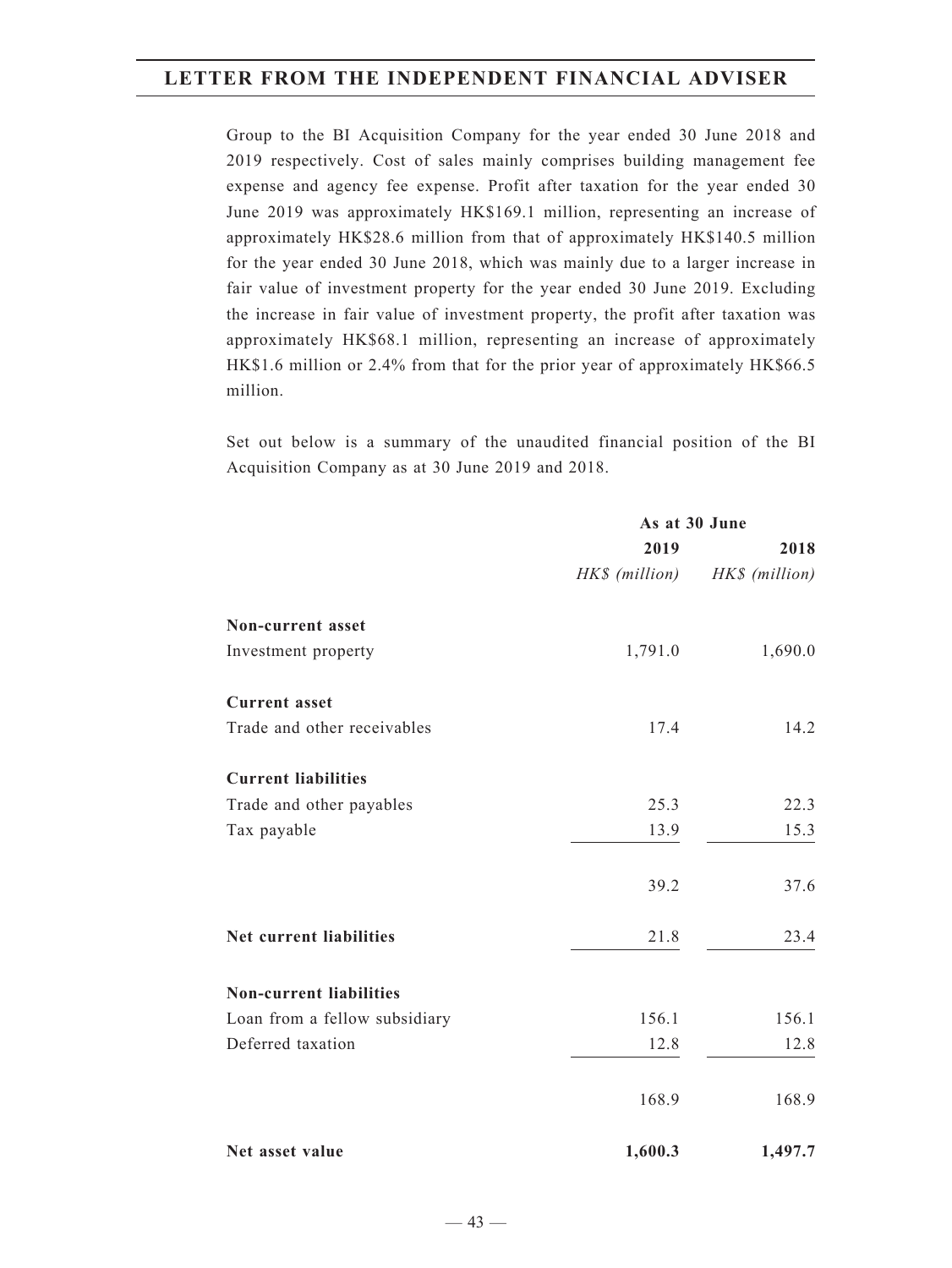As at 30 June 2019, the net asset value (the "**NAV**") of the BI Acquisition Company was approximately HK\$1,600.3 million. As at 30 June 2019, the assets of the BI Acquisition Company mainly comprised the BI Property. The liabilities of the BI Acquisition Company mainly consisted of trade and other payables and a loan from a subsidiary of SHKP (i.e. the BI Sale Loan).

## **3. Information on the RD Properties, the MI Properties, the RD Disposal Company and the MI Disposal Company**

## *(a) Information on the RD Properties*

The RD Properties comprise 8 office units on level 31 and the whole of the office spaces on levels 32, 33, 35 and 37 of Standard Chartered Tower, Millennium City 1, 388 Kwun Tong Road, Kwun Tong with a GFA of approximately 89,684 sq. ft.. The RD Properties are currently held as investment property and leased out to independent third parties for rental income by the Group.

According to the Valuation Report, as at the Valuation Date, the RD Properties were fully let and subject to various tenancies for terms of 3 to about 4 and a half years with the latest tenancy due to expire on 31 December 2023 and had a total monthly rent of approximately HK\$2.7 million based on the existing tenancies (exclusive of rates, air-conditioning and management charges and other outgoings).

Based on the Valuation Report, the market value of the RD Properties as at the Valuation Date was HK\$1,070.0 million. According to the Valuer, the market value of the RD Properties is equivalent to approximately HK\$11,931 per sq. ft., which is arrived by dividing the market value of the RD Properties by the total GFA of approximately 89,684 sq. ft..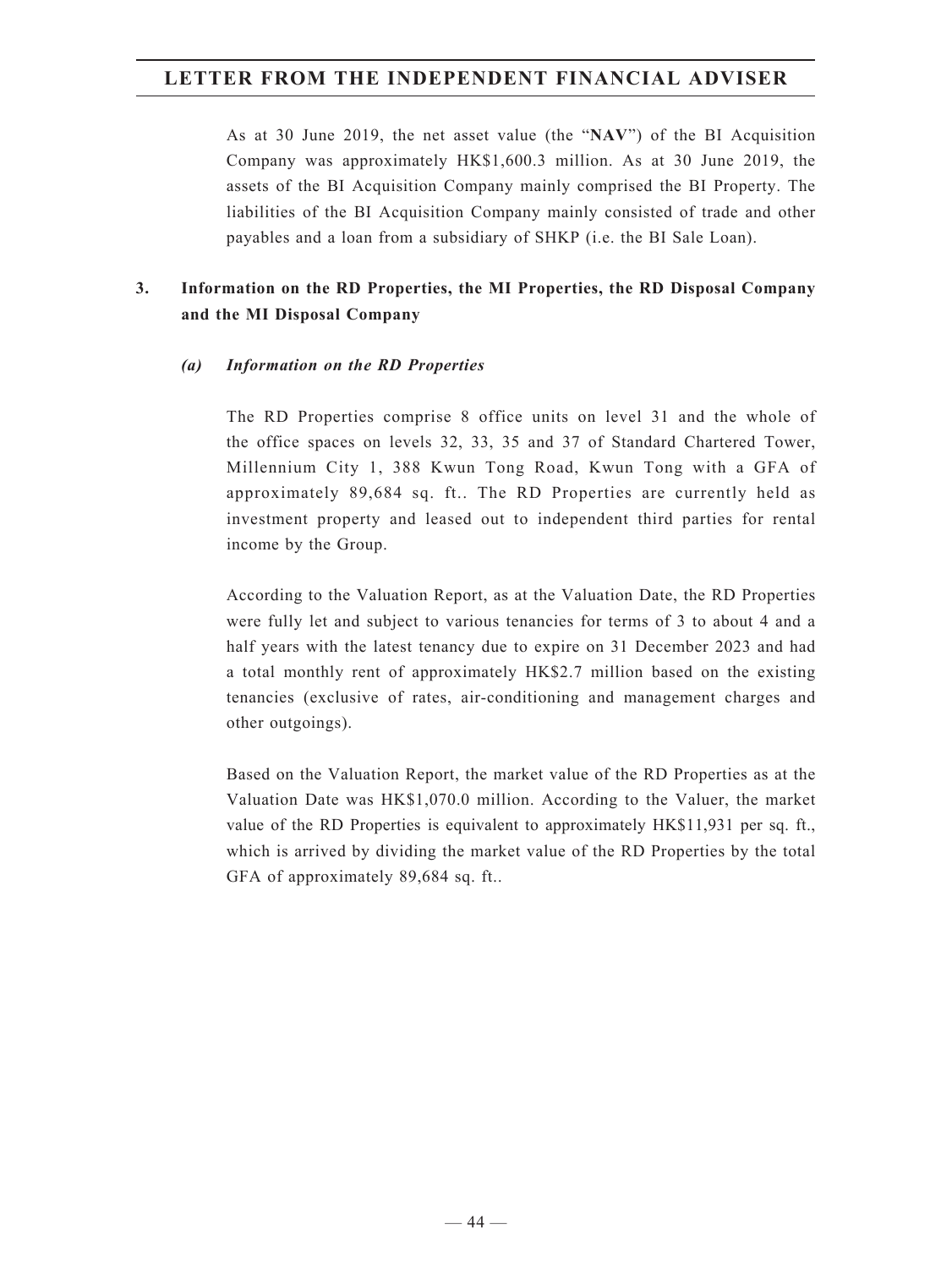#### *(b) Information on the MI Properties*

The MI Properties comprise 24 workshops and 2 storerooms at Kodak House II, 39 Healthy Street East, North Point, Hong Kong with a total GFA of approximately 96,848 sq. ft. plus a total storeroom area of approximately 1,056 sq. ft. and a total flat roof and roof area of approximately 754 sq. ft.. The MI Properties are currently held as investment property and leased out to independent third parties for rental income by the Group.

According to the Valuation Report, as at the Valuation Date, except for portions with a total GFA of approximately 17,591 sq. ft. (approximately 18.0% of the total GFA excluding total flat roof and roof area) in the MI Properties that were vacant, the MI Properties were let mainly for terms of 2 to 3 years with the latest tenancy due to expire on 14 September 2021 and had a total monthly rent of approximately HK\$1.8 million based on the existing tenancies (exclusive of rates and management fees).

Based on the Valuation Report, the market value of the MI Properties as at the Valuation Date was approximately HK\$760.0 million. According to the Valuer, the market value of the MI Properties is equivalent to approximately HK\$7,763 per sq. ft., which is arrived by dividing the market value of the MI Properties by the total GFA of workshops and storerooms of approximately 97,904 sq. ft..

#### *(c) Information on the RD Disposal Company and the MI Disposal Company*

As set out in the letter from the Board contained in the Circular, the RD Disposal Company and the MI Disposal Company (through its direct subsidiary) are principally engaged in property holding (i.e. the leasing of the RD Properties and the MI Properties for rental income respectively).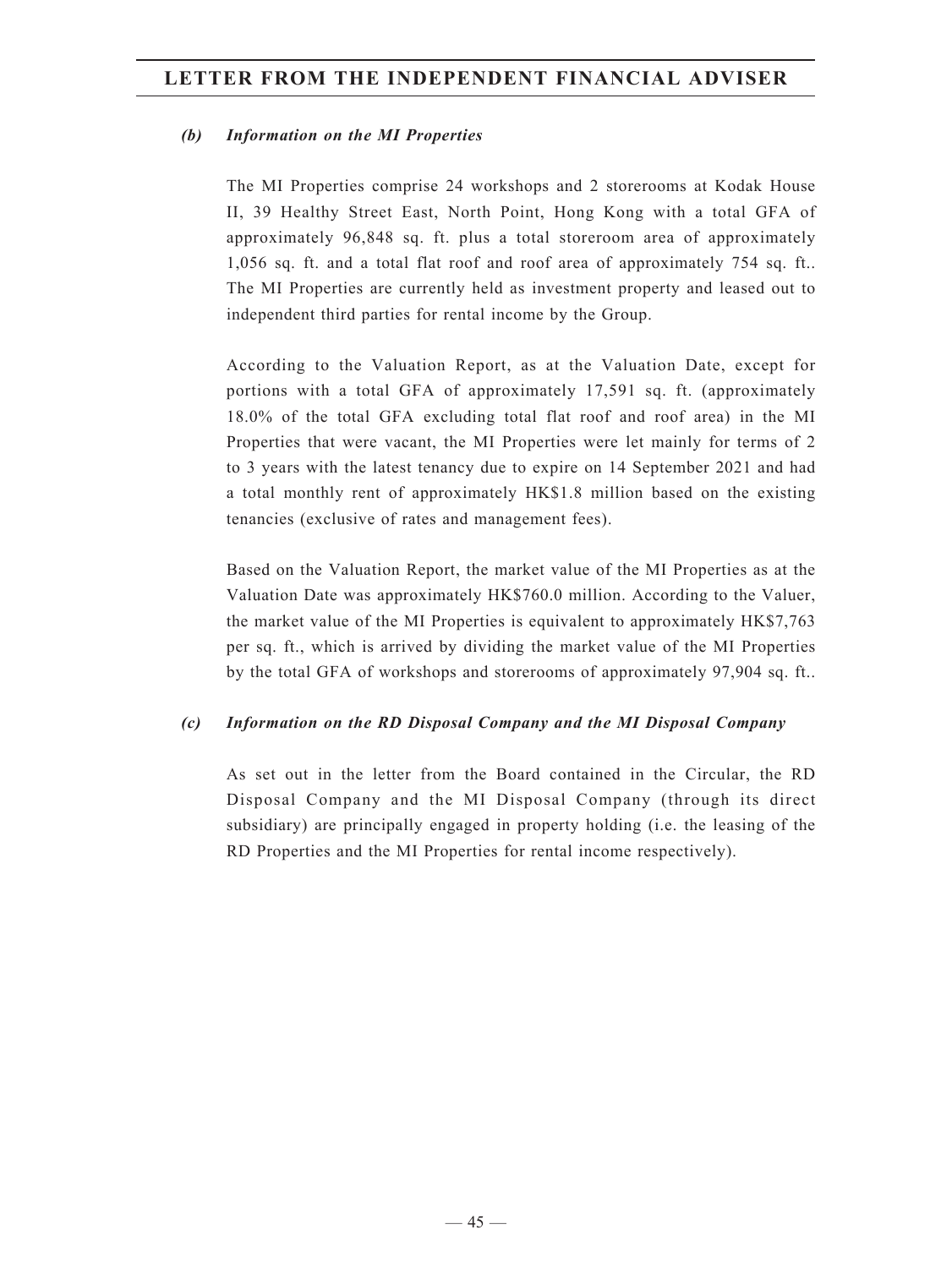Set out below is a summary of the unaudited income statement of the RD Disposal Company and the MI Disposal Company (consolidated) for the year ended 30 June 2019 and 2018.

|                               | The RD Disposal    |                    | The MI Disposal    |                        |  |
|-------------------------------|--------------------|--------------------|--------------------|------------------------|--|
|                               |                    | Company            |                    | Company (consolidated) |  |
|                               |                    | For the year ended |                    | For the year ended     |  |
|                               | 30 June            |                    | 30 June            |                        |  |
|                               | 2019               | 2018               | 2019               | 2018                   |  |
|                               | HK\$               | HK\$               | HK\$               | HK\$                   |  |
|                               | ( <i>million</i> ) | (million)          | ( <i>million</i> ) | ( <i>million</i> )     |  |
| Revenue                       | 40.0               | 36.7               | 27.8               | 24.3                   |  |
| Cost of sales                 | (7.9)              | (8.0)              | (4.4)              | (4.2)                  |  |
| Gross profit                  | 32.1               | 28.7               | 23.4               | 20.1                   |  |
| Selling and administrative    |                    |                    |                    |                        |  |
| expenses                      | (1.3)              | (1.0)              | (0.8)              | (1.0)                  |  |
| Finance cost                  | (9.5)              |                    |                    |                        |  |
| Increase in fair value of     |                    |                    |                    |                        |  |
| investment properties         | 88.0               | 103.0              | 107.0              | 56.0                   |  |
| <b>Profit before taxation</b> | 109.3              | 130.7              | 129.6              | 75.1                   |  |
| Taxation                      | (5.3)              | (4.6)              | (3.7)              | (3.1)                  |  |
| Profit after taxation         | 104.0              | 126.1              | 125.9              | 72.0                   |  |

Revenue of the RD Disposal Company mainly consists of property rental income and management fee income. The revenue of the RD Disposal Company increased from approximately HK\$36.7 million for the year ended 30 June 2018 to approximately HK\$40.0 million for the year ended 30 June 2019, which was mainly attributable to the increase in rental income from lease of previously vacant units and lease renewal. Cost of sales mainly comprises property management fees, government rent and rates, rental commissions to SHKP. The cost of sales decreased slightly from approximately HK\$8.0 million for the year ended 30 June 2018 to approximately HK\$7.9 million for the year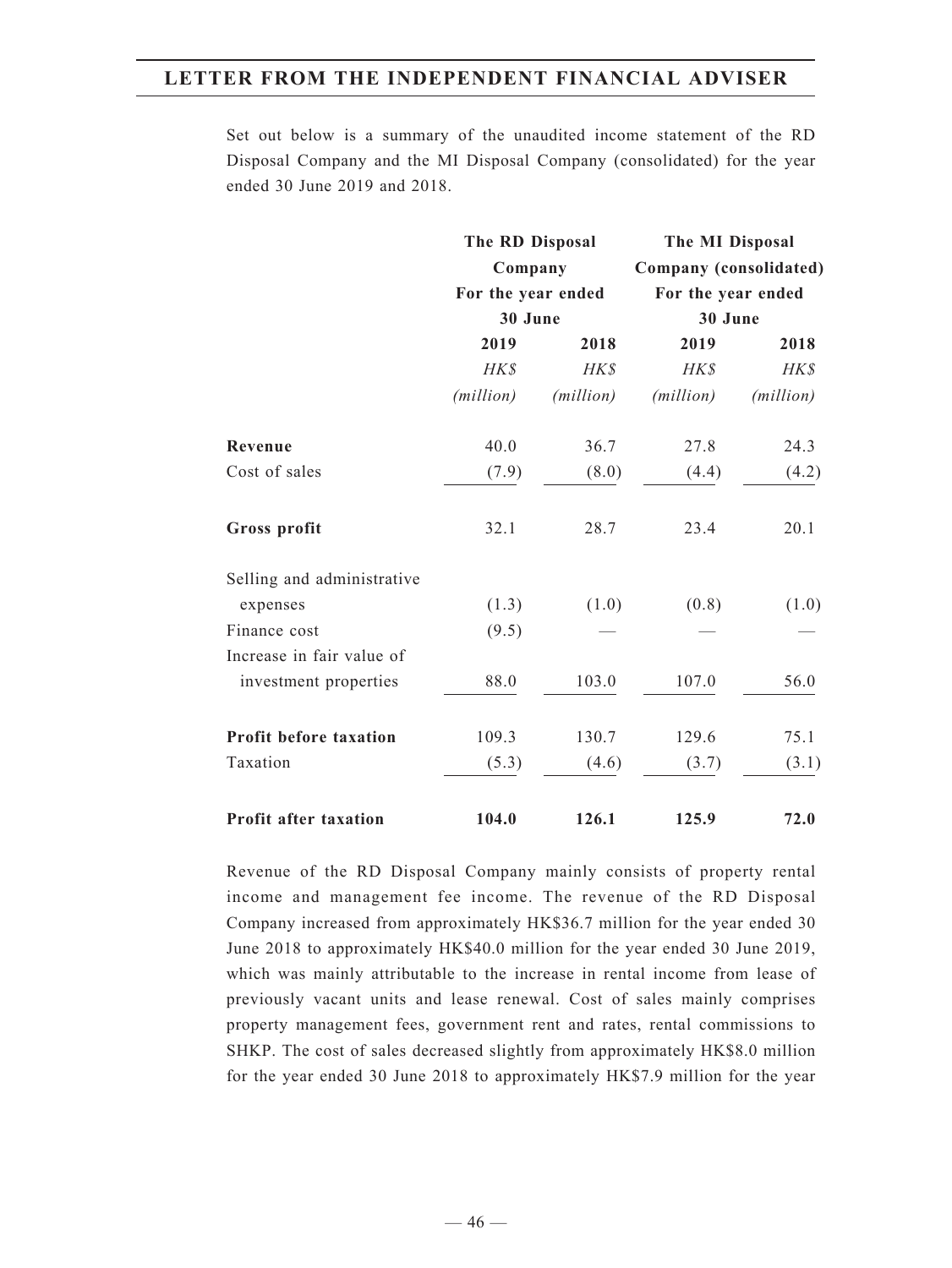ended 30 June 2019 due to the decrease in repairs and maintenance expense during the year ended 30 June 2019. Profit after taxation for the year ended 30 June 2019 was approximately HK\$104.0 million, representing a decrease of approximately HK\$22.1 million from that of approximately HK\$126.1 million for the year ended 30 June 2018, which was mainly attributable to the larger increase in fair value of the investment properties for the year ended 30 June 2018 and the finance cost of approximately HK\$9.5 million incurred for the year ended 30 June 2019. The finance cost represents the interest expense for the RD Sale Loan which bears fixed interest at the rate of 4% per annum. No interest expense was charged to the RD Disposal Company for the year ended 30 June 2018. Excluding the increase in fair value of investment properties, the profit after taxation was approximately HK\$16.0 million for the year ended 30 June 2019, representing a decrease of approximately HK\$7.1 million or 30.7% compared with that of approximately HK\$23.1 million for the prior year.

The nature of incomes and expenses of the MI Disposal Company is similar to that of the RD Disposal Company. The revenue of the MI Disposal Company increased by approximately HK\$3.5 million from approximately HK\$24.3 million for the year ended 30 June 2018 to approximately HK\$27.8 million for the year ended 30 June 2019, which was mainly attributable to the new leases of previously vacant units. Profit after taxation was approximately HK\$125.9 million for the year ended 30 June 2019, representing an increase of approximately HK\$53.9 million from that of approximately HK\$72.0 million for the year ended 30 June 2018, which was mainly attributable to the larger increase in fair value of investment properties for the year ended 30 June 2019. Excluding the increase in fair value of investment properties, the profit after taxation was approximately HK\$18.9 million for the year ended 30 June 2019, representing an increase of approximately HK\$2.9 million or 18.1% from that for the prior year.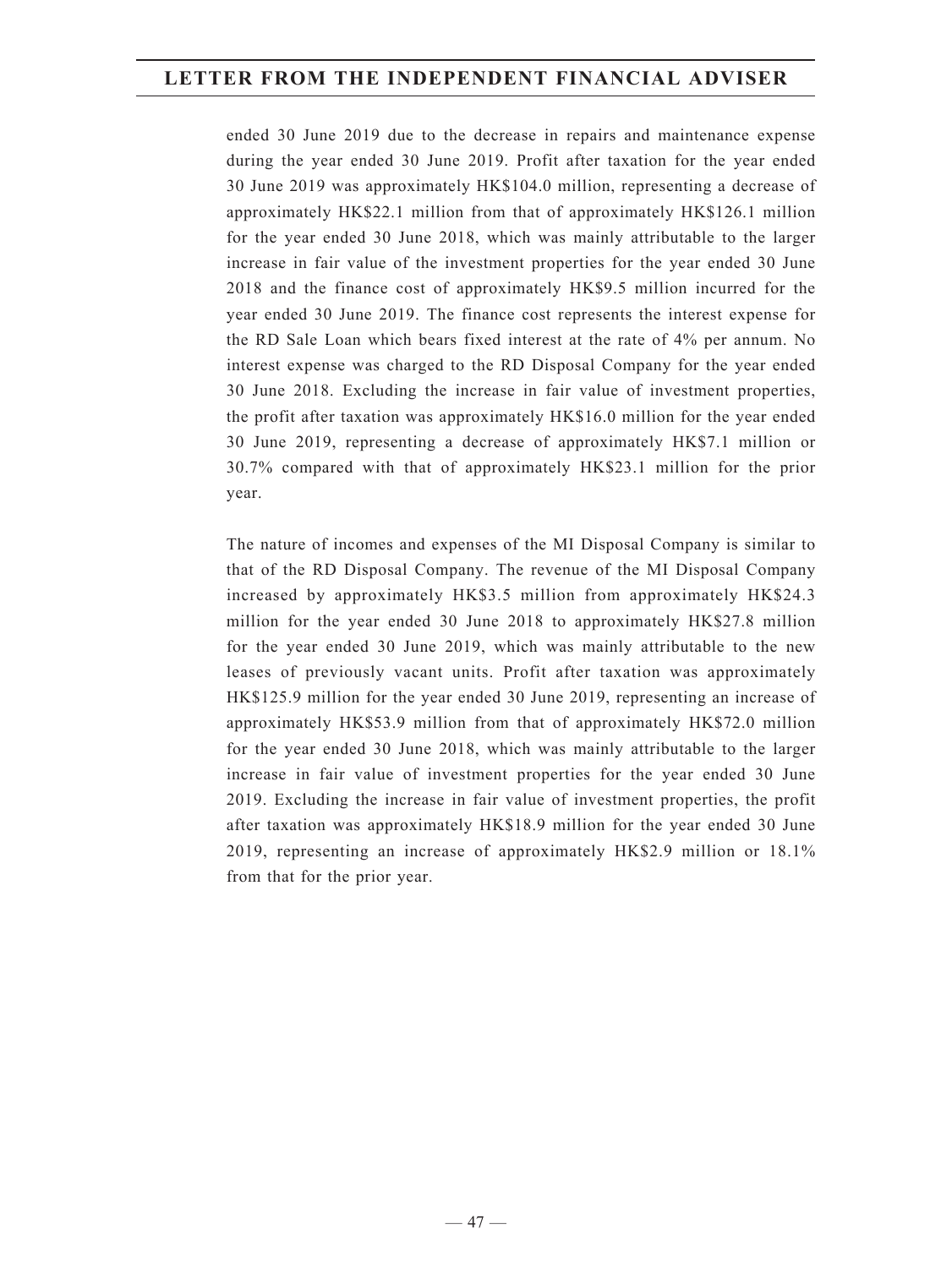Set out below is a summary of the unaudited financial position of the RD Disposal Company and the MI Disposal Company (consolidated) as at 30 June 2019 and 2018:

|                            |               |                            | The MI Disposal |                           |
|----------------------------|---------------|----------------------------|-----------------|---------------------------|
|                            |               | The RD Disposal<br>Company |                 | Company<br>(consolidated) |
|                            | As at 30 June |                            | As at 30 June   |                           |
|                            | 2019          | 2018                       | 2019            | 2018                      |
|                            | HK\$          | HK\$                       | HK\$            | $H K$ \$                  |
|                            | (million)     | (million)                  | (million)       | (million)                 |
| Non-current asset          |               |                            |                 |                           |
| Investment properties      | 1,031.0       | 1,055.0                    | 738.0           | 631.0                     |
| <b>Current assets</b>      |               |                            |                 |                           |
| Trade and other            |               |                            |                 |                           |
| receivables                | 3.8           | 4.5                        | 5.4             | 5.8                       |
| <b>Current liabilities</b> |               |                            |                 |                           |
| Trade and other payables   | 12.1          | 12.0                       | 8.2             | 8.2                       |
| Amount due to fellow       |               |                            |                 |                           |
| subsidiaries               | 367.2         | 496.9                      | 82.4            | 102.8                     |
| Other current liabilities  | 6.0           | 6.2                        | 3.7             | 2.8                       |
|                            | 385.3         | 515.1                      | 94.3            | 113.8                     |
| Net current liabilities    | 381.5         | 510.6                      | 88.9            | 108.0                     |
| Non-current liability      |               |                            |                 |                           |
| Deferred taxation          | 10.4          | 9.3                        | 5.0             | 4.8                       |
| Net asset value            | 639.1         | 535.1                      | 644.1           | 518.2                     |

As at 30 June 2019, the NAV of the RD Disposal Company and the MI Disposal Company (consolidated) were approximately HK\$639.1 million and HK\$644.1 million respectively. As at 30 June 2019, the assets of the RD Disposal Company and the MI Disposal Company mainly comprised the RD Properties and the MI Properties respectively. The liabilities of the RD Disposal Company and the MI Disposal Company mainly consisted of amount due to fellow subsidiaries (i.e. the RD Sale Loan and the MI Sale Loan respectively). The RD Sale Loan was unsecured and bore interest at the rate of 4% per annum and the MI Sale Loan was unsecured and non-interest bearing.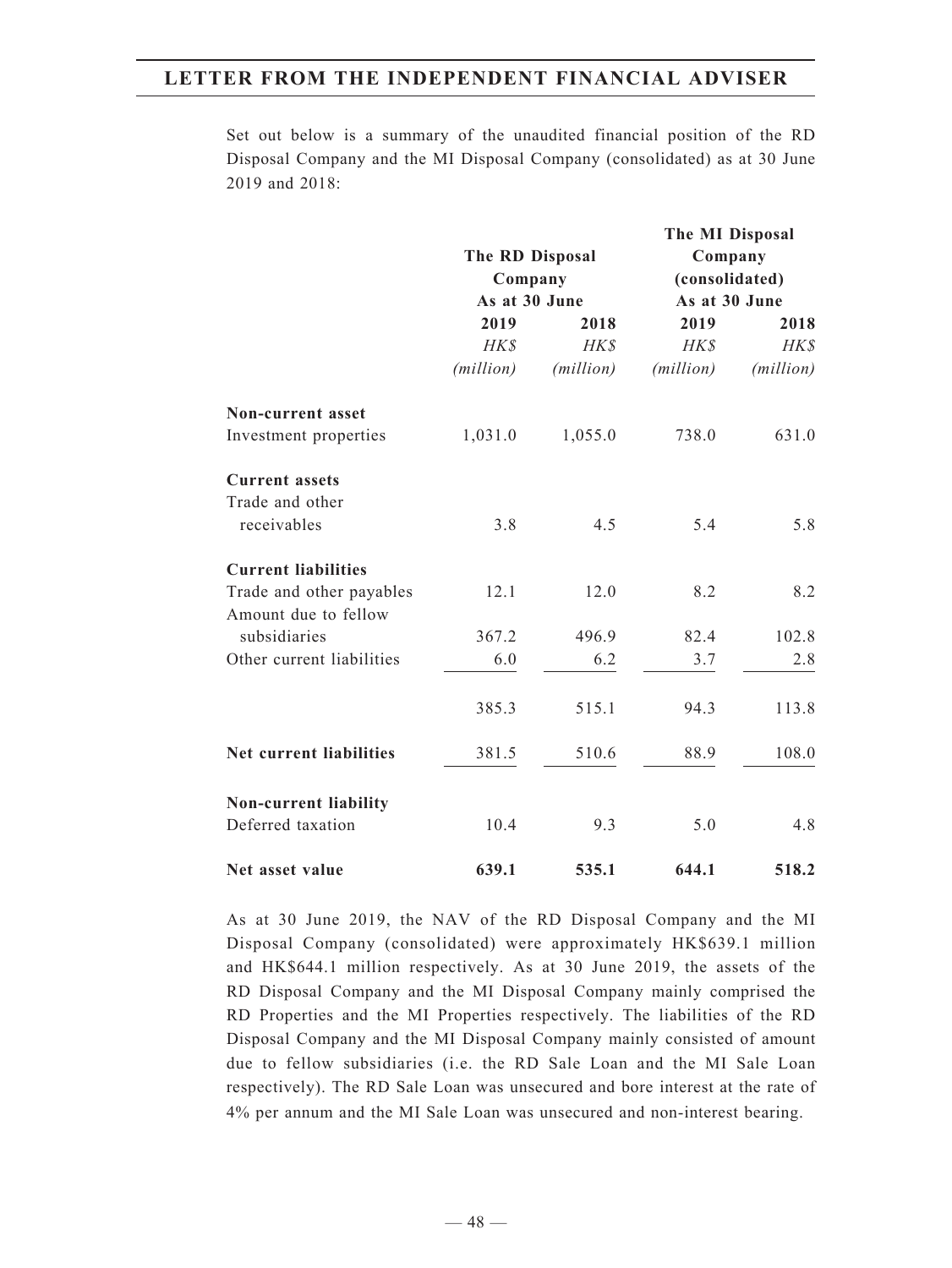#### **4. Reasons for and benefits of the Transactions**

As stated in the letter from the Board contained in the Circular, the Group is principally engaged in the provision in data centre, facilities management and valueadded services, and installation and maintenance services. The Group's approach is to build a portfolio of data centres equipped with superior infrastructure and facilities at different locations, connected by high-speed dark fibers to form a campus to meet customers' needs.

The Transactions involve the acquisition of property in relation to the data centre and the disposal of investment properties by the Group. The Group has accumulated many years of experience and possesses competitive advantage in the data centre market in Hong Kong. The Board believes that the Transactions can help the Group to further clearly define its business positioning. To facilitate the Group's future strategic development, the disposal of the investment properties under the Disposals will help the Group adjust its business mix, define its business positioning in a clearer way and focus on its data centre business development.

Furthermore, it is common market practice for major and hyper-scale data centre customers to enter into long-term service contracts with roll-over terms (i.e. the customer has the right to automatically renew the service contract) with data centre providers for a period up to 10 years or beyond. Such customers also usually require customised modifications to be made to the data centre premises leased to them to cater for their specific needs, which would require approval from the landlord. The current leasing arrangement in respect of the BI Property between the Group and the BI Acquisition Company, which constitute continuing connected transactions of the Company, are limited to a maximum term of three years, which are often not long enough to cover the full term required by the Group's major customers before further renewal. Besides, approval from the BI Acquisition Company as the landlord would be needed for effecting the requirements of such major customers for modification of the data centre premises leased to them. Upon the BI Completion, the Group will have more control over the BI Property and greater flexibility to fulfill the requirements of long-term leasing and modifications of the data centre premises of such types of customers, which will facilitate the long-term development of the Group's business.

Also, as stated in the letter from the Board contained in the Circular, members of the Group lease and license from the BI Acquisition Company certain premises in the BI Property for the purpose of providing data centres and related services to the customers of the Group. The BI Acquisition Company charges the members of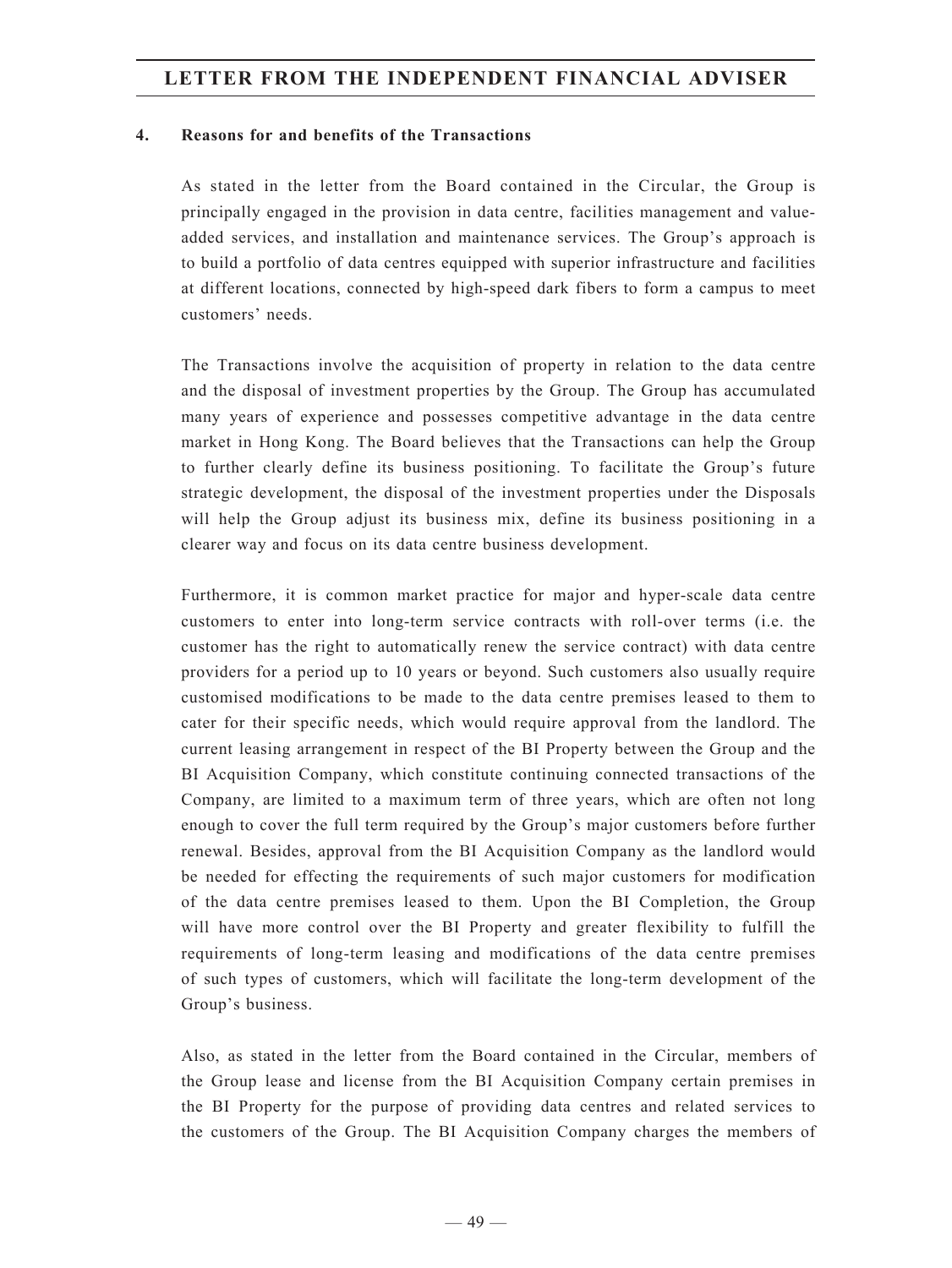the Group rental and license fee for the leasing and licensing of such premises. The lease agreement in relation to the leasing and licensing of such premises in the BI Property shall expire on 30 June 2022, the latest. In addition, Kai Shing, a whollyowned subsidiary of SHKP, is the building manager of both the RD Properties and the MI Properties. As such, property management fees are paid by the members of the Group to Kai Shing for the performance of its services. Upon completion of the Transactions, the BI Acquisition Company will become a subsidiary of the Company, and the RD Disposal Company and the MI Disposal Company will cease to be subsidiaries of the Company. Therefore, (i) the lease arrangements between the BI Acquisition Company and the Group in respect of the BI Property; and (ii) the provision of property management services by the SHKP Group in respect of the RD Properties and the MI Properties will cease to be continuing connected transactions of the Company. Moreover, the Group will no longer be subject to pressure of rental increase in relation to the BI Property in the future.

As stated in the 2018/19 Annual Report, while the Group leased and licensed certain premises in the BI Property as a data centre, commonly known as MEGA Two, from the BI Acquisition Company, the Group had been investing in MEGA Two. The transformation of MEGA Two facility was completed in 2018 and has proven to be a strong attraction to customers with high standard for mission critical data centre requirements. As advised by the management of the Group, the Transactions allow the Group to deploy more resources and focus on its core Data Centre and IT Facilities Segment and conduct further upgrade on the facilities of the entire BI Property. Also, by disposing the non-core assets, the Disposals provide the financial resources to the Group to finance the BI Acquisition. The Transactions also reduce the continuing connected transactions between the Company and the SHKP Group, which demonstrates good corporate governance practice of the Group.

Having considered the business strategy of the Group and the aforesaid benefits to be achieved by the Group, we are of the view that the Transactions are in line with the Group's stated strategy.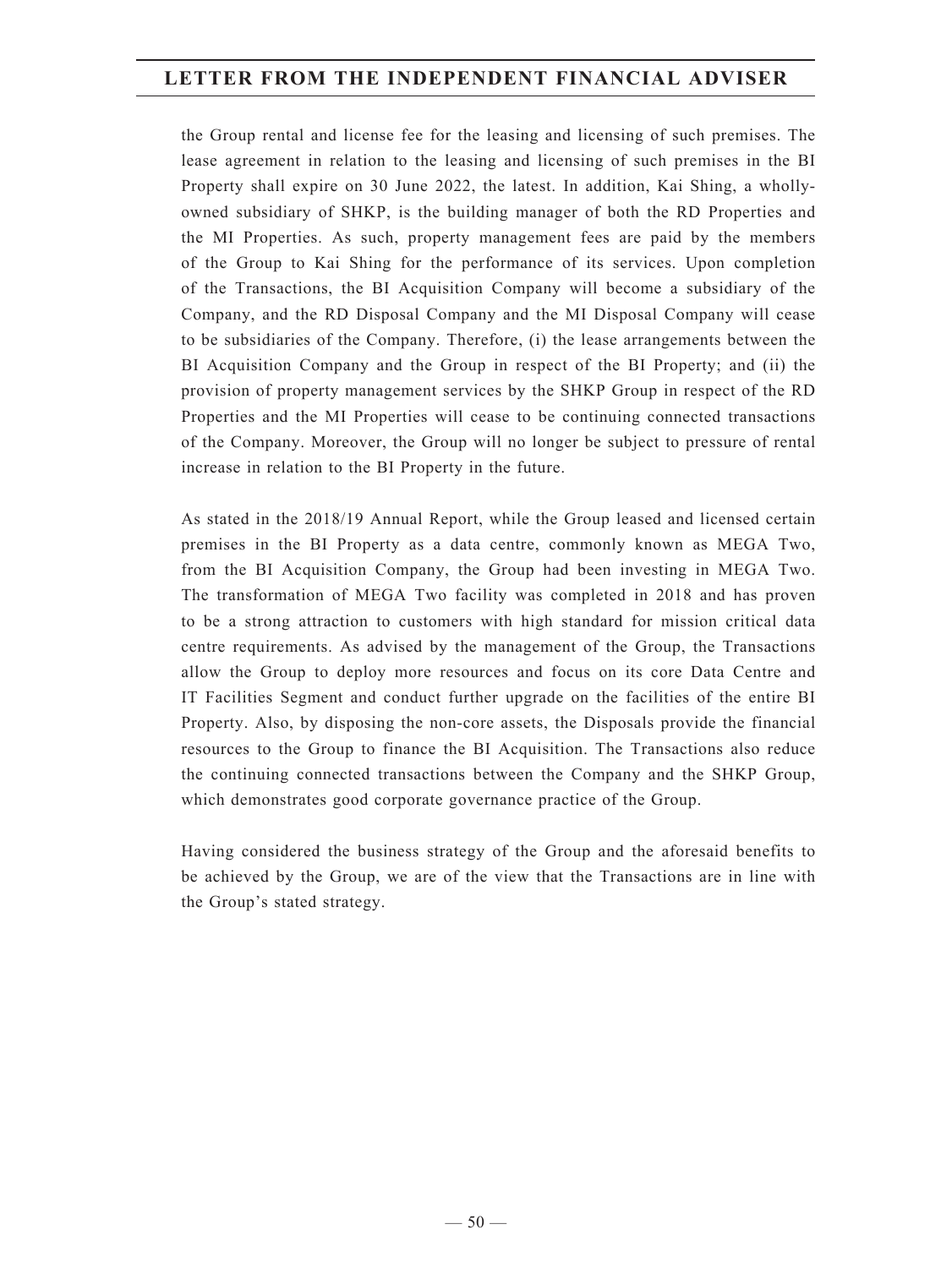### **5. Principal terms of the Agreements**

Set out below is the summary of the principal terms of the Agreements:

#### *(a) Date*

9 September 2019

## *(b) Parties and subject matter of the Agreements*

|                                          | The BI Acquisition<br>Agreement                                                                                                                                                                                                                    | The RD Disposal<br>Agreement                                                                                                                                                                                                                              | The MI Disposal<br>Agreement                                                                                                                                                                                                                                           |
|------------------------------------------|----------------------------------------------------------------------------------------------------------------------------------------------------------------------------------------------------------------------------------------------------|-----------------------------------------------------------------------------------------------------------------------------------------------------------------------------------------------------------------------------------------------------------|------------------------------------------------------------------------------------------------------------------------------------------------------------------------------------------------------------------------------------------------------------------------|
| Purchaser                                | the BI Acquisition<br>Purchaser, an indirect<br>wholly-owned subsidiary<br>of the Company                                                                                                                                                          | the RD Disposal Purchaser,<br>an indirect wholly-owned<br>subsidiary of SHKP                                                                                                                                                                              | the MI Disposal Purchaser,<br>an indirect wholly-owned<br>subsidiary of SHKP                                                                                                                                                                                           |
| Vendor                                   | the BI Acquisition Vendor,<br>an indirect wholly-owned<br>subsidiary of SHKP                                                                                                                                                                       | the RD Disposal Vendor,<br>an indirect wholly-owned<br>subsidiary of the Company                                                                                                                                                                          | the MI Disposal Vendor,<br>a direct wholly-owned<br>subsidiary of the Company                                                                                                                                                                                          |
| Assets to be<br>acquired/<br>disposed of | the BI Sale Shares,<br>(i)<br>representing the entire<br>issued share capital<br>of the BI Acquisition<br>Company; and                                                                                                                             | the RD Sale Share,<br>(i)<br>representing the entire<br>issued share capital<br>of the RD Disposal<br>Company; and                                                                                                                                        | the MI Sale Shares,<br>(i)<br>representing the entire<br>issued ordinary shares<br>of the MI Disposal<br>Company; and                                                                                                                                                  |
|                                          | (ii) the BI Sale Loan, being<br>the entire amount of<br>the principal, interest<br>(if any) and other<br>sums and indebtedness<br>due, owing or payable<br>to Fidelity Finance<br>Company, Limited, a<br>direct wholly-owned<br>subsidiary of SHKP | (ii) the RD Sale Loan, being<br>the entire amount of the<br>principal, interest (if<br>any) and other sums and<br>indebtedness due, owing<br>or payable to Grandwide<br>Development Limited,<br>an indirect wholly-<br>owned subsidiary of the<br>Company | (ii) the MI Sale Loan, being<br>the entire amount of<br>the principal, interest<br>(if any) and other sums<br>and indebtedness due,<br>owing or payable to<br>iAdvantage (Solutions)<br>Services Limited,<br>an indirect wholly-<br>owned subsidiary of the<br>Company |
| Consideration                            | Approximately<br>HK\$2,215,390,000                                                                                                                                                                                                                 | Approximately<br>HK\$1,051,514,000                                                                                                                                                                                                                        | Approximately<br>HK\$755,494,000                                                                                                                                                                                                                                       |

Each of the consideration is subject to potential adjustments in accordance with the terms of the relevant Agreements as set out below.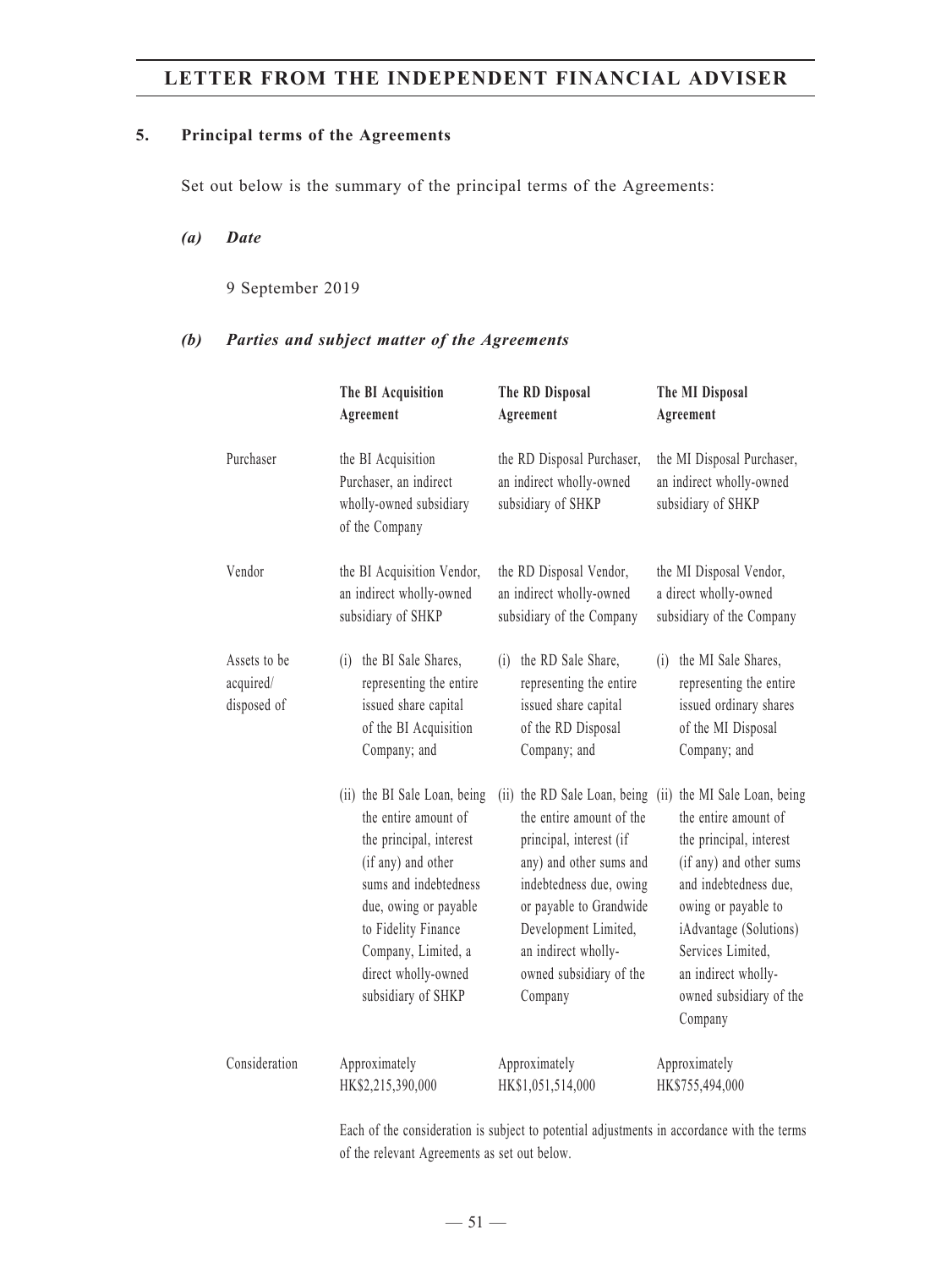| Basis of<br>Consideration          | The respective consideration was determined after arm's length negotiations between<br>the relevant purchaser and the relevant vendor with reference to (i) the agreed values of<br>the BI Property, the RD Properties and the MI Properties (the "Subject Property") of<br>HK\$2,250,000,000, HK\$1,076,208,000 and HK\$767,044,000 respectively, taking into<br>account a preliminary indicative market value of the Subject Property as advised by<br>C&W (ii) the financial and operating performance of the Subject Company (as defined<br>below) and the unaudited attributable net liabilities value (excluding the unaudited<br>carrying value of the Subject Property) of the BI Acquisition Company, the RD Disposal<br>Company and the MI Disposal Company (on a consolidated basis) (the "Subject<br>Company") as at 30 June 2019; and (iii) the unaudited amounts of the BI Sale Loan, the<br>RD Sale Loan and the MI Sale Loan (the "Subject Sale Loan") as at 30 June 2019. The<br>respective consideration is equal to the agreed value of the respective Subject Property<br>plus the unaudited amount of the respective Subject Sale Loan minus the unaudited<br>attributable net liabilities value of the respective Subject Company. |
|------------------------------------|----------------------------------------------------------------------------------------------------------------------------------------------------------------------------------------------------------------------------------------------------------------------------------------------------------------------------------------------------------------------------------------------------------------------------------------------------------------------------------------------------------------------------------------------------------------------------------------------------------------------------------------------------------------------------------------------------------------------------------------------------------------------------------------------------------------------------------------------------------------------------------------------------------------------------------------------------------------------------------------------------------------------------------------------------------------------------------------------------------------------------------------------------------------------------------------------------------------------------------------------------------|
|                                    | The consideration for the respective Subject Sale Loan shall be a sum equal to the<br>aggregate principal amount of the respective Subject Sale Loan as at the completion date<br>of the respective Transactions, while the consideration for the respective sale shares shall<br>be the remainder of the respective consideration (i.e. the respective consideration less the<br>consideration for the respective Subject Sale Loan).                                                                                                                                                                                                                                                                                                                                                                                                                                                                                                                                                                                                                                                                                                                                                                                                                   |
| Adjustment to the<br>consideration | Pursuant to the Agreements, after completion of the respective Transactions, the relevant<br>consideration shall be adjusted by the change in the net liabilities values (excluding<br>the unaudited carrying values of the Subject Property and the Subject Sale Loan) of the<br>Subject Company as at 30 June 2019 to their net assets or net liabilities values (excluding<br>the unaudited carrying values of the Subject Property and the Subject Sale Loan) to be<br>determined as at the completion date of the respective Transactions (as the case may be).                                                                                                                                                                                                                                                                                                                                                                                                                                                                                                                                                                                                                                                                                     |
| Payment terms                      | (i) on the date of the Agreements, the relevant purchaser procured to pay to the relevant<br>vendor a deposit in the sum of:<br>HK\$221,539,000 for the BI Acquisition<br>HK\$105,151,400 for the RD Disposal<br>HK\$75,549,400 for the MI Disposal                                                                                                                                                                                                                                                                                                                                                                                                                                                                                                                                                                                                                                                                                                                                                                                                                                                                                                                                                                                                      |
|                                    | (ii) subject to fulfilment (or waiver if applicable) of the conditions precedent under the<br>relevant Agreements, the relevant purchaser shall pay or procure to be paid to the<br>relevant vendor the balance upon completion of the relevant Transactions in the sum<br>of:                                                                                                                                                                                                                                                                                                                                                                                                                                                                                                                                                                                                                                                                                                                                                                                                                                                                                                                                                                           |

- HK\$1,993,851,000 for the BI Acquisition
- HK\$946,362,600 for the RD Disposal
- HK\$679,944,600 for the MI Disposal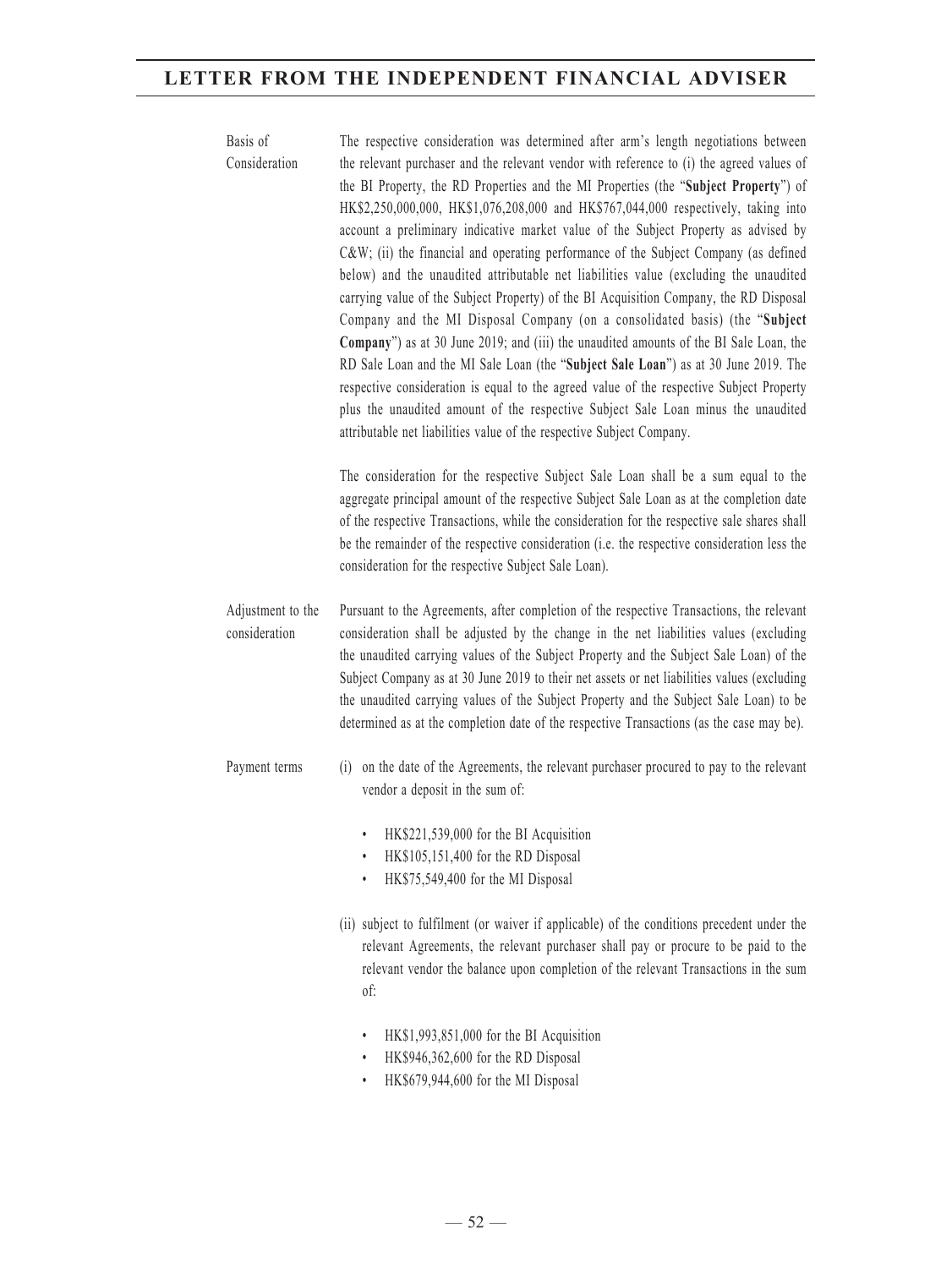|                         | receive the amount of the adjustment to the consideration in the event of an upward/<br>downward adjustment (as the case may be).                                                                                                                                                                                                                                                                                                                               |
|-------------------------|-----------------------------------------------------------------------------------------------------------------------------------------------------------------------------------------------------------------------------------------------------------------------------------------------------------------------------------------------------------------------------------------------------------------------------------------------------------------|
| Conditions<br>precedent | The completion of the relevant Transactions shall be conditional upon, inter alia, (i)<br>proof of good title to the relevant Subject Property; (ii) the approval by the Independent<br>Shareholders of the respective Agreements and the Transactions contemplated thereunder<br>in compliance with the requirements of the Listing Rules; and (iii) the fulfillment (or<br>waiver if applicable) of the respective conditions precedent under the Agreements. |
|                         | For the avoidance of doubt, the Agreements are inter-conditional upon each other.                                                                                                                                                                                                                                                                                                                                                                               |
| Completion              | Subject to the fulfilment or waiver (if applicable) of all the conditions precedent under<br>the respective Agreements by no later than 4:00 p.m. on the respective completion date,<br>completion of the sale and purchase of the respective sale shares and assignment of the<br>respective sale loans shall take place simultaneously on the respective completion date.                                                                                     |

(iii) after completion of the relevant Transactions, the relevant purchaser shall pay/

Other key terms of the Agreements are set out in the letter from the Board contained in the Circular.

Pursuant to the Agreements, payment of considerations (including the deposits and the balance of considerations) shall be made by way of netting off the relevant amount payable for the BI Acquisition (i.e. the BI Consideration) against the relevant amounts receivable from the Disposals (i.e. the RD Consideration and the MI Consideration). Subject to potential adjustments to the considerations, a net amount of approximately HK\$408.4 million (before including the relevant costs and expenses in relation to the Transactions) in aggregate is payable by the Group, which will be funded by the Group's existing available banking facilities and/or internal resources. The amounts payable/receivable upon adjustment of the considerations under the Agreements shall also be netted off.

If any of the conditions precedent to the BI Completion, the RD Completion and the MI Completion is not satisfied or (where applicable) waived, the Transactions will not be completed and the net amount of the deposit paid by the Group will be refunded.

## **6. The valuation of the BI Property, the RD Properties and the MI Properties**

## *(a) Information on the Valuer*

The BI Property, the RD Properties and the MI Properties were valued by the Valuer, an independent property valuer appointed by the Company. The full text of the valuation report of the BI Property, the RD Properties and the MI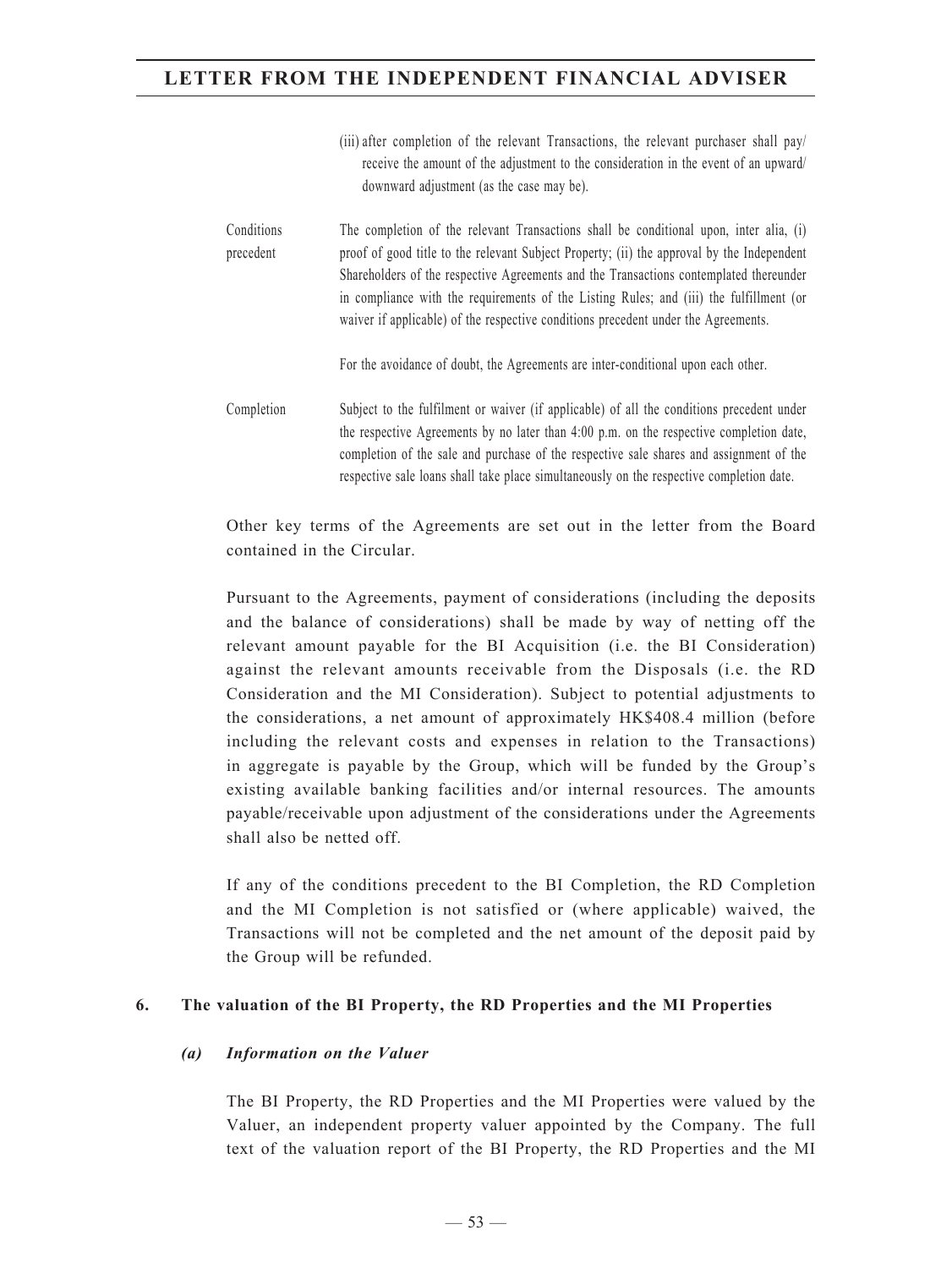Properties as at 3 October 2019 is set out in appendix I to the Circular. The valuation of the BI Property, the RD Properties and the MI Properties as at 3 October 2019 (the "**Valuation**") has been carried out in accordance with The HKIS Valuation Standards 2017 Edition published by The Hong Kong Institute of Surveyors and the requirements set out in Chapter 5 of the Listing Rules.

We have reviewed the Valuation Report and certain valuation workings of the Valuer and interviewed the relevant staff of the Valuer with particular attention to: (i) the Valuer's terms of engagement with the Company; (ii) the Valuer's qualification and experience in relation to the preparation of the Valuation; and (iii) the steps and due diligence measures taken by the Valuer in performing the Valuation.

In our review of the engagement letter between the Company and the Valuer, we are satisfied that the terms of engagement between the Company and the Valuer are appropriate to the opinion the Valuer is required to give. The Valuer has confirmed that it is independent from the Company, the BI Acquisition Company, the RD Disposal Company and the MI Disposal Company, SHKP and their respective core connected persons, close associates and associates. We further understand that the Valuer is certified with the relevant professional qualifications required to perform the Valuation and the person-in-charge of the Valuation has over 20 years of experience in conducting valuation of properties in Hong Kong. We noted that the Valuer mainly carried out its due diligence through management interviews and conducted its own proprietary research and has relied on publicly available information obtained through its own research as well as the financial information provided by the management of the Group.

## *(b) Valuation methodology*

In arriving at its opinion of value, the Valuer has valued the BI Property, the RD Properties and the MI Properties by adopting the market approach assuming sale of each of the properties in its existing state by making reference to comparable sales transactions as available in the relevant market subject to suitable adjustments between the subject properties and the comparable properties including but not limited to, location, time, size, age and maintenance standard, etc. We have discussed with the Valuer about the rationale of adopting the abovementioned valuation methodology for valuing the BI Property, the RD Properties and the MI Properties. According to the Valuer, the direct comparison approach is the most appropriate valuation method for assessing the market value of the BI Property, the RD Properties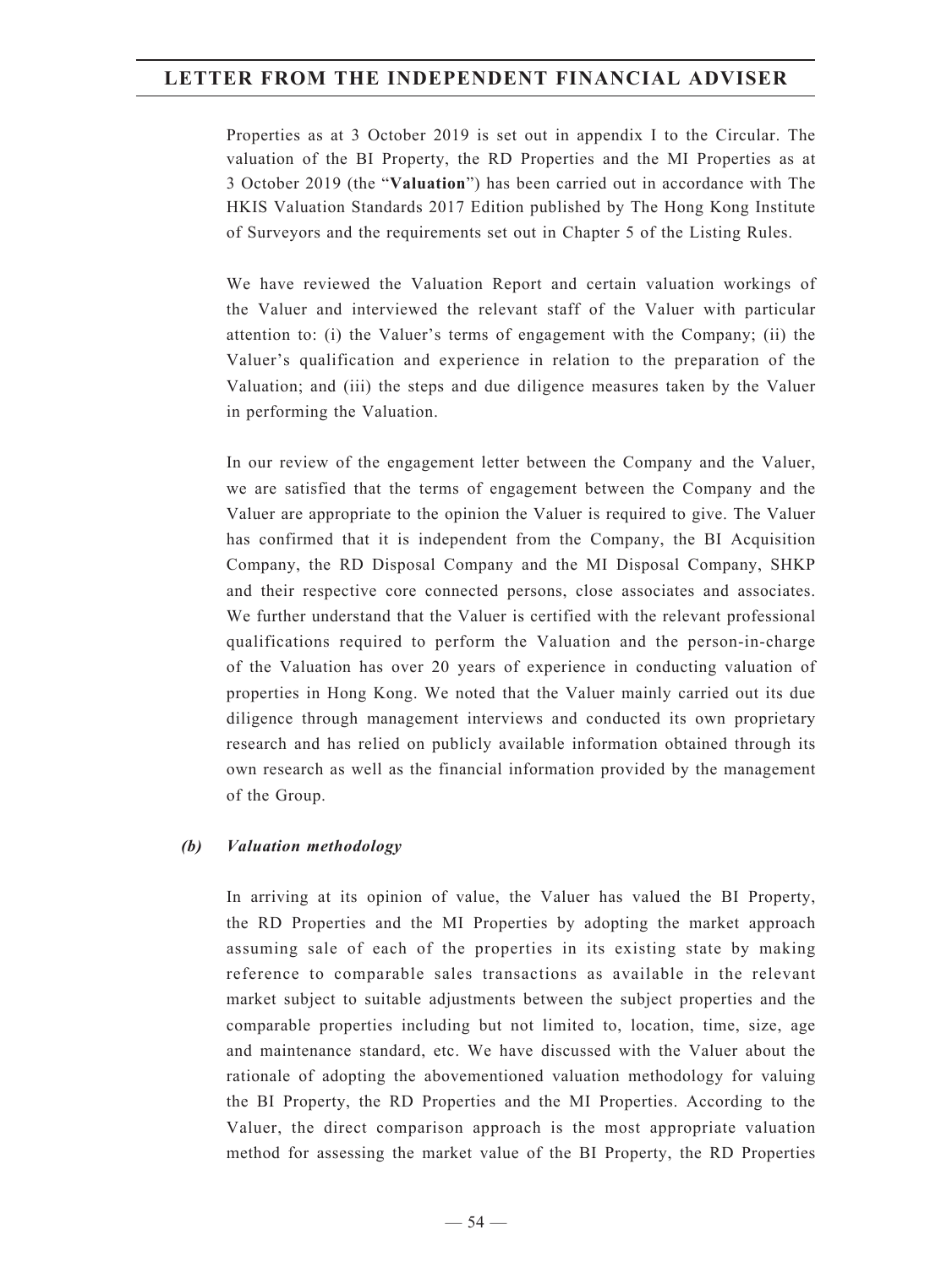and the MI Properties as there is transparent and readily available market price information for office, workshops and industrial properties.

After considering the reasons for the Valuer's choice of adopting the valuation methodology for valuing the BI Property, the RD Properties and the MI Properties and the current status of the BI Property, the RD Properties and the MI Properties, we are of the opinion that the valuation methodology used is reasonable and acceptable in establishing the market values of the BI Property, the RD Properties and the MI Properties as at the Valuation Date.

#### *(c) Valuation bases and assumptions*

In arriving at its opinion of value of the BI Property, the RD Properties and the MI Properties, the Valuer generally starts the process by collecting and analysing the recent transactions of the market comparables located in the vicinity of the BI Property, the RD Properties and the MI Properties. In particular, the Valuer selected market comparable transactions that (i) were located in the same district or, if not available, nearby districts; and (ii) were conducted during the month of the Valuation Date, or if not available, as close as the Valuation Date starting from the second half of 2018. The collected comparables were then adjusted to reflect the difference between the comparables and the BI Property, the RD Properties and the MI Properties in terms of, among others, location, time, size, age and maintenance standard. We have reviewed and discussed about the Valuer's workings on the selection of the market comparables and the relevant adjustments made. We are of the view that the basis of selection of market comparables and the adjustments, including various factors (i.e. date of transaction, location, time, size, age and maintenance standard) taken into account, made for reflecting the difference between the selected comparables and the BI Property, the RD Properties and the MI Properties are reasonable and relevant for the purpose of establishing the market values of the BI Property, the RD Properties and the MI Properties. The appraised values of the BI Property, the RD Properties and the MI Properties after applying the direct comparison approach were then derived from the estimated average unit price and gross floor area of the BI Property, the RD Properties and the MI Properties.

Taking into account the above, we consider that the bases and assumptions adopted by the Valuer for the valuation methodology discussed above are reasonable and in line with market practices.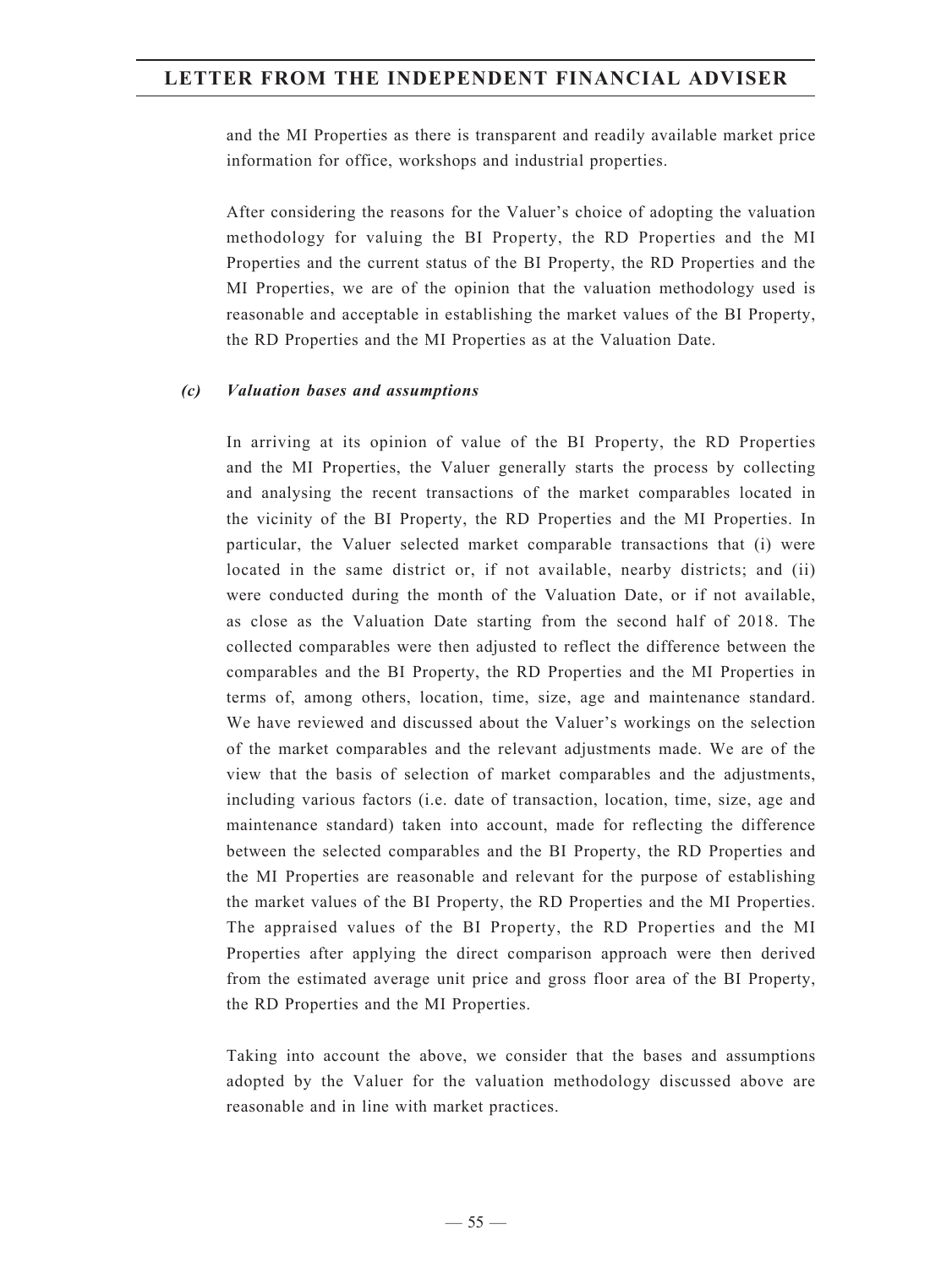Based on the Valuation Report, the market values of the BI Property, the RD Properties and the MI Properties as at the Valuation Date were HK\$2,250.0 million, HK\$1,070.0 million and HK\$760.0 million respectively.

#### **7. Evaluation of the consideration for the Transactions**

#### *(a) Evaluation of the BI Consideration*

The BI Consideration of approximately HK\$2,215.4 million was determined after arm's length negotiations between the BI Acquisition Purchaser and the BI Acquisition Vendor with reference to, among other things, the agreed value of the BI Property.

In order to assess the fairness and reasonableness of the BI Consideration, we have computed the reassessed NAV of the BI Acquisition Company (excluding the BI Sale Loan) and compared it with the BI Consideration. The reassessed NAV of the BI Acquisition Company (excluding the BI Sale Loan) is calculated as the sum of (i) the market value of the BI Property as appraised by the Valuer as at the Valuation Date of HK\$2,250.0 million; and (ii) net liabilities value of the BI Acquisition Company (excluding the BI Property and the BI Sale Loan) as at 30 June 2019 of approximately HK\$34.6 million. In the above calculation, the market value of the BI Property as appraised by the Valuer as at the Valuation Date is adopted since the carrying value of the BI Property in the accounts of the BI Acquisition Company as at 30 June 2019 did not reflect the latest market value of the BI Property. Based on the above calculation, the reassessed NAV of the BI Acquisition Company (excluding the BI Sale Loan) is approximately HK\$2,215.4 million, which is equal to the BI Consideration.

## *(b) Evaluation of the RD Consideration and the MI Consideration*

The considerations for the RD Disposal and the MI Disposal of approximately HK\$1,051.5 million and approximately HK\$755.5 million were determined after arm's length negotiations between the relevant purchaser and the relevant vendor with reference to, among other things, the agreed values of the RD Properties and the MI Properties respectively.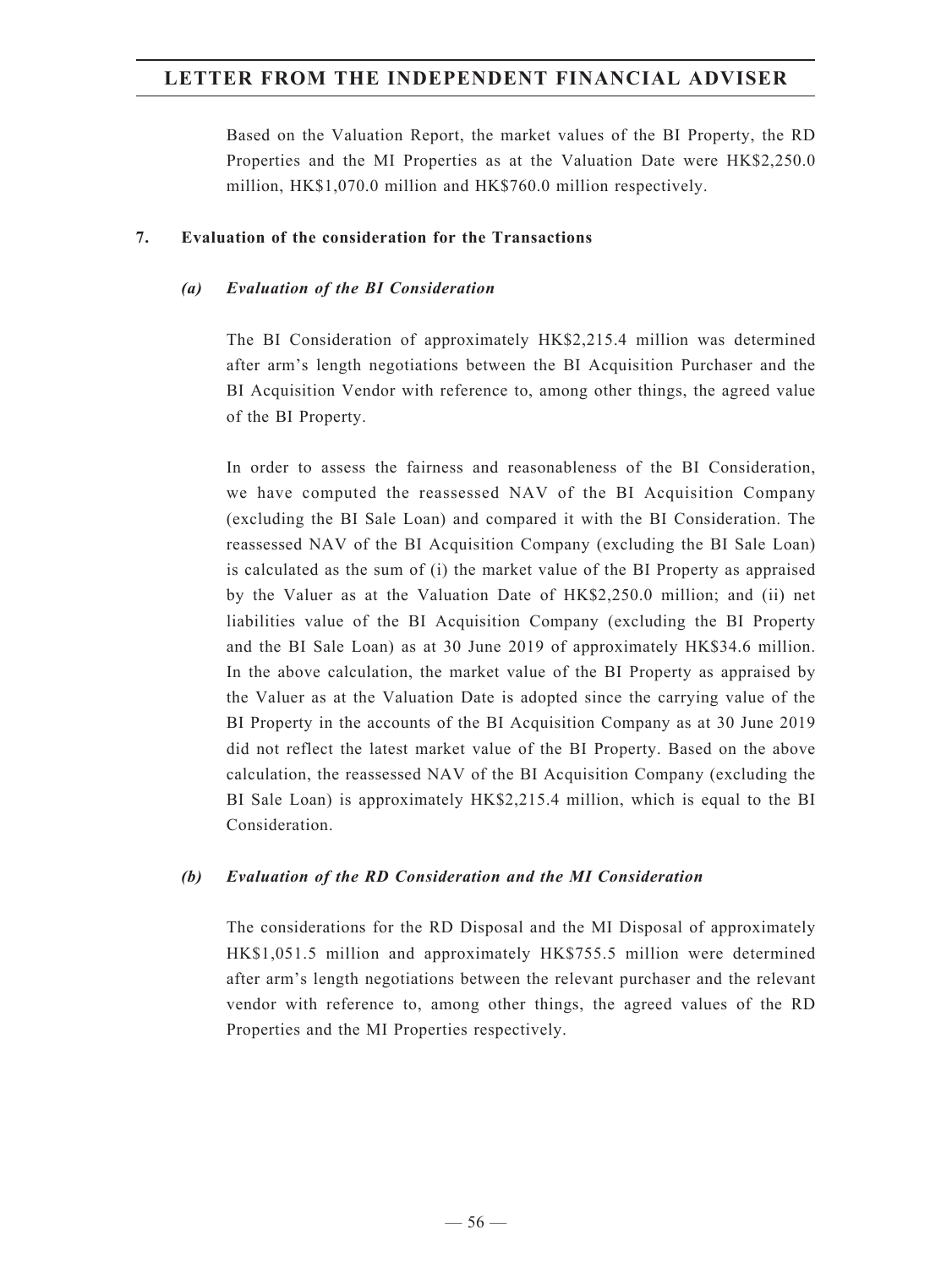In order to assess the fairness and reasonableness of the RD Consideration, we have computed the reassessed NAV of the RD Disposal Company (excluding the RD Sale Loan) and compared it with the RD Consideration. The reassessed NAV of the RD Disposal Company (excluding the RD Sale Loan) is calculated as the sum of (i) the market value of the RD Properties as appraised by the Valuer as at the Valuation Date of HK\$1,070.0 million; and (ii) net liabilities value of the RD Disposal Company (excluding the RD Properties and the RD Sale Loan) as at 30 June 2019 of approximately HK\$24.7 million. In the above calculation, the market value of the RD Properties as appraised by the Valuer as at the Valuation Date is adopted since the carrying value of the RD Properties in the accounts of the RD Disposal Company as at 30 June 2019 did not reflect the latest market value of the RD Properties. Based on the above calculation, the reassessed NAV of the RD Disposal Company (excluding the RD Sale Loan) is approximately HK\$1,045.3 million, which is lower than the RD Consideration of approximately HK\$1,051.5 million. Accordingly, the RD Consideration represents a premium of approximately HK\$6.2 million or approximately 0.6%.

Similarly, in order to assess the fairness and reasonableness of the MI Consideration, we have computed the reassessed consolidated NAV of the MI Disposal Company (excluding the MI Sale Loan) and compared it with the MI Consideration. The reassessed consolidated NAV of the MI Disposal Company (excluding the MI Sale Loan) is calculated as the sum of (i) the market value of the MI Properties as appraised by the Valuer as at the Valuation Date of HK\$760.0 million; and (ii) consolidated net liabilities value of the MI Disposal Company (excluding the MI Properties and the MI Sale Loan) as at 30 June 2019 of approximately HK\$11.5 million. In the above calculation, the market value of the MI Properties as appraised by the Valuer as at the Valuation Date is adopted since the carrying value of the MI Properties in the consolidated accounts of the MI Disposal Company as at 30 June 2019 did not reflect the latest market value of the MI Properties. Based on the above calculation, the reassessed consolidated NAV of the MI Disposal Company (excluding the MI Sale Loan) is approximately HK\$748.5 million, which is lower than the MI Consideration of approximately HK\$755.5 million. Accordingly, the MI Consideration represents a premium of approximately HK\$7.0 million or approximately 0.9%.

On the basis that (i) the reassessed NAV of the BI Acquisition Company (excluding the BI Sale Loan) is equal to the BI Consideration; (ii) the RD Consideration and the MI Consideration have premium over the reassessed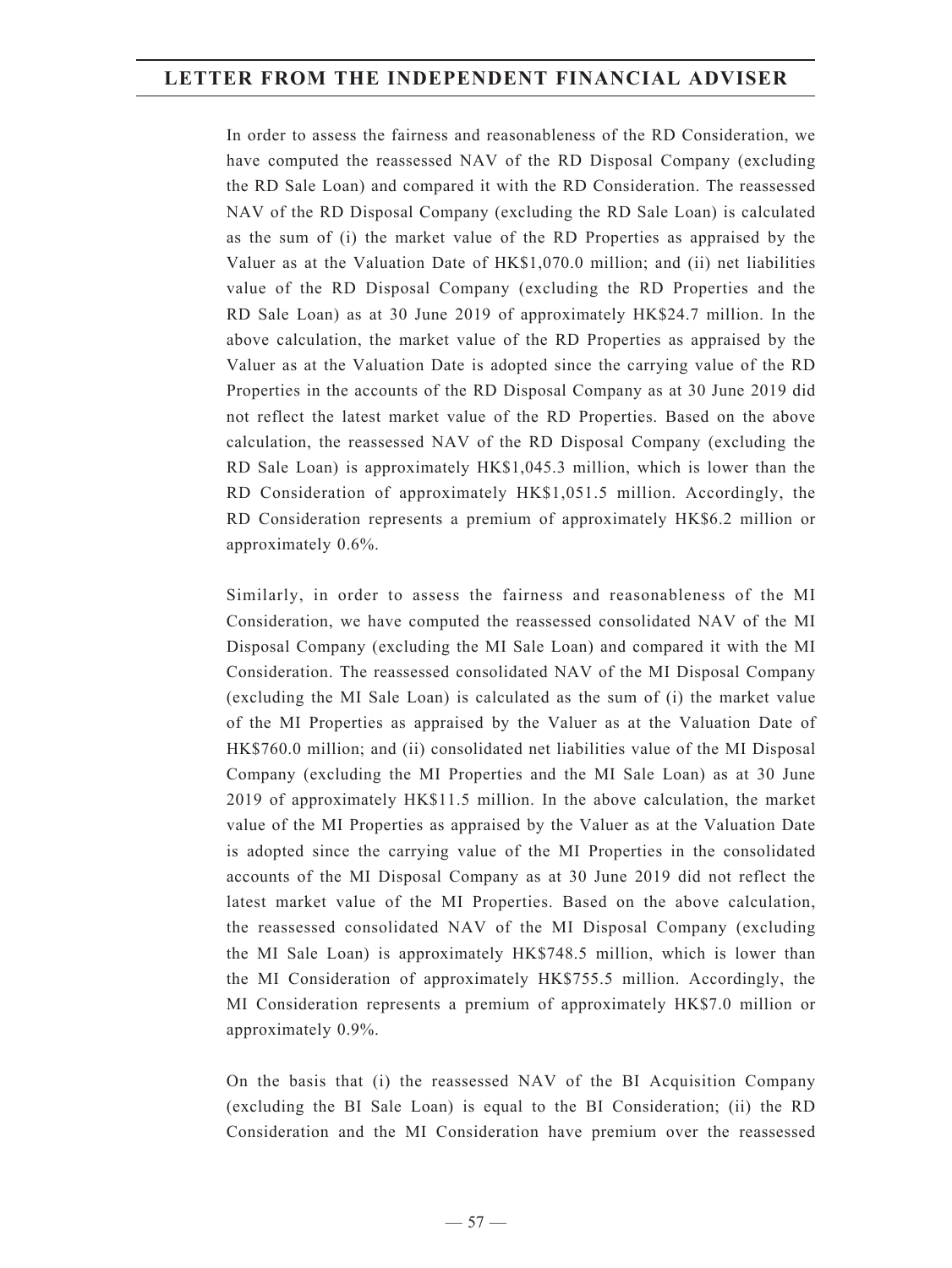NAV of the RD Disposal Company (excluding the RD Sale Loan) and the reassessed consolidated NAV of MI Disposal Company (excluding the MI Sale Loan) respectively; and (iii) the valuation methodologies adopted by the Valuer in establishing the market values of the BI Property, the RD Properties and the MI Properties are reasonable and acceptable, we consider that the BI Consideration, the RD Consideration and the MI Consideration to be fair and reasonable.

## **8. Financial impacts of the Transactions**

Set out below is a discussion of the effects on earnings, NAV, working capital and gearing of the Group as a result of the Transactions.

#### *(a) Earnings*

Upon the BI Completion, the BI Acquisition Company will become a whollyowned subsidiary of the Company and, accordingly, the profit or loss of the BI Acquisition Company will be consolidated into that of the Group. Revenue generated from leasing of premises of the BI Property to independent third parties will be taken up by the Group. As discussed in the section headed "2. Information on the BI Property and the BI Acquisition Company" above, the Group has been leasing from the BI Acquisition Company certain premises in the BI Property. For the year ended 30 June 2019, the rental and license fee in respect of the lease charged to the Group by the BI Acquisition Company was approximately HK\$68.7 million. Upon BI Completion, the relevant rental and license fee will no longer be charged by the SHKP Group.

As discussed in the section headed "3. Information on the RD Properties, the MI Properties, the RD Disposal Company and the MI Disposal Company", the profit after taxation (excluding the increase in fair value of investment properties) of the RD Disposal Company and the MI Disposal Company for the year ended 30 June 2019 were approximately HK\$16.0 million and HK\$18.9 million respectively. Upon the RD Completion and the MI Completion, the RD Disposal Company and the MI Disposal Company will cease to be subsidiaries of the Company, and the financial results of the RD Disposal Company and the MI Disposal Company will no longer be consolidated in the accounts of the Group and the Group will no longer be entitled to the rental income of the RD Properties and the MI Properties.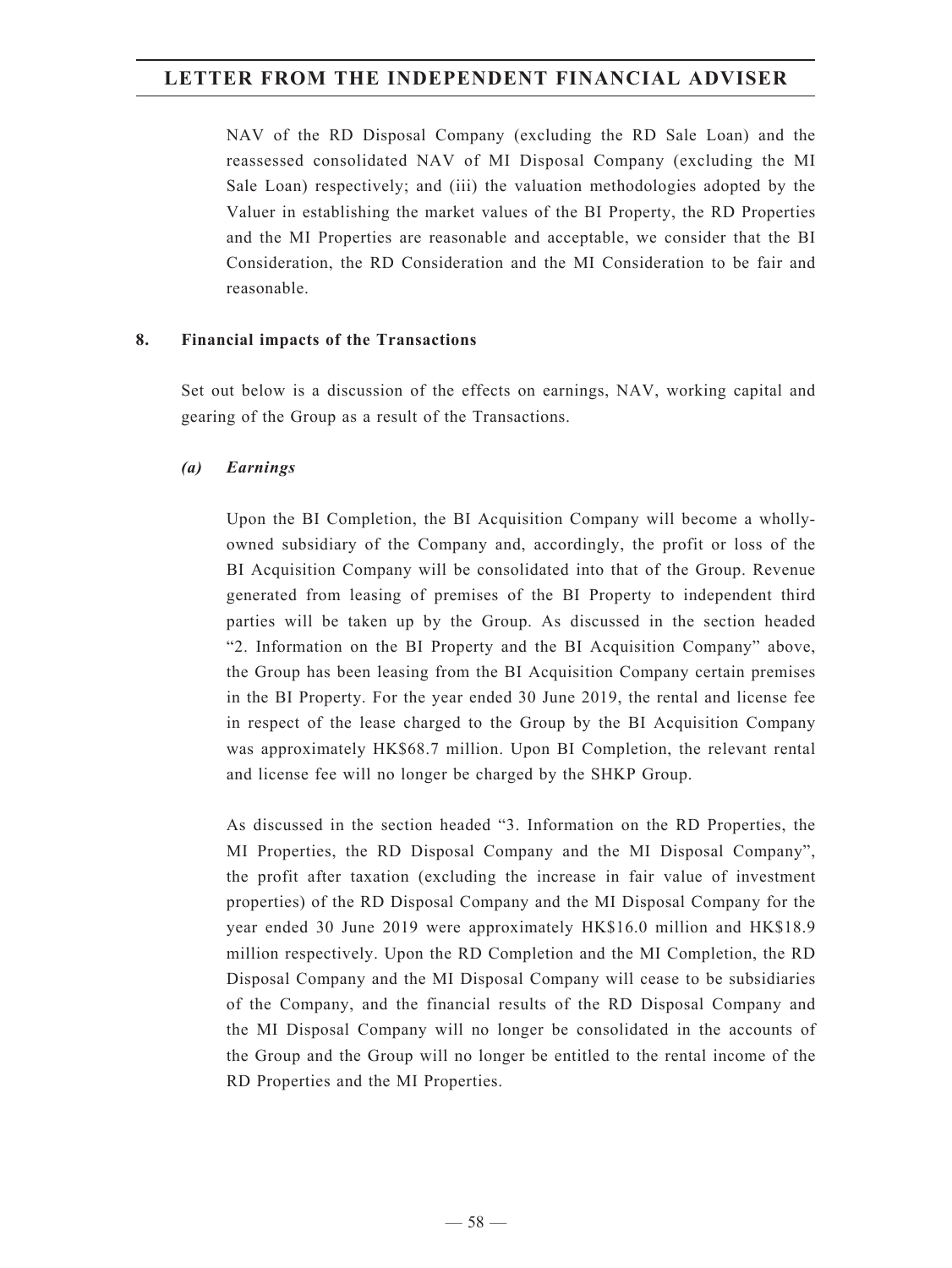After taking into account: (i) the additional leasing income from independent third party tenants of the BI Property; (ii) the savings of rental and license fee payable by the Group in respect of the lease of certain premises in the BI Property; and (iii) the loss of earnings from the RD Disposal Company and the MI Disposal Company, it is expected that there will be positive cash income to the Group upon completion of the Transactions.

Furthermore, upon the RD Completion and the MI Completion, an estimated one-off gain arising from the Disposals of approximately HK\$74.2 million (before relevant expenses) will be recognised by the Group. Such estimated gain arising from the Disposals will be the fair value gain on the investment properties upon completion of the Disposals, which is estimated primarily based on the differences between the agreed values of the RD Properties and the MI Properties, and the fair values of the RD Properties and the MI Properties as at 30 June 2019.

## *(b) NAV*

Upon the BI Completion, the BI Acquisition Company will become a whollyowned subsidiary of the Company and the assets and liabilities of the BI Acquisition Company will be consolidated into the consolidated statement of financial position of the Company. There will be no change in the consolidated NAV of the Company upon the BI Completion as the BI Consideration is equal to the reassessed NAV of the BI Acquisition Company as at 30 June 2019.

Upon the RD Completion and the MI Completion, the RD Disposal Company and the MI Disposal Company will cease to be subsidiaries of the Company. Accordingly, the assets and liabilities of the RD Disposal Company and the MI Disposal Company will no longer be consolidated into the consolidated statement of financial position of the Company. The NAV of the Group attributable to the Shareholders as at 30 June 2019 was approximately HK\$4,176.8 million, of which approximately HK\$1,283.2 million was attributable to the RD Disposal Company and the MI Disposal Company.

Upon the RD Completion and the MI Completion, the NAV of the Group attributable to the Shareholders will be enhanced by the one-off gain arising from the Disposals of approximately HK\$74.2 million (before relevant expenses) as set out in paragraph (a) above.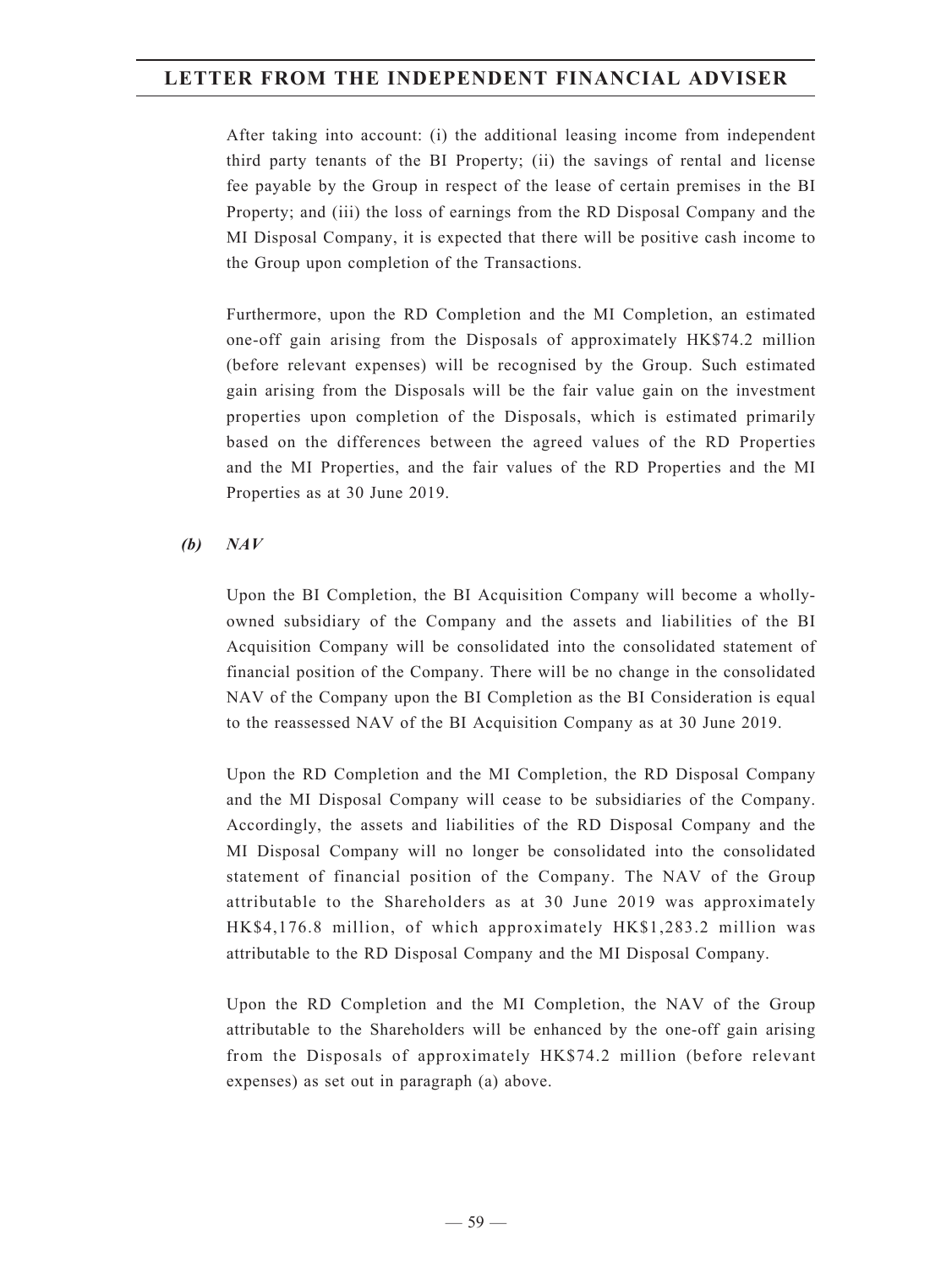## *(c) Working capital*

As at 30 June 2019, the Group had bank balances and deposits of approximately HK\$467.8 million and net current liabilities (i.e. total current assets less total current liabilities) of approximately HK\$2,402.6 million. Assuming completion of the Transactions took place on 30 June 2019, the net borrowings of the Group would increase by approximately HK\$411.9 million, being: (i) the BI Consideration of approximately HK\$2,215.4 million; plus (ii) the relevant transaction costs and expenses in relation to the Transactions of approximately HK\$3.5 million; and less (iii) the Aggregate Consideration for Disposals of approximately HK\$1,807.0 million, or 5.4% to approximately HK\$7,996.8 million.

As set out in the letter from the Board contained in the Circular, it is the intention of the Group to finance the BI Consideration (after netting off by the RD Consideration and the MI Consideration) by the Group's existing available banking facilities and/or internal resources. Having considered: (i) the unutilised banking facilities of approximately HK\$1,700.0 million as at 30 June 2019; (ii) the bank balances and deposits of the Group of approximately HK\$467.8 million as at 30 June 2019; and (iii) the positive operating cash flow of the Group, it is expected that the Group will not have insufficient working capital solely as a result of the Transactions.

## *(d) Gearing*

As at 30 June 2019, the Group's gearing ratio, being net borrowings to shareholders' fund, was approximately 181.6%. For information purpose only, the Group's gearing ratio (excluding the shareholder's loan of HK\$3,300.0 million) as at 30 June 2019 was approximately 102.6%. Assuming completion of the Transactions took place on 30 June 2019, due to: (i) the aggregated cash outflow of approximately HK\$411.9 million from the Transactions; and (ii) the one-off gain arising from the Disposals of approximately HK\$74.2 million as mentioned in paragraph (b) above, the gearing ratio of the Group would increase to approximately 188.1% (including the shareholder's loan in the net borrowings) and approximately 110.5% (excluding the shareholder's loan in the net borrowings). Having considered: (i) the positive cash income as mentioned in paragraph (a) above; (ii) the enhancement on NAV upon completion of the Transactions; and (iii) there is sufficient working capital for the Group to settle the aggregate cash outflow of the Transactions, we consider the increase in gearing ratio to be acceptable.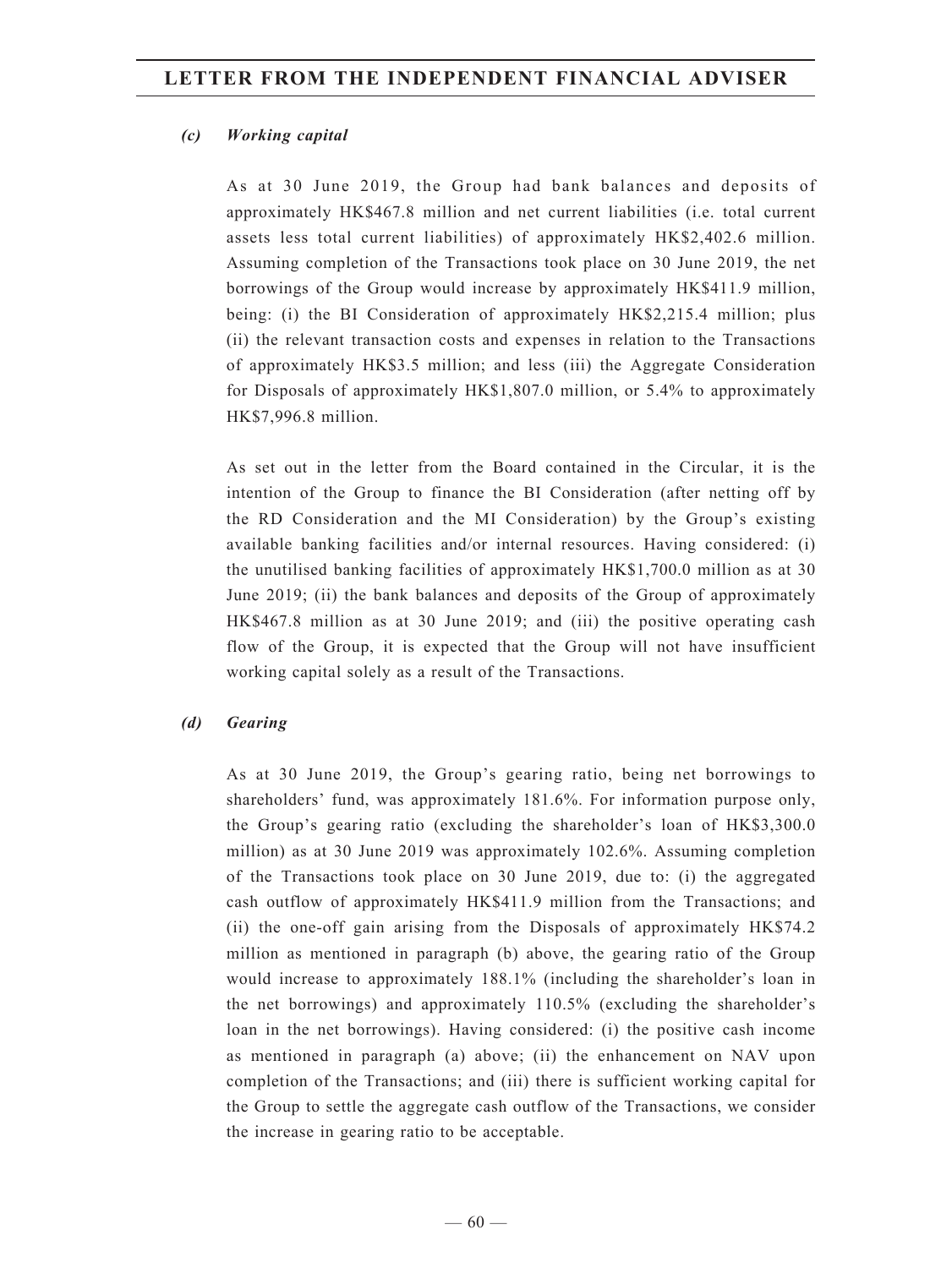#### **OPINION AND RECOMMENDATION**

Having taken into account the above principal factors and reasons, we consider that the terms of the Agreements and the Transactions contemplated thereunder are fair and reasonable, and although the Agreements and the Transactions contemplated thereunder are not in the ordinary and usual course of business of the Group, they will be conducted on normal commercial terms, and in the interests of the Company and the Shareholders as a whole. We therefore advise the Independent Board Committee to recommend, and we ourselves recommend, the Independent Shareholders to vote in favour of the resolution to be proposed at the EGM to approve the Agreements and the Transactions.

> Yours faithfully, for and on behalf of **SOMERLEY CAPITAL LIMITED Danny Cheng** *Director*

*Mr. Danny Cheng is a licensed person registered with the Securities and Futures Commission and a responsible officer of Somerley Capital Limited, who is licensed under the SFO to carry out Type 1 (dealing in securities) and Type 6 (advising on corporate finance) regulated activities. He has over 15 years of experience in the corporate finance industry.*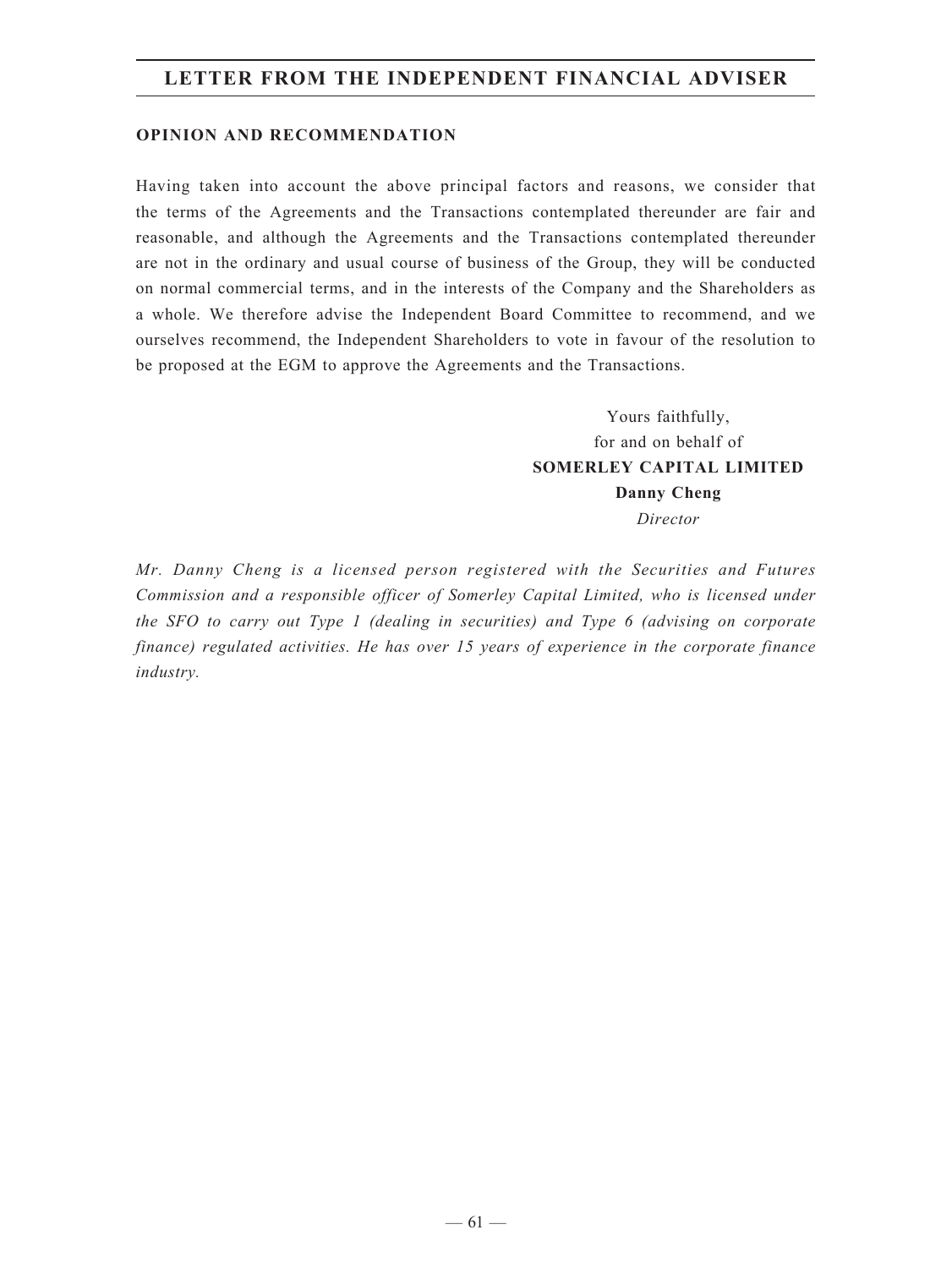## **APPENDIX I VALUATION REPORT**

*The following is the text of a letter and a valuation report prepared for the purpose of incorporation in this circular received from Cushman & Wakefield Limited, an independent property valuer, in connection with its opinion of the value of the properties held by and to be acquired by SUNeVision Holdings Ltd. as at 3 October 2019.*



16/F Jardine House 1 Connaught Place Central Hong Kong

3 October 2019

The Directors SUNeVision Holdings Ltd. Unit 3110, Level 31, Standard Chartered Tower Millennium City 1 388 Kwun Tong Road Kwun Tong Kowloon Hong Kong

Dear Sirs,

- **Re: (1) Units 1 to 3 and 5 to 9 on Level 31 and Units 1 to 3, 5 to 13 and 15 to 19 on Levels 32, 33, 35 and 37, Standard Chartered Tower, Millennium City I, 388 Kwun Tong Road, Kwun Tong, Kowloon**
	- **(2) 24 workshop units on 1st, 10th, 11th, 12th, 13th, 14th, 17th, 19th, 22nd and 23rd Floors, and 2 storerooms on 22nd and 23rd Floors, Kodak House II, 39 Healthy Street East, North Point, Hong Kong**
	- **(3) 8-12 Wong Chuk Yeung Street, Sha Tin, New Territories**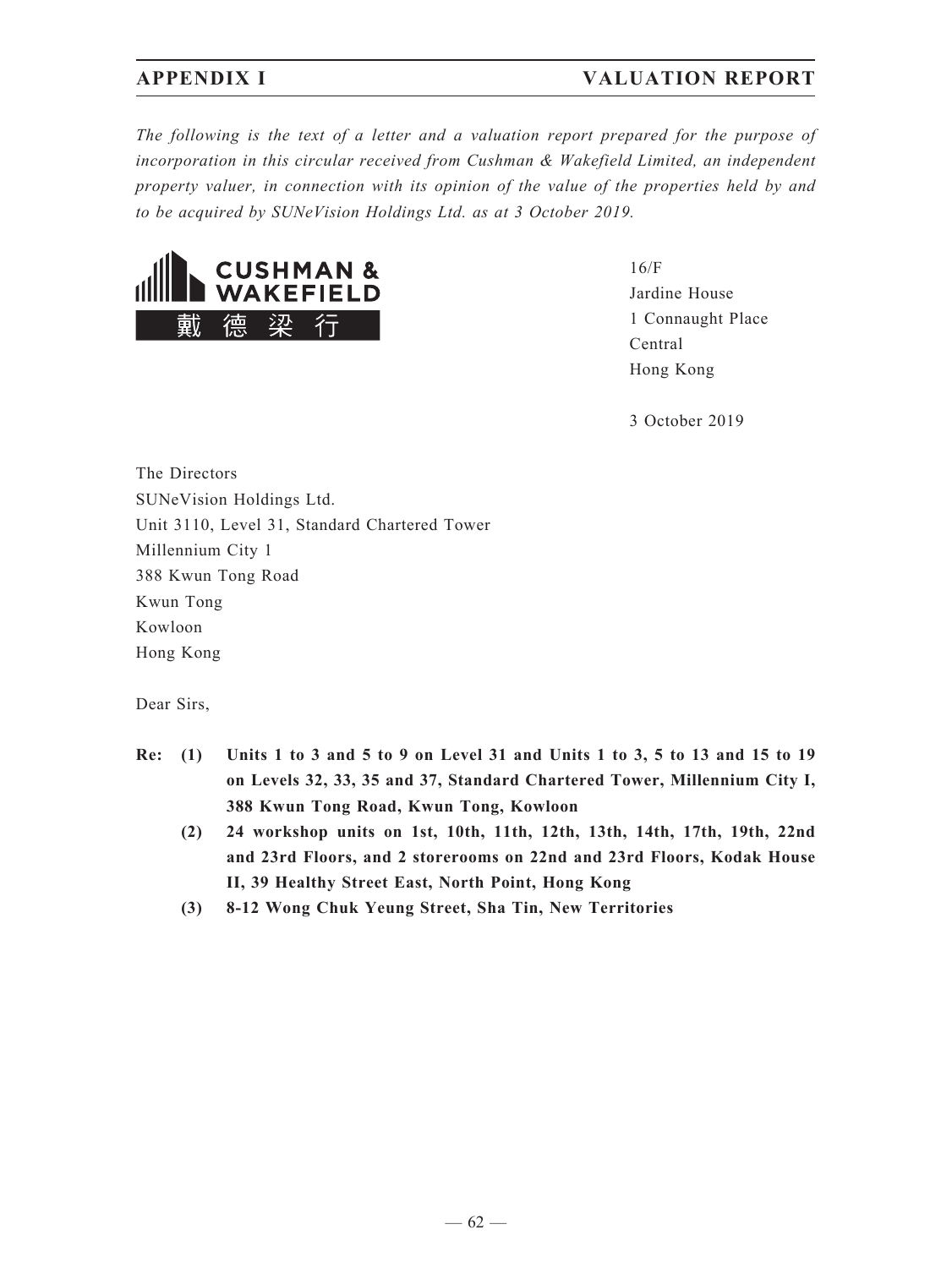## **Instructions, Purpose & Valuation Date**

In accordance with the instructions of SUNeVision Holdings Ltd. (the "**Company**") for Cushman & Wakefield Limited ("**C&W**") to value the properties held by and the property to be acquired by the Company and/or its subsidiaries (collectively the "**Group**") situated in Hong Kong (as more particularly described in the attached valuation report), we confirm that we have inspected the properties, made relevant enquiries and obtained such further information as we consider necessary for the purpose of providing you with our opinion of the value of the properties as at 3 October 2019 (the "**Valuation Date**").

#### **Basis of Valuation**

Our valuation of each of the properties represents its market value which in accordance with The HKIS Valuation Standards 2017 issued by The Hong Kong Institute of Surveyors is defined as "the estimated amount for which an asset or liability should exchange on the valuation date between a willing buyer and a willing seller in an arm's length transaction, after proper marketing and where the parties had each acted knowledgeably, prudently and without compulsion".

We confirm that the valuation is undertaken in accordance with the requirements set out in Chapter 5 of the Rules Governing the Listing of Securities on The Stock Exchange of the Hong Kong Limited and The HKIS Valuation Standards 2017 issued by The Hong Kong Institute of Surveyors.

Our valuation of each of the properties is on an entirety interest basis.

## **Valuation Assumptions**

Our valuation of the properties excludes an estimated price inflated or deflated by special terms or circumstances such as atypical financing, sale and leaseback arrangements, special considerations or concessions granted by anyone associated with the sale, or any element of value available only to a specific owner or purchaser.

No allowance has been made in our valuation for any charges, mortgages or amounts owing on the properties nor for any expenses or taxation which may be incurred in effecting a sale. Unless otherwise stated, it is assumed that each of the properties is free from encumbrances, restrictions and outgoings of an onerous nature which could affect its value.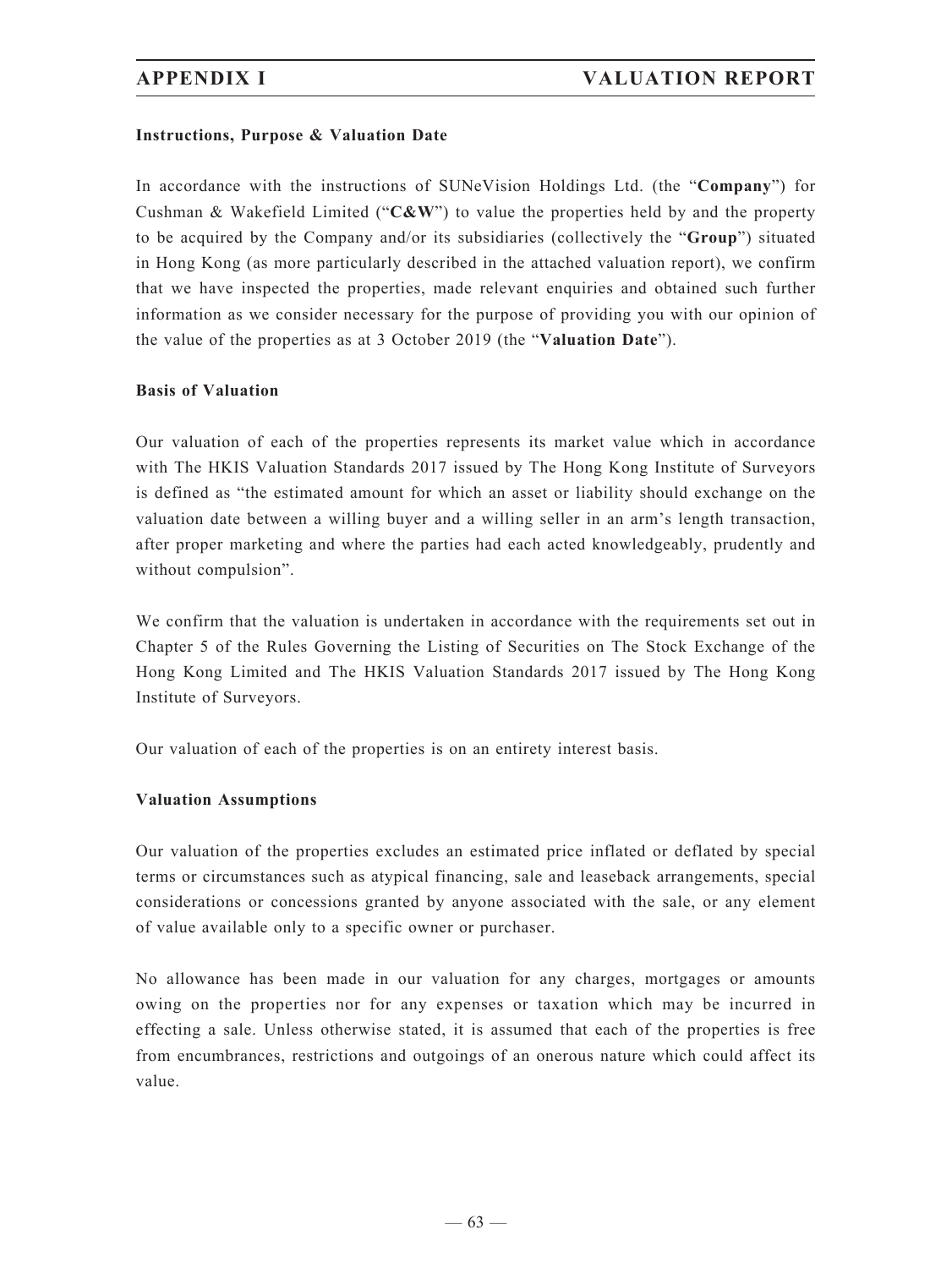## **Method of Valuation**

We have valued the properties by market approach assuming sale of each of the properties in its existing state by making reference to comparable sales transactions as available in the relevant market.

## **Source of Information**

We have relied to a very considerable extent on the information given by the Group and have accepted advice given to us on such matters as planning approvals, statutory notices, easements, tenure, identification of land and buildings, particulars of occupancy, site and floor areas, tenancy details, site and floor plans and all other relevant matters.

Dimensions and measurements are based on the copies of documents or other information provided to us by the Group and are therefore only approximations. No on-site measurement has been carried out. We have no reason to doubt the truth and accuracy of the information provided to us by the Group which is material to the valuations. We were also advised by the Group that no material facts have been omitted from the information provided.

## **Title Investigation**

We have not been provided with copies of the title documents relating to the properties but have caused searches to be made at the Land Registry. However, we have not inspected the original documents to verify ownership or to ascertain any amendments which may not appear on the copies handed to us. All documents have been used for reference only and all dimensions, measurements and areas are approximate.

## **Site Inspection**

Our valuers, Gordon Ng, Shirley Kwong (Probationer of HKIS) and Terrence Lai (Probationer of HKIS), inspected the exterior and where possible the interior of the properties in July 2019. However, no structural survey has been made, but in the course of our inspections, we did not note any serious defects. We are not, however, able to report whether the properties are free of rot, infestation or any other structural defects. No test was carried out on any of the services. Unless otherwise stated, we have not been able to carry out detailed on-site measurements to verify the site and floor areas of the properties and we have assumed that the areas shown on the documents handed to us are correct.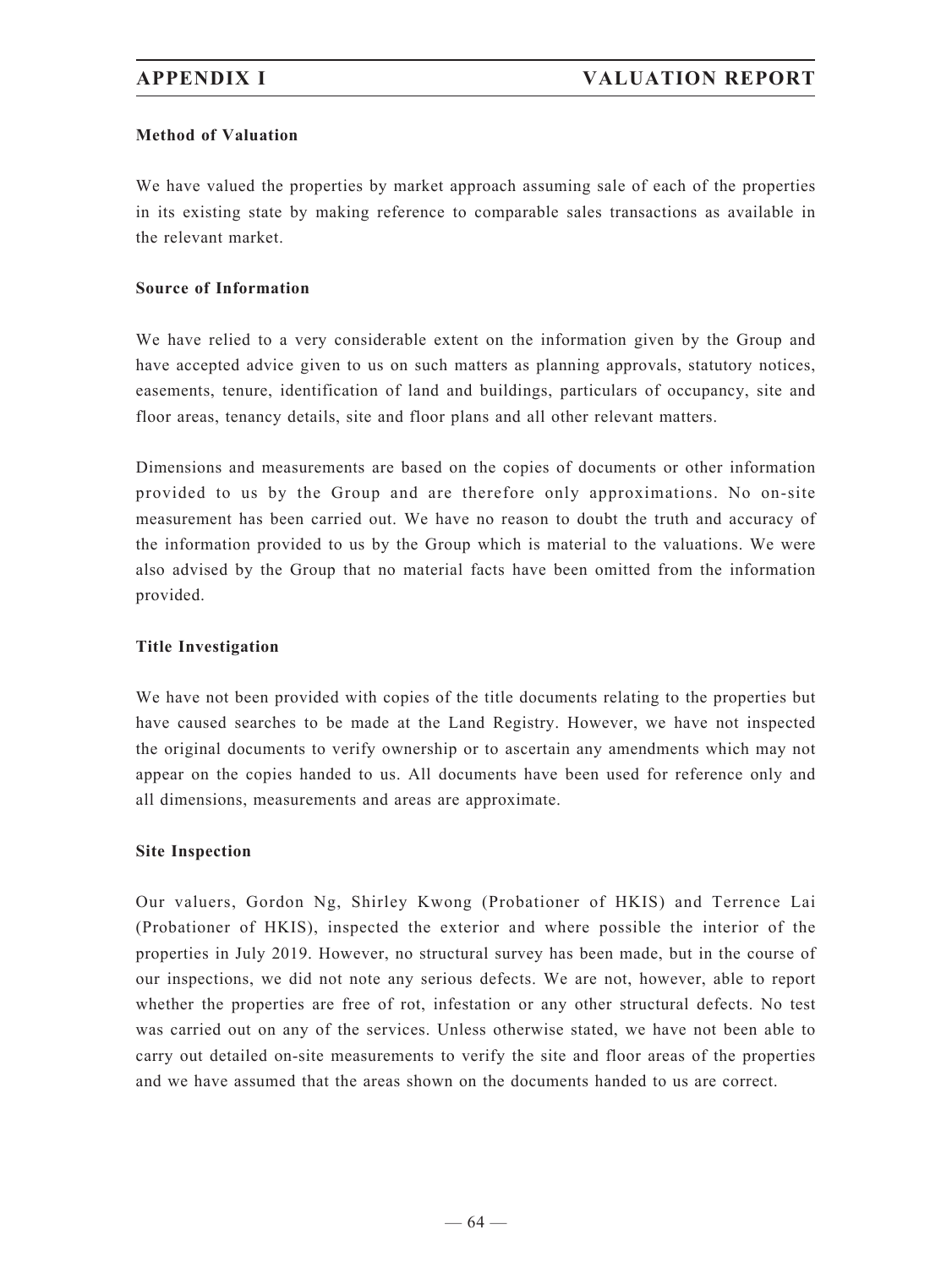# **APPENDIX I VALUATION REPORT**

#### **Confirmation of Independence**

We hereby confirm that C&W and the undersigned have no pecuniary or other interests that could conflict with the proper valuation of the properties or could reasonably be regarded as being capable of affecting our ability to give an unbiased opinion.

We enclose herewith our valuation report for your attention.

Yours faithfully, For and on behalf of **Cushman & Wakefield Limited Gordon M. Y. Ng** *MRICS, MHKIS, RPS(GP) Director, Valuation & Advisory Services*

*Note: Mr. Gordon Ng is a Registered Professional Surveyor (General Practice) who has over 20 years' experience in the valuation of properties in Hong Kong. Mr. Ng is competent and has sufficient current knowledge of the market and the skill to undertake the valuation.*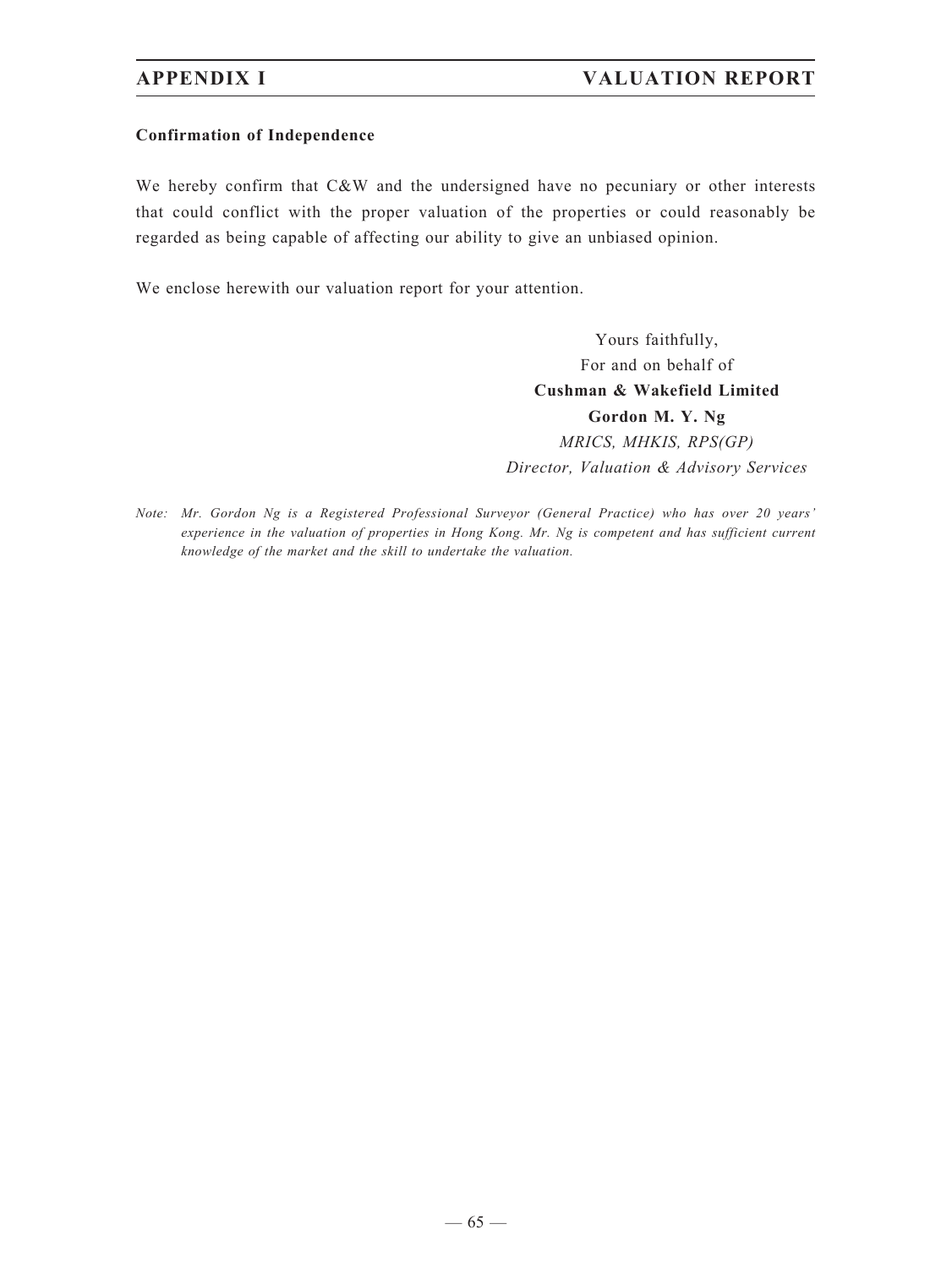# **SUMMARY OF VALUATIONS**

|    | Property                                                                                                                                                                                                             | Market value in<br>existing state as at<br>3 October 2019<br>HK\$ |
|----|----------------------------------------------------------------------------------------------------------------------------------------------------------------------------------------------------------------------|-------------------------------------------------------------------|
|    | Group I - Properties held by the Group for Investment                                                                                                                                                                |                                                                   |
| 1. | Units 1 to 3 and 5 to 9 on Level 31 and<br>Units 1 to 3, 5 to 13 and 15 to 19 on<br>Levels 32, 33, 35 and 37,<br>Standard Chartered Tower,<br>Millennium City I,<br>388 Kwun Tong Road,<br>Kwun Tong,<br>Kowloon     | 1,070,000,000                                                     |
| 2. | 24 workshop units on 1st, 10th, 11th, 12th, 13th,<br>14th, 17th, 19th, 22nd and 23rd Floors,<br>and 2 storerooms on 22nd and 23rd Floors,<br>Kodak House II,<br>39 Healthy Street East,<br>North Point,<br>Hong Kong | 760,000,000                                                       |
|    | Total of Group I:<br>Group II - Property to be acquired by the Group for                                                                                                                                             | 1,830,000,000                                                     |
| 3. | <b>Owner Occupation</b><br>8-12 Wong Chuk Yeung Street,<br>Sha Tin,<br>New Territories                                                                                                                               | 2,250,000,000                                                     |
|    | Total of Group II:                                                                                                                                                                                                   | 2,250,000,000                                                     |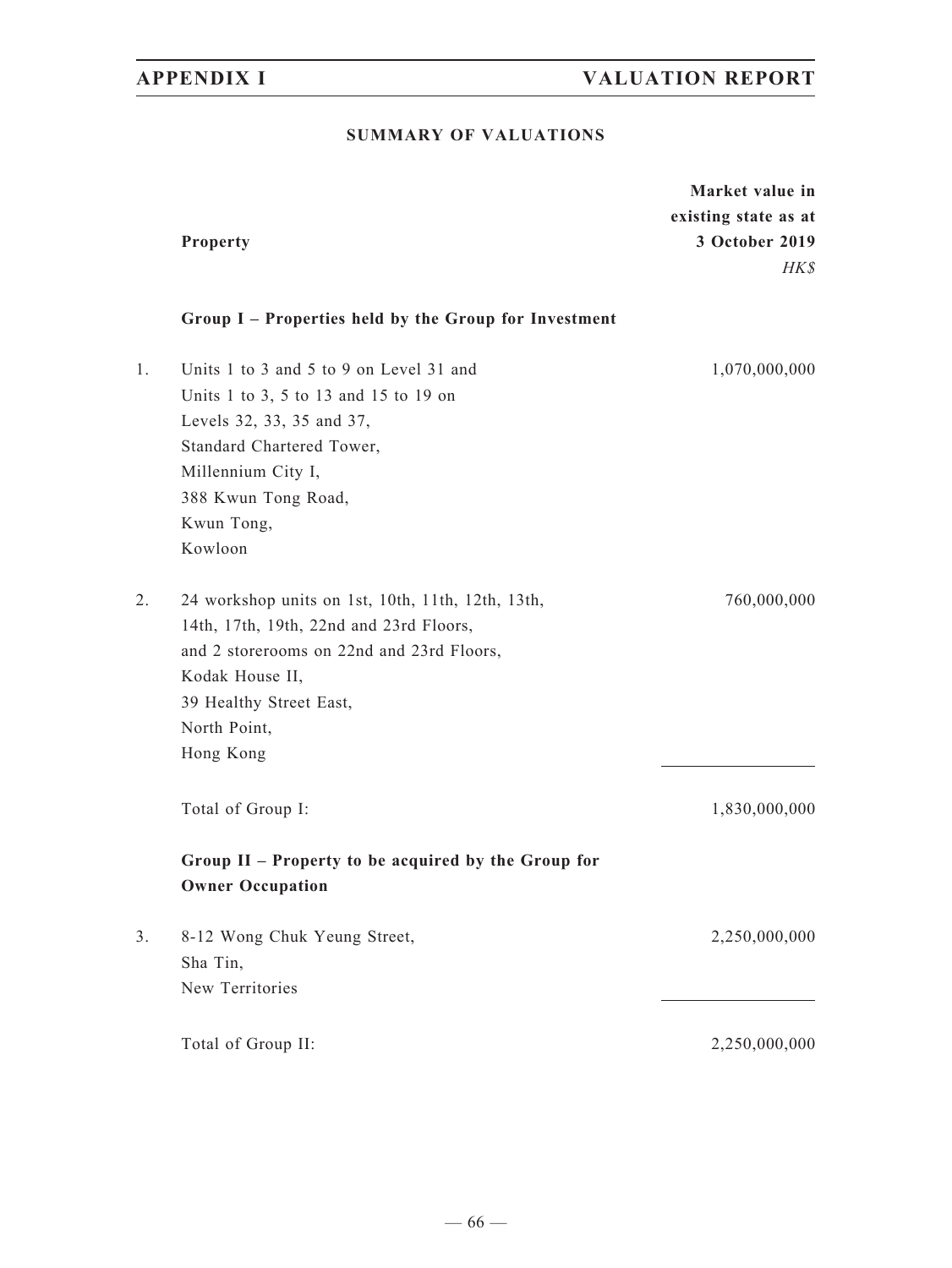**Market value in**

### **VALUATION REPORT**

#### **Group I – Properties held by the Group for Investment**

|    | <b>Property</b>                                                                                                                                                                            | Description and tenure                                                                                                                                                                                                                                                                                        | <b>Particulars</b><br>of occupancy                                                                                                                                                                   | existing state as at<br>3 October 2019                                                                    |
|----|--------------------------------------------------------------------------------------------------------------------------------------------------------------------------------------------|---------------------------------------------------------------------------------------------------------------------------------------------------------------------------------------------------------------------------------------------------------------------------------------------------------------|------------------------------------------------------------------------------------------------------------------------------------------------------------------------------------------------------|-----------------------------------------------------------------------------------------------------------|
| 1. | Units 1 to 3 and 5<br>to 9 on Level 31<br>and Units 1 to 3, 5<br>to 13 and 15 to 19<br>on Levels 32, 33,<br>35 and 37, Standard<br>Chartered Tower,<br>Millennium City I,<br>388 Kwun Tong | The property comprises 8 office<br>units on Level 31 and the whole<br>of the office spaces on Levels 32,<br>33, 35 and 37 of one of the two<br>30-storey (there are no Levels 14, 24)<br>and 34) office towers erected over<br>a four-storey common retail podium<br>completed in 1998.                       | As at the Valuation<br>Date, the property<br>was fully let and<br>subject to various<br>tenancies for terms<br>of 3 to about 4 and<br>a half years with<br>the latest tenancy<br>due to expire on 31 | HK\$1,070,000,000<br>(HONG KONG<br><b>DOLLARS</b><br><b>ONE BILLION</b><br><b>AND SEVENTY</b><br>MILLION) |
|    | Road, Kwun Tong,<br>Kowloon                                                                                                                                                                | The property has a total gross floor<br>area of approximately 8,331.85 sq.m.<br>$(89,684 \text{ sq.ft.}).$                                                                                                                                                                                                    | December 2023 at<br>a total monthly rent<br>of approximately                                                                                                                                         |                                                                                                           |
|    | 33307/556778th<br>shares of and in                                                                                                                                                         |                                                                                                                                                                                                                                                                                                               | HK\$2,733,000,                                                                                                                                                                                       |                                                                                                           |
|    | Kwun Tong Inland<br>Lot No. 733                                                                                                                                                            | The property is held from the<br>Government under Conditions of<br>Exchange No. UB12421 for a term<br>from 19 November 1996 to 30 June<br>2047. The current Government rent<br>payable for the property is an amount<br>equal to 3% of the rateable value for<br>the time being of the property per<br>annum. | exclusive of rates,<br>air-conditioning<br>and management<br>charges and other<br>outgoings.                                                                                                         |                                                                                                           |

#### *Notes:*

- (1) The registered owner of the property is Riderstrack Development Limited, a wholly-owned subsidiary of the Company.
- (2) The property falls within a land use zone for "Other Specified Uses" for "Business" purpose under Kwun Tong (South) Outline Zoning Plan No. S/K14S/22 dated 30 October 2018.
- (3) In undertaking our valuation, we have made reference to sales prices of comparable properties with a price range of HK\$10,387 to HK\$13,000 psf gross. The unit rate assumed by us is consistent with the relevant comparables after adjustments of location, size, age, time and other relevant factors.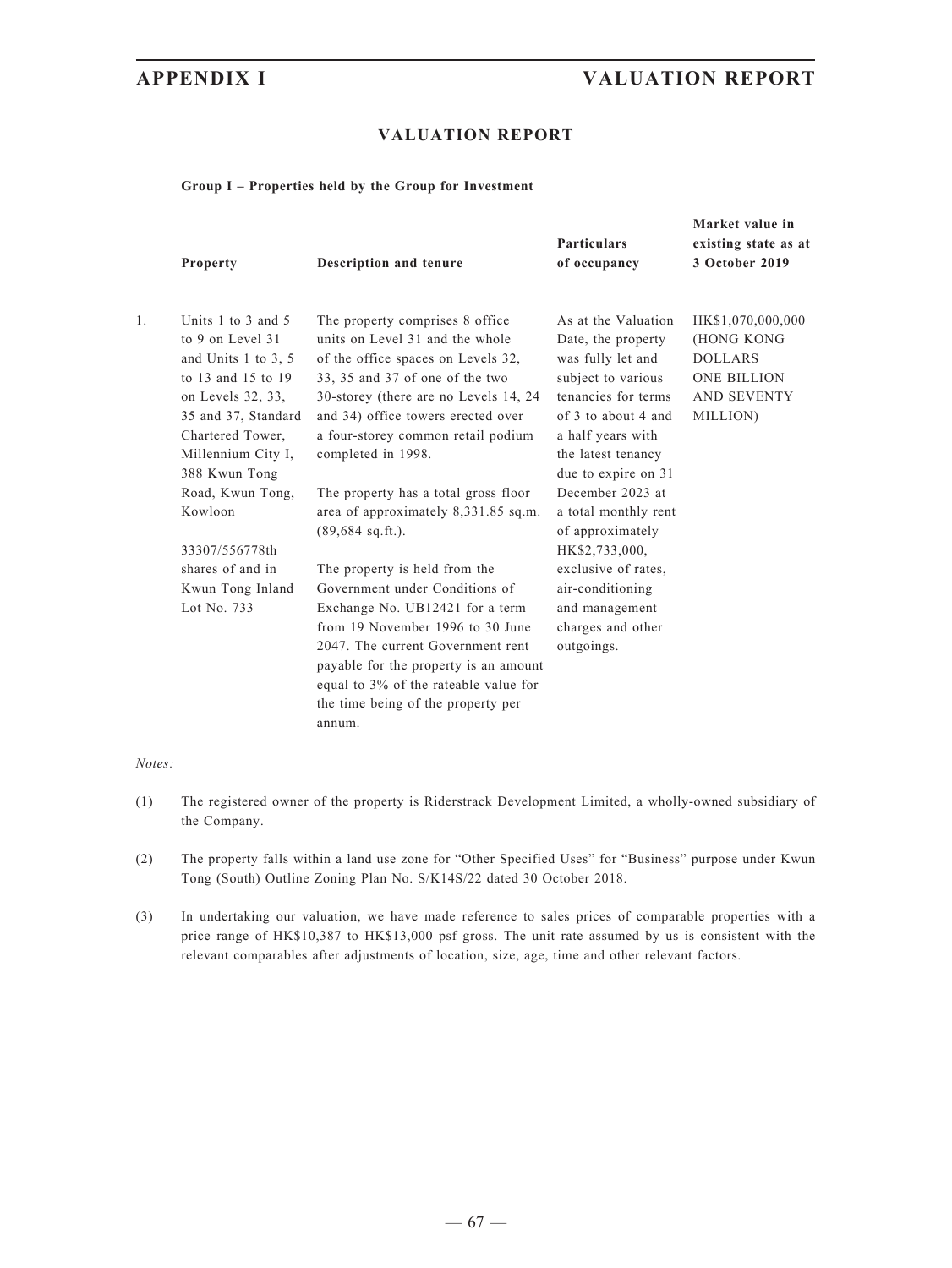### **VALUATION REPORT**

#### **Group I – Properties held by the Group for Investment**

|    | Property             | Description and tenure                              | <b>Particulars</b><br>of occupancy | Market value in<br>existing state as at<br>3 October 2019 |  |
|----|----------------------|-----------------------------------------------------|------------------------------------|-----------------------------------------------------------|--|
| 2. | 24 workshop units    | The property comprises a total of                   | As at the Valuation                | HK\$760,000,000                                           |  |
|    | on 1st, 10th, 11th,  | 24 workshop units and 2 storerooms                  | Date, except                       | (HONG KONG                                                |  |
|    | 12th, 13th, 14th,    | on various floors of a 23-storey                    | portions with a                    | <b>DOLLARS SEVEN</b>                                      |  |
|    | 17th, 19th, 22nd and | industrial building erected over                    | total floor area                   | <b>HUNDRED AND</b>                                        |  |
|    | 23rd Floors, and 2   | a four-storey carparking podium                     | of 17,591 sq.ft.                   | SIXTY MILLION)                                            |  |
|    | storerooms on 22nd   | completed in 1992.                                  | $(1,634.24 \text{ sq.m.})$         |                                                           |  |
|    | and 23rd Floors,     |                                                     | that were vacant.                  |                                                           |  |
|    | Kodak House II, 39   | The property has a total gross floor                | the property was let               |                                                           |  |
|    | Healthy Street East, | area of approximately 8,997.40 sq.m.                | mainly for terms of                |                                                           |  |
|    | North Point, Hong    | (96,848 sq.ft.) plus a total store room             | 2 to 3 years with                  |                                                           |  |
|    | Kong (see Note 1)    | area of approximately 98.10 sq.m.                   | the latest tenancy                 |                                                           |  |
|    |                      | $(1,056 \text{ sq.fit.})$ and a total flat roof and | due to expire on 14                |                                                           |  |
|    | 12073/100000th       | roof area of approximately                          | September 2021 at                  |                                                           |  |
|    | shares of and in     | 70.05 sq.m. (754 sq.ft.).                           | a total monthly rent               |                                                           |  |
|    | the Remaining        |                                                     | of approximately                   |                                                           |  |
|    | Portion of Marine    | The property is held from the                       | HK\$1,824,000,                     |                                                           |  |
|    | Lot No. 705 and the  | Government by Government Lease                      | exclusive of rates                 |                                                           |  |
|    | Extension thereto    | for a term of 999 years from 25                     | and management                     |                                                           |  |
|    |                      | December 1869. The Government                       | fees.                              |                                                           |  |
|    |                      | rent payable for the Remaining                      |                                    |                                                           |  |
|    |                      | Portion of Marine Lot No. 705 and                   |                                    |                                                           |  |
|    |                      | the Extension thereto is HK\$2,636                  |                                    |                                                           |  |
|    |                      | per annum.                                          |                                    |                                                           |  |

#### *Notes:*

(1) The property comprises:-

Workshop No. 1 on 1st Floor, Workshop Nos. 10 and 11 on 10th Floor, Workshop Nos. 9 to 12 on 11th Floor, Workshop No. 10 on 12th Floor, Workshop No. 7 on 13th Floor Workshop Nos. 9 and 11 on 14th Floor, Workshop Nos. 4, 10 and 11 on 17th Floor, Workshop No. 6 on 19th Floor, Workshop Nos. 1 (including Flat Roof), 6, 7 and 8 and Storeroom No. 6 on 22nd Floor, and Workshop Nos. 1 (including Roof), 5, 6, 8 and 9 and Storeroom No. 6 on 23rd Floor, Kodak House II, 39 Healthy Street East, North Point, Hong Kong.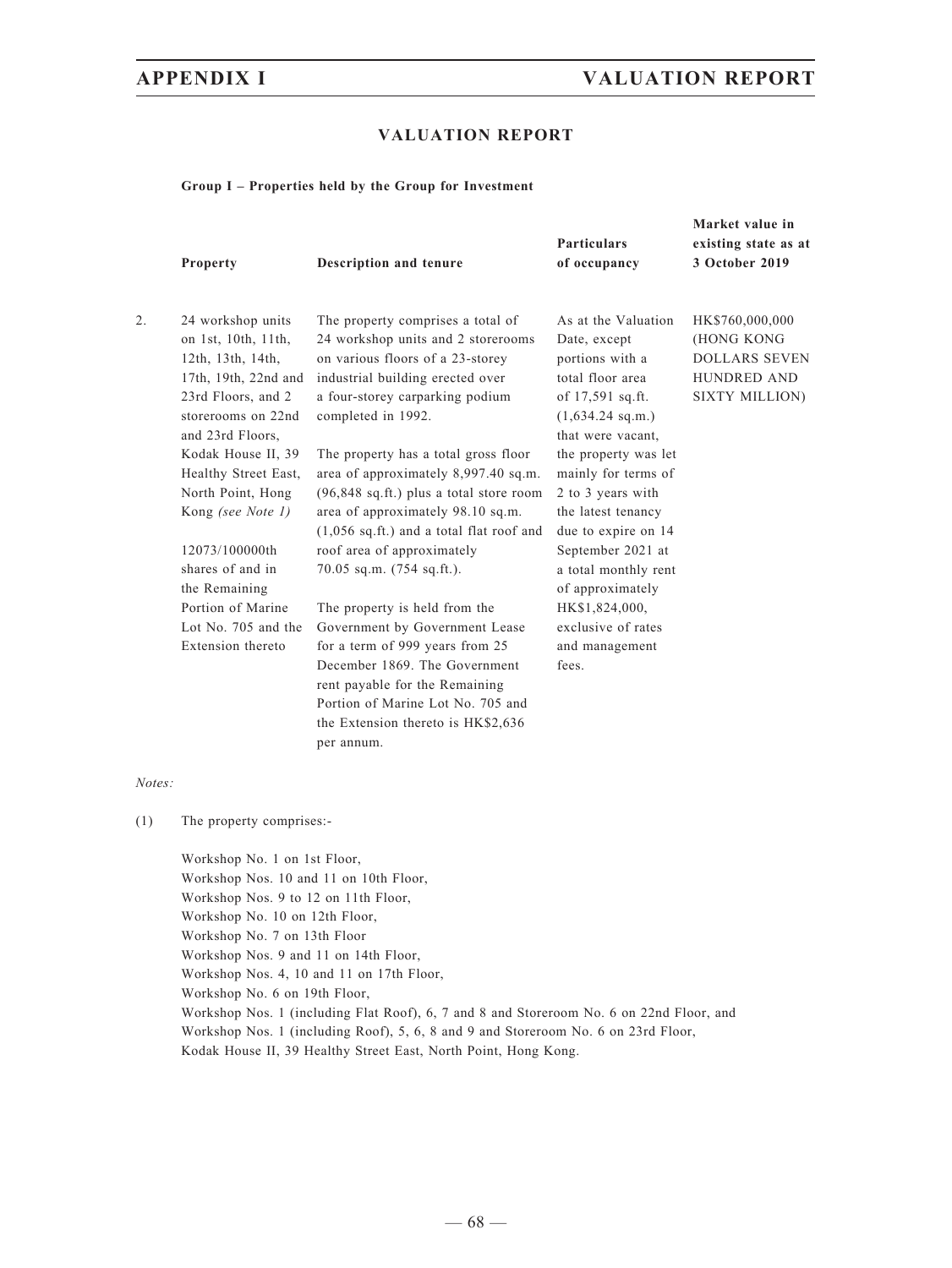- (2) The registered owner of the property is Splendid Sharp Limited, a subsidiary of the Company.
- (3) The property (excluding the 2 storerooms) is subject to a Waiver Letter with Plans from the Chief Executive of the Hong Kong Special Administrative Region by the District Lands Officer/Hong Kong East dated 4 May 2009 vide Memorial No. 09081403360013.
- (4) The property falls within a land use zone for "Commercial" purpose under North Point Outline Zoning Plan No. S/H8/26 dated 15 August 2017.
- (5) In undertaking our valuation, we have made reference to sales prices of comparable properties with a price range of HK\$6,744 to HK\$8,867 psf gross. The unit rate assumed by us is consistent with the relevant comparables after adjustments of location, size, age, time and other relevant factors.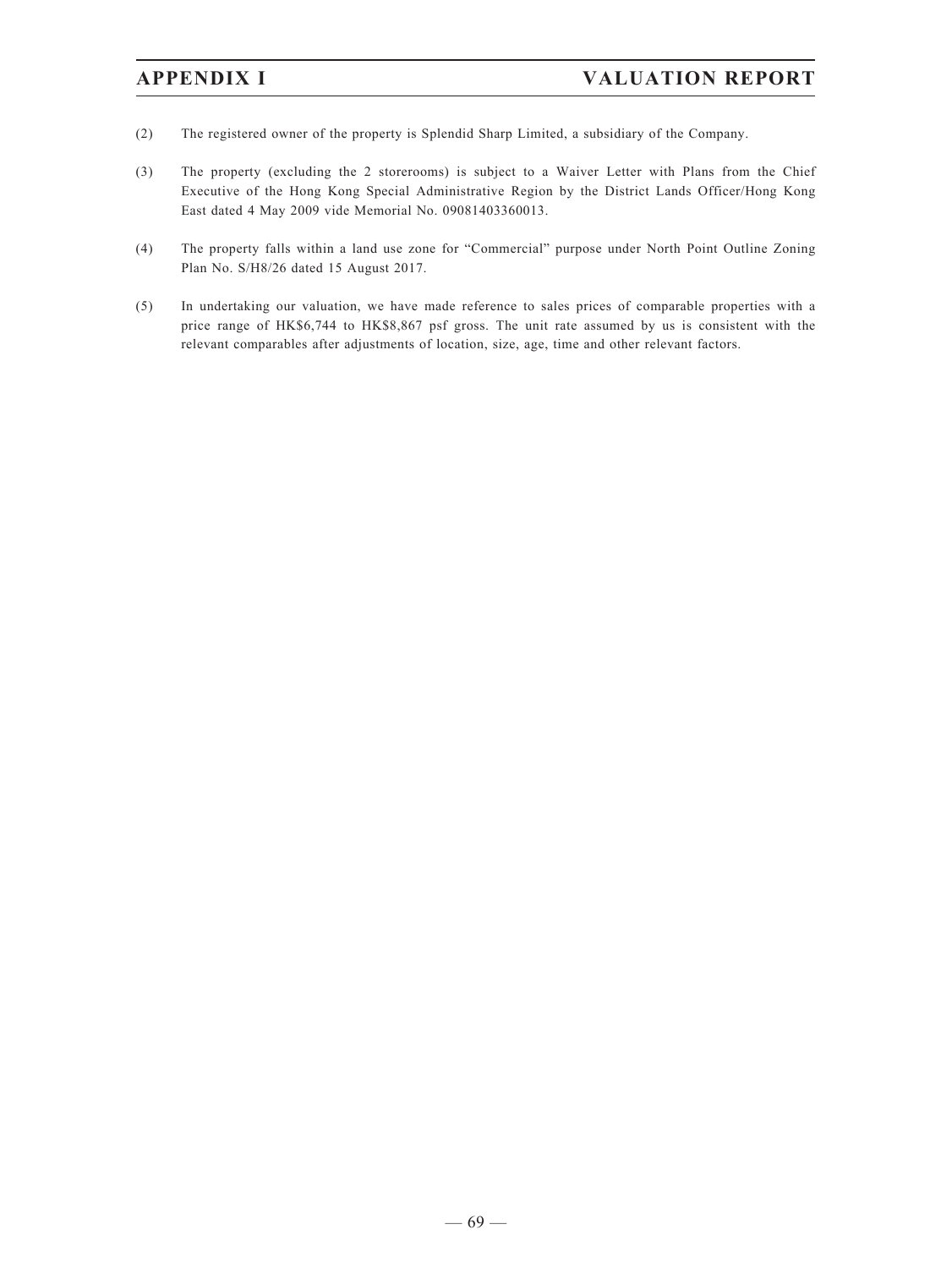### **VALUATION REPORT**

#### **Group II – Property to be acquired by the Group for Owner Occupation**

|    | Property                                                                                                                                            | Description and tenure                                                                                                                                                                                                                                                                                          |                         |                                                                                                                                                                                                                                                  | <b>Particulars</b><br>of occupancy                                                                    | Market value in<br>existing state as at<br>3 October 2019 |
|----|-----------------------------------------------------------------------------------------------------------------------------------------------------|-----------------------------------------------------------------------------------------------------------------------------------------------------------------------------------------------------------------------------------------------------------------------------------------------------------------|-------------------------|--------------------------------------------------------------------------------------------------------------------------------------------------------------------------------------------------------------------------------------------------|-------------------------------------------------------------------------------------------------------|-----------------------------------------------------------|
| 3. | 8-12 Wong Chuk<br>Yeung Street, Sha<br>Tin, New Territories<br>Sha Tin Town Lot<br>No. 135                                                          | The property comprises a 18-storey<br>warehouse building completed in<br>1988. Parking and loading/unloading<br>spaces are provided on the Upper<br>Ground Floor.<br>The registered site area of the<br>property is approximately 4,344 sq.m.<br>$(46,759 \text{ sq.ft.}).$<br>Based on the latest approved A&A |                         | As at the Valuation<br>Date, the property<br>was fully let with<br>the latest tenancy<br>due to expire on<br>30 June 2022 at a<br>total monthly rent<br>and income of about<br>HK\$8,139,000<br>exclusive of<br>management<br>charges and rates. | HK\$2,250,000,000<br>(HONG KONG<br>DOLLARS TWO<br><b>BILLION TWO</b><br>HUNDRED AND<br>FIFTY MILLION) |                                                           |
|    |                                                                                                                                                     | Works Plans of the building, the<br>approximate gross floor areas of the<br>property are as follows:-                                                                                                                                                                                                           |                         |                                                                                                                                                                                                                                                  |                                                                                                       |                                                           |
|    |                                                                                                                                                     | Floor                                                                                                                                                                                                                                                                                                           | <b>Gross Floor Area</b> |                                                                                                                                                                                                                                                  |                                                                                                       |                                                           |
|    |                                                                                                                                                     |                                                                                                                                                                                                                                                                                                                 | sq.m.                   | sq.ft.                                                                                                                                                                                                                                           |                                                                                                       |                                                           |
|    |                                                                                                                                                     | Lower Ground                                                                                                                                                                                                                                                                                                    |                         |                                                                                                                                                                                                                                                  |                                                                                                       |                                                           |
|    |                                                                                                                                                     | Floor                                                                                                                                                                                                                                                                                                           | 956.379                 | 10,294                                                                                                                                                                                                                                           |                                                                                                       |                                                           |
|    |                                                                                                                                                     | Upper Ground                                                                                                                                                                                                                                                                                                    |                         |                                                                                                                                                                                                                                                  |                                                                                                       |                                                           |
|    |                                                                                                                                                     | Floor<br>Upper Part of<br>Upper Ground                                                                                                                                                                                                                                                                          | 649.031                 | 6,986                                                                                                                                                                                                                                            |                                                                                                       |                                                           |
|    |                                                                                                                                                     | Floor                                                                                                                                                                                                                                                                                                           | 519.090                 | 5,587                                                                                                                                                                                                                                            |                                                                                                       |                                                           |
|    |                                                                                                                                                     | 1st to 16th                                                                                                                                                                                                                                                                                                     | 37,704.240              | 405,848                                                                                                                                                                                                                                          |                                                                                                       |                                                           |
|    |                                                                                                                                                     | Total:                                                                                                                                                                                                                                                                                                          | 39,828.740              | 428,715                                                                                                                                                                                                                                          |                                                                                                       |                                                           |
|    | There are a total of 11 goods vehicle<br>parking spaces and 17 car parking<br>spaces provided within the property.<br>The property is held from the |                                                                                                                                                                                                                                                                                                                 |                         |                                                                                                                                                                                                                                                  |                                                                                                       |                                                           |
|    |                                                                                                                                                     | Government under New Grant No.                                                                                                                                                                                                                                                                                  |                         |                                                                                                                                                                                                                                                  |                                                                                                       |                                                           |

11509 for a term of 99 years from 1 July 1898 which has been statutorily extended to 30 June 2047. The Government Rent payable for the lot is an amount equal to 3% of the rateable value for the time being of the property per annum.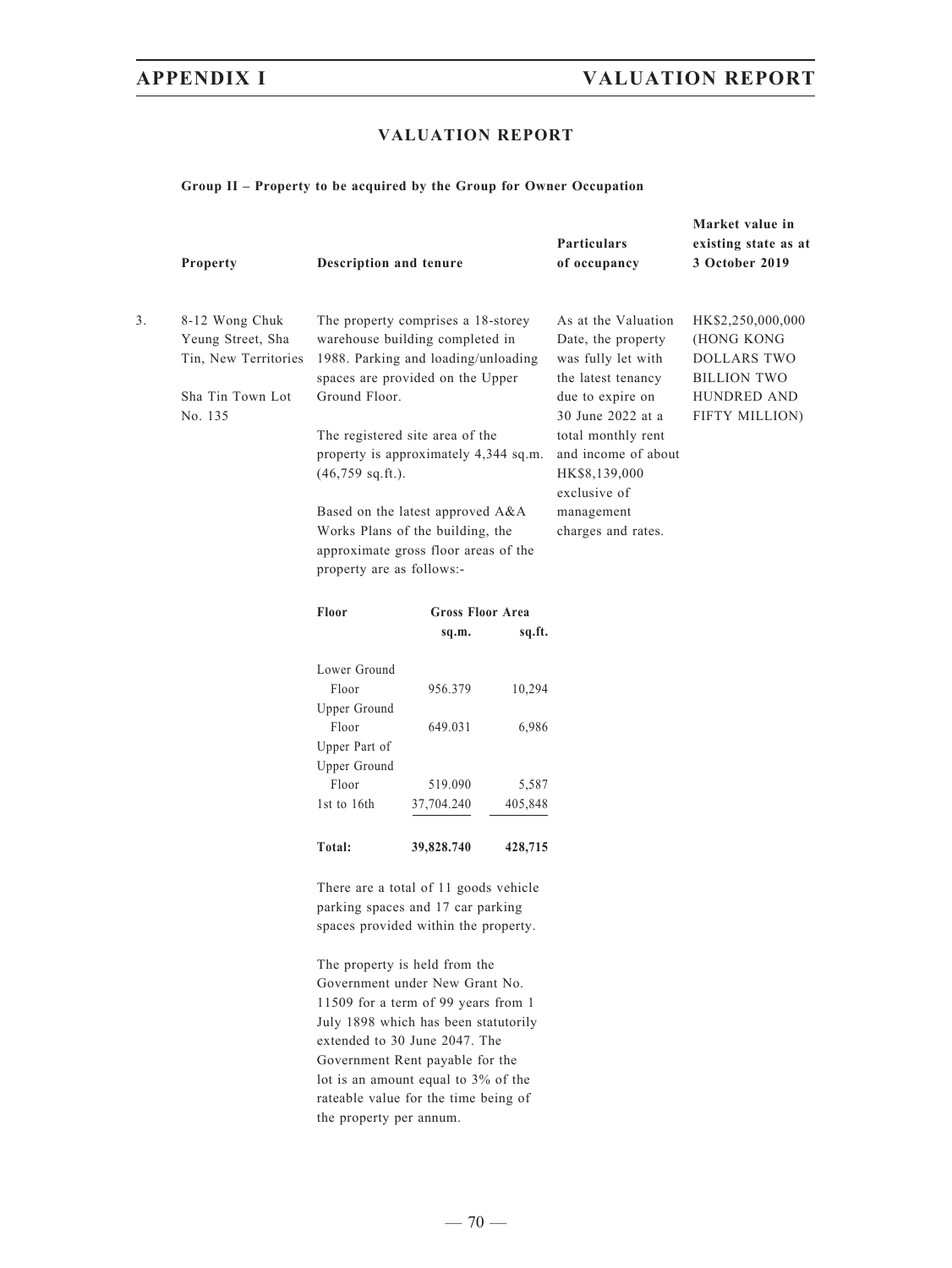*Notes:*

- (1) The registered owner of the property is Branhall Investments Limited.
- (2) The property is subject to a Waiver Letter from Chief Estate Surveyor/Headquarters dated 10 October 2014 vide Memorial No. 14102101430011.
- (3) The property is subject to a Relaxation of Prior Consent Letter dated 28 July 2016 vide Memorial No. 16081800910034.
- (4) The property falls within a land use zone for "Industrial" purpose under Sha Tin Outline Zoning Plan No. S/ST/34 dated 29 May 2018.
- (5) In undertaking our valuation, we have made reference to sales prices of comparable properties with a price range of HK\$4,500 to HK\$5,576 psf gross. The unit rate assumed by us is consistent with the relevant comparables after adjustments of location, size, age, time and other relevant factors.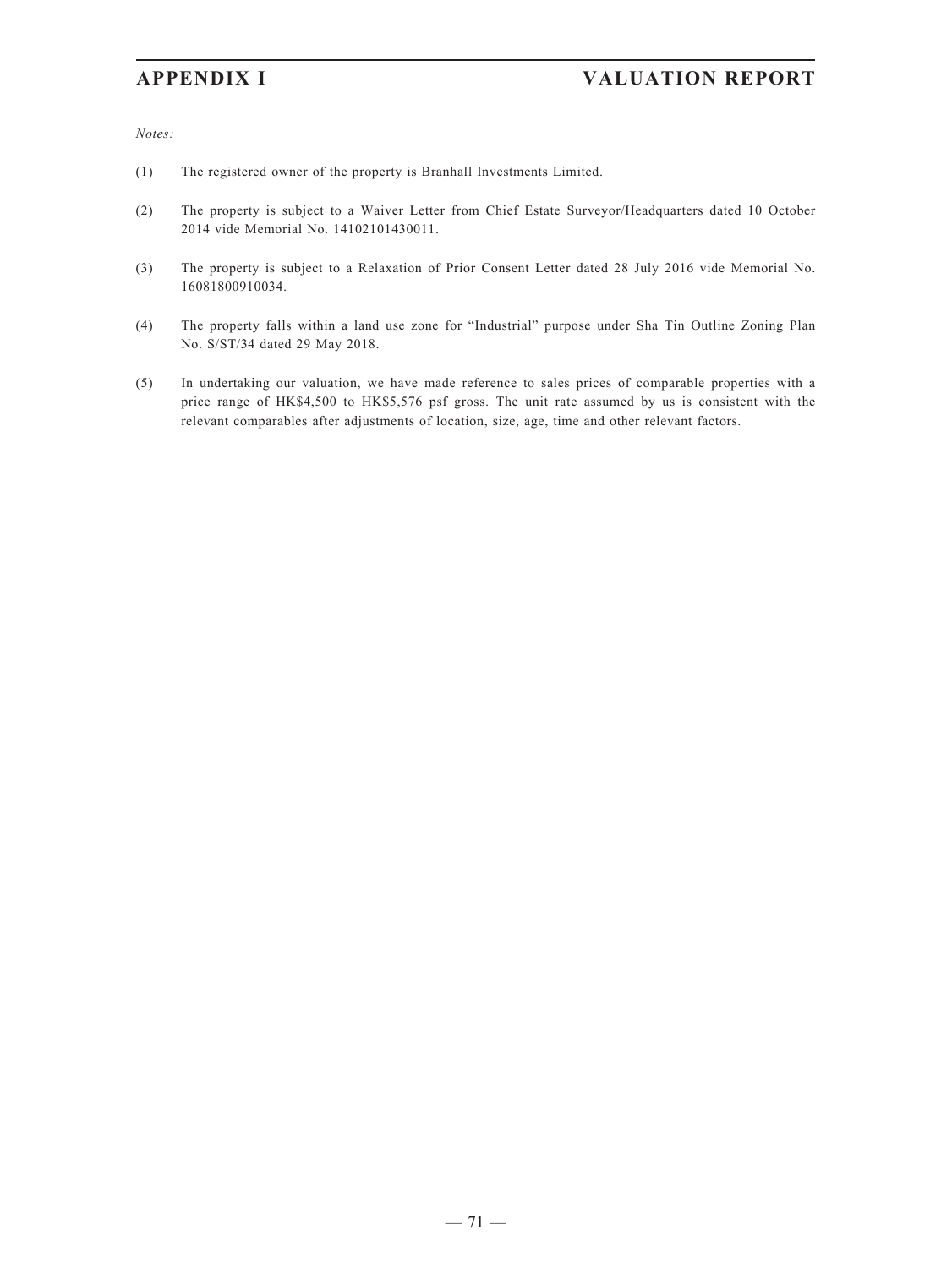### **1. RESPONSIBILITY STATEMENT**

This circular, for which the Directors collectively and individually accept full responsibility, includes particulars given in compliance with the Listing Rules for the purpose of giving information with regard to the Company. The Directors, having made all reasonable enquiries, confirm that to the best of their knowledge and belief, the information contained in this circular is accurate and complete in all material respects and not misleading or deceptive, and there are no other matters the omission of which would make any statement herein or this circular misleading.

### **2. INTERESTS OF DIRECTORS AND CHIEF EXECUTIVE**

As at the Latest Practicable Date, the interests and short positions of the Directors and chief executive of the Company in the Shares, underlying Shares and debentures of the Company or any of its associated corporations (within the meaning of Part XV of the SFO) which were notified to the Company and the Stock Exchange pursuant to Divisions 7 and 8 of Part XV of the SFO (including interests and short positions which they were taken or deemed to have under such provisions of the SFO); or which were recorded in the register required to be kept by the Company under Section 352 of the SFO; or which were required, pursuant to the Model Code for Securities Transactions by Directors of Listed Issuers (the "**Model Code**") as set out in Appendix 10 to the Listing Rules, to be notified to the Company and the Stock Exchange, were as follows:

|                               |                                                        | Number of Shares held                                                           |                           |            |                                                                              |            |                                                                    |
|-------------------------------|--------------------------------------------------------|---------------------------------------------------------------------------------|---------------------------|------------|------------------------------------------------------------------------------|------------|--------------------------------------------------------------------|
| <b>Name of Director</b>       | Personal<br>interests (held<br>as beneficial<br>owner) | Family<br>interests<br><i>(interests)</i><br>of spouse<br>or child<br>under 18) | <b>Other</b><br>interests | Sub-total  | Number of<br>underlying<br><b>Shares held</b><br>under equity<br>derivatives | Total      | % of Shares<br>in issue as<br>at the Latest<br>Practicable<br>Date |
| Kwok Ping-luen,<br>Raymond    |                                                        |                                                                                 | $3,485,000^1$             | 3,485,000  |                                                                              | 3,485,000  | 0.15                                                               |
| Fung Yuk-lun, Allen           |                                                        |                                                                                 |                           |            | $8,000,000^2$                                                                | 8,000,000  | 0.34                                                               |
| Tong Kwok-kong,<br>Raymond    | 100,000                                                |                                                                                 |                           | 100,000    | $4,000,000^2$                                                                | 4,100,000  | 0.18                                                               |
| Kwok Kai-wang,<br>Christopher |                                                        |                                                                                 | $13,272,658^{143}$        | 13,272,658 |                                                                              | 13,272,658 | 0.57                                                               |
| King Yeo-chi,<br>Ambrose      | 1,000                                                  |                                                                                 |                           | 1,000      |                                                                              | 1,000      | 0.00                                                               |

### **(a) Long position in Shares and underlying Shares**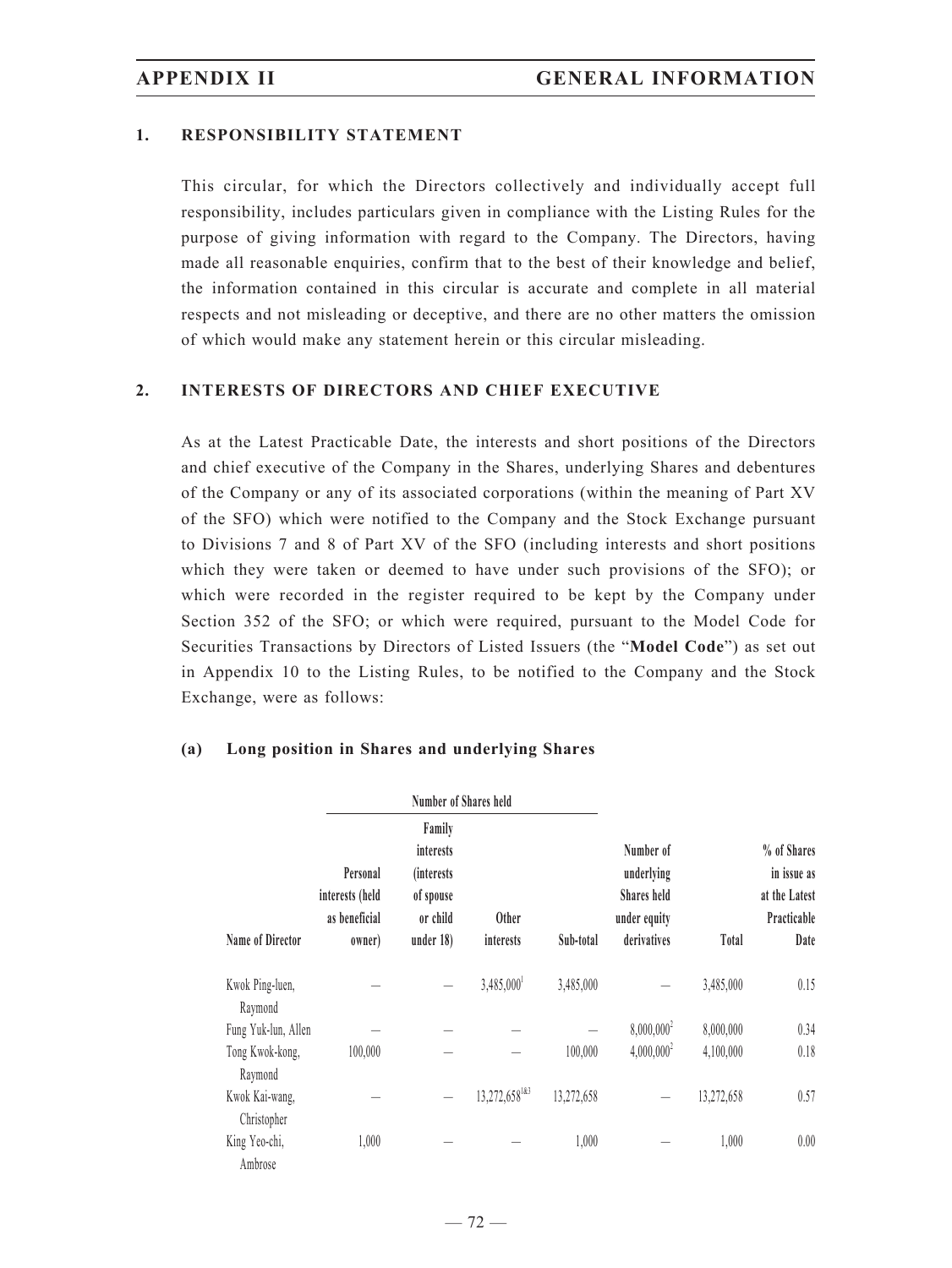*Notes:*

- 1. Messrs. Kwok Ping-luen, Raymond and Kwok Kai-wang, Christopher were deemed to be interested in 3,485,000 Shares by virtue of them being beneficiaries of certain discretionary trusts for the purpose of Part XV of the SFO. Such Shares represented the same interests and were therefore duplicated between them.
- 2. These underlying Shares of the Company held under equity derivatives represented the share options (being regarded for the time being as unlisted physically settled equity derivatives) granted by the Company under its share option scheme. Particulars of these share options and their movements during the period from 1 July 2019 to the Latest Practicable Date (the "**Period**") were as follows.

|                            |            | Exercise<br>Date of<br>price per<br>Share<br>grant<br><b>HKS</b> |                             | Number of share options               |                                 |                                   |                                              |                                                       |  |
|----------------------------|------------|------------------------------------------------------------------|-----------------------------|---------------------------------------|---------------------------------|-----------------------------------|----------------------------------------------|-------------------------------------------------------|--|
| Name of Director           |            |                                                                  | Exercise<br>period          | <b>Balance</b><br>as at<br>01.07.2019 | Granted<br>during the<br>Period | Exercised<br>during the<br>Period | Cancelled/<br>Lapsed<br>during the<br>Period | Balance<br>as at the<br>Latest<br>Practicable<br>Date |  |
| Fung Yuk-lun, Allen        | 08.03.2016 | 2.45                                                             | 08.03.2017 to<br>07.03.2021 | 4,000,000                             |                                 |                                   |                                              | 4,000,000                                             |  |
|                            | 22.05.2019 | 6.688                                                            | 22.05.2020 to<br>21.05.2024 | 4,000,000                             |                                 |                                   | -                                            | 4,000,000                                             |  |
| Tong Kwok-kong,<br>Raymond | 19.06.2018 | 5.048                                                            | 19.06.2019 to<br>18.06.2023 | 4,000,000                             |                                 |                                   |                                              | 4,000,000                                             |  |

 The share options of the Company can be exercised up to 30% of the grant from the first anniversary of the date of grant, up to 60% of the grant from the second anniversary of the date of grant, and in whole or in part of the grant from the third anniversary of the date of grant.

3. Mr. Kwok Kai-wang, Christopher was also deemed to be interested in 9,787,658 Shares by virtue of him being a beneficiary of a discretionary trust for the benefit of the sons of the late Mr. Kwok Ping-sheung, Walter, of Mr. Kwok Ping-kwong, Thomas and of Mr. Kwok Ping-luen, Raymond respectively for the purpose of Part XV of the SFO.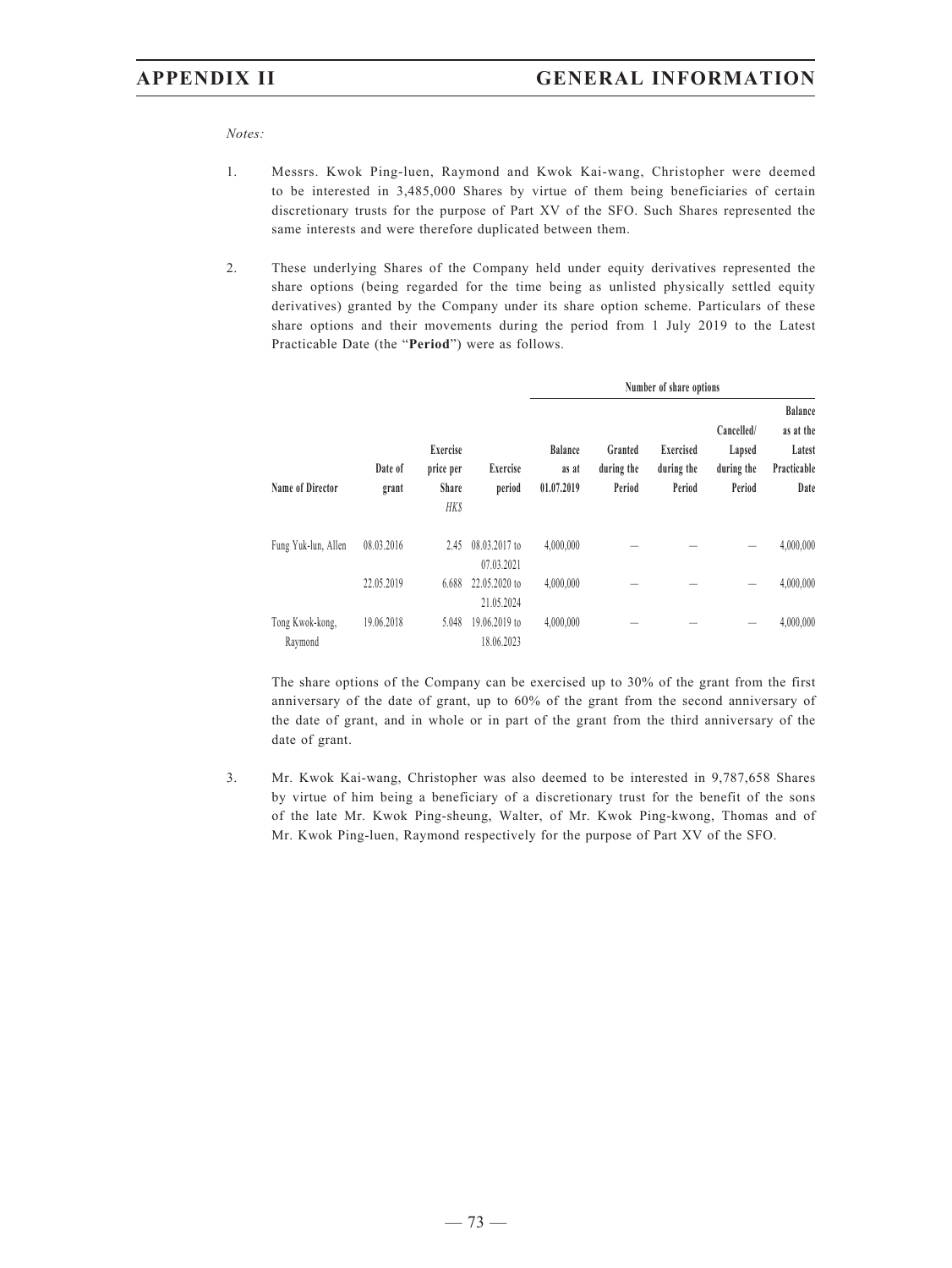- **(b) Long position in shares and underlying shares of associated corporations of the Company**
	- *(i) SHKP*

|                               |                                             | Number of shares held                                                           |                                                                              |                          |             |                                                                       |             |                                                                    |
|-------------------------------|---------------------------------------------|---------------------------------------------------------------------------------|------------------------------------------------------------------------------|--------------------------|-------------|-----------------------------------------------------------------------|-------------|--------------------------------------------------------------------|
| Name of Director              | Personal<br>interests<br>(held as<br>owner) | Family<br>interests<br>(interests of<br>beneficial spouse or child<br>under 18) | Corporate<br><i>interests</i><br>(interests of<br>controlled<br>corporation) | Other<br>interests       | Sub-total   | Number of<br>underlying<br>shares held<br>under equity<br>derivatives | Total       | % of shares<br>in issue as<br>at the Latest<br>Practicable<br>Date |
| Kwok Ping-luen,<br>Raymond    | 188,743                                     | $70,000$ <sup>1</sup>                                                           | $\equiv$                                                                     | 524,284,686 <sup>2</sup> | 524,543,429 |                                                                       | 524,543,429 | 18.10                                                              |
| Kwok Kai-wang,<br>Christopher | $110,000^3$                                 | $60,000^4$                                                                      | $\equiv$                                                                     | $651,238,101^{2k5}$      | 651,408,101 |                                                                       | 651,408,101 | 22.48                                                              |
| David Norman Prince           | 2,000                                       |                                                                                 |                                                                              |                          | 2,000       |                                                                       | 2,000       | 0.00                                                               |
| Siu Hon-wah, Thomas           |                                             |                                                                                 |                                                                              | $7,000^6$                | 7,000       |                                                                       | 7,000       | 0.00                                                               |
| Kwok Kwok-chuen               |                                             |                                                                                 |                                                                              | $16,942$ <sup>7</sup>    | 16,942      |                                                                       | 16,942      | 0.00                                                               |

*Notes:*

- 1. These shares in SHKP were held by the spouse of Mr. Kwok Ping-luen, Raymond.
- 2. Messrs. Kwok Ping-luen, Raymond and Kwok Kai-wang, Christopher were deemed to be interested in 524,284,686 shares in SHKP by virtue of them being beneficiaries of certain discretionary trusts for the purpose of Part XV of the SFO. Such shares represented the same interests and were therefore duplicated between them.
- 3. These shares in SHKP were held jointly with the spouse of Mr. Kwok Kai-wang, Christopher.
- 4. These shares in SHKP were held by the spouse of Mr. Kwok Kai-wang, Christopher.
- 5. Mr. Kwok Kai-wang, Christopher was also deemed to be interested in 126,953,415 shares in SHKP by virtue of him being a beneficiary of a discretionary trust for the benefit of the sons of the late Mr. Kwok Ping-sheung, Walter, of Mr. Kwok Ping-kwong, Thomas and of Mr. Kwok Ping-luen, Raymond respectively for the purpose of Part XV of the SFO.
- 6. These shares in SHKP were held jointly with the spouse of Mr. Siu Hon-wah, Thomas.
- 7. These shares in SHKP were held jointly with the spouse of Mr. Kwok Kwokchuen.

 $-74-$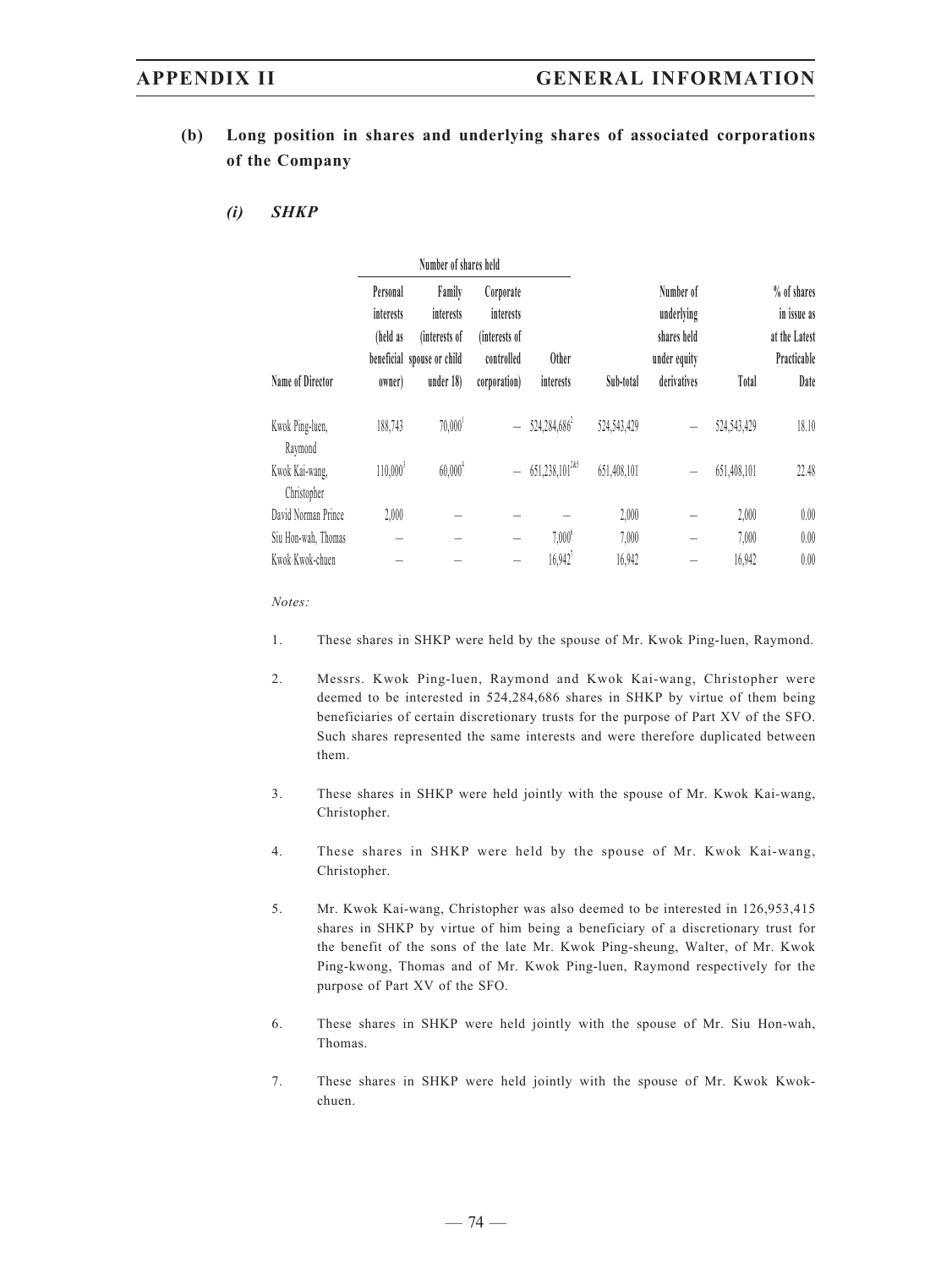|                               |                                                           | Number of shares held           |            |                                                                       |              |                                                                    |  |
|-------------------------------|-----------------------------------------------------------|---------------------------------|------------|-----------------------------------------------------------------------|--------------|--------------------------------------------------------------------|--|
| Name of Director              | Personal<br>interests<br>(held as<br>beneficial<br>owner) | <b>Other</b><br>interests       | Sub-total  | Number of<br>underlying<br>shares held<br>under equity<br>derivatives | <b>Total</b> | % of shares<br>in issue as<br>at the Latest<br>Practicable<br>Date |  |
| Kwok Ping-luen,<br>Raymond    |                                                           | $5,162,337$ <sup>1</sup>        | 5,162,337  |                                                                       | 5,162,337    | 0.46                                                               |  |
| Fung Yuk-lun,<br>Allen        | 437,359                                                   |                                 | 437,359    |                                                                       | 437,359      | 0.04                                                               |  |
| Kwok Kai-wang,<br>Christopher |                                                           | $12,011,498$ <sup>1&amp;2</sup> | 12,011,498 |                                                                       | 12,011,498   | 1.07                                                               |  |

## *(ii) SmarTone Telecommunications Holdings Limited ("SmarTone")*

### *Notes:*

- 1. Messrs. Kwok Ping-luen, Raymond and Kwok Kai-wang, Christopher were deemed to be interested in 5,162,337 shares in SmarTone by virtue of them being beneficiaries of a discretionary trust for the purpose of Part XV of the SFO. Such shares represented the same interests and were therefore duplicated between them.
- 2. Mr. Kwok Kai-wang, Christopher was also deemed to be interested in 6,849,161 shares in SmarTone by virtue of him being a beneficiary of a discretionary trust for the benefit of the sons of the late Mr. Kwok Ping-sheung, Walter, of Mr. Kwok Ping-kwong, Thomas and of Mr. Kwok Ping-luen, Raymond respectively for the purpose of Part XV of the SFO.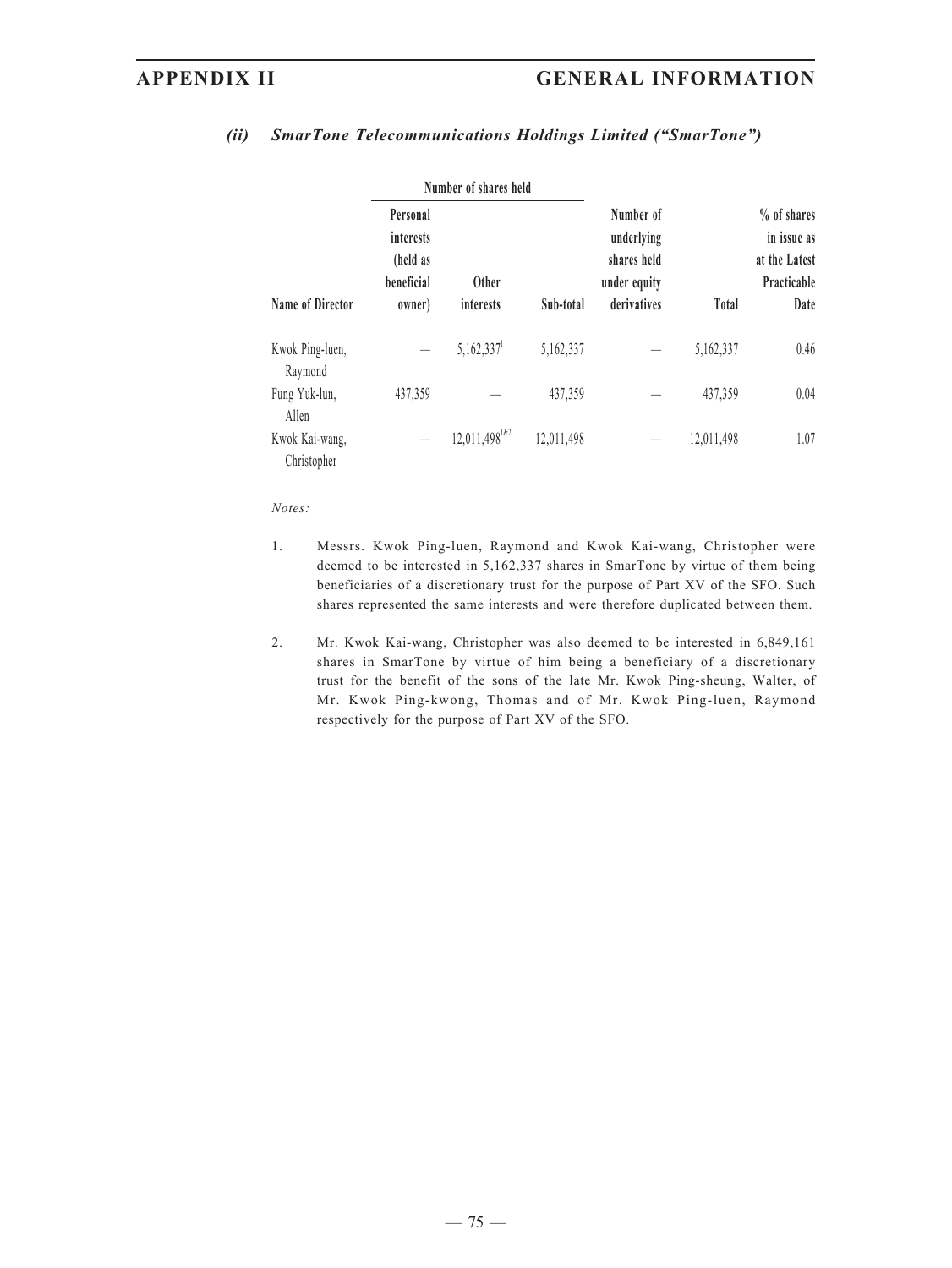*(iii) Each of Messrs. Kwok Ping-luen, Raymond and Kwok Kai-wang, Christopher had the following interests in shares of the following associated corporations of the Company*

| Name of associated<br>corporation | Attributable<br>shares held<br>through<br>corporation | Attributable<br>% of shares in<br><i>issue through</i><br>corporation as<br>at the Latest<br>Practicable<br>Date | <b>Actual shares</b><br>held through<br>corporation | Actual % of<br>interests in<br>issued shares<br>as at the Latest<br>Practicable<br>Date |
|-----------------------------------|-------------------------------------------------------|------------------------------------------------------------------------------------------------------------------|-----------------------------------------------------|-----------------------------------------------------------------------------------------|
| Splendid Kai Limited              | 2,500                                                 | 25.00                                                                                                            | 1,500 <sup>1</sup>                                  | 15.00                                                                                   |
| Hung Carom Company<br>Limited     | 25                                                    | 25.00                                                                                                            | 15 <sup>1</sup>                                     | 15.00                                                                                   |
| Tinyau Company<br>Limited         | 1                                                     | 50.00                                                                                                            | $1^1$                                               | 50.00                                                                                   |
| Open Step Limited                 | 8                                                     | 80.00                                                                                                            | 4 <sup>1</sup>                                      | 40.00                                                                                   |

*Note:*

1. Messrs. Kwok Ping-luen, Raymond and Kwok Kai-wang, Christopher were deemed to be interested in these shares by virtue of them being beneficiaries of a discretionary trust for the purpose of Part XV of the SFO. Such shares represented the same interests and were therefore duplicated between them.

Save as disclosed above and so far as is known to any Director or chief executive of the Company, as at the Latest Practicable Date, none of the Directors or chief executive of the Company had any interests or short positions in any Shares, underlying Shares or debentures of the Company or any of its associated corporations (within the meaning of Part XV of the SFO) which would have to be notified to the Company and the Stock Exchange pursuant to Divisions 7 and 8 of Part XV of the SFO (including interests or short positions which they were taken or deemed to have under such provisions of the SFO), or which were recorded in the register required to be kept by the Company under Section 352 of the SFO, or which were required to be notified to the Company and the Stock Exchange pursuant to the Model Code.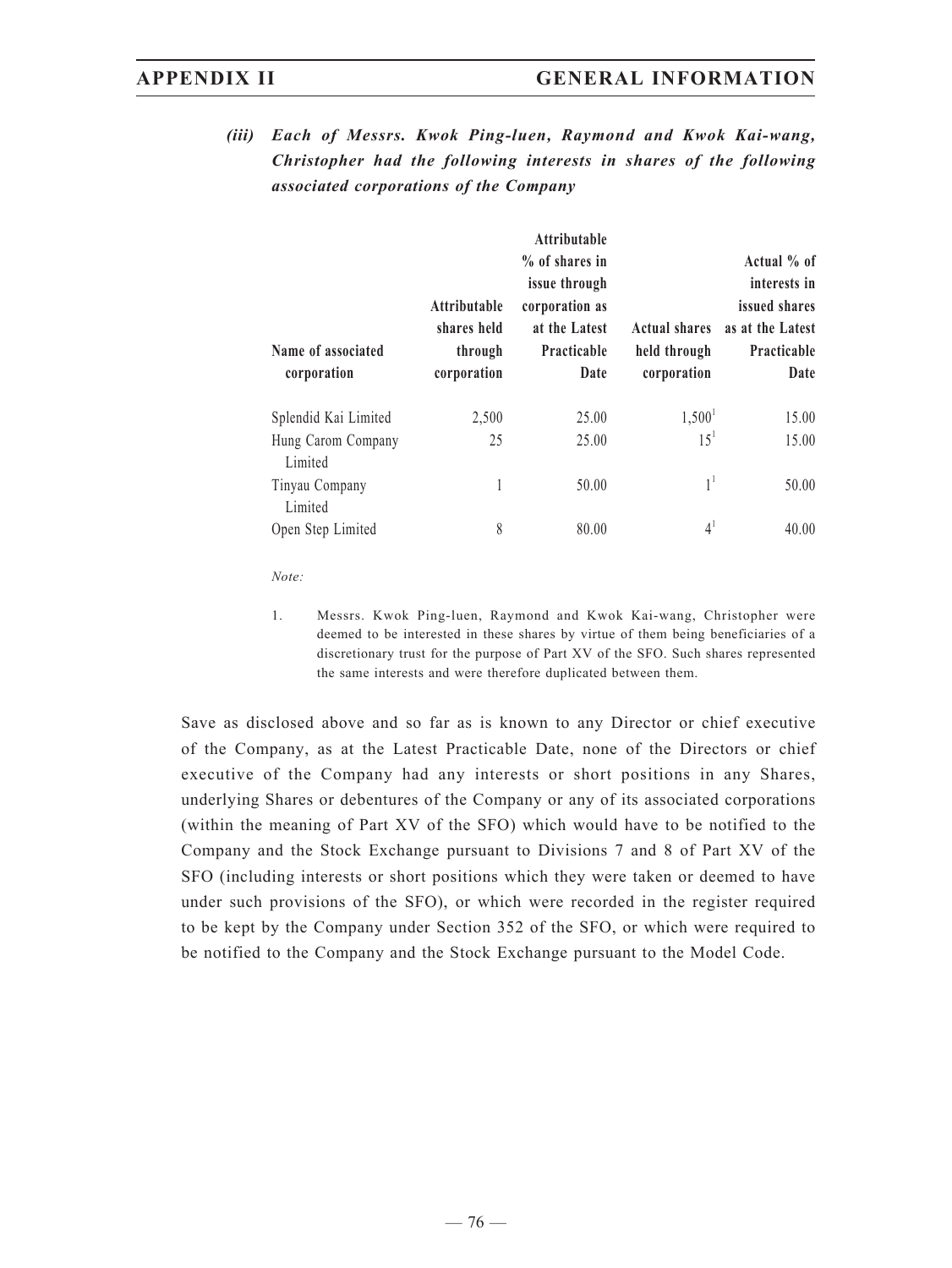### **3. COMMON DIRECTORS**

The following is a list of the Directors who, as at the Latest Practicable Date, were also directors of the following company which has interests in the Shares or underlying Shares which would fall to be disclosed to the Company under the provisions of Divisions 2 and 3 of Part XV of the SFO:

| <b>Name of Common Directors</b> |  | <b>Name of Company</b> |
|---------------------------------|--|------------------------|
|---------------------------------|--|------------------------|

Kwok Ping-luen, Raymond SHKP Tung Chi-ho, Eric Fung Yuk-lun, Allen Kwok Kai-wang, Christopher

### **4. COMPETING INTERESTS**

Professor Li On-kwok, Victor ("**Professor Li**"), an independent non-executive Director of the Company, is a well recognised leader in the field of information technology development and has been appointed to various positions including consultants and directors to institutions and business entities which are engaged in research, development and relevant business.

Professor Li is a co-founder and a director of Fano Labs Limited, which is a spin-off from The University of Hong Kong and an artificial intelligence company building multilingual virtual customer assistant for large enterprises, with primary clients being mostly leaders in the utility industry and property development industry. Professor Li also serves as a director of Versitech Limited, a non-profit making company and the commercial arm of The University of Hong Kong, which negotiates, executes and manages commercial business contracts and agreements on behalf of The University of Hong Kong. He is also an alternate director of the Hong Kong R&D Centre for Logistics and Supply Chain Management Enabling Technologies, a research centre founded with funding from the Hong Kong Government and hosted by three universities in Hong Kong, which supports and performs applied research related to logistics and supply chain management.

Given the difference in nature of the businesses operated by the Group and those of the aforesaid institutions and companies, as at the Latest Practicable Date, none of the above institutions and companies was in any direct competition with the Group.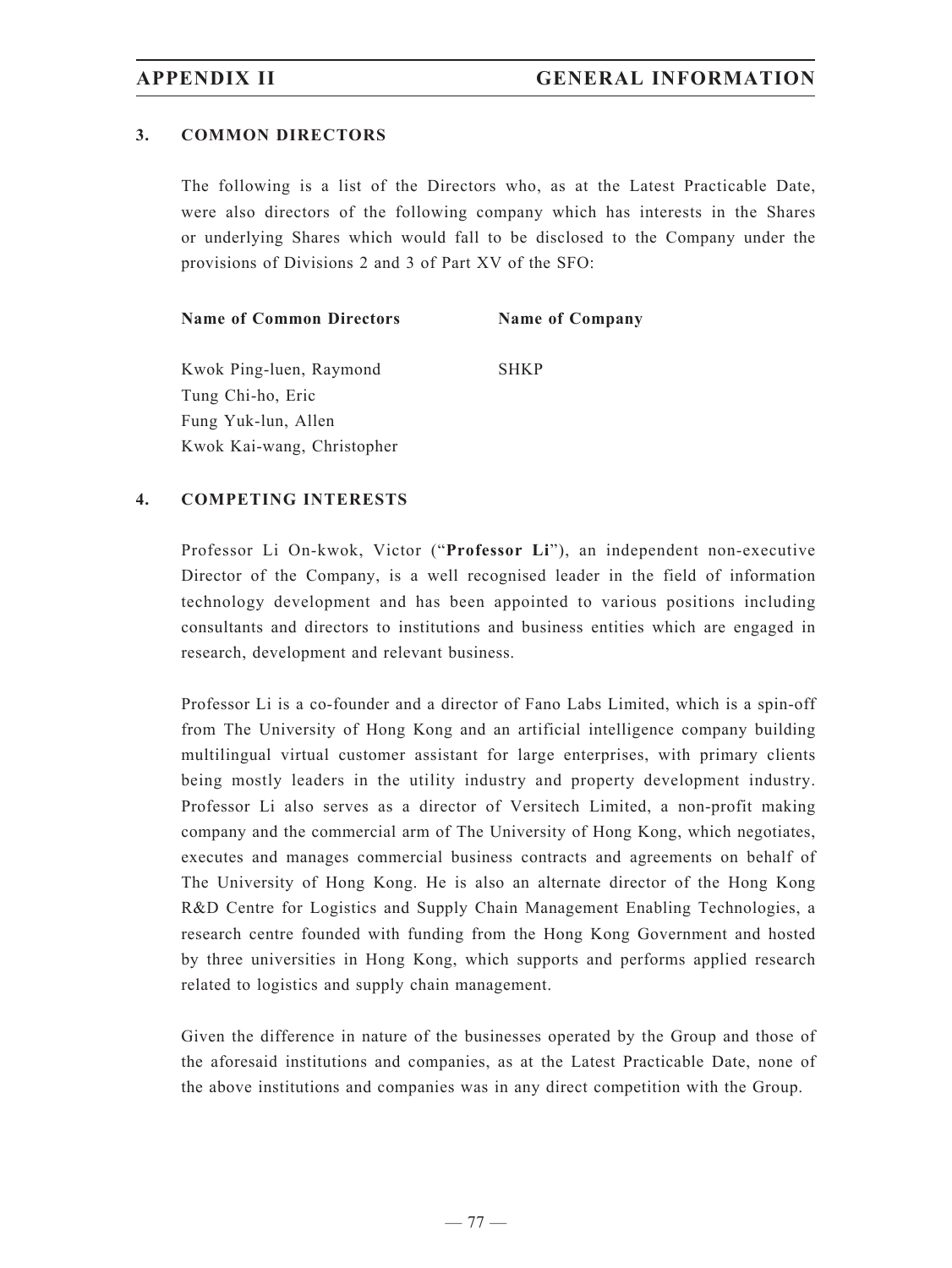Save as disclosed in this section, none of the Directors or the controlling Shareholders or their respective close associates (as defined in the Listing Rules) has any business or interest which competes or may compete, either directly or indirectly, with the businesses of the Group or any other conflicts of interest with the Group as at the Latest Practicable Date.

## **5. DIRECTORS' INTERESTS IN CONTRACTS**

- (a) None of the Directors has entered or is proposing to enter into any service contract with any member of the Group which is not expiring or determinable by the Group within one year without payment of compensation, other than statutory compensation.
- (b) On 22 May 2015, Wealth Up Development Limited ("**Wealth Up**", a whollyowned subsidiary of the Company) entered into a building contract (the "**Building Contract**") with Sanfield Engineering Construction Limited ("**Sanfield**", a wholly-owned subsidiary of SHKP), pursuant to which Sanfield has agreed to carry out works, which include the construction of a hightier data centre consisting of two towers on Tseung Kwan O Town Lot No. 122 from pile cap upwards with an estimated maximum gross floor area of approximately 44,000 square metres (the "**Project**") and certain fitting-out works and all external works, at a contract sum of HK\$1,038,800,000, subject to adjustments.

 Given that Messrs. Kwok Ping-luen, Raymond, Tung Chi-ho, Eric, Fung Yuk-lun, Allen and Kwok Kai-wang, Christopher are directors of both the Company and SHKP, they are regarded as materially interested in the Building Contract and the transaction contemplated thereunder. Further particulars of the Building Contract were set out in the announcement of the Company dated 22 May 2015.

(c) On 25 November 2016, Wealth Up entered into a building works and managed services agreement (the "**Building Works and Managed Services Agreement**") with Sanfield in relation to works, which include the builder's works for the enhancement of the Project at a contract sum of HK\$124,380,000, subject to adjustments.

 Given that Messrs. Kwok Ping-luen, Raymond, Tung Chi-ho, Eric, Fung Yuk-lun, Allen and Kwok Kai-wang, Christopher are directors of both the Company and SHKP, they are regarded as materially interested in the Building Works and Managed Services Agreement and the transaction contemplated thereunder. Further particulars of the Building Works and Managed Services Agreement were set out in the announcement of the Company dated 25 November 2016.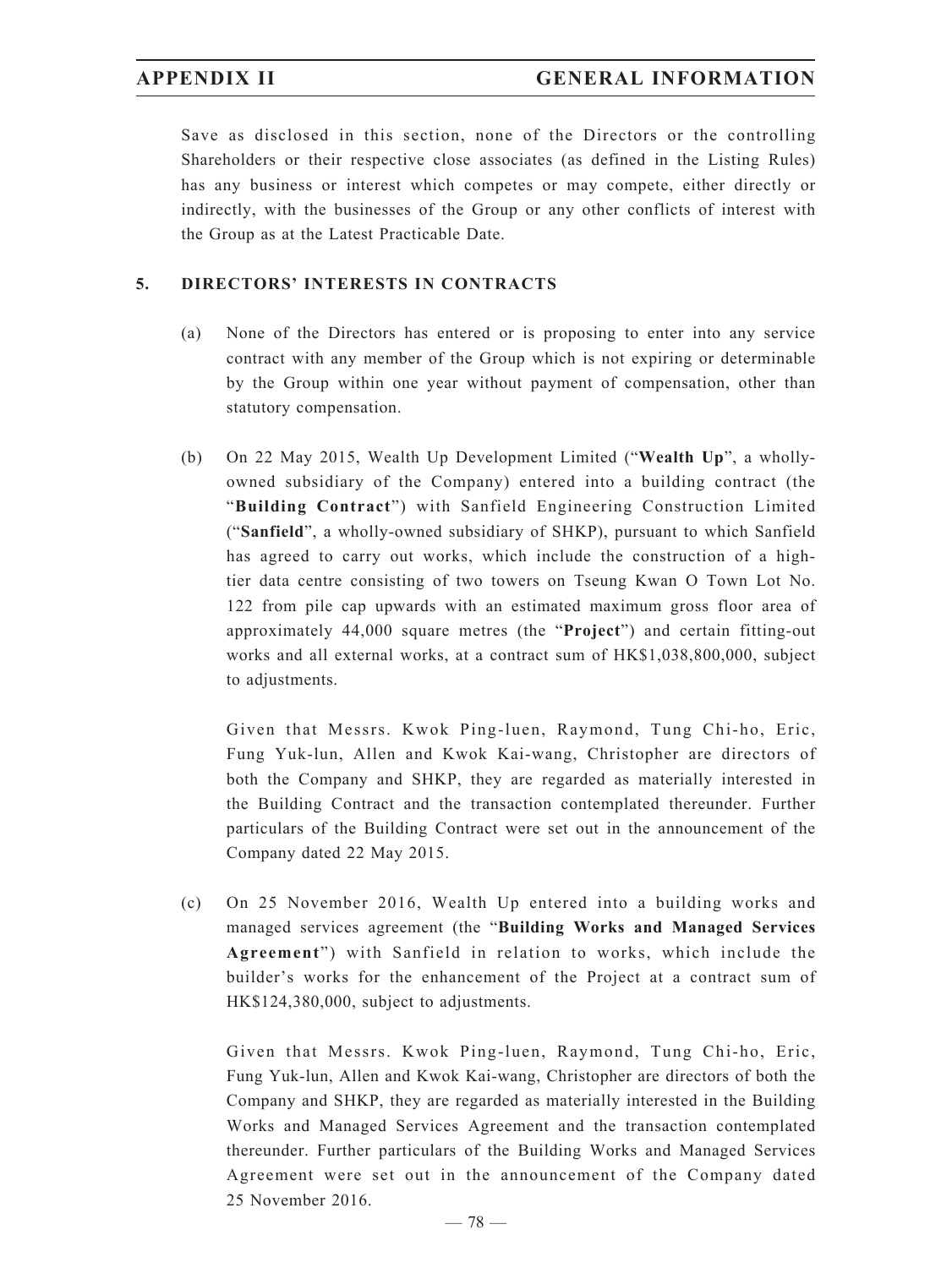- (d) (i) On 2 May 2017, the Company and SHKP entered into an agreement whereby the Company has agreed to procure the relevant members of the Group to provide services contemplated under certain networking arrangements concerning the design, installation, operation and provision of satellite master antenna television system ("**SMATV**")/communal aerial broadcasting distribution ("**CABD**"), access control and other security systems and laying of network cabling system, optical fiber network, broadband network and other information technology ("**IT**") infrastructure networks in buildings owned and/or managed by the SHKP Group on a project basis (the "**Networking Arrangement**") to members of the SHKP Group for a period from 1 July 2017 to 30 June 2020 (both days inclusive) and the annual cap for each of the three financial years ending 30 June 2020 was HK\$109,300,000.
	- (ii) On 2 May 2017, the Company and SHKP entered into an agreement whereby the Company has agreed to procure the relevant members of the Group to provide services contemplated under certain maintenance arrangements concerning the maintenance and repair works for SMATV/ CABD, access control and other security systems and cabling systems, optical fiber network, broadband network, computer systems and other IT infrastructure networks in buildings owned and/or managed by the SHKP Group on a project basis (the "**Maintenance Arrangement**") to members of the SHKP Group for a period from 1 July 2017 to 30 June 2020 (both days inclusive) and the annual cap for each of the three financial years ending 30 June 2020 was HK\$77,700,000.
	- (iii) On 2 May 2017, the Company and SHKP entered into an agreement whereby SHKP has agreed to procure the relevant members of the SHKP Group to provide services contemplated under certain networking subcontracting arrangements concerning the provision of services pursuant to the Networking Arrangement to members of the Group for a period from 1 July 2017 to 30 June 2020 (both days inclusive) and the annual cap for each of the three financial years ending 30 June 2020 was HK\$20,100,000.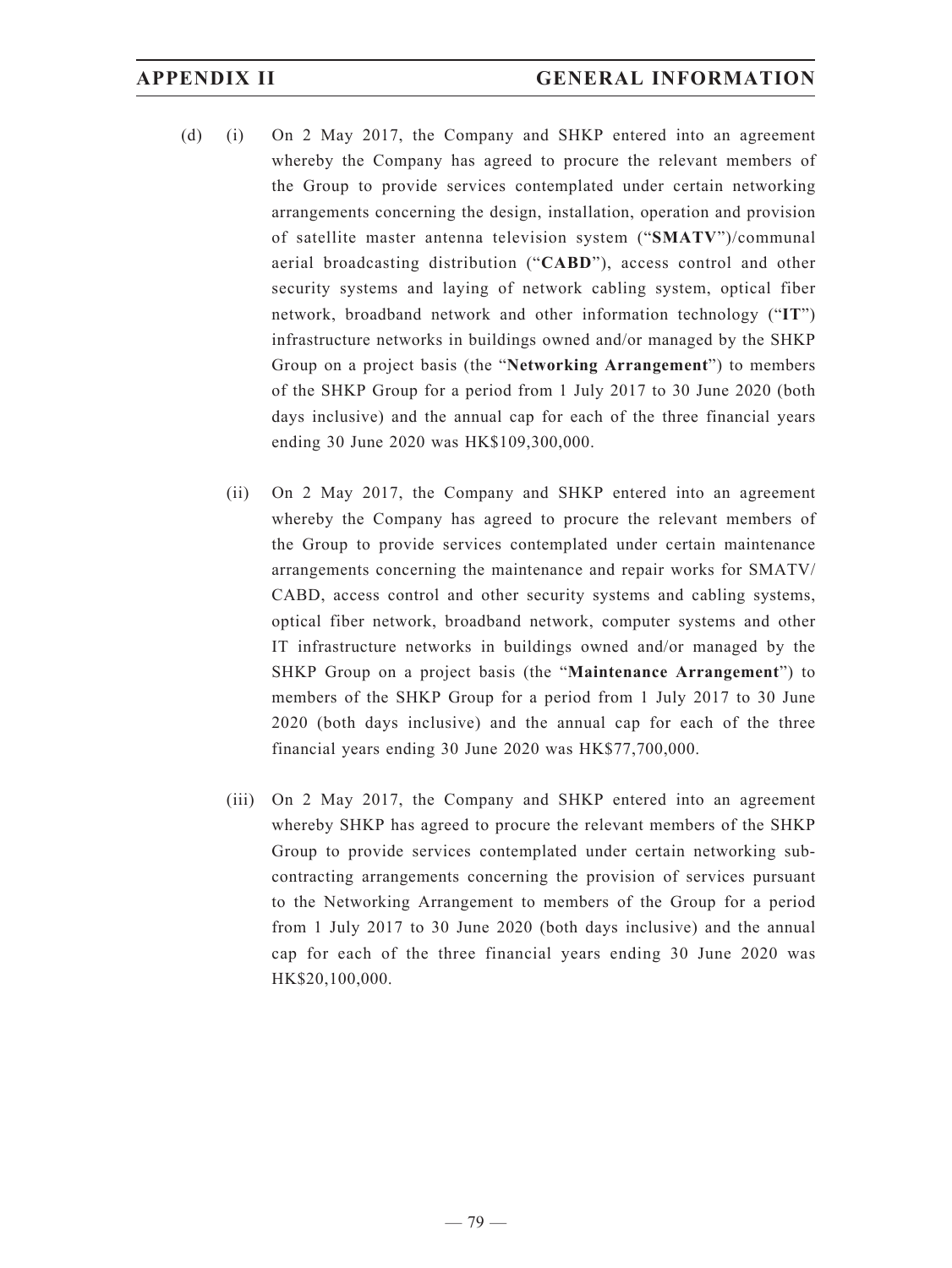- (iv) On 2 May 2017, the Company and SHKP entered into an agreement whereby SHKP has agreed to procure the relevant members of the SHKP Group to provide services contemplated under certain maintenance subcontracting arrangements concerning the provision of services pursuant to the Maintenance Arrangement to members of the Group for a period from 1 July 2017 to 30 June 2020 (both days inclusive) and the annual cap for each of the three financial years ending 30 June 2020 was HK\$8,600,000.
- (v) On 2 May 2017, the Company and SHKP entered into an agreement whereby SHKP has agreed to procure the relevant members of the SHKP Group to enter into certain arrangements concerning the leasing and licensing of premises in Hong Kong to members of the Group for the purpose of providing data centres and related services to the customers of the Group for a period from 1 July 2017 to 30 June 2020 (both days inclusive) and the annual cap for each of the three financial years ending 30 June 2020 was HK\$91,900,000.
- (vi) On 2 May 2017, the Company and SHKP entered into an agreement whereby the Company has agreed to procure the relevant members of the Group to let or license space and racks at the Group's data centres to members of the SHKP Group for a period from 1 July 2017 to 30 June 2020 (both days inclusive) and the annual cap for each of the three financial years ending 30 June 2020 was HK\$3,600,000.
- (vii) On 2 May 2017, the Company and SHKP entered into an agreement whereby SHKP has agreed to procure relevant members of the SHKP Group to provide to the relevant members of the Group cleaning and sanitary services, security guard services, ad hoc facilities fixing services, small scale and miscellaneous repairs services in relation to data centres owned or leased by iAdvantage Limited ("**iAdvantage**", a wholly-owned subsidiary of the Company) and premises owned by other members of the Group for a period from 1 July 2017 to 30 June 2020 (both days inclusive) and the annual cap for each of the three financial years ending 30 June 2020 for the above transactions as well as other transactions pertaining to the provision of building management services by a member of the SHKP Group to the relevant members of the Group under certain deeds of mutual covenant and management agreements was HK\$18,600,000.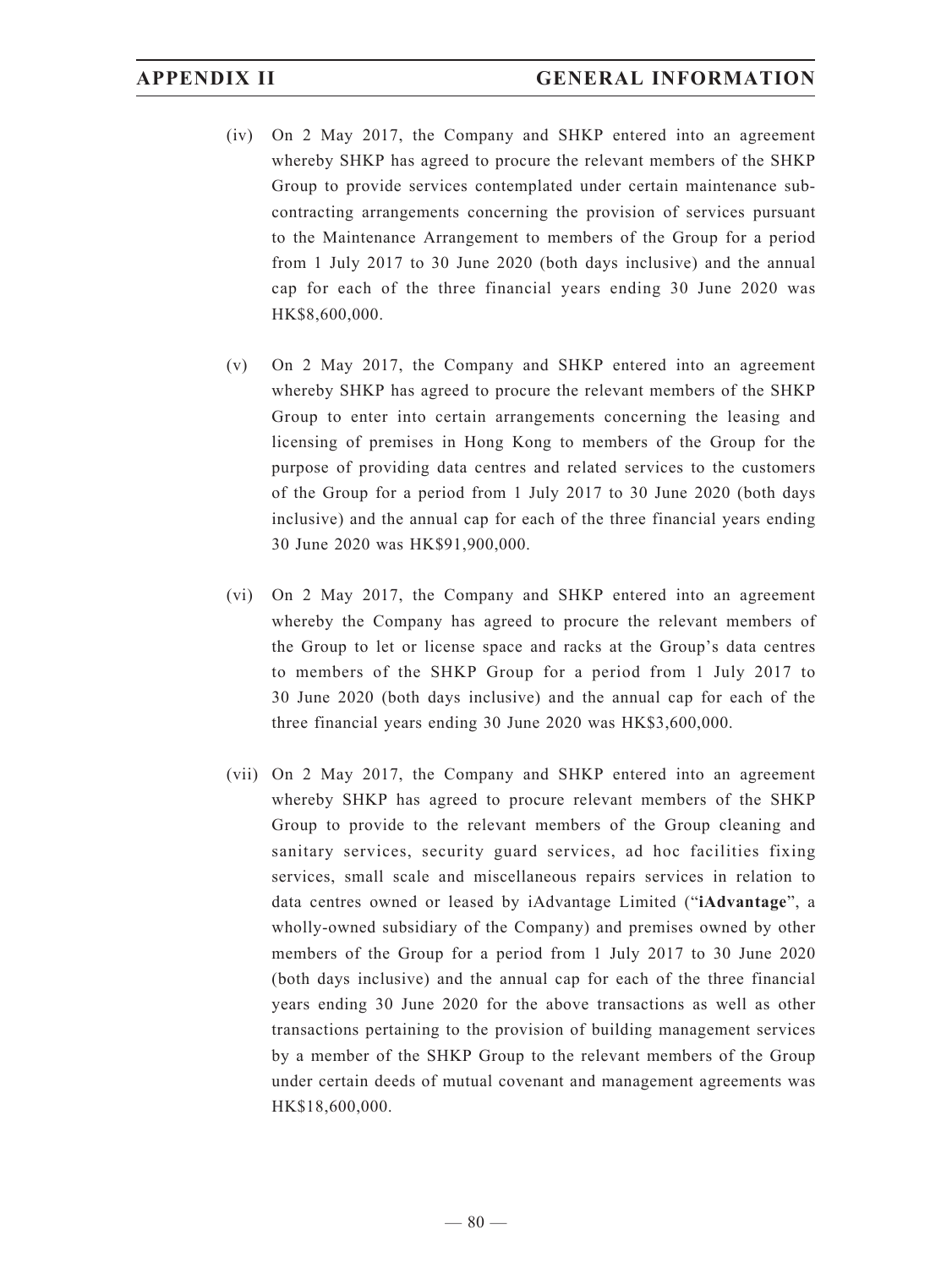Given that Messrs. Kwok Ping-luen, Raymond, Tung Chi-ho, Eric, Fung Yuk-lun, Allen and Kwok Kai-wang, Christopher are directors of both the Company and SHKP, they are regarded as materially interested in the agreements mentioned in this paragraph 5(d) and the transactions contemplated thereunder. Further particulars of the agreements mentioned in this paragraph 5(d) were set out in the announcement of the Company dated 2 May 2017.

(e) On 2 May 2017, the Company and Sun Hung Kai Properties Insurance Limited ("**SHKI**", a wholly-owned subsidiary of SHKP) entered into an agreement pursuant to which the Company appointed SHKI to maintain the insurance coverage for the benefit of the Group for a period from 1 July 2017 to 30 June 2020 (both days inclusive) and the annual cap for each of the three financial years ending 30 June 2020 was HK\$4,900,000.

 Given that Messrs. Kwok Ping-luen, Raymond, Cheung Wing-yui and Fung Yuk-lun, Allen are directors of both the Company and SHKI, they are regarded as materially interested in the agreement mentioned in this paragraph 5(e) and the transactions contemplated thereunder. Further particulars of the agreement mentioned in this paragraph 5(e) were set out in the announcement of the Company dated 2 May 2017.

(f) On 16 May 2018, iAdvantage entered into a project management agreement ("**Project Management Agreement**") with Sun Hung Kai Real Estate Agency Limited ("**SHK Real Estate**", a wholly-owned subsidiary of SHKP) for a project management fee of HK\$11,000,000 in relation to the appointment of SHK Real Estate as the project manager to generally manage, supervise and control two projects for the construction of a building to be constructed on a piece of land located at Ma Kok Street, Tsuen Wan, New Territories, Hong Kong and registered in the Land Registry as Tsuen Wan Town Lot No. 428 and the revitalization of MEGA-iAdvantage located at Chai Wan (the "**Chai Wan Project**") .

 Given that Messrs. Kwok Ping-luen, Raymond, Tung Chi-ho, Eric, Fung Yuk-lun, Allen and Kwok Kai-wang, Christopher are directors of both the Company and SHKP, and that Messrs. Tung Chi-ho, Eric and Chan Hong-ki, Robert are directors of both the Company and SHK Real Estate, they are regarded as materially interested in the Project Management Agreement and the transactions contemplated thereunder. Further particulars of the Project Management Agreement were set out in the announcement of the Company dated 16 May 2018.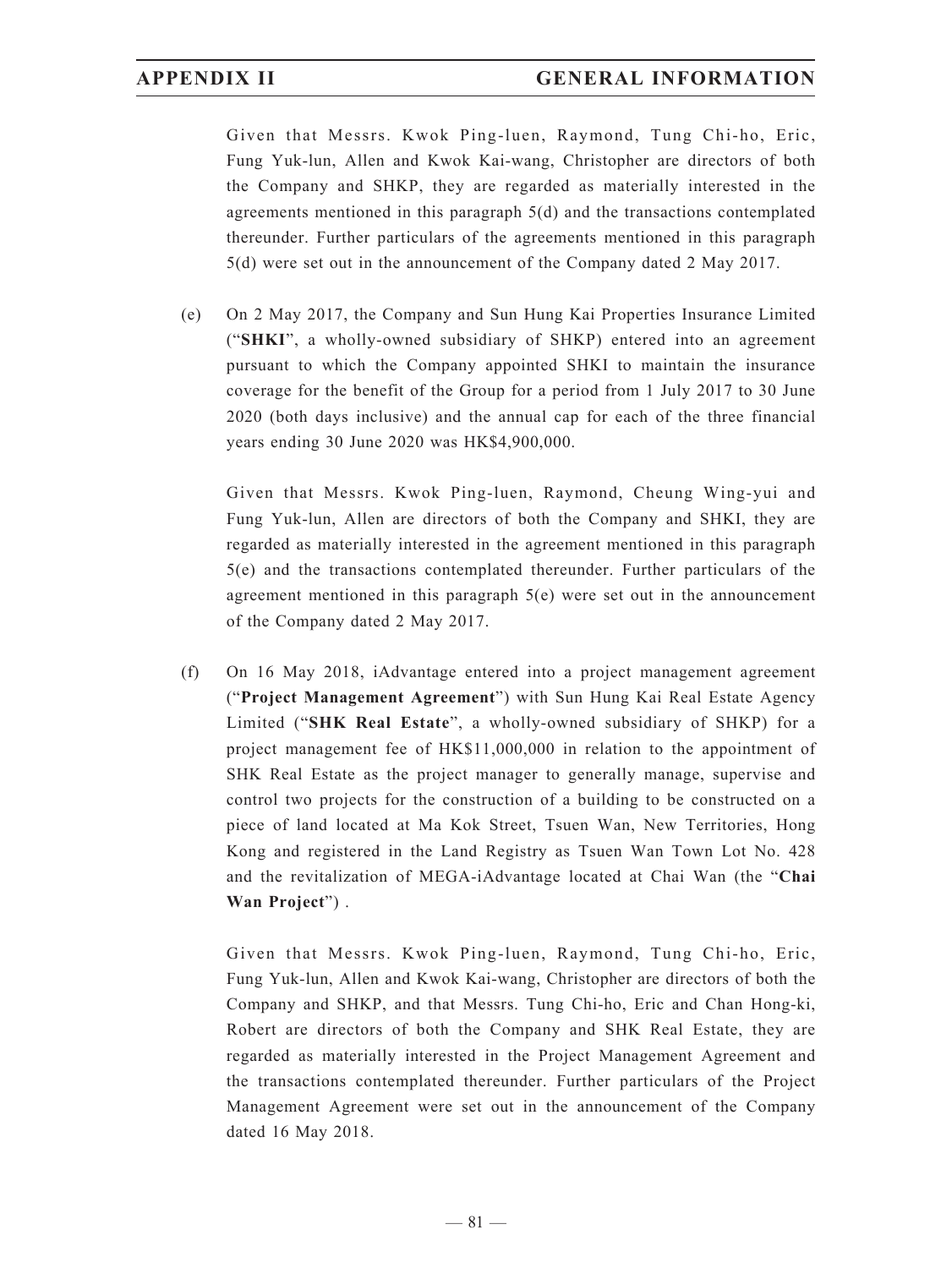- (g) (i) On 23 May 2018, iAdvantage entered into a contract with Sanfield, pursuant to which Sanfield has agreed to carry out, be responsible for, and complete the addition and alteration builder's works, fitting out works and building services installation at the ground floor to the fourth floor of MEGA-iAdvantage which form part of the Chai Wan Project at a contract sum not exceeding HK\$59,070,000.
	- (ii) On 23 May 2018, iAdvantage entered into a contract with Lik On Security Limited ("**Lik On**", a wholly-owned subsidiary of SHKP), pursuant to which Lik On has agreed to carry out, be responsible for, and complete the security systems enhancement works of MEGAiAdvantage which form part of the Chai Wan Project at a contract sum not exceeding HK\$20,160,000.

 Given that Messrs. Kwok Ping-luen, Raymond, Tung Chi-ho, Eric, Fung Yuk-lun, Allen and Kwok Kai-wang, Christopher are directors of both the Company and SHKP, they are regarded as materially interested in the contracts mentioned in this paragraph  $5(g)$  and the transactions contemplated thereunder. Further particulars of the contracts mentioned in this paragraph 5(g) were set out in the announcement of the Company dated 23 May 2018.

(h) On 28 December 2018, Grandwide Development Limited ("**Grandwide**", a wholly-owned subsidiary of the Company), and SHK Real Estate entered into a loan agreement (the "**Loan Agreement**") pursuant to which SHK Real Estate has agreed to make available unsecured term loan facility(ies) in an aggregate amount of HK\$3,800,000,000 to Grandwide for a term of 72 months at an interest rate of 4% per annum for general working capital requirements.

 Given that Messrs. Kwok Ping-luen, Raymond, Tung Chi-ho, Eric, Fung Yuk-lun, Allen and Kwok Kai-wang, Christopher are directors of both the Company and SHKP, and that Messrs. Tung Chi-ho, Eric and Chan Hong-ki, Robert are directors of both the Company and SHK Real Estate, they are regarded as materially interested in the Loan Agreement and the transactions contemplated thereunder.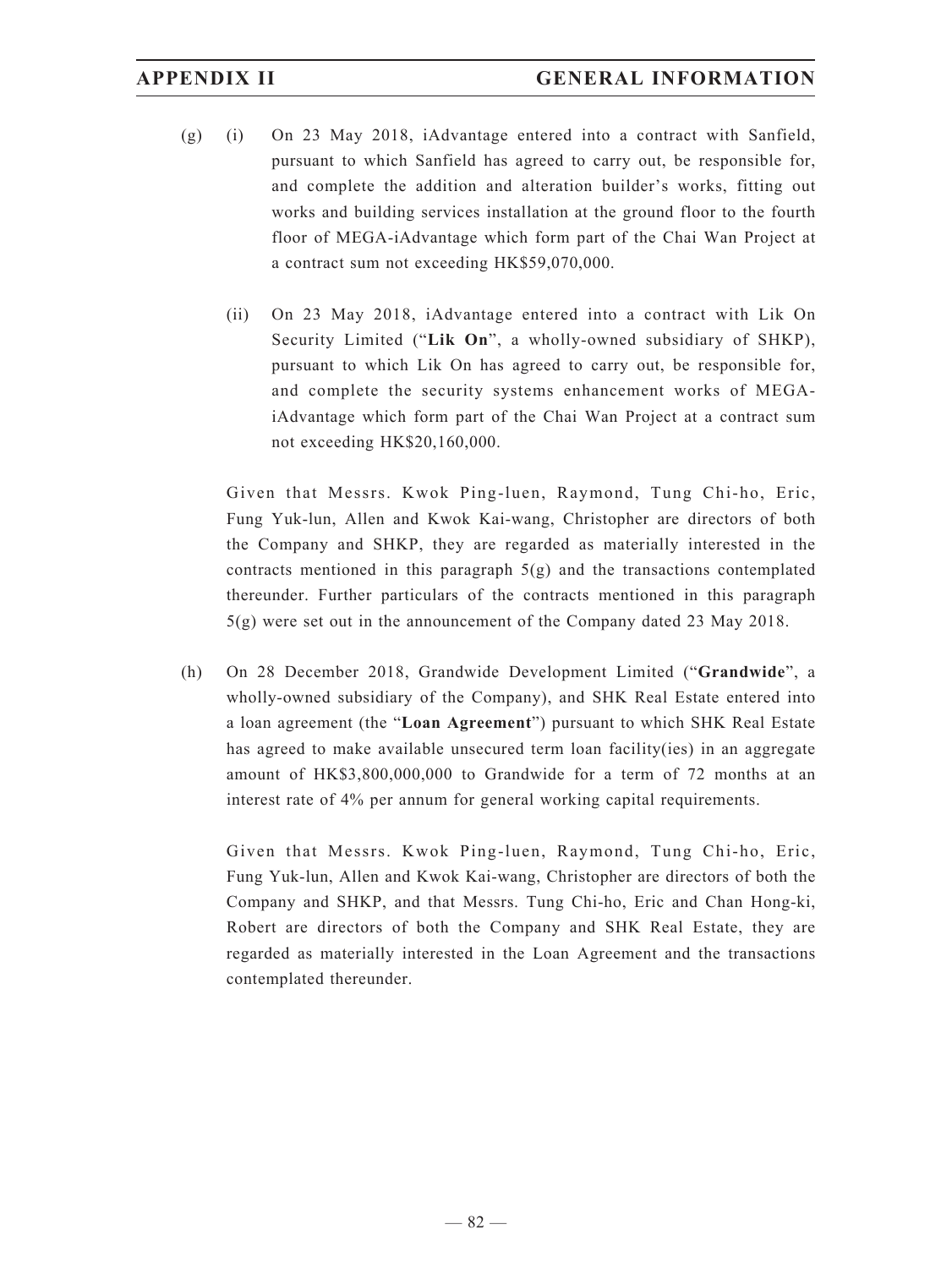(i) On 21 January 2019, Easy Vision Development Limited ("**Easy Vision**", a wholly-owned subsidiary of the Company), entered into a project management agreement ("**Project Management Agreement 2**") with SHK Real Estate for a project management fee of HK\$6,000,000 in relation to the appointment of SHK Real Estate as the project manager to manage, supervise and control the development comprising a high-tier data centre to be constructed on a piece of land located at Wan Po Road, Area 85, Tseung Kwan O, New Territories, Hong Kong and registered in the Land Registry as Tseung Kwan O Town Lot No. 131.

 Given that Messrs. Kwok Ping-luen, Raymond, Tung Chi-ho, Eric, Fung Yuk-lun, Allen and Kwok Kai-wang, Christopher are directors of both the Company and SHKP, and that Messrs. Tung Chi-ho, Eric and Chan Hong-ki, Robert are directors of both the Company and SHK Real Estate, they are regarded as materially interested in the Project Management Agreement 2 and the transactions contemplated thereunder.

(j) Mr. Cheung Wing-yui, a non-executive Director, is a consultant of Messrs. Woo Kwan Lee & Lo, a solicitors firm which provided professional services to the Group (including in relation to the Agreements and the Transactions as mentioned in this circular) and charged usual professional fees in respect thereof.

Save as disclosed herein, as at the Latest Practicable Date, none of the Directors was materially interested in any contract or arrangement which is subsisting at the date of this circular and which is significant in relation to the business of the Group.

### **6. DIRECTORS' INTERESTS IN ASSETS AND OTHER INTERESTS**

As at the Latest Practicable Date, none of the Directors or proposed Directors had any direct or indirect interest in any assets which had been, since 30 June 2019, being the date to which the latest published audited financial statements of the Company were made up, acquired or disposed of by or leased to, or are proposed to be acquired or disposed of by or leased to, any member of the Group.

### **7. MATERIAL ADVERSE CHANGE**

As at the Latest Practicable Date, the Directors were not aware of any material adverse change in the financial or trading position of the Group since 30 June 2019, being the date to which the latest published audited financial statements of the Company were made up.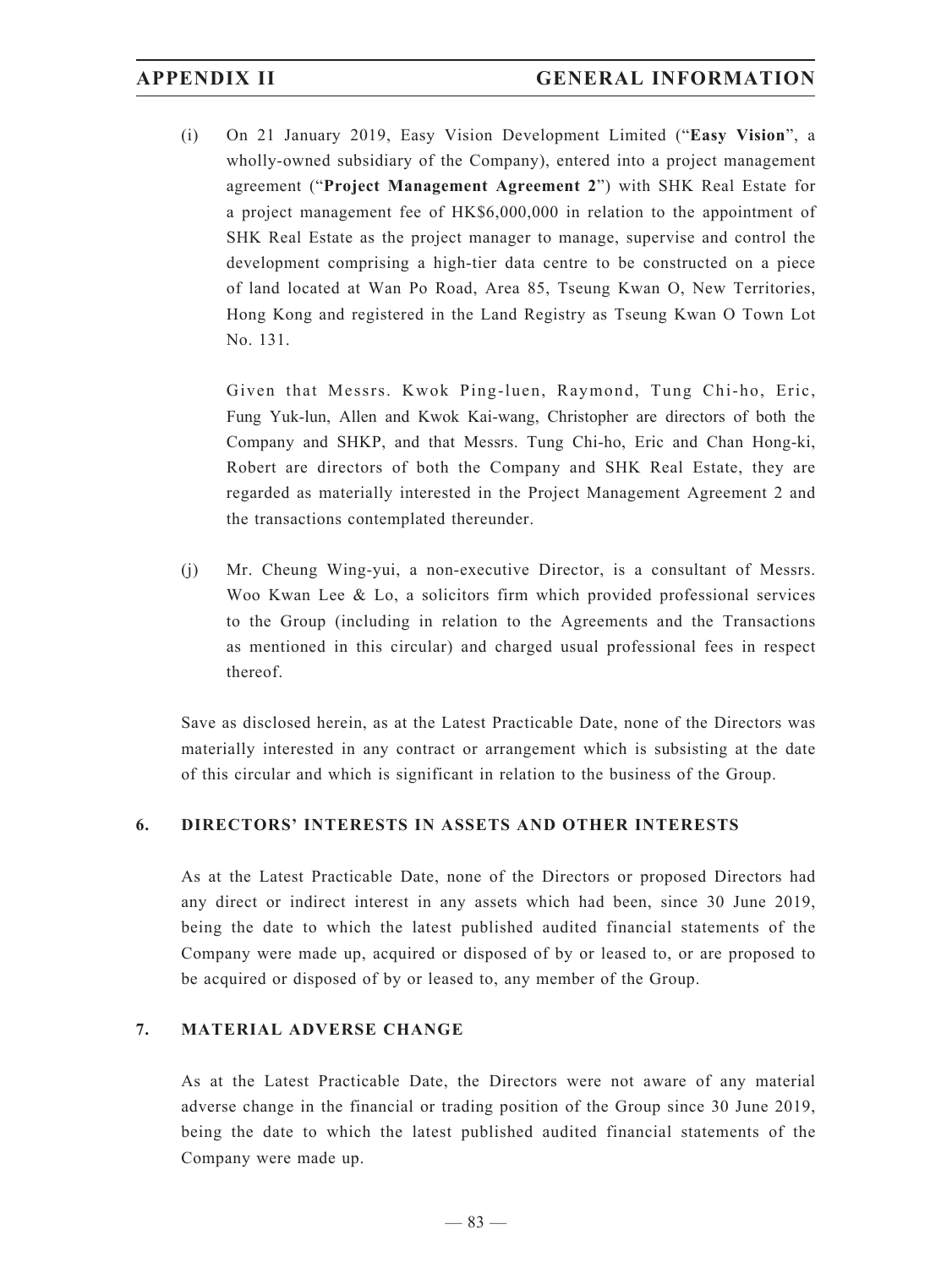## **8. EXPERTS**

The following are the qualifications of the experts which had given their opinions or advice contained in this circular:

| <b>Name</b> | <b>Qualification</b>                                      |
|-------------|-----------------------------------------------------------|
| Somerley    | Somerley Capital Limited, a corporation licensed to carry |
|             | out Type 1 (dealing in securities) and Type 6 (advising   |
|             | on corporate finance) regulated activities under the SFO, |
|             | being the independent financial adviser appointed by the  |
|             | Company to advise the Independent Board Committee and     |
|             | the Independent Shareholders in respect of the Agreements |
|             | and the Transactions contemplated thereunder              |
| C&W         | Cushman & Wakefield Limited, an independent property      |

As at the Latest Practicable Date, each of Somerley and C&W did not have any shareholding, direct or indirect, in any member of the Group or any right (whether legally enforceable or not) to subscribe for or to nominate persons to subscribe for securities in any member of the Group.

valuer

As at the Latest Practicable Date, each of Somerley and C&W did not have any direct or indirect interest in any assets which had been, since 30 June 2019, being the date to which the latest published audited financial statements of the Company were made up, acquired or disposed of by or leased to, or are proposed to be acquired or disposed of by or leased to, any member of the Group.

Each of Somerley and C&W has given and has not withdrawn its written consent to the issue of this circular with the inclusion herein of its letter and reference to its name in the form and context in which they appear.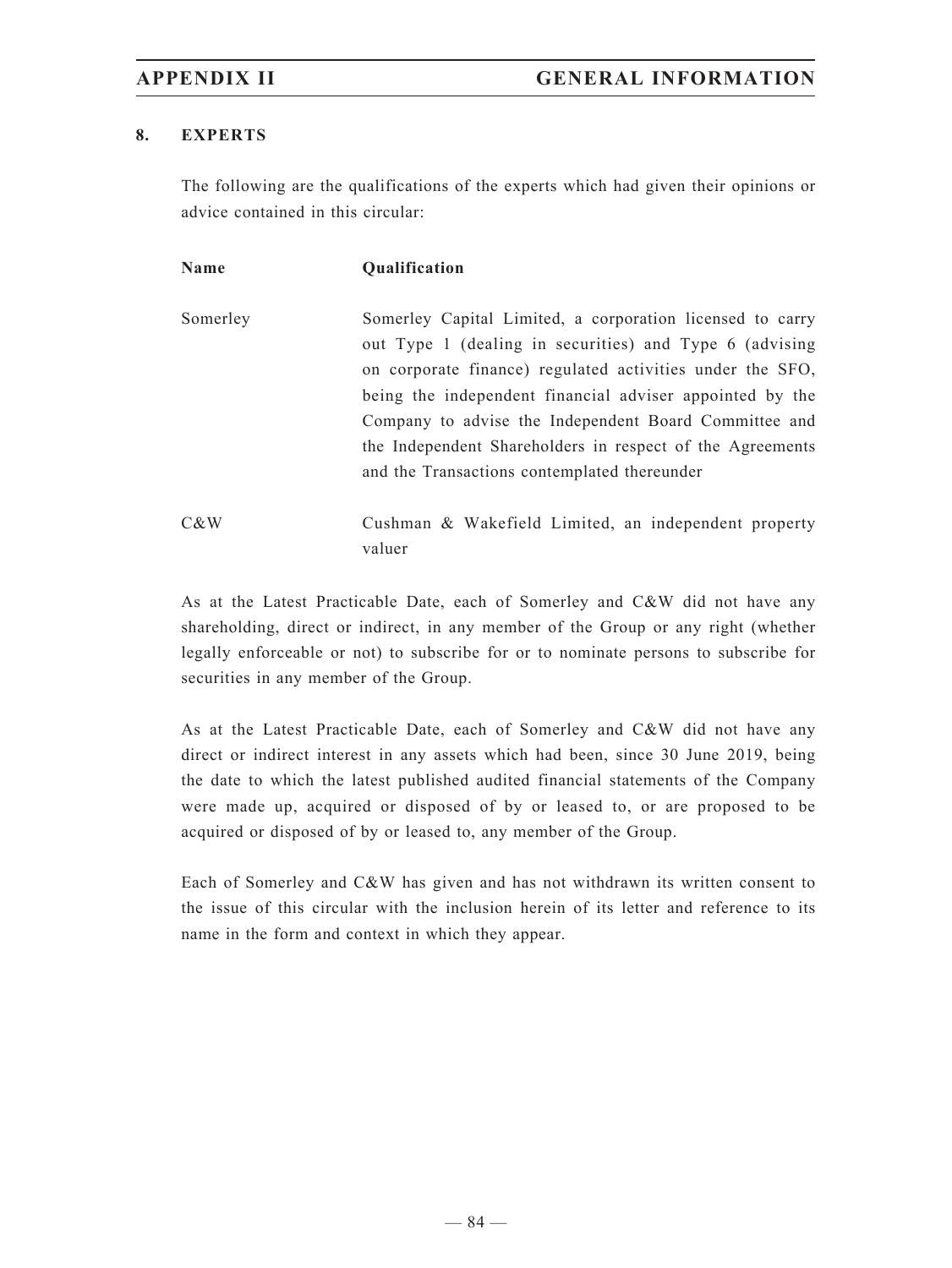### **9. DOCUMENTS AVAILABLE FOR INSPECTION**

Copies of the following documents will be available for inspection during normal business hours at the head office and principal place of business of the Company up to and including 30 October 2019:

- (a) the BI Acquisition Agreement;
- (b) the RD Disposal Agreement;
- (c) the MI Disposal Agreement;
- (d) the letter from the Board, the text of which is set out on pages 8 to 31 of this circular;
- (e) the letter from the Independent Board Committee, the text of which is set out on pages 32 to 33 of this circular;
- (f) the letter from the Independent Financial Adviser, the text of which is set out on pages 34 to 61 of this circular;
- (g) the valuation report from C&W, the text of which is set out in Appendix I of this circular; and
- (h) this circular.

### **10. MISCELLANEOUS**

- (a) The registered office of the Company is situated at PO Box 309, Ugland House, Grand Cayman, KY1-1104, Cayman Islands.
- (b) The head office and principal place of business of the Company is situated at Unit 3110, 31/F, Standard Chartered Tower, Millennium City 1, 388 Kwun Tong Road, Kwun Tong, Kowloon, Hong Kong.
- (c) The branch share registrar and transfer office of the Company in Hong Kong is Computershare Hong Kong Investor Services Limited at Shops 1712-1716, 17th Floor, Hopewell Centre, 183 Queen's Road East, Wanchai, Hong Kong.
- (d) The company secretary of the Company is Ms. Au King-lun, Paulina who is a member of the Hong Kong Institute of Certified Public Accountants.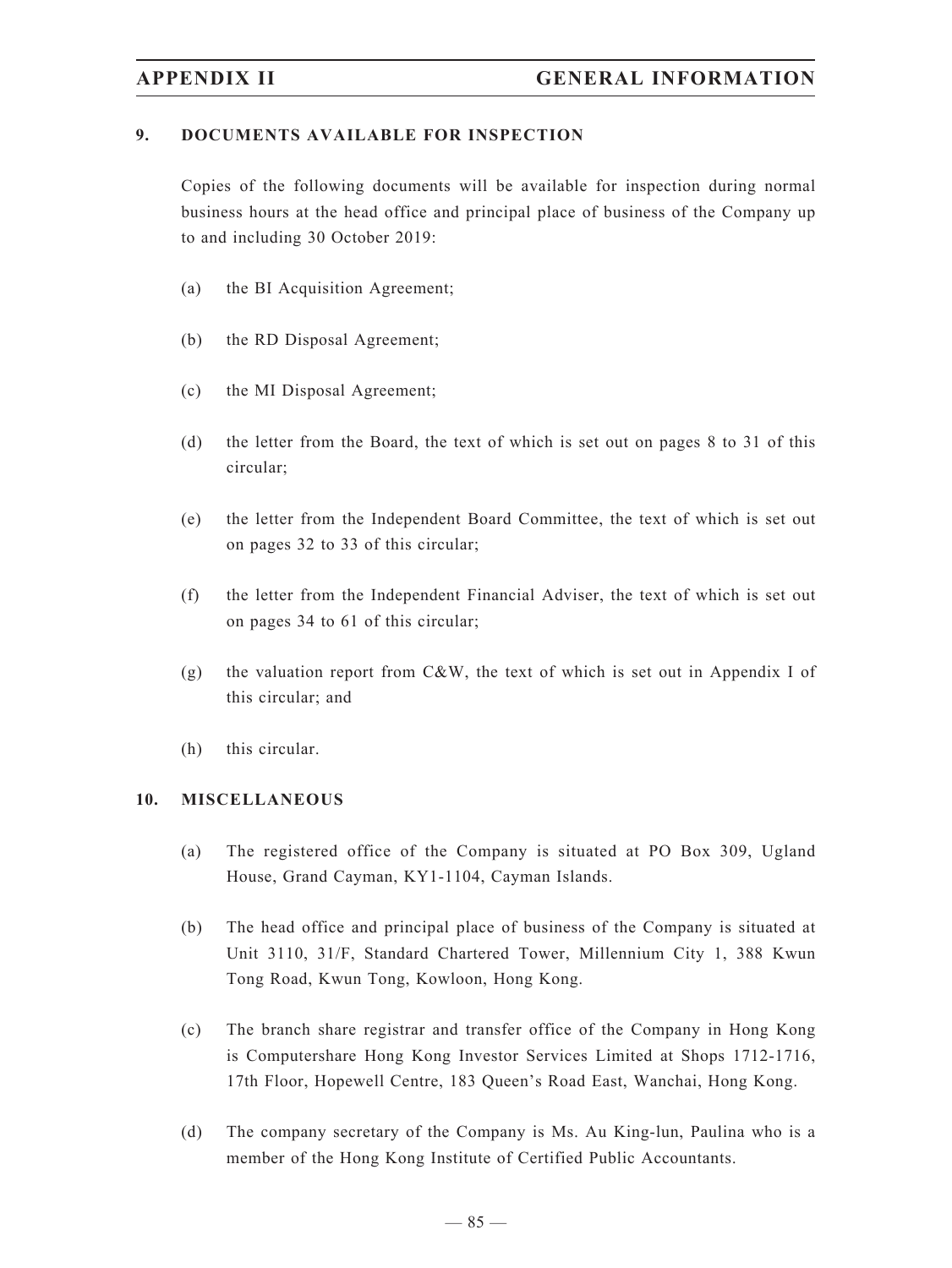**NOTICE OF EXTRAORDINARY GENERAL MEETING**



**(Stock Code: 1686)**

# **NOTICE OF EXTRAORDINARY GENERAL MEETING**

**NOTICE IS HEREBY GIVEN** that an extraordinary general meeting of SUNeVision Holdings Ltd. (the "**Company**") will be held at 4th Floor, Sun Hung Kai Centre, 30 Harbour Road, Hong Kong on Wednesday, 30 October 2019 at 12:30 p.m. (or as soon thereafter as the annual general meeting of the Company to be held at the same place and on the same date at 12:00 noon shall have been concluded or adjourned) for the purpose of considering and, if thought fit, passing, with or without amendments, the following resolution. Words and expressions that are not expressly defined in this notice of extraordinary general meeting shall bear the same meanings as defined in the circular of the Company dated 11 October 2019 (the "**Circular**").

## **ORDINARY RESOLUTION**

### (i) "**THAT**:

- (a) the BI Acquisition Agreement (copy of which has been produced to the meeting marked "A" and signed by the chairman of the meeting for the purpose of identification) and the transactions contemplated thereunder be and are hereby approved, confirmed and ratified; and
- (b) any Director be and is hereby authorised to do all such further acts and things and execute such further documents on behalf of the Company and take all such steps which in his opinion may be necessary, desirable or expedient to implement and/or give effect to the terms of the BI Acquisition Agreement and the transactions contemplated thereunder.";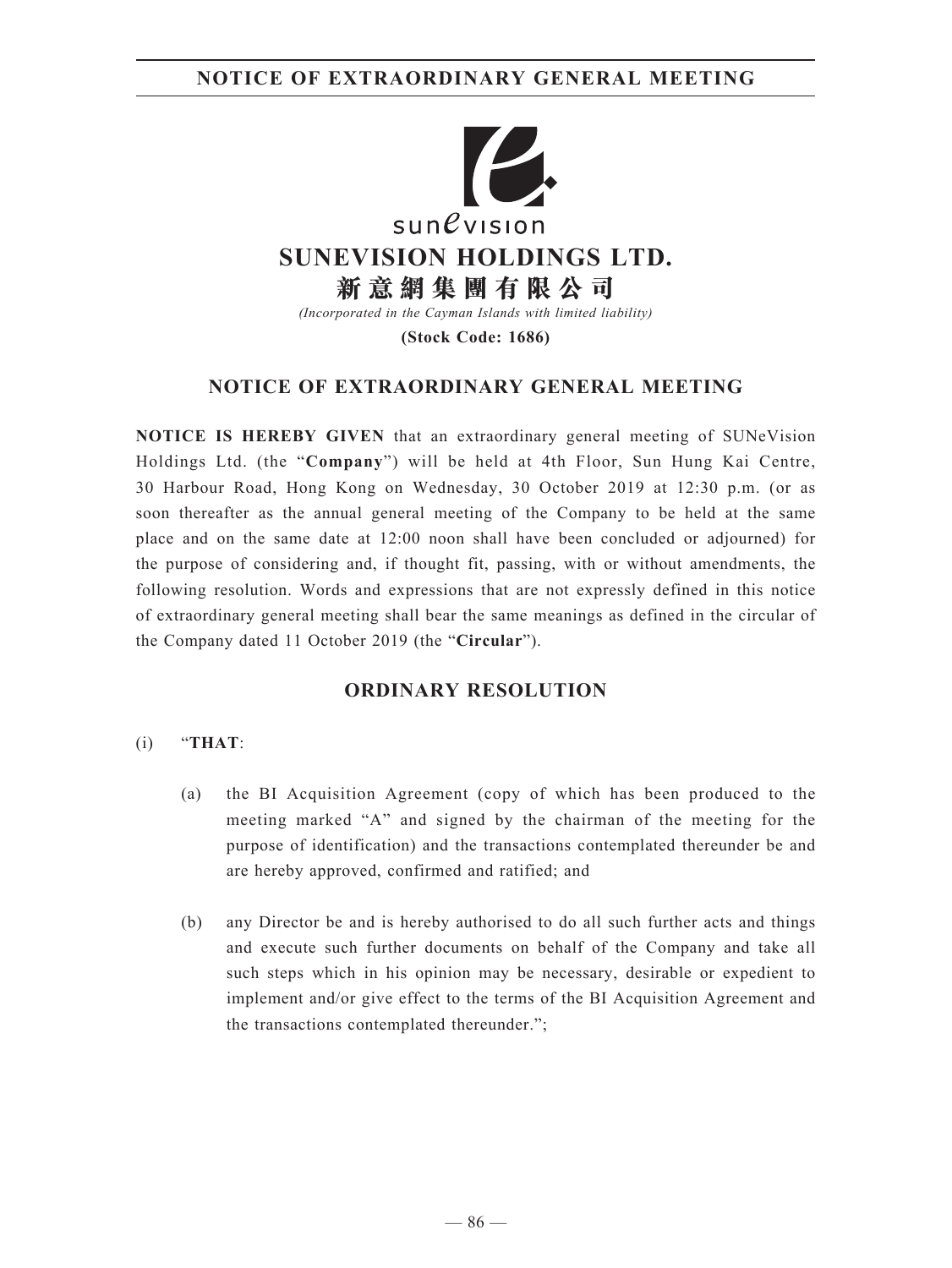### (ii) "**THAT**:

- (a) the RD Disposal Agreement (copy of which has been produced to the meeting marked "B" and signed by the chairman of the meeting for the purpose of identification) and the transactions contemplated thereunder be and are hereby approved, confirmed and ratified; and
- (b) any Director be and is hereby authorised to do all such further acts and things and execute such further documents on behalf of the Company and take all such steps which in his opinion may be necessary, desirable or expedient to implement and/or give effect to the terms of the RD Disposal Agreement and the transactions contemplated thereunder."; and

(iii) "**THAT**:

- (a) the MI Disposal Agreement (copy of which has been produced to the meeting marked "C" and signed by the chairman of the meeting for the purpose of identification) and the transactions contemplated thereunder be and are hereby approved, confirmed and ratified; and
- (b) any Director be and is hereby authorised to do all such further acts and things and execute such further documents on behalf of the Company and take all such steps which in his opinion may be necessary, desirable or expedient to implement and/or give effect to the terms of the MI Disposal Agreement and the transactions contemplated thereunder.".

By order of the Board **SUNEVISION HOLDINGS LTD. Au King-lun, Paulina** *Company secretary*

Hong Kong, 11 October 2019

PO Box 309, Ugland House Grand Cayman KY1-1104 Cayman Islands

### *Registered Office: Head Office and Principal Place of Business:*

Unit 3110, 31/F, Standard Chartered Tower, Millennium City 1, 388 Kwun Tong Road, Kwun Tong, Kowloon, Hong Kong